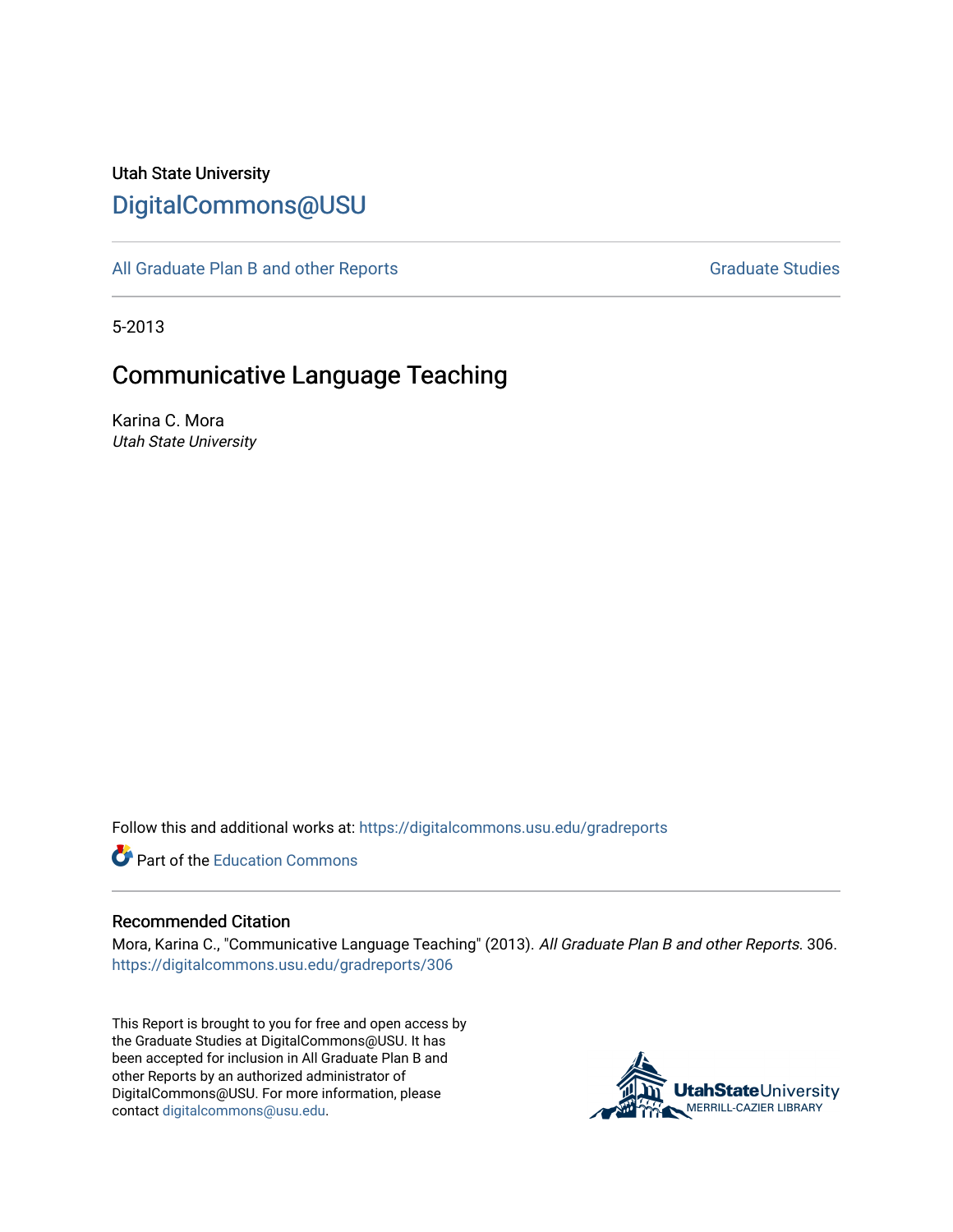## COMMUNICATIVE LANGUAGE TEACHING

by

Karina C. Mora

A portfolio submitted in partial fulfillment of the requirements for the

## MASTER

of

Second Language Teaching

––––––––––––––––––––––––––– ––––––––––––––––––––––––––––

––––––––––––––––––––––––––– –––––––––––––––––––––––––––––

Approved:

Dr. Karin DeJonge-Kannan Dr. Maria Luisa Spicer-Escalante<br>
Major Professor Committee Member Committee Member

Dr. Sonia Manuel-Dupont Dr. Bradford Hall<br>
Committee Member Department Head

Department Head

UTAH STATE UNIVERSITY Logan, Utah

2013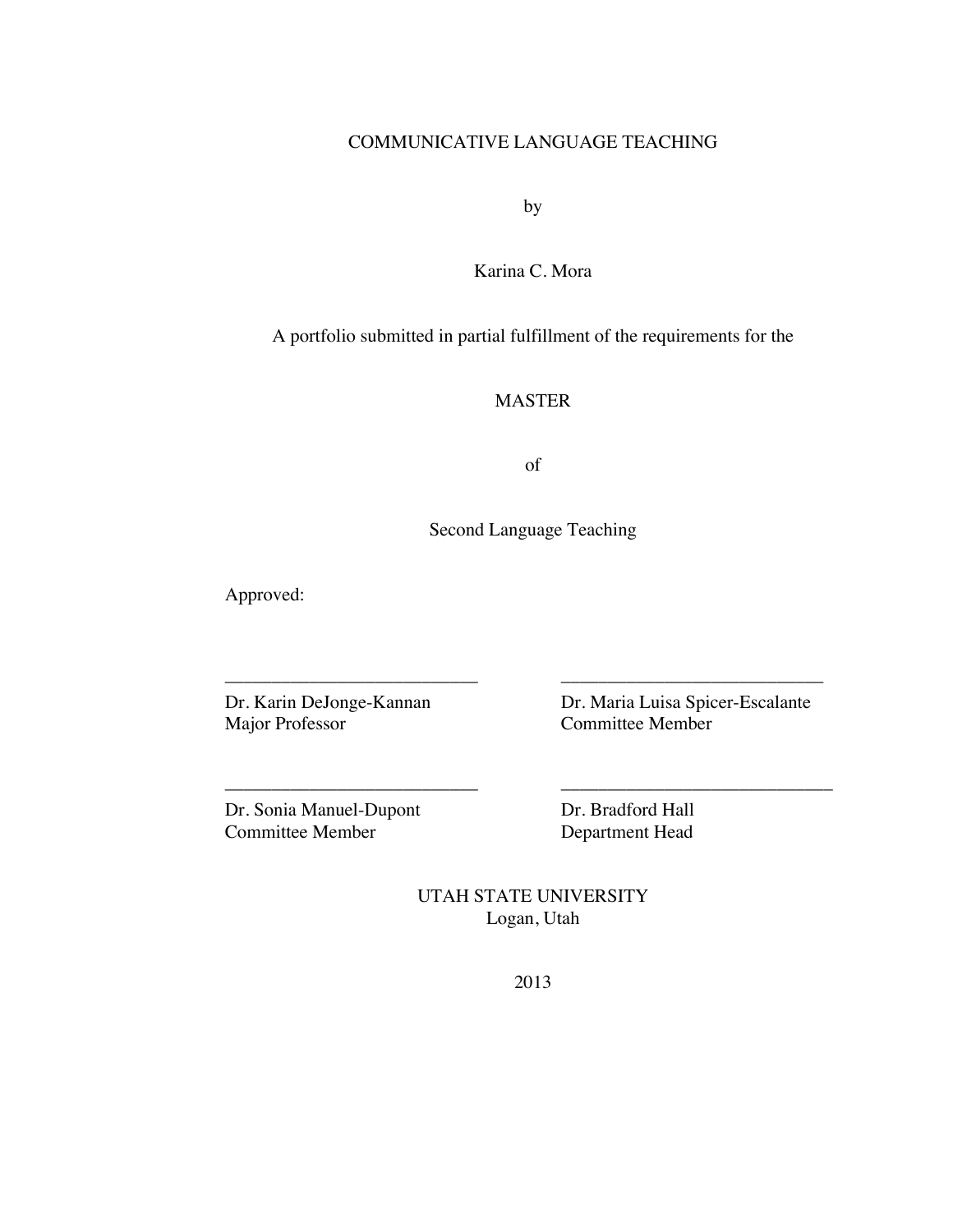Copyright **©** Karina C. Mora 2013 All Rights Reserved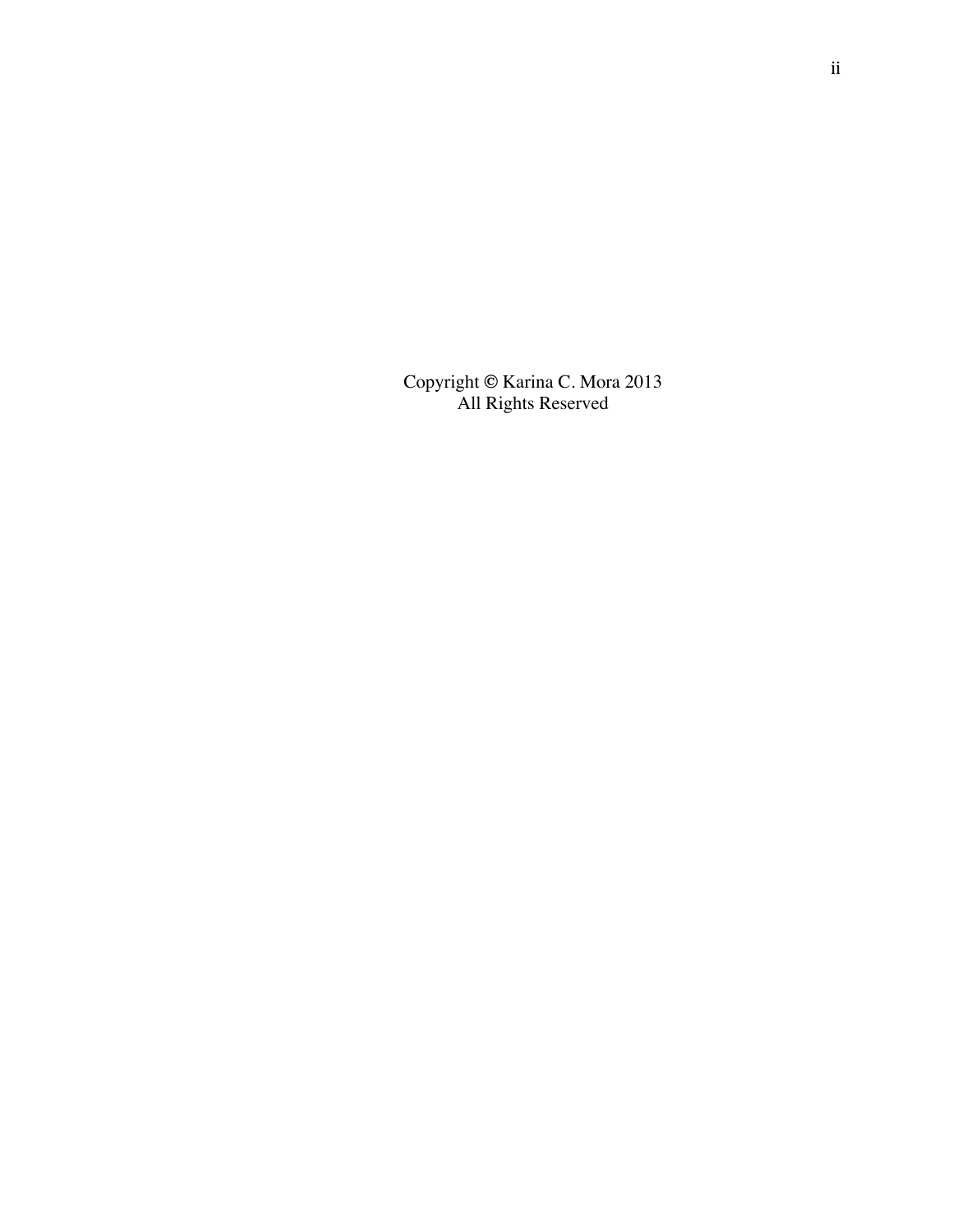#### ABSTRACT

Communicative Language Teaching

by

Karina C. Mora, Master of Second Language Teaching

Utah State University, 2013

Major Professor: Karin DeJonge-Kannan Department: Languages, Philosophy, and Communication Studies

This portfolio is a compilation of second language teaching research and ideas put together during the author's time as a MSLT student. It includes a personal teaching philosophy supported by three related artifacts. It also contains an annotated bibliography with an overview of some of the research examined during her time in the program. Her personal teaching philosophy underscores how communicative language teaching can help students learn language through meaningful use. The artifacts suggest ways to implement communicative language teaching by teaching language in content, using multimedia authentic texts, and teaching sociolinguistics and pragmatics.

(134 pages)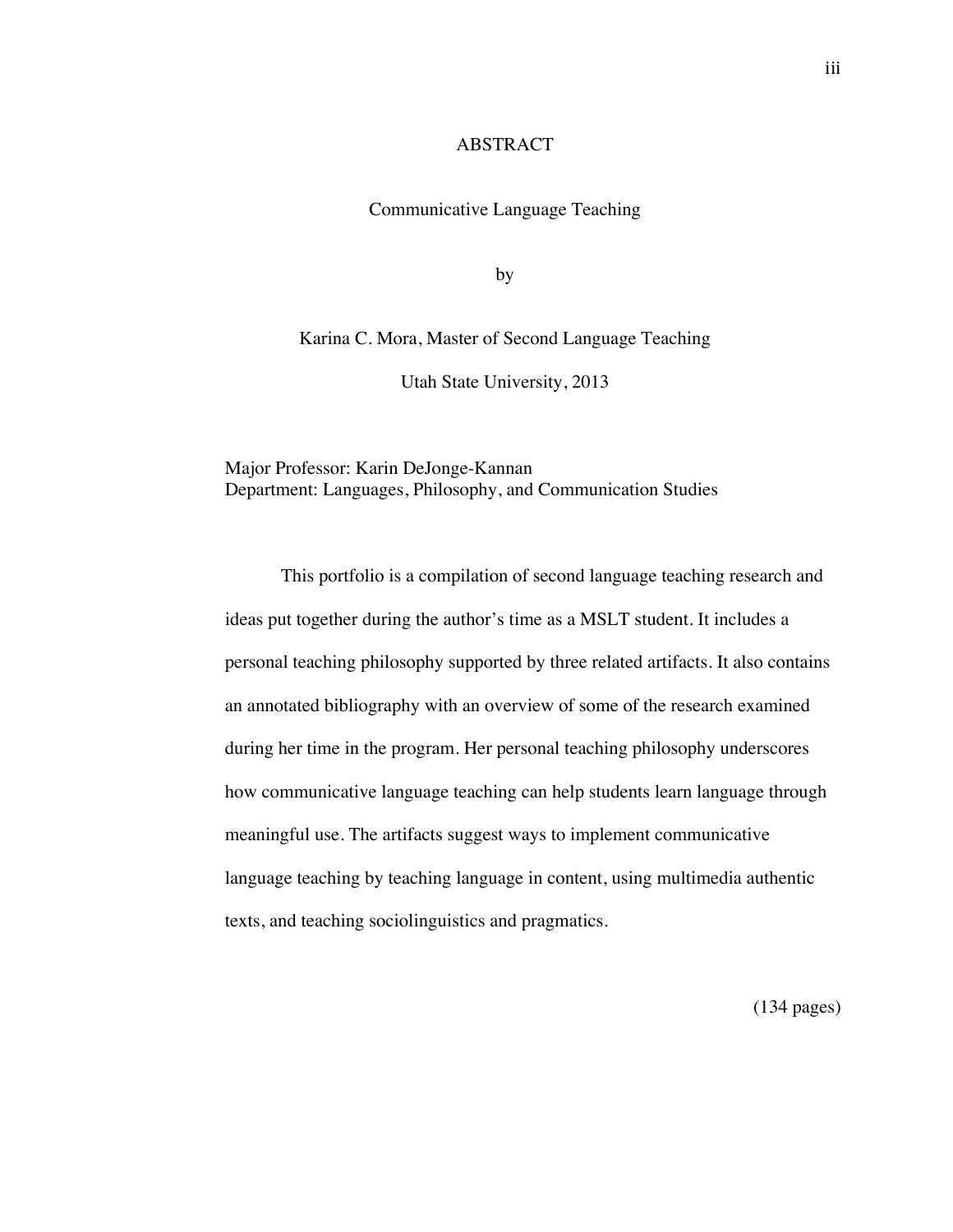For Victor, David, Jacob, Aleksis, y Victor Jr.

También para mami y daddy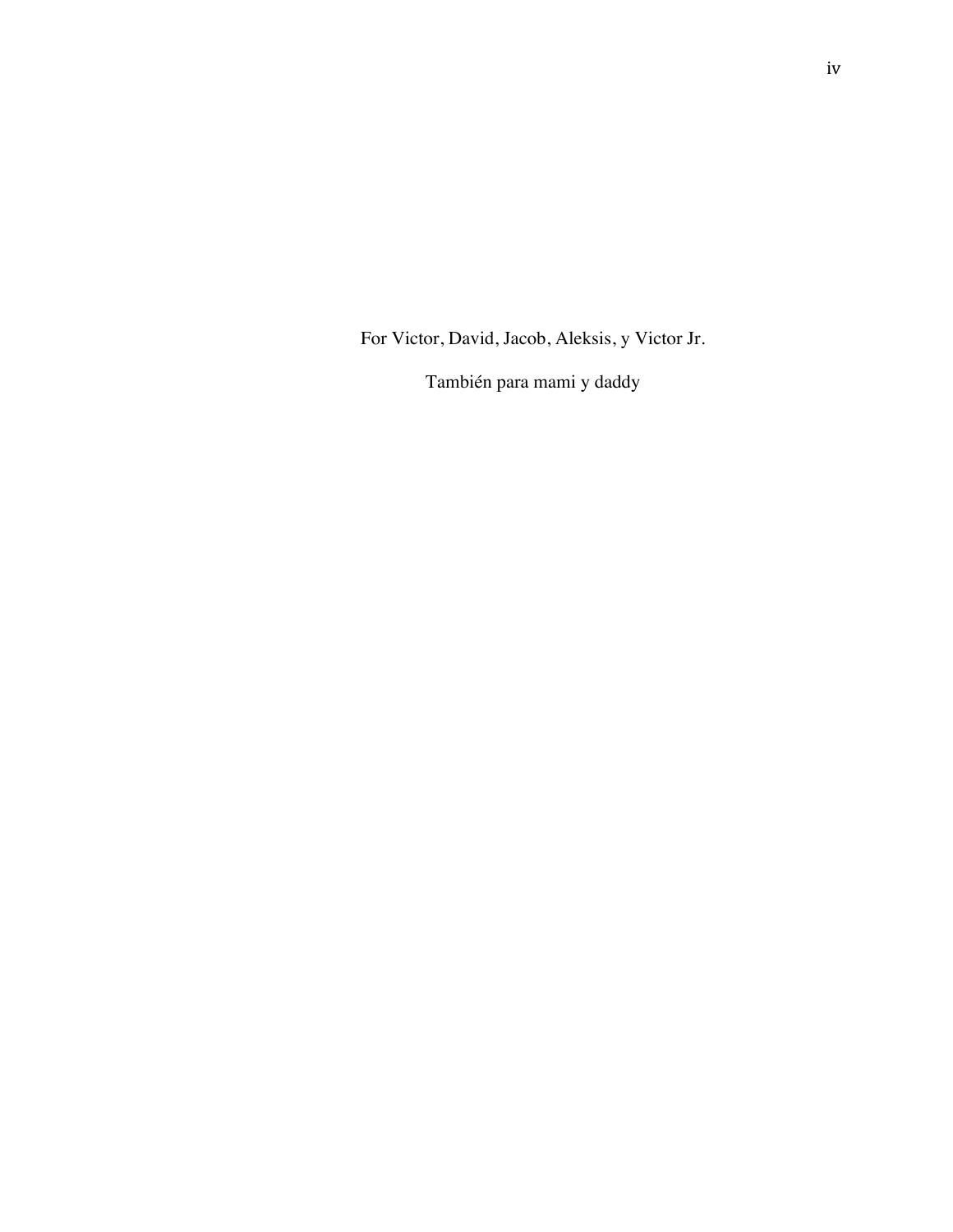#### ACKNOWLEDGMENTS

First I must thank my family for believing in me when I did not. Honey, thank you for teaching our children to take care of chores so I could focus on school. Thank you for your love and support in everything I do. Victor Jr., Aleksis, Jacob, and David, you know you are my world and I could not have done this without your help. También quiero agradecerle a mis padres Dulce y Humberto Bravo por enseñarme el amor a los demás, por mi idioma natal y por mi cultura y agradezco a mis suegros Temo y Quika por quererme como su hija. Todos me ayudaron a lograr esto.

I want to thank Dr. DeJonge-Kannan for seeing my potential to complete this program. I started and completed the program because she believed in me. Thank you for the long hours you invested in editing my writing and for your patience and kindness. Dr. Maria Luisa Spicer-Escalante, thank you for helping me in my professional development. The references you suggested led me to key supporting material for my teaching philosophy. Dr. Sonia Manuel Dupont, your writing experience and insight helped me develop my professional environment and complete my portfolio. It was a privilege to have you on my team.

I completed this with help from all of you.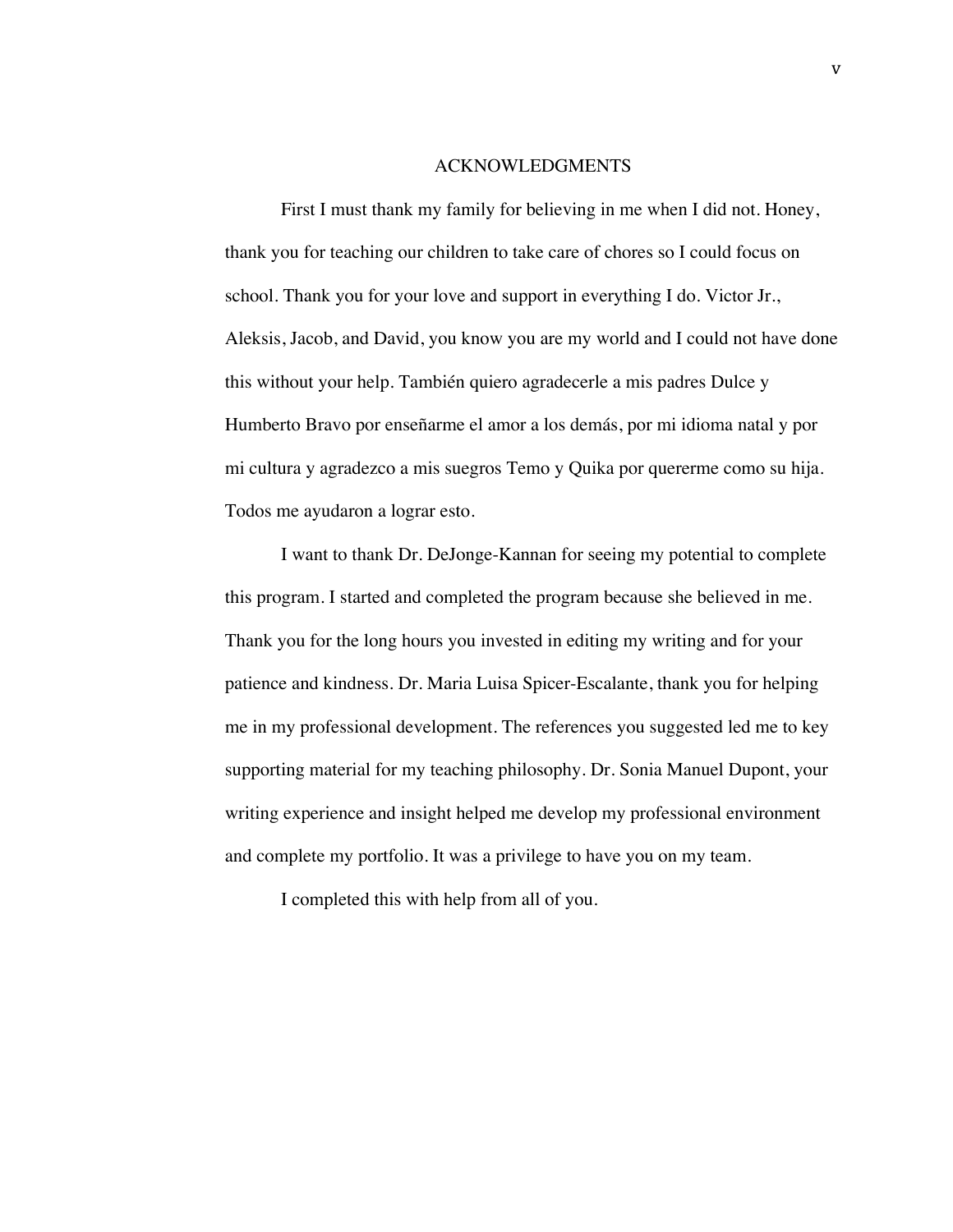## **CONTENTS**

| La Enseñanza Basada en un Tema Específico                                |  |  |  |
|--------------------------------------------------------------------------|--|--|--|
|                                                                          |  |  |  |
| Using Multimedia Authentic Texts for L2 Teaching                         |  |  |  |
|                                                                          |  |  |  |
| Language Socialization, Pragmatics, and Implications in the L2 classroom |  |  |  |
|                                                                          |  |  |  |
|                                                                          |  |  |  |
|                                                                          |  |  |  |
|                                                                          |  |  |  |
|                                                                          |  |  |  |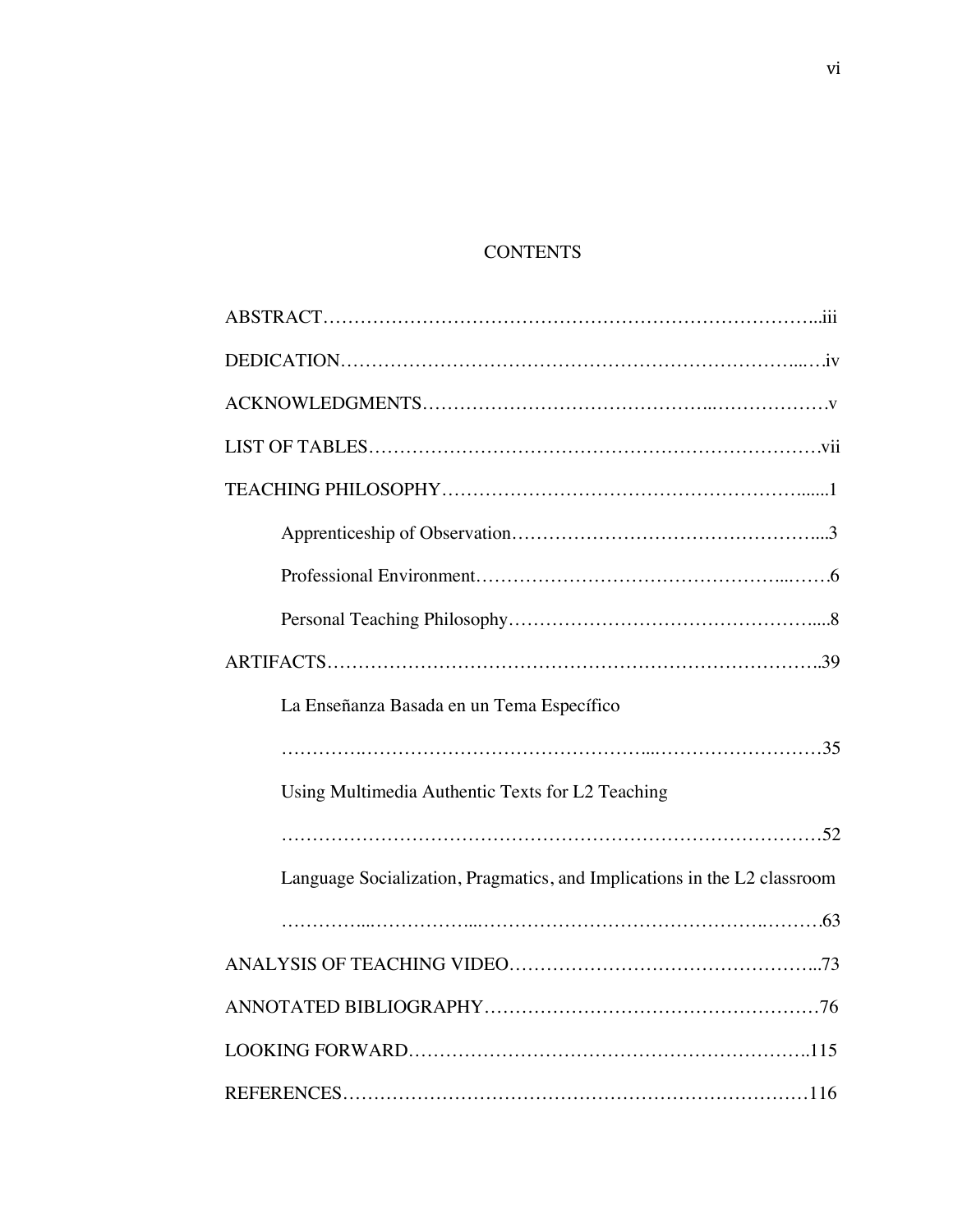## LIST OF TABLES

| Table | page |
|-------|------|
|       |      |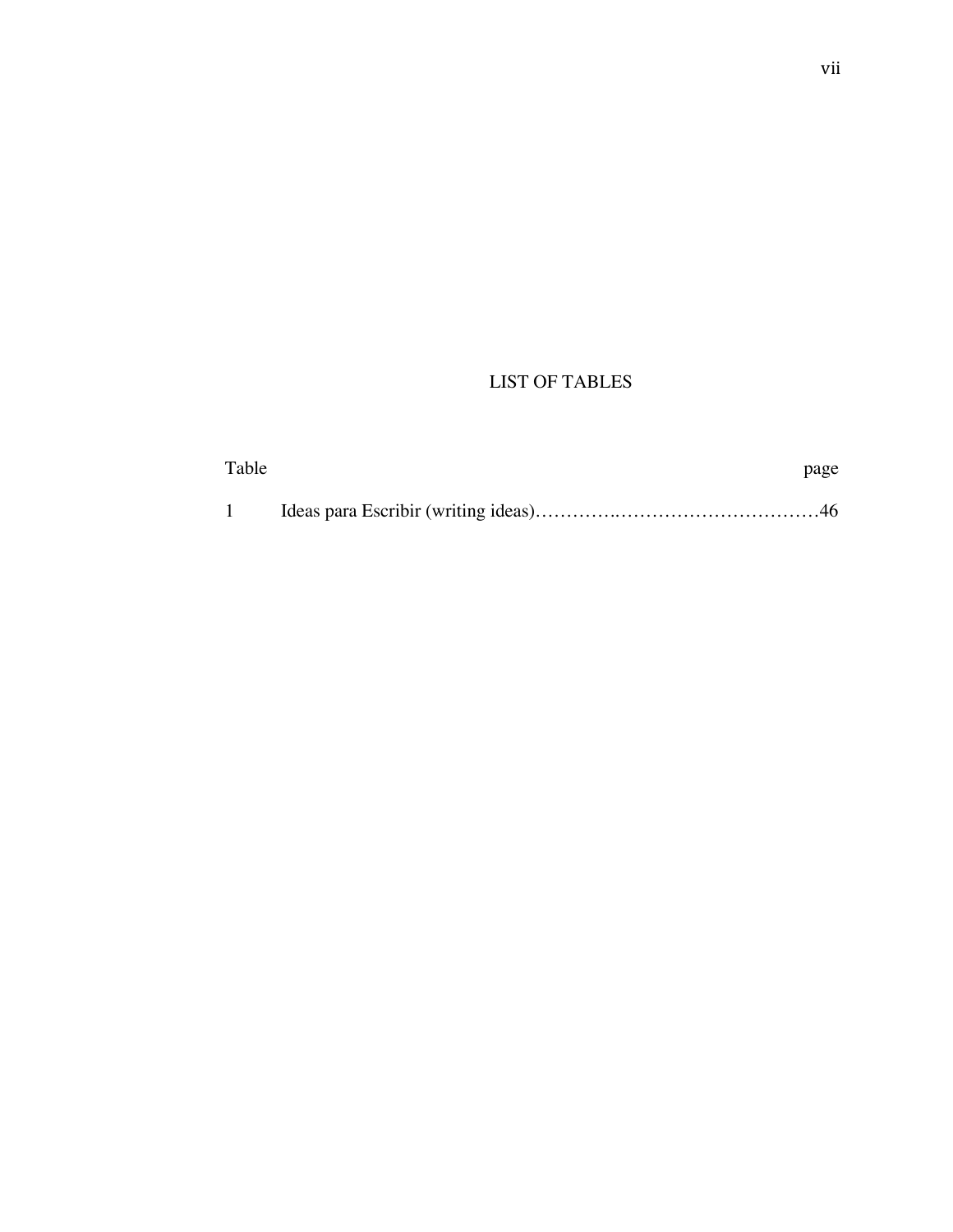## **INTRODUCTION TO TEACHING PHILOSOPHY**

As students in the Masters of Second Language Teaching program, we have the opportunity to gather research information regarding many second language teaching theories and methods. We also learn about how culture relates to second language teaching. In doing so, we develop our own teaching philosophy.

This portfolio contains the development of my teaching philosophy in relation to what I learned during my time in the program. My teaching philosophy is centered on the importance of helping students reach communicative goals as they learn language with a focus on meaning. I discuss how language competencies can be taught while teaching content, literacy, and culture through communicative language teaching.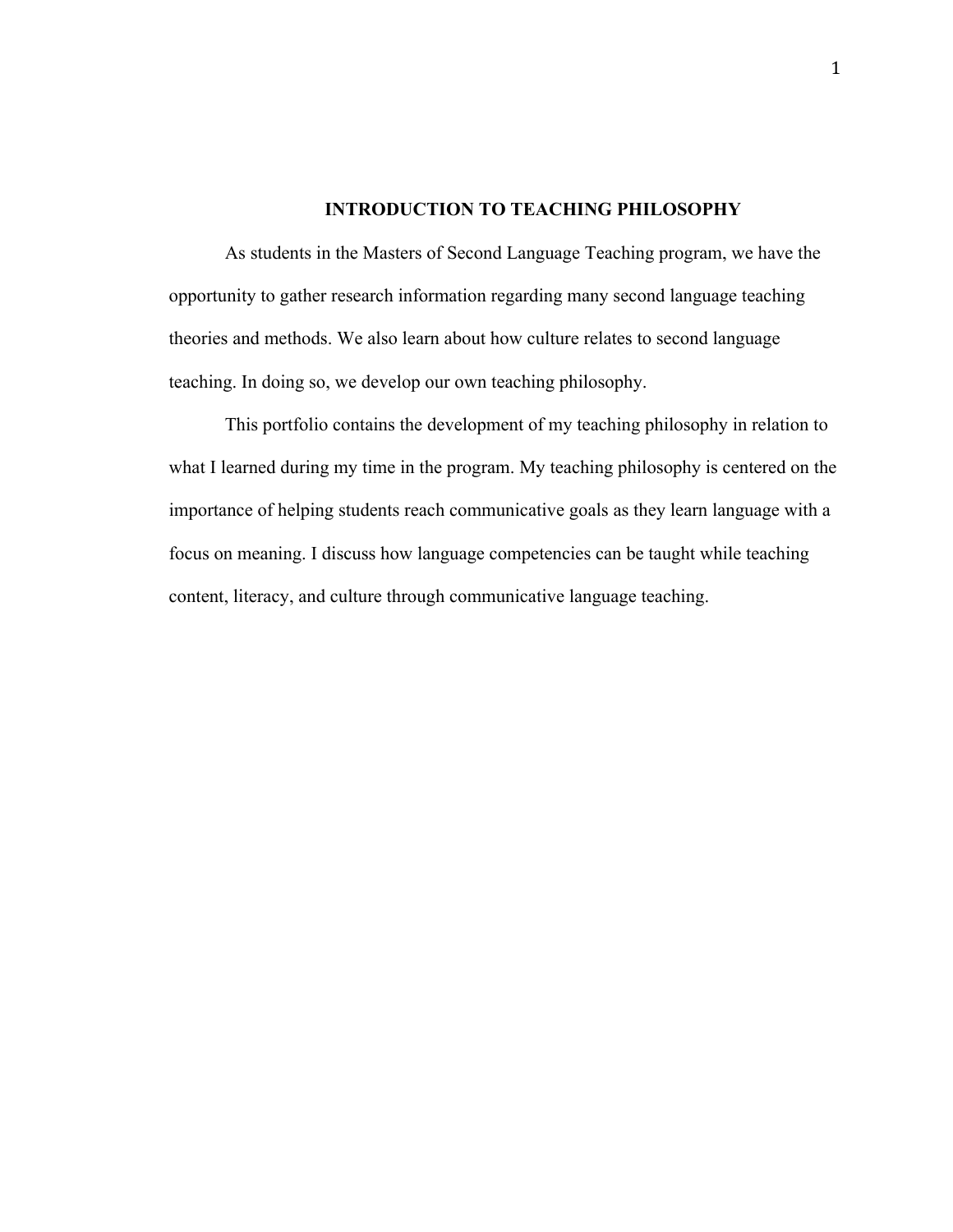TEACHING PHILOSOPHY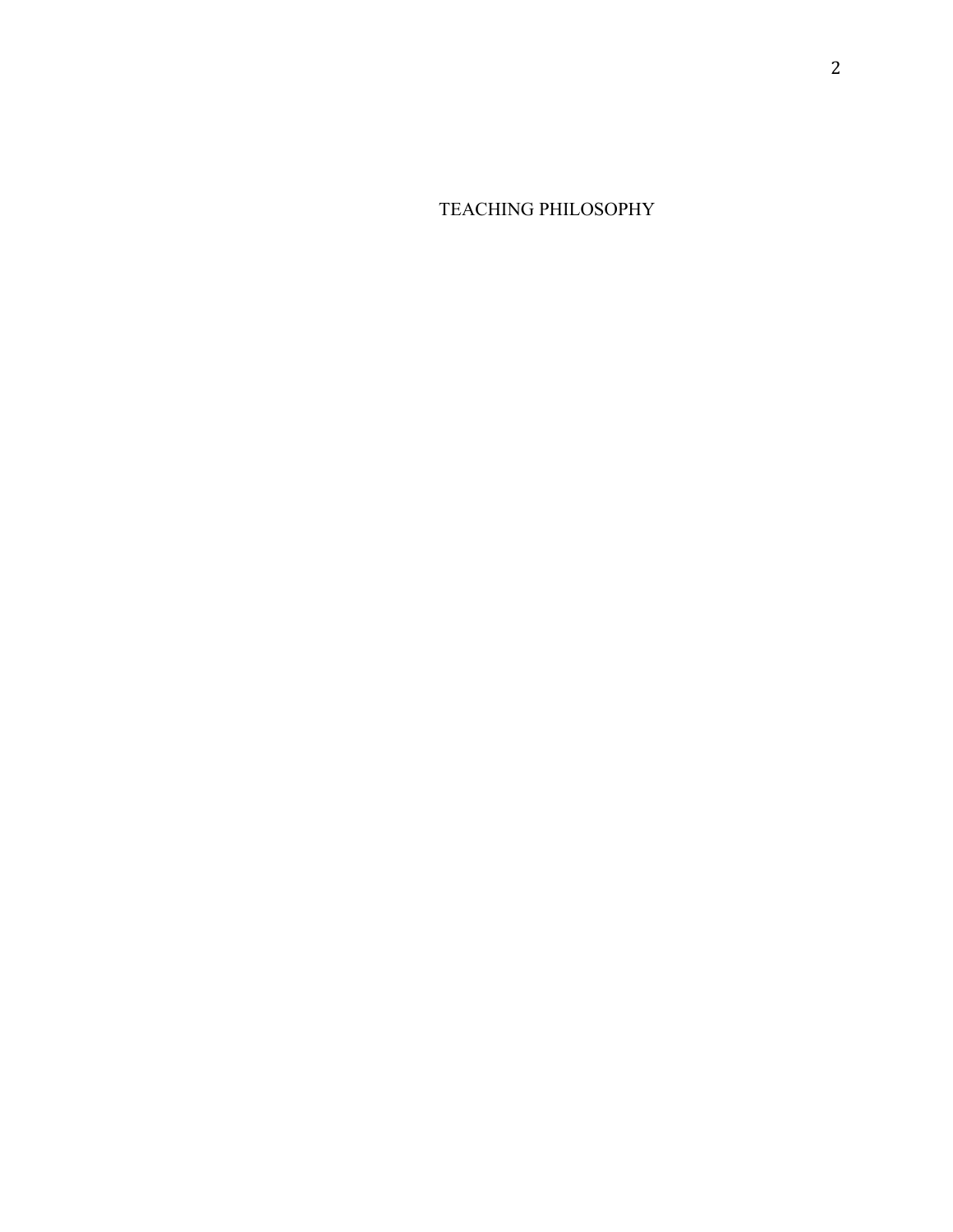#### **Apprenticeship of Observation**

In the following observation, I will discuss my experiences learning Spanish, English, and French and what I learned or valued from those experiences. My recollections of teachers include those who used any way possible to draw our attention and maintain our interest. They did so by displaying a great enthusiasm for the subject and a desire to make it comprehensible to the entire class. They taught the subject by drawing the class into discussion, song, writing, art, or some other activity. They used every tool available to them at that time to capture our minds and empower us through their teaching.

My first memory of learning language was learning Spanish from my mother. She loves storytelling, proverbs, music and jokes that are very much a part of my culture. She recounted these to us and in conversation with friends and family. Once we moved to the United States, she continued those traditions in our home. When she realized that my sister and I were losing the language, she and my father created the rule to only speak Spanish in our home. She also encouraged continued reading in Spanish. After 32 years of living in the United States, I credit my mother for helping me retain my native language through conversation, music, and reading. She understood that we could only retain our language through continued use.

I initiated my English learning by reading picture books, in the third grade, with dry-erase fill-in-the blanks answers. My teacher helped me through it and showed me how to read, pronounce, and understand the meanings of the sentences. This was my introduction to sentence structure and word meaning. Those are fond memories, because I

3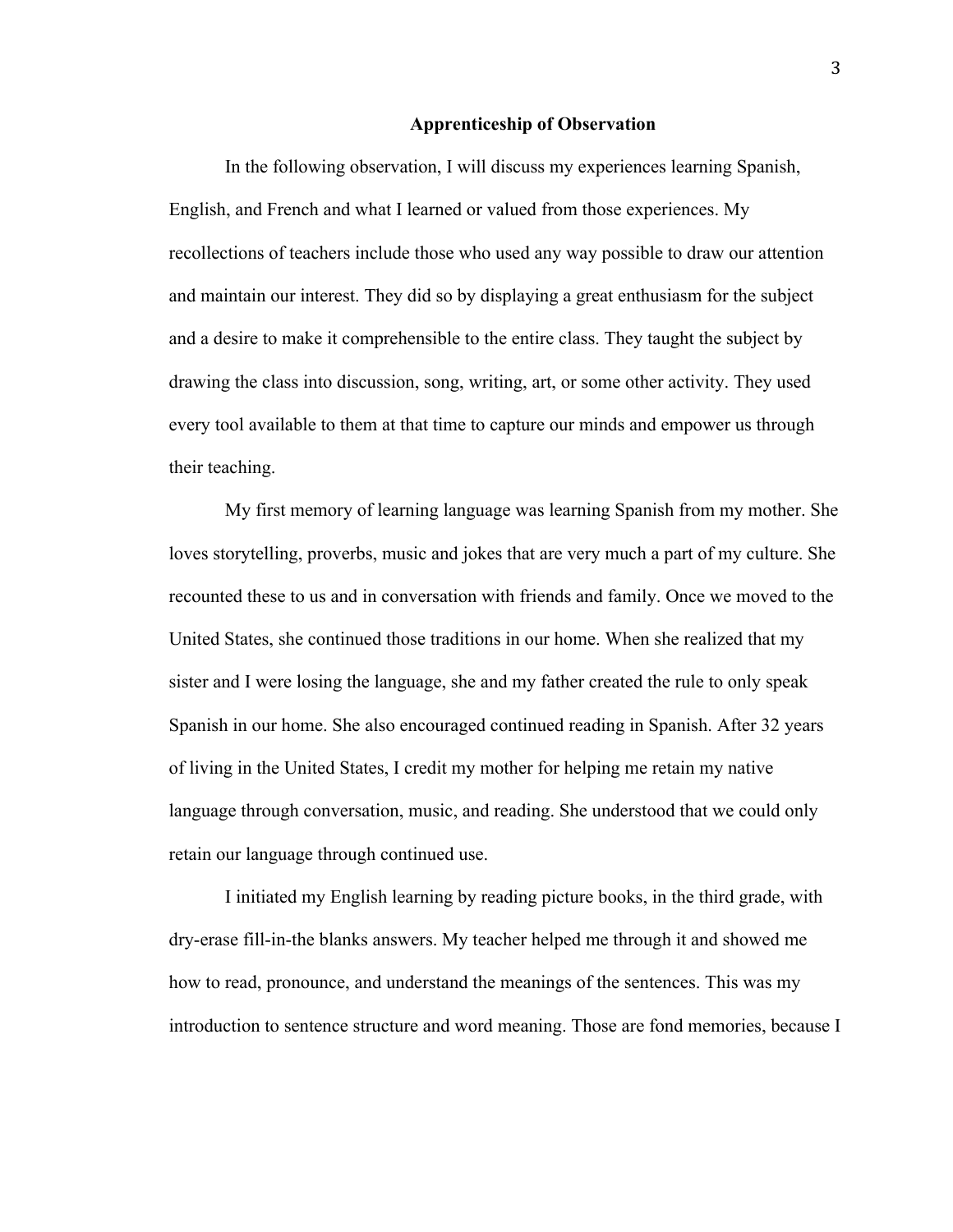could read at my own pace and I still remember the pictures of Mat on the mat, his friend Jane, and his dog. The hands-on experience helped me take charge of my own learning.

Learning language through music was another memorable experience from sixth grade with Mr. Evans. We learned to sing along with our own musical instrument, whether it was the triangle or the xylophone, and we all had the opportunity to take part of the musical production. The music helped make difficult words manageable through rhythm and rhyme. Those first heartwarming encounters with English and music helped me continue to learn American language and culture through a love of music.

English teachers like my eight grade English teacher, Mrs. Eyre captured our minds with compelling poetry and short stories. They helped us read, understand, and connect to the themes in English literature. Then they helped us write our own poetry and stories, even with the limited language we had. They opened up our awareness of history and culture through the reading, but also taught us that we had the potential to leave the same kinds of lasting memories for others to read.

My first French teacher in seventh grade used comic strips on overheads to familiarize us with Mr. Thibaut and his family. Through Mr. Thibaut, we learned salutations and basic French vocabulary. The teacher also helped us role-play the same discussion to reuse the vocabulary. Another native French teacher in high school, Mr. Paulus, taught us verb conjugation and helped us pronounce French sounds correctly. He enjoyed correcting us until we got it right. Dr. Smith, a U.S.U. French professor, taught us through French pop-culture and current French issues. Mr. Savoy also a U.S.U. professor, taught us through children's literature.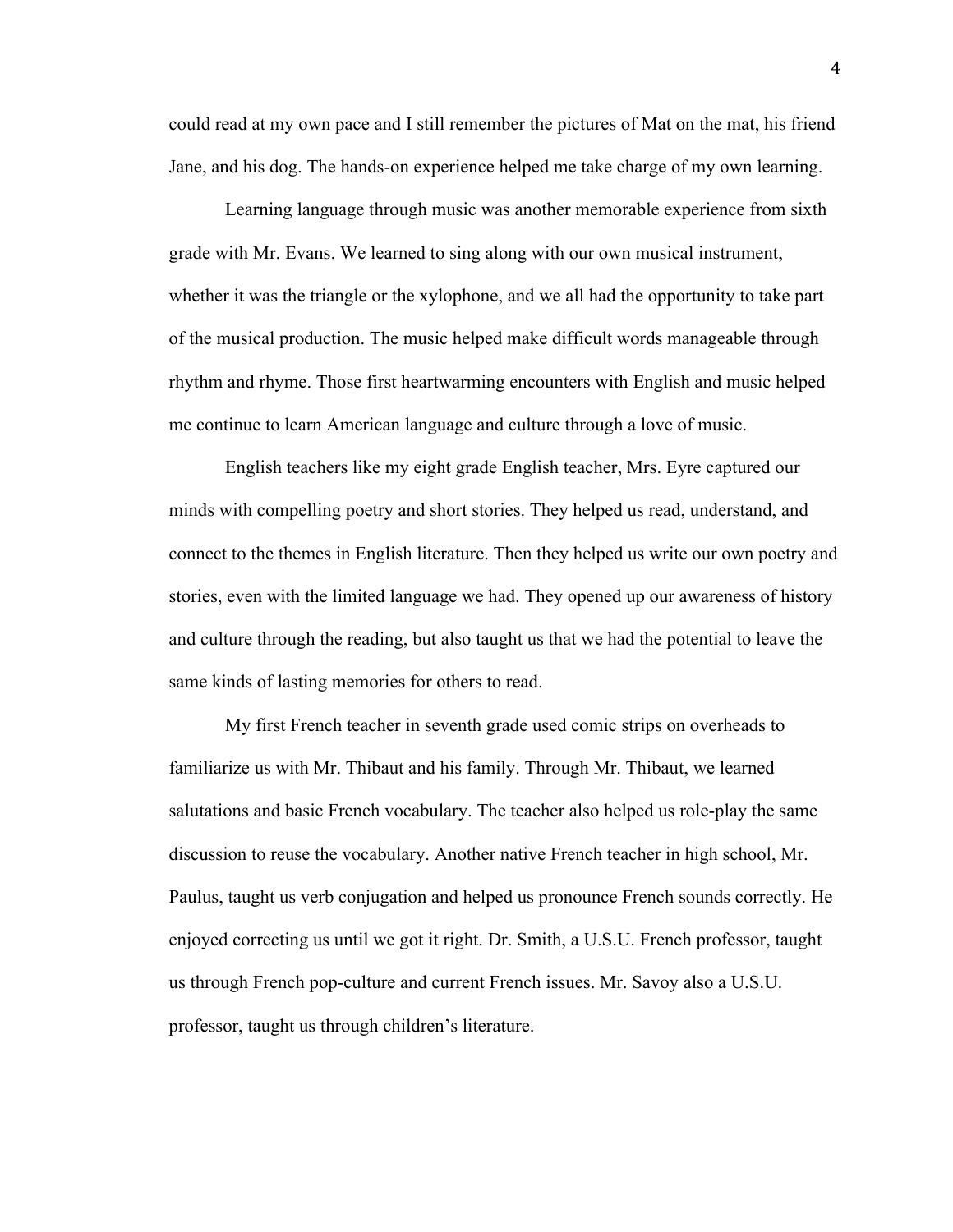Our French conversation class surprisingly taught me a lot about writing. The teacher used conversation topics to help us write our own impression on the topic. Then we used our writing to converse with one another. It was surprising to us how much we knew and how much we could write on our own. This teacher gave us the self-confidence we needed in our conversation and writing. The conversation class has helped me, even today, to know that our potential often times exceeds the limits we set for ourselves, because we were asked to exceed our own expectations. Through conversation and writing, we learned sentence structure, vocabulary, and grammar.

Another French teacher taught us French through literature. She covered thematic grammar from the chapters and explained the philosophical themes of the stories and poetry we read. We learned from different genres of writing, which gave us a good sample of different vocabulary and writing styles. Through these exercises, we learned to appreciate the greatness of French literature and the great minds of those authors we covered.

During high school, I considered what I might do in my future career. I was compelled to study something dealing with language, even to be a second language teacher or an English teacher. Then in college I continued taking French classes and earned a minor in French. At one point I changed my major to English so I could teach English. My teachers made such an impact on me for their love of language.

All of these teachers, including my mother, used different methods, but their eclectic teaching styles carved lasting memories in my mind and illustrated, to me, the significance of using alternating means of teaching language. As a teacher, I want to use a lot of the methods that helped me learn a second language and help students find a way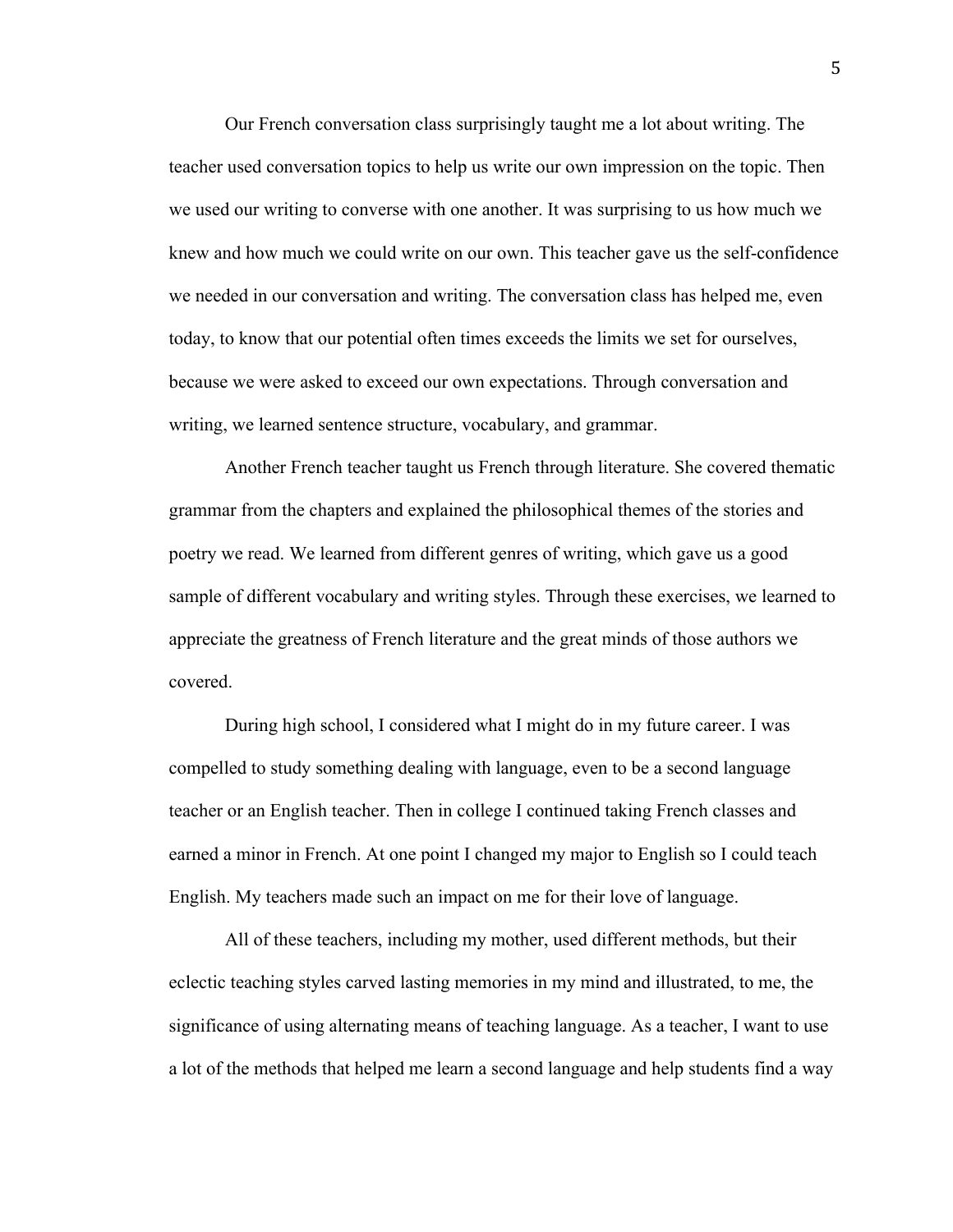to practice and retain their language skills. I will use literature as a foundation for all my classes, including beginning language classes. I will strive to give students the comprehensible input they need to produce the second language and to reach and even exceed their communicative goals.

#### **Professional Environment**

My professional environment is how I envision my future classroom. I envision myself teaching beginning Spanish classes and my classroom becoming a vehicle for taking students beyond their current culture and introducing them to new ones. I would like to do this in a high school setting where youth can have an early preparation for higher education and employment in their community.

In addition to beginning classes, I see myself teaching a more advanced Spanish class. It would have its foundations in vocational education and technical writing. Guest speakers from banks, auto sales, and related fields will attend classes and present specific vocabulary and content material. Bilingual immigrants will present information on culture (gender issues, geopolitical issues, family values) because they have a different perspective, giving the students meaningful context to use the language they are learning.

I want my students to see that learning Spanish can be useful in getting them into better schools, enhance their opportunities in their field of interest, and improve their future options. And if I have heritage speakers in my classroom, I want to help them see why it is so important that they improve their speaking and writing abilities for future needs. Opportunities to use language outside the classroom will give students a greater incentive to continue improving their second language abilities.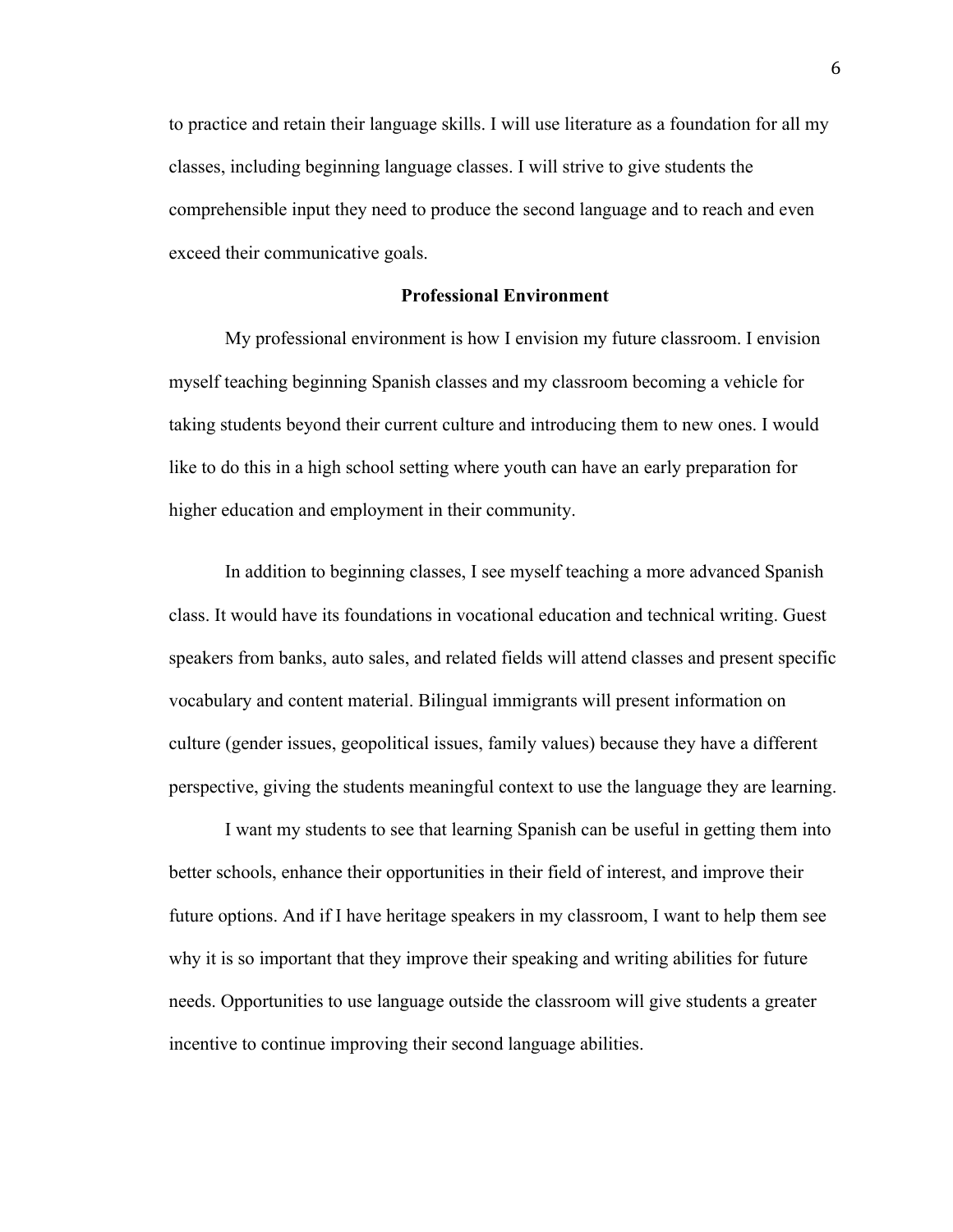Most high schools have a structured curriculum. While adhering to the set curriculum, I will add vocational material related to current or future vocational opportunities. I think that schools should offer language classes that help students communicate in business settings, in the workplace, and in school. I will use materials based on these kinds of practical exchanges to help build the students' ability to read and write in Spanish in real-life scenarios.

I will encourage students to write their own conversation scripts that will fit possible business scenarios as well as personal or service-related situations. I will help them learn to write their own advertisements, which can assist them in increased qualifications in the work-place. It can also help them in their own commercial ventures, if they are business-minded. We can also create and practice scenarios where they can use the target language, such as role play to aid a patient in a doctor's office or for someone getting their car serviced, to prepare students for success in real-life situations. These vocational themes and classes will help students see how bilingualism and biliteracy can improve their future options.

These courses will create natural bridges in the community and increase options for students to interact more effectively in their future ventures. In my ideal professional environment, I will build language bridges between English-speaking students and the Spanish-speaking cultures in the community. Then, students will have the option of bridging their language skills to their educational and/or vocational future.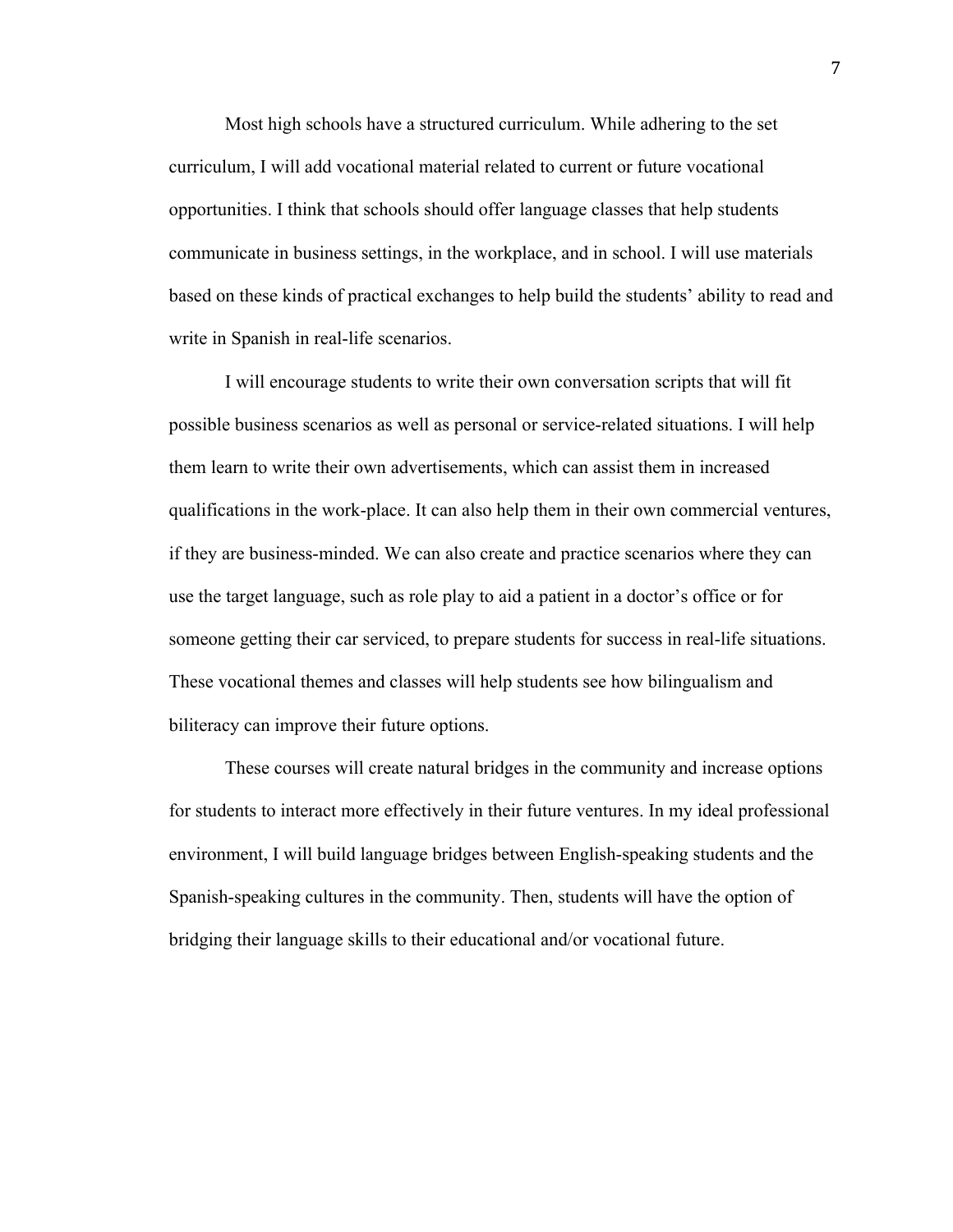## **Personal Teaching Philosophy**

#### **Introduction**

My plan is to teach entry-level Spanish as a foreign language (SFL) in a public high school where youth are preparing for higher education and employment. Students are motivated to learn a second language  $(L2)$  so they can communicate with an individual or a community. I am inspired by this desire and want to help my future students meet their communicative goals (McKay, 2005). Communicative goals are key in my teaching philosophy. I want to use the communicative language teaching (CLT) approach, to design interactive activities that enable students to achieve a communicative goal and ultimately learn a L2 (Celce-Murcia, Dörnyei, & Thurrell, 1997; Savignon, 2002). Communicative language teaching is when, "the second language learner…(has)…the opportunity to take part in meaningful communicative interaction with highly competent speakers of the language, *i.e.* to respond to genuine communicative needs in realistic second language situations" (Canale & Swain, 1980, p. 27)

It was through interactive activities that I learned English as a second language (ESL). When I was a child, my father brought our family to the United States to pursue his education. Once I was on the playground, I learned how to speak English because I wanted to play. In the classroom, I learned how to solve math problems so I could pass math. In my physical education class, I learned how to follow instructions in English so I could join in the games. In addition, I had patient teachers who used visual and audio aids to teach me to read and communicate in English.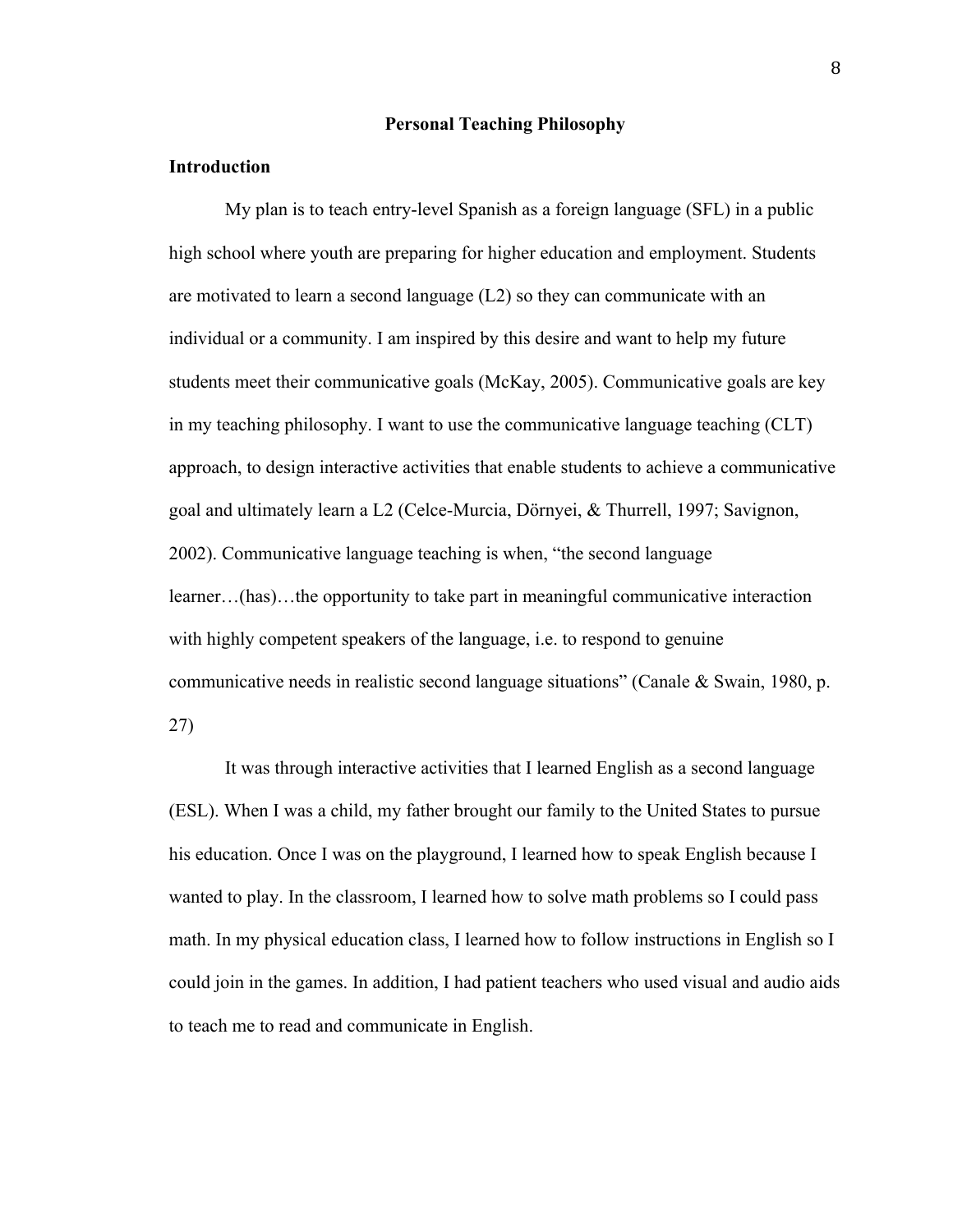In my own L2 learning there was a combination of immersion learning as well as context, content, and communicative learning (Ballman, Liskin-Gasparro, & Mandell, 2001; Savignon, 2002). As a L2 teacher, I want to give my students similar experiences so they can learn language in context by setting communicative goals and creating classroom activities to achieve those goals. The difference between immersion learning and my teaching approach is that immersion does not always include a focus on comprehensible input (Krashen, 2003); whereas in my teaching, comprehensible input will be a key characteristic offered. This is why, besides using communicative goals, my teaching philosophy incorporates elements of philosophies of other researchers. I borrow in particular the philosophies of those who explored the importance of teaching language in a way that is meaningful and comprehensible to the learner and of those who researched the process students might use to learn L2 (Lee  $&$  Van Patten, 2003).

In this teaching philosophy, I will first discuss a few of Krashen's hypotheses (Krashen, 1985; Krashen & Terrell 2000), which form the basis of my beliefs and my classroom practice. I will also include a brief discussion of language processing (Han, 2008; Lee & Benati, 2009; Rast, 2008) because I want to take students' processing into consideration when I teach. Second, I will discuss language competencies in terms of input (listening, reading, and culture) and output (speaking and writing). I see these aspects of language learning as important because they geared me to success in learning my L2.

#### **Krashen's Hypotheses and Processing**

Language learning and language acquisition are different in that language acquisition occurs implicitly or naturally in the first language (L1); children simply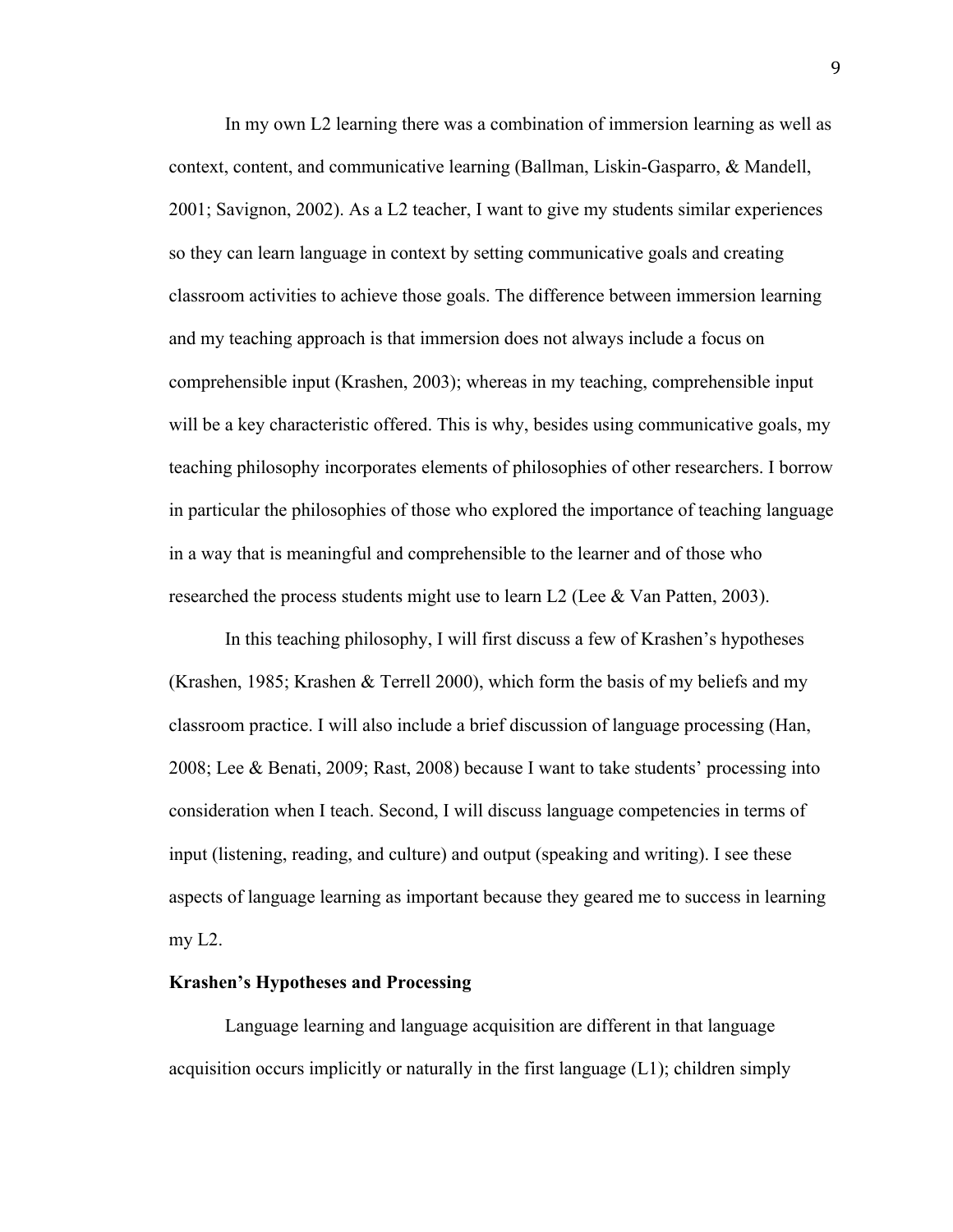acquire their native language as they mature. I was a child when I began learning my L2, and therefore I acquired a lot of L2 on the playground. However, I remember working very hard to learn L2 in the classroom and to succeed in every subject. Language learning, in contrast with language acquisition, is done with the intent to learn the language, rather than acquire it naturally or incidentally (Krashen, 1985; Krashen & Terrell, 2000). According to Krashen (1985), students need comprehensible input for both language acquisition and language learning. This means input which is slightly above the learner's current interlanguage level, or "i+1" (Krashen, 1985, p. 2).

Lee and Van Patten (2003) describe the introduction of comprehensible input through the use of familiar themes, visual aids, gestures, games, drawing, total physical response (TPR), and the use of the target language to create a communicative classroom (Ballman, Liskin-Gasparro, & Mandell, 2001). It requires repetition and allowing students to make meaning 'binding', which is the term Lee and Van Patten used to describe the cognitive and affective mental process of linking a meaning to a form" (Lee & Van Patten, 2003, p. 39). This describes the use of input for comprehension, which leads to intake or the language being processed (Lee and Van Patten, 2003), for learning and acquisition.

Krashen (1985) discussed the "natural order" of acquisition as the order in which students acquire language rules or forms, regardless of order of instruction. Wong (2002) adds that learners first process language for meaning followed by form. This basic understanding of cognitive processing leads to teaching methods that keep the natural order in account, such as processing instruction and the natural approach (Krashen & Terrell, 2000; Lee & Benati, 2009). According to Speh and Ahramjian (2010), "Activities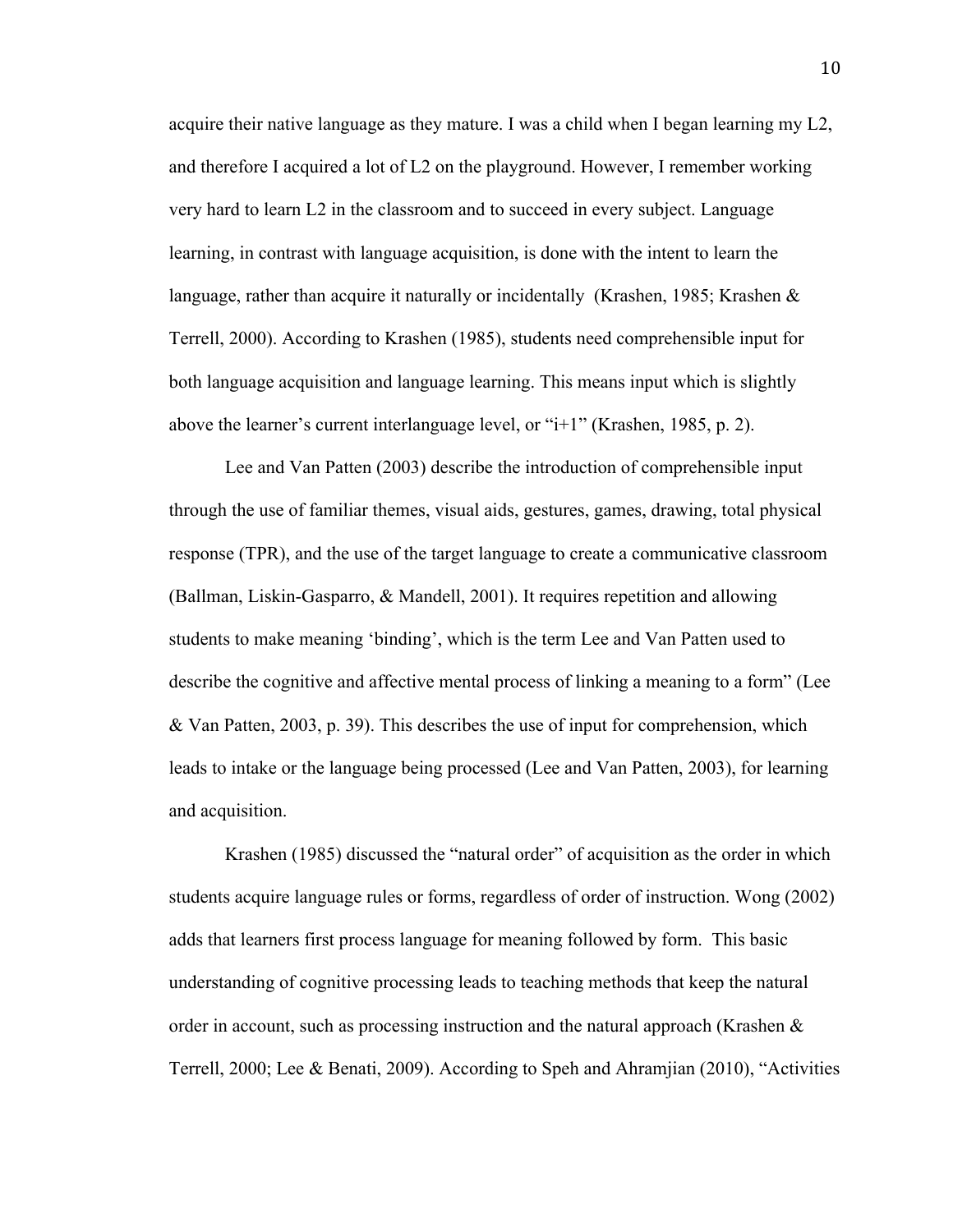associated with acquisition expose students to language in the context of communicative situations – a methodology known as the 'natural approach'" (Speh & Ahramjian, 2010, p. 38). In both the natural approach and the processing theory, the primary objective is to focus on meaning. Krashen and Terrell (2000) explain this focus in the natural approach:

Based on this objective, the natural approach adheres to the following guidelines:

(1) the instructor always uses the target language, (2) the topic of communication will be a topic of interest for the student, (3) the instructor will strive at all times to help the student understand (Krashen & Terrell, 2000, p. 20).

These guidelines are proposed as a means to incorporate the comprehensible input theory. My section on content teaching explains in more detail how I will implement the natural approach. I delve deeper into how content teaching follows the natural order guidelines and focuses on meaning.

Lee and Benati (2009) and Van Patten (2003) make reference to Van Patten's outline of "structured input activities" (Lee & Benati, 2009, p. 42) with meaning as the primary objective:

- 1. Present one thing at a time
- 2. Keep meaning in focus
- 3. Move from sentences to connected discourse.
- 4. Use both oral and written input.
- 5. Have the learner do something with the input.
- 6. Keep the learner's processing strategies in mind (Lee & Benati, 2009, p. 42).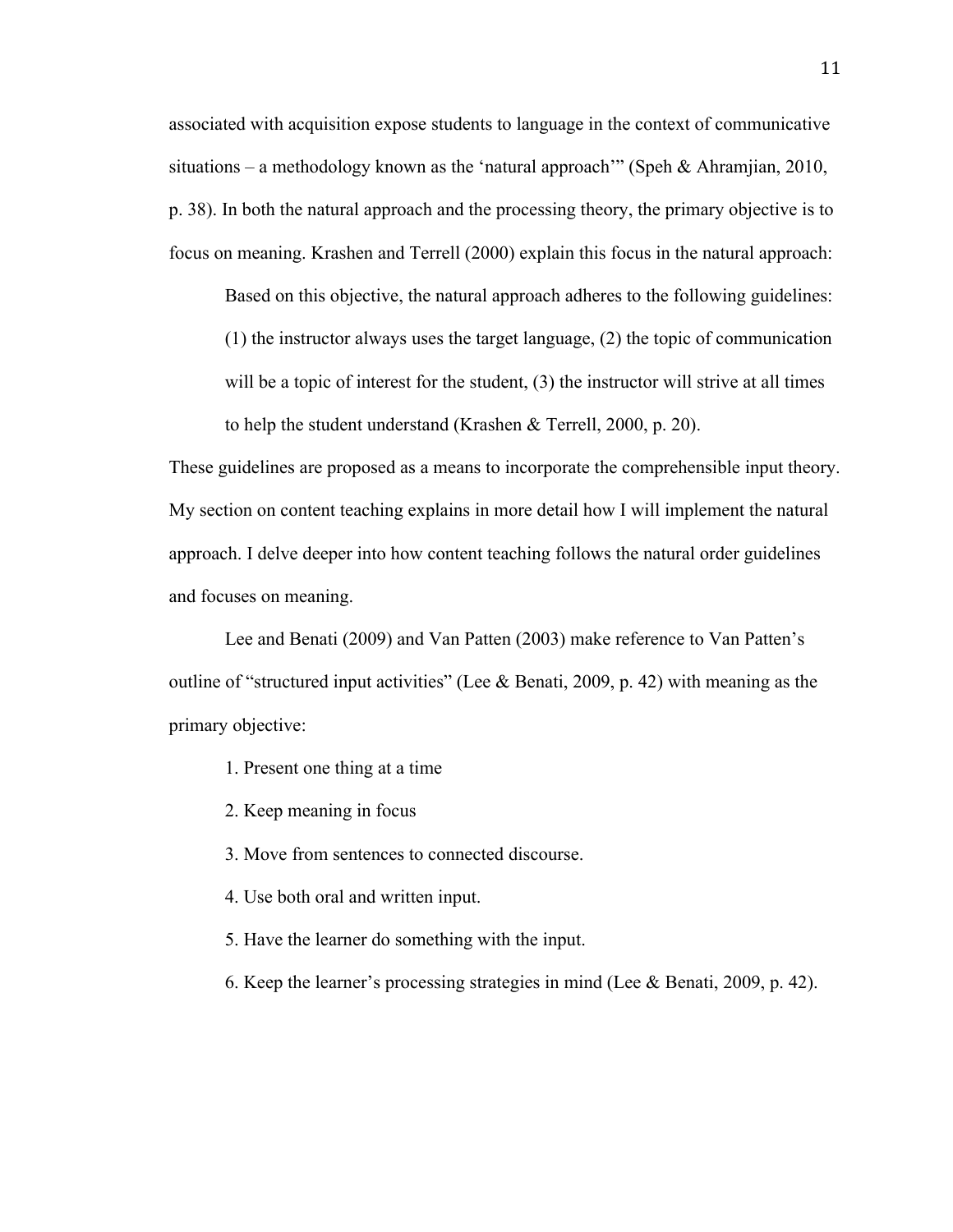I would like to adopt these guidelines for my teaching because of their emphasis on meaning and their focus on the learner's cognitive processing order, thus using processing instruction to achieve instructional objectives.

For example, in a section about daily living tasks, I can structure the class around specific consumer activities. One section can be about managing a checking account. We can focus on verbs surrounding checking account use, such as balancing, tracking, depositing, transferring, and nouns like account, bill-pay, balance, expense, total. We can look at sentences relating to banking accounts and possible on-line banking vocabulary, followed by having the students write a dialogue they may have with a life partner about their checking account. They can practice their dialogue with someone in the class. Then, we can do a section on buying groceries and follow a similar guideline for teaching how to carry out a shopping activity. Successfully carrying out a shopping transaction in the L2 during a field trip to the *taquería* (taco stand), *panadería* (bakery), and *carnicería* (butcher/meat counter) can be the culminating goal. These kinds of activities focused on content can lead to success in achieving communication in real-life scenarios, while keeping teaching strategies simple, breaking down one main activity into simpler subtasks, and promoting interaction in the classroom. I think these kinds of communicative activities are effective because I had a consumer science class where I learned a lot of this important terminology for my own use in the L2 and found it useful and practical.

Krashen (1985) explains that output is characterized by trial and error. Swain describes output as the foremost indicator of what language students know and also as the process of learning language (Swain, 2005). The noticing function involves students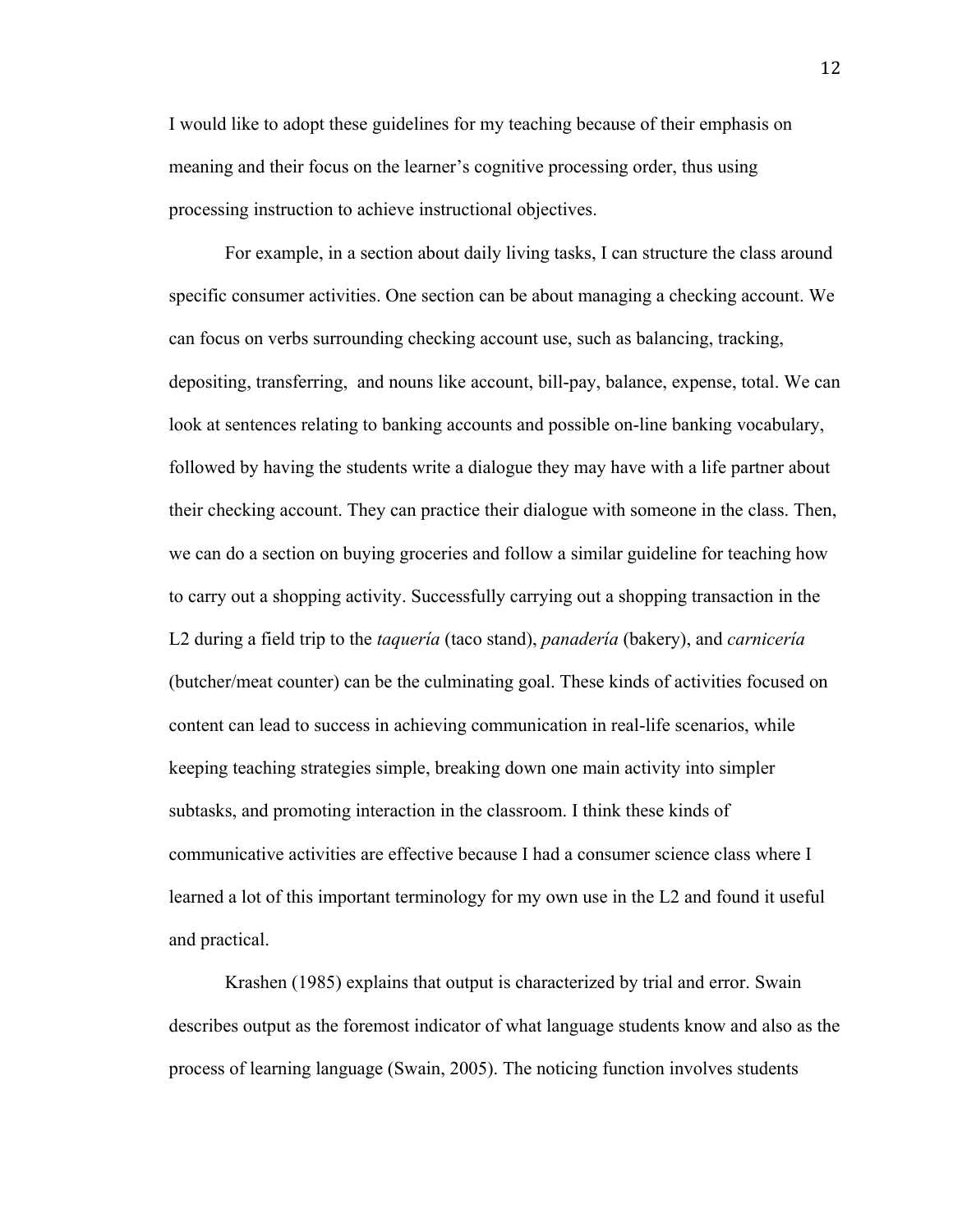producing language orally or mentally, to recognize what they are lacking to complete the message they are trying to convey. The hypothesis testing function refers to a student engaging with another person and continually checking for correction or for signs of being understood. The metalinguistic function is when and how students reflect to ensure they are understanding and learning correctly. These are all characteristics of language output (Swain, 2005). Teachers need to engage students in activities in which they can produce oral or written language so that students can monitor or correct their own language ability and get feedback from their intended audience (Krashen & Terrell, 2000).

In Canada's French immersion classrooms, teachers speak French and students are expected to use French for all conversation, reading, and writing activities. Such French immersion classrooms give students from English-speaking families the opportunity to be surrounded by French and to practice it throughout the day. This type of immersion learning in the classroom has been used extensively and has also proven successful in the United States (Rodhes, 2007). Although my classroom will be an SFL classroom, I can apply similar immersion practices in my classroom to provide students with comprehensible input. One of the strategies that I would like to implement in my classroom is to provide input through the use of technology by text-based or audio-based software, video conferencing, speech recognition and commands via computer, virtual dialogues, interactive software, and multimedia (Zhao, 2005). Effective teachers can make their classroom as much like an immersion experience as possible while still providing students comprehensible input.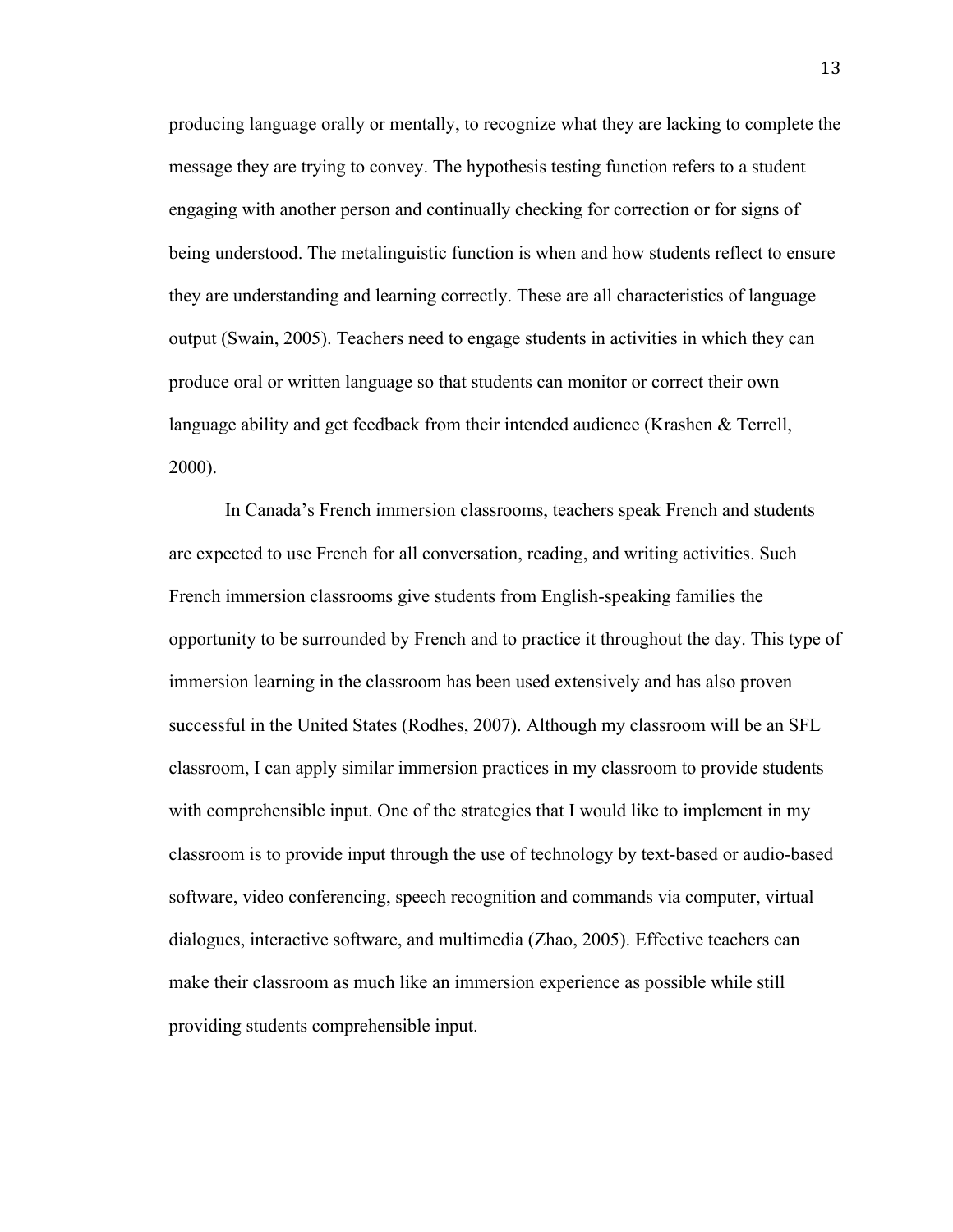In addition, students need interaction to make their experience with the L2 memorable, meaningful, and beneficial. Student interaction in the target language with other students, aids, or native speakers will play a significant role in language learning because of a close relationship between interaction and cognition (Rast, 2008). As a language teacher, I want to provide students with opportunities to practice their skills by interacting with one another and receiving guidance in the learning process (Rast, 2008). Interaction is helpful in language output or production, whether it is with me (the teacher), with other students, or with media tools (Rast, 2008; Zhao, 2005). Interactive activities will be essential for output. I can also provide opportunities for students to interact with native speakers of the L2 and receive feedback on their abilities. In addition to networking to improve language abilities in these situations students will be naturally exposed to cultural practices and perspectives.

DeCapua and Wintergerst (2004) describe culture as a set of shared "identifiable traits, patterns of behavior, worldviews, systems of social organizations, and similar value systems" (Decapua & Wintergerst, 2004, p. 12). This will serve as my definition of culture for my teaching philosophy. Whether students are attracted by a new culture when they arrive in the classroom or they are later drawn by the interconnectedness of language and culture, cultural awareness can motivate students to improve their language capacities and their ability to interact in L2 communities (Masgoret & Gardner, 2003). I want my classroom to be like a journey to a different cultural experience, where students can encounter valuable cultural awareness. I discuss this more in the culture artifact in this portfolio.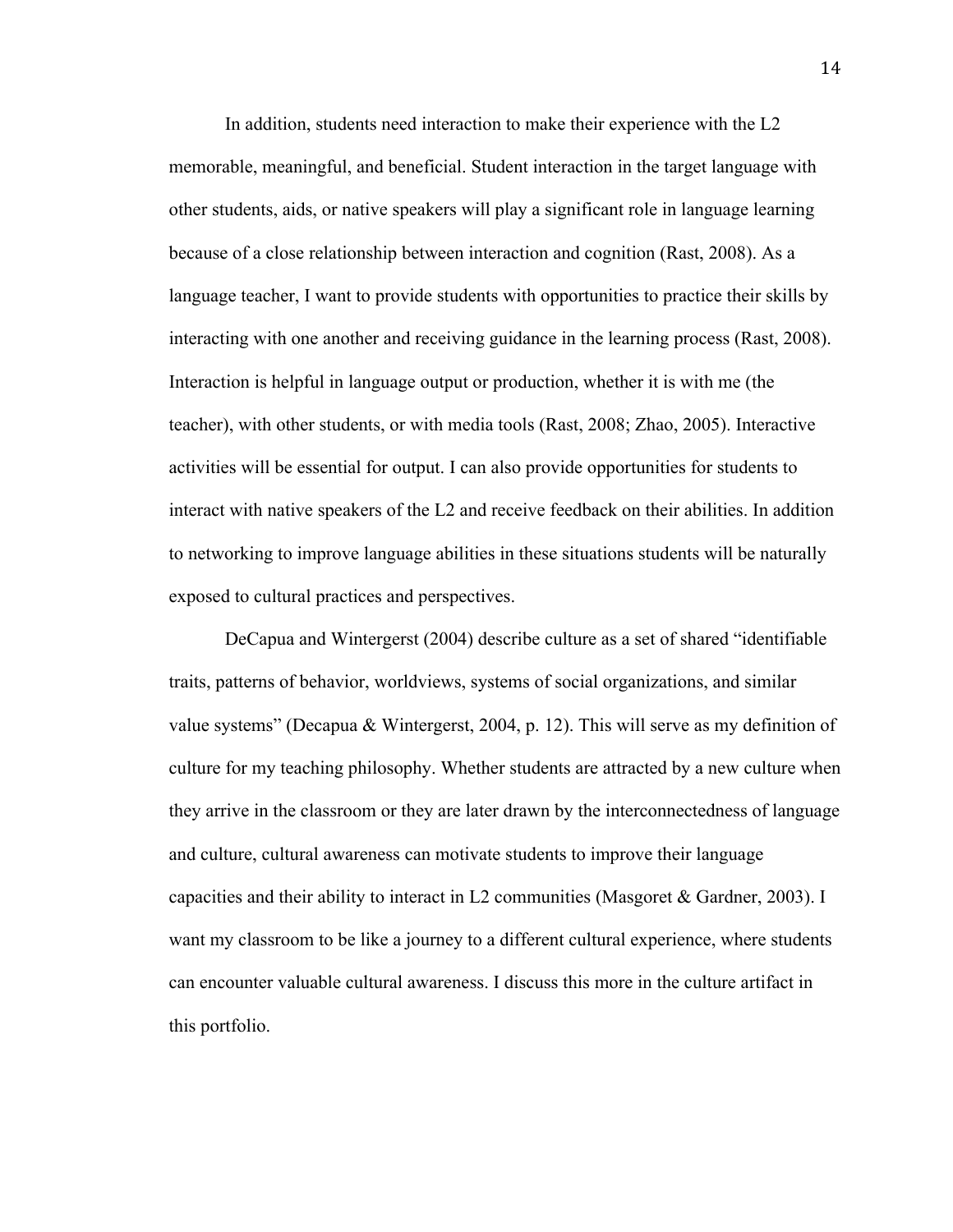Cultural awareness involves stepping back from our own culture and values, which we consider the norm, and being able to notice the cultural traditions, values, or traits of a different community. The use of a Mexican comic book, such as *Chespirito*, in an SFL classroom can be implemented to evaluate what the comic book might reflect about Mexican cultural values. Students should come to see elements of culture reflected in the language because language is an outward expression of culture and conveys some traits of the people who speak it (DeCapua & Wintergerst, 2004). For example, the use of "usted" for adults and "tu" for kids can be examined through *Chespirito's* neighborhood and discussion on the inherent characteristics of respect for adults shown in the language.

As students become more proficient in a L2, they will desire greater intercultural competence, which is defined as "the ability to relate effectively and appropriately in a variety of cultural contexts" (Paige, 1999, p. 19). Students will eventually want to interact with native speakers in ways that are viewed as appropriate in the L2 culture and will want to be understood. Greater intercultural competence gives students greater communicative competence (Celce-Murcia, 2007; Sowden, 2007). Communicative competence includes grammatical, sociolinguistic, strategic, and discursive competence (Canale & Swain, 1980; Samimy & Kobayashi, 2004). Grammatical, sociolinguistic, discourse, and strategic competence includes knowledge of vocabulary, social rules, construction of meaning, and communication as a whole (Celce-Murcia, 2002; Samimy & Kobayashi, 2004). These are all key factors in successful communication within a culture and across cultures. Communicative competence and intercultural competence will also increase students' ability to learn pragmatics or intended meaning (Félix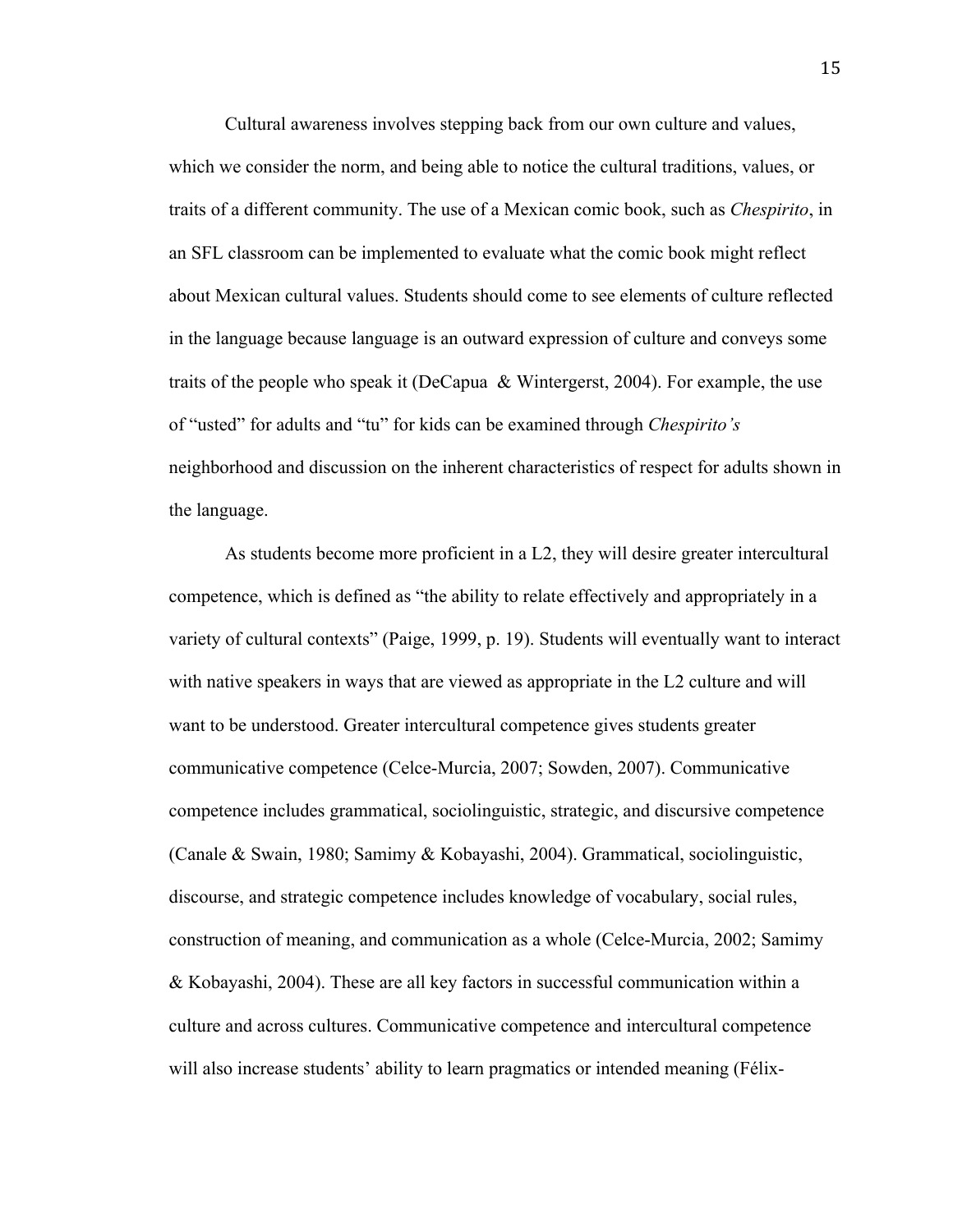Bradsdefer & Cohen, 2012; Savignon, 2002) and communicate effectively in the target language. Many things, such as idioms or sayings, can only be understood by grasping cultural nuances (Silva-Carvalán , 2001).

Pragmatics or understanding the intended meaning of conversation involves politeness conventions (Félix-Bradsdefer  $\&$  Cohen, 2012) as well as the ability to understand jokes, proverbs, music, and historical references in interaction. Pragmatic competence is the ability to, "communicate effectively and appropriately...[it]…entails knowing how to encode, decode, and sequence discourse within a communicative interaction" (DeCapua & Wintergerst, 2004, p. 246). This can include how to begin a conversation, when to take a turn speaking, what topics are appropriate, and how to communicate nonverbally (Silva-Corvalán, 2001**)**.

Language students will find this cultural know-how indispensable in their language-learning journey because they want to express their intentions and be understood. In turn, they will also be able to better understand those of the L2 community, including their nonverbal communication. Critically, pragmatic competence can be achieved only through cultural awareness, not just by learning grammar and vocabulary. For example, when teaching about greeting people in the L2, teachers should have students role play situations and show how physical interaction as well as verbal interaction may take place. SFL students will need to know that in Latin America, a person's perceived personal space is narrow compared to perceptions of personal space in the U.S. Hence, the teacher's role is to introduce cultural topics as part of language learning. In other words, a teachers function is to provide students with cultural input, so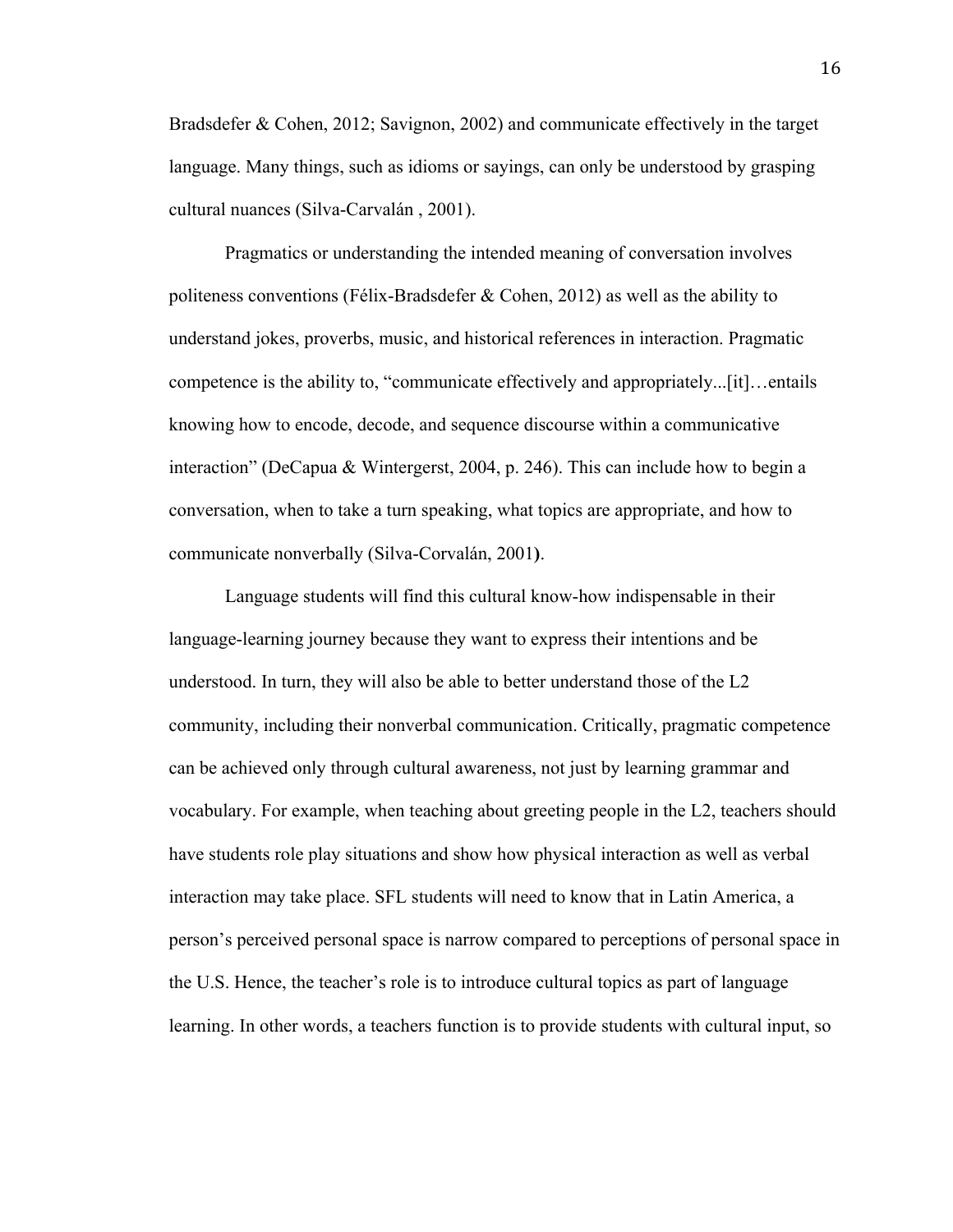they can become culturally aware and apply culturally appropriate practices in their L2 communication.

### **Input/Output in terms of language competencies**

This form of cultural input and output is the ultimate goal in language production and communication. Drawing on Krashen's (1985) and Van Patten's (2003) theories, I will address in the remainder of my philosophy the topics of input and output, making the foundations of language processing the anchor of my teaching philosophy.

## **input.**

Input refers to what students see, hear, and read. Input then leads to intake (Van Patten, 2003) or acquisition as mentioned previously. In the following section, I will discuss various forms of input beginning with listening. I will also briefly discuss how processing applies to providing input (Lee & Benati, 2009).

#### *input in the form of Listening.*

Listening appears to be one of the students' first attainable skills in L2 learning (Hadley, 2001). Cohen (1990) describes listening to the target language as:

a selective process whereby not all features are processed by a given learner. Processing involves perceiving the sounds and determining the elements of meaning that are conveyed not only through the words and phrases, but through the stress that words receive and intonation patterns of the utterance as a whole. (Cohen, 1990, p. 46)

In this description of processing, stress and intonation are given importance. Rost (2005) divides the process into "phases that are simultaneous and parallel: decoding, comprehension, and interpretation" (Rost, 2005, p. 504). They are used along with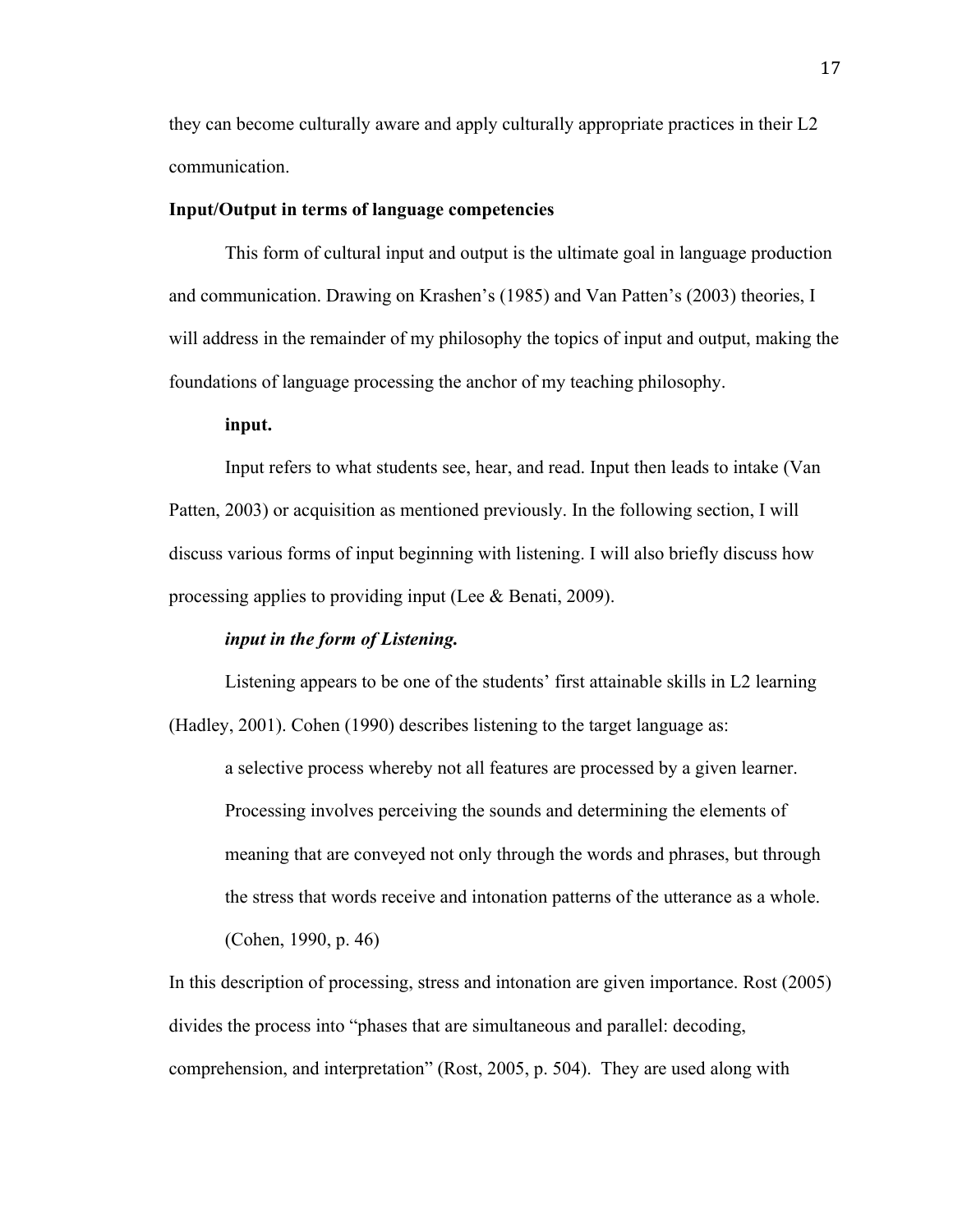expression and negotiation of meaning (Ballman, Liskin-Gasparro, & Mandell, 2001; Savignon, 2002).

I will make listening a priority in my classroom by offering listening activities. Whether it is through storytelling, group activities, short video clips, or interactive software to help students practice their listening skills, these activities should be carried out by keeping processing in mind (Lee & Benati, 2009). Students can also assess their own progress by responding and determining if they really understand what they hear. This can be done by dividing the students into groups of two or three and having them ask each other questions. Then, they can retell each other what they hear, or come up with three follow-up questions about the listening activity. They could complete multiplechoice worksheets with visual as the answers or they might answer questions using their tablets or cell phones, selecting the correct audio or visual response with the click of a mouse or the touch of a screen.

According to White (2006), listening has been largely neglected in the language classroom. Listening activities can be more student-centered with the use of audiobooks. Reading and listening to audiobooks can help students tune their ears to the target language. As the students listen to the target language in this manner, they can listen to language structure, vocabulary, pronunciation, and cadence (Baskin & Harris, 1995). Audiobooks offer pleasurable and valuable listening opportunities in the target language. Interactive book software or cell phone applications (apps) place students in control of language input so they can repeat any word or phrase they want to hear again. They can also access visual, audio, or written glosses for the text. Interactive audio books in any format provide an engaging way of learning to listen and comprehend the target language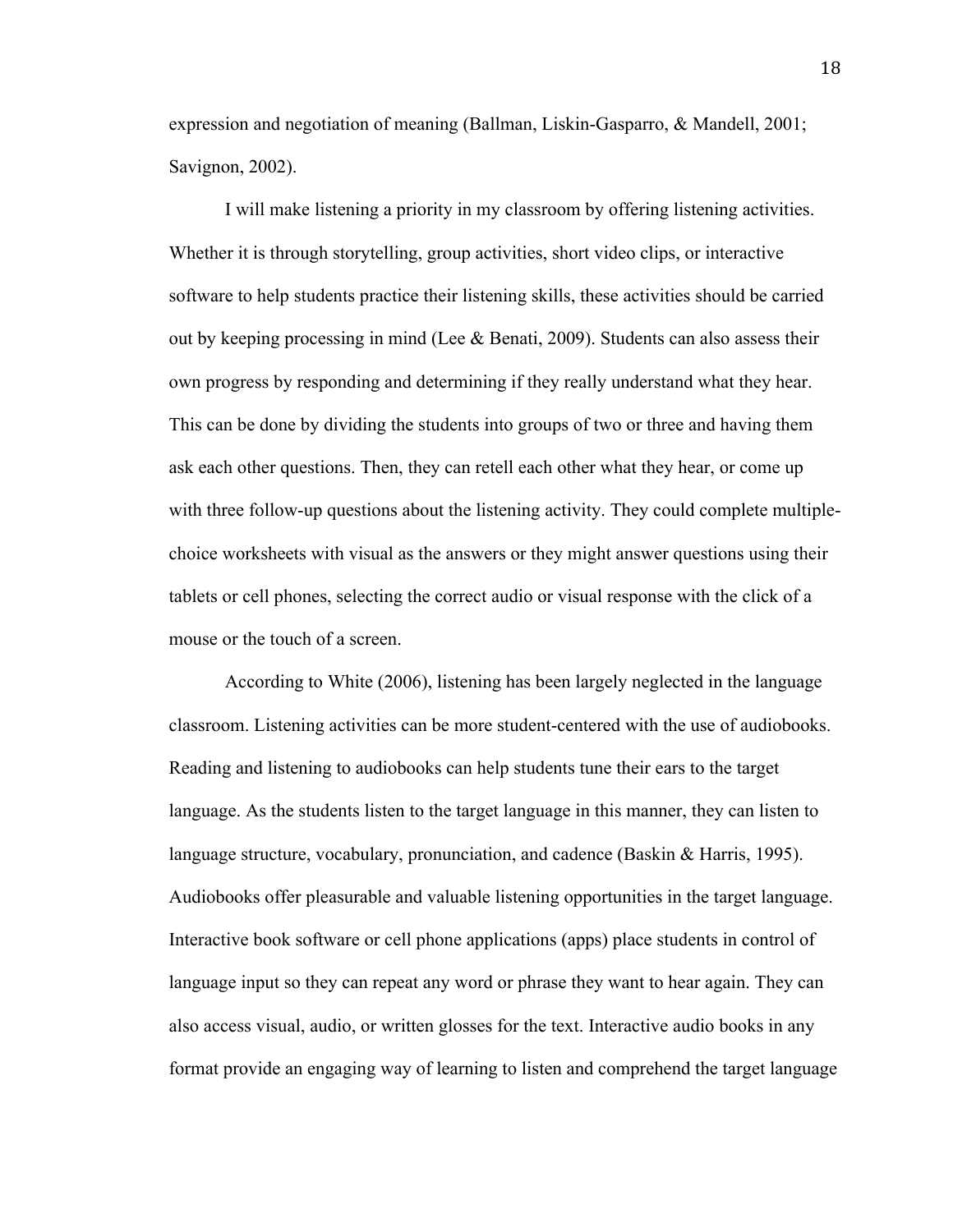(Zhao, 2005). These technological tools provide alternative ways for comphrehensible input and an opportunity to hear the L2 from someone other than the teacher.

Like audiobooks, music in the target language can add variety to the curriculum. Technological resources for comprehensible input have been growing, from MP3s to iPods, internet websites, and mobile phones (Zhao, 2005). The lyrics to popular music can easily be found on the internet and projected on a screen in class. By viewing the video and lyrics online, the language class can listen to nuances in the language such as blending of vowels, slurring of consonants, or the sound of accented words. Vocabulary and meaning can be discussed in class. Then for homework, students can be asked to listen to the song and practice saying some of the lyrics or they can be assigned another song for listening practice.

Sposet (2008) asserts that music and lyrics help students learn vocabulary, speech sounds, and language structure in a pleasurable way. Students also get a feel for culture and learn lyrics often without noticing they are doing so, thus becoming active participants of language learning. Rost (2005) stresses the importance of decreasing anxiety and increasing self confidence to help students' listening ability because research shows that low self-confidence affects listeners' ability to comprehend (Rost, 2005). Krashen (1985) refers to this phenomenon as lowering the affective filter that inhibits learners' motivation. Reducing the affective filter allows learners to receive comprehensible input. Krashen and Terrell (2000) place the responsibility on teachers to promote a learning enviroment conducive to increasing self-confidence and decreasing anxiety. Speh and Ahramjian (2010) have also discussed the benefits of music. They write: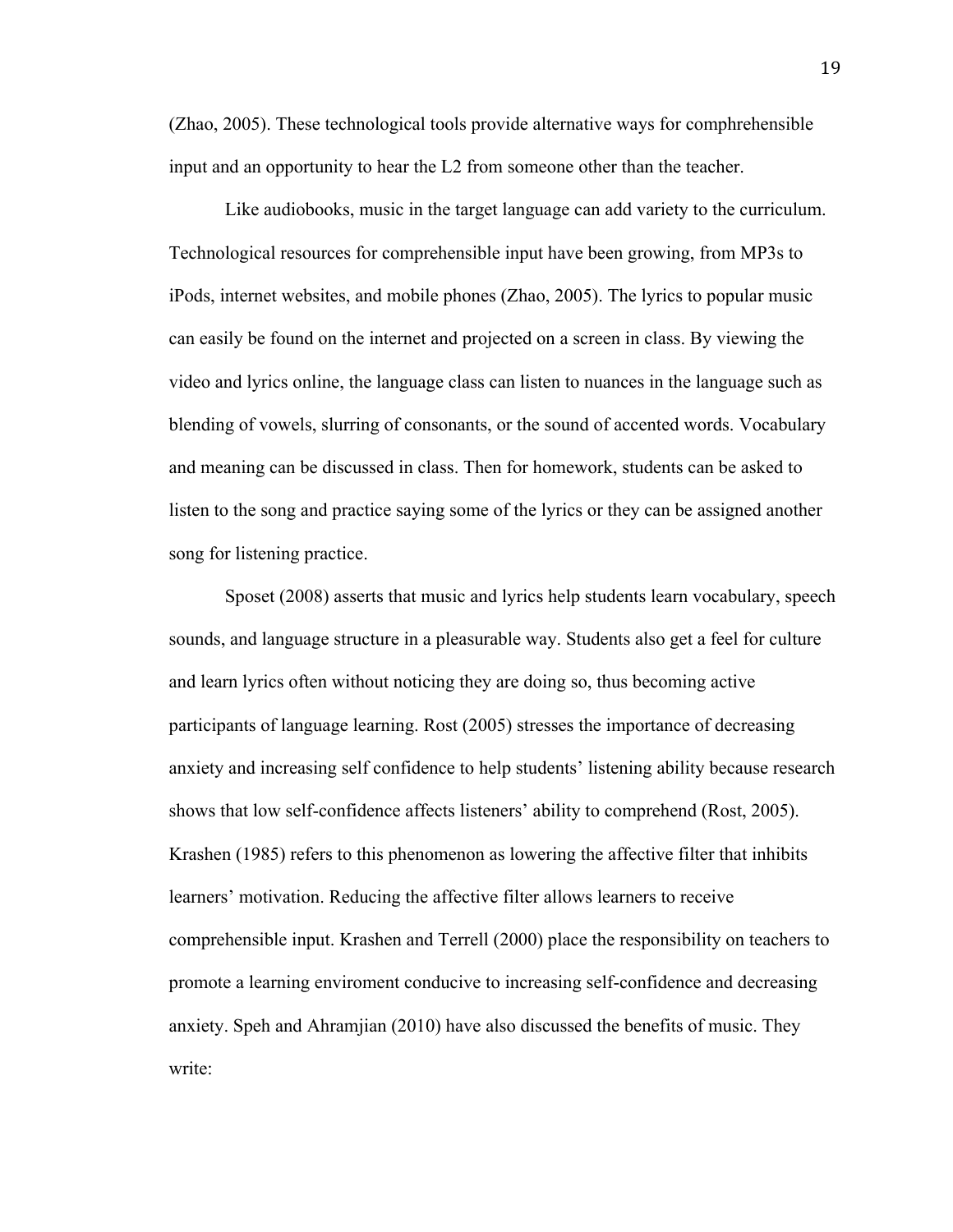Music advances second language learning by promoting relaxation, creating a positive learning state, and involving different senses to enhance memory and attention… Music is the basis for a multi-sensory pedagogy…[and] stimulates memory uniquely, while simultaneously reducing tension in students. (Speh & Ahramjian, 2010, p.39)

I want to decrease students' anxiety by giving them ample time for repetition and evaluation of the song they select. Sarabi and Tootkaboni (2012) experimented with the use of music to help students' anxiety and the research showed that students who used music and pictorials in their learning increased their writing and creativity more than students who did not do so.

However, just having a the class listen to a song in the target language is not effective. I plan to introduce three songs bi-weekly in class, relating to the subject taught. Students will choose one of the three. They will download the song and listen to it at home to complete a weekly assignment relating to the song, which requires repeated listening and careful thinking about meaning. At the end of the week, we can discuss elements of music, meaning, and cultural nuances. The next week, students will be invited to write their own line or chorus for the song, generating text to fit the musical notes and creating their own meaning within the context of the song. They can then record the line or chorus and submit it for peer and teacher evaluation. Two weeks later, the same will be done with another music genre in the L2 following the same pattern. An activity like this will introduce different music genres from the target culture and encourage students to listen with a purpose.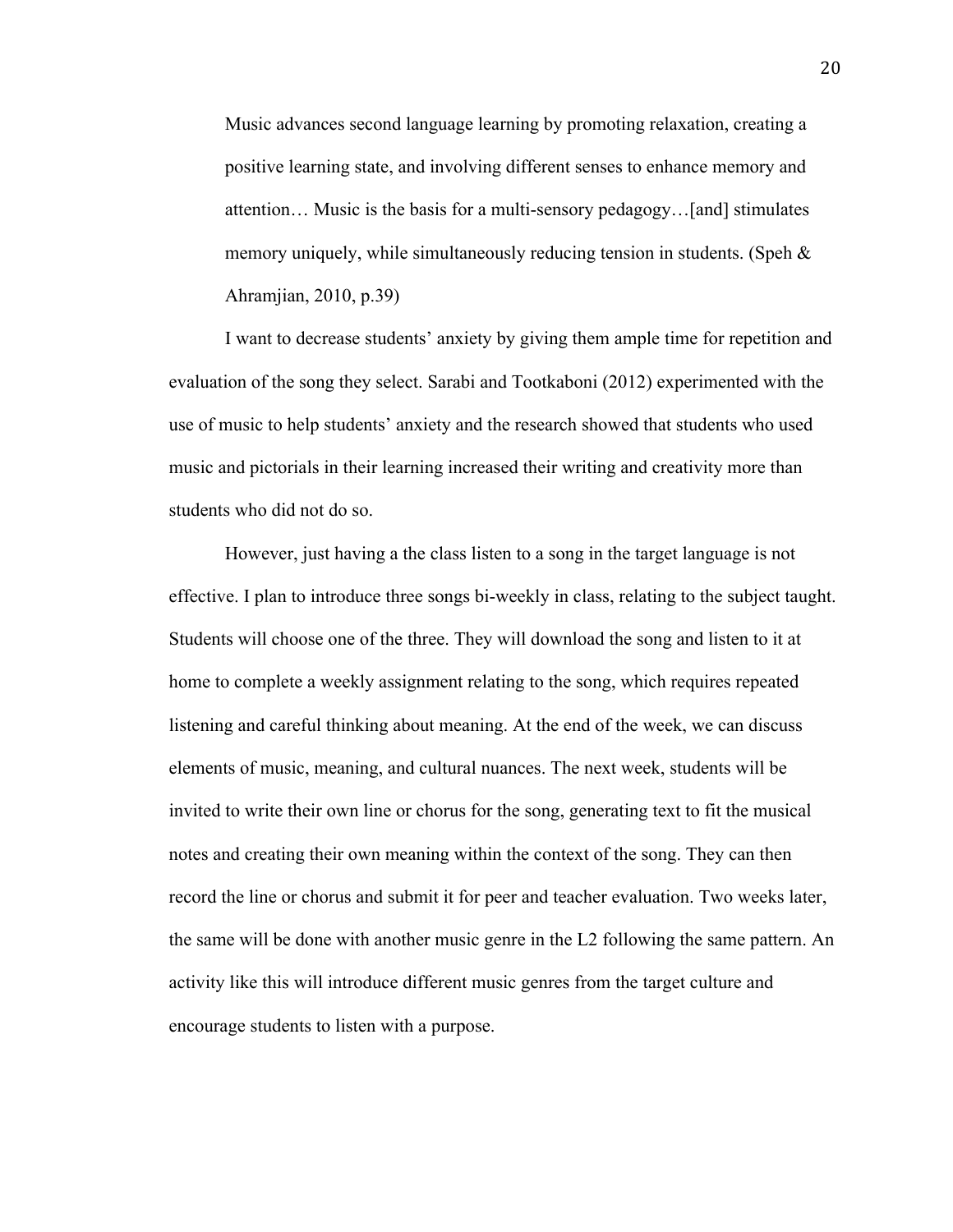## *input in the form of Reading.*

Teachers can guide students' learning by choosing texts wisely and harmonizing the readings to students' prior knowledge of the language (Eskey, 2005). Whether the learning goal is to introduce vocabulary, cultural artifacts, or academic subjects, the text selected will be the teacher's guide for introducing a subject or grammatical forms. Krashen and Terrell (2000) describe appropriate texts for L2 learners as being comprehensible and interesting to the learner. Relatedly, Eskey (2005) notes that these two criteria can help students receive comprehensible input and learn more (Eskey, 2005). The formula (i +1) describes input that somewhat exceeds the students' current L2.

Learning how to read in the L2 will lead students to greater exposure to vocabulary and language structure (Byrd, 2005). It can also open opportunities for learning culture (Swaffar, Arns, & Byrnes, 1991). Alverman, Phelps, and Ridgeway (2007) and Bruton and Marks (2004) explain that much research supports the correlation between reading and improving vocabulary. In addition, Eskey (2005) claims that prior knowledge of the subject helps students understand the reading while current language proficiency also influences students' ability to understand the text being read.

Students and teachers should understand that reading is a process. Before reading, teachers must prepare students to approach reading material by activating students' prior knowledge or building background knowledge for the reading material (Eskey, 2005). While in the classroom, teachers should help students through the reading material and help them increase their comprehension (Alverman, Phelps, & Ridgeway, 2007). But reading should not take place in the classroom alone. Alverman, Phelps, and Ridgeway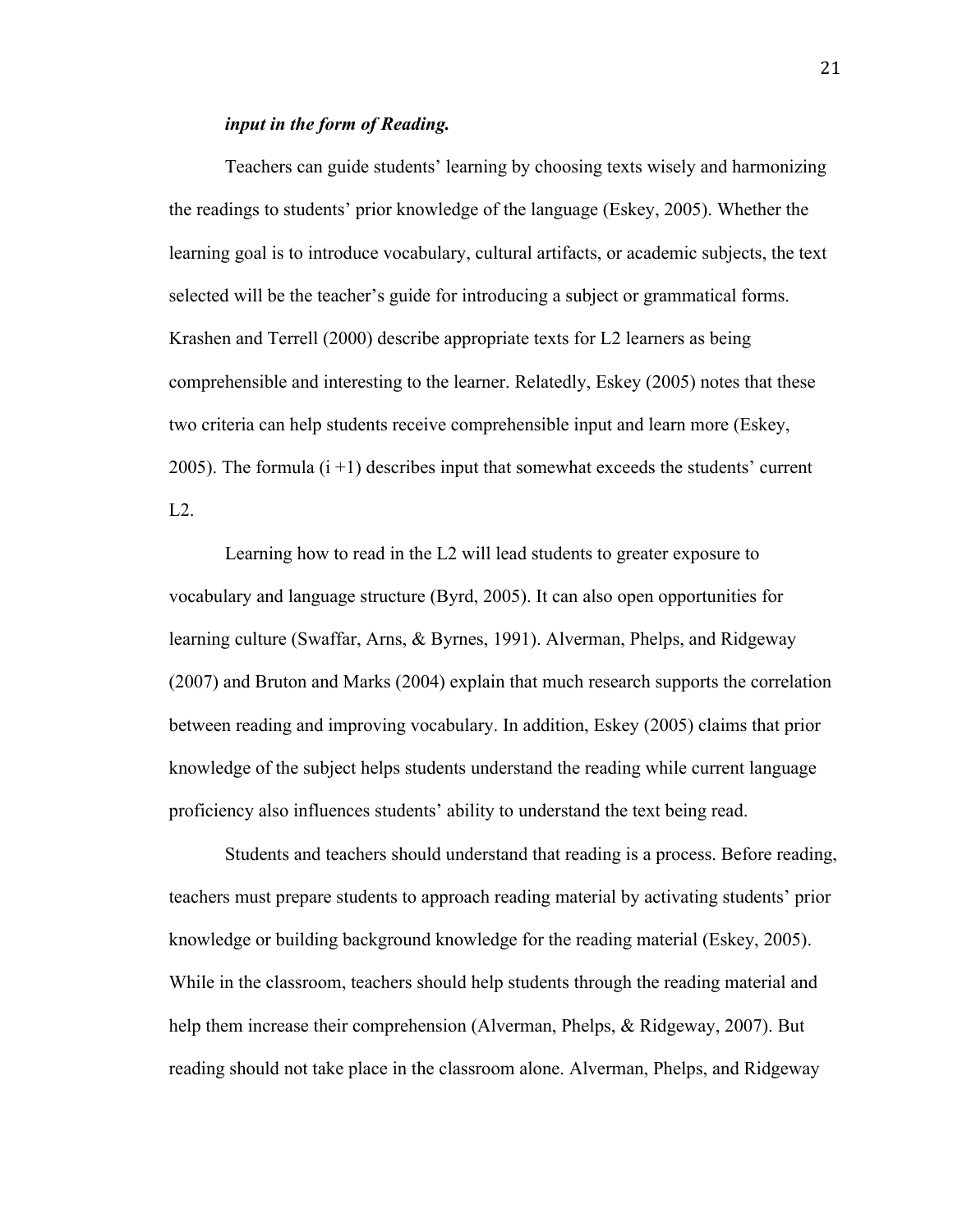(2007) and Eskey (2005) emphasize that both intensive (classroom reading) and extensive (reading for pleasure outside the classroom) approaches to reading assist language learning.

I will use classroom reading as a way of introducing a text. This will allow students to initiate questions about the text and help each other understand. This can be done by beginning with some background on the text and discussion about some of the new vocabulary being introduced as well as helping the students notice cultural values and nuances present in the text (Eskey, 2005). Multimedia can also facilitate the introduction of new texts by providing background information (Zhao, 2005). Having some vocabulary and background will make reading at home more feasible. There can also be questions dealing with background and vocabulary, as well as writing assignments to complement the reading (Swaffar, Arns, & Byrnes, 1991).

Teachers can approach text in at least two different ways. Eskey (2005) and Swaffar, Arns, and Byrnes (1991) claim that "top-down (concept-driven)" and "bottomup (data-driven)" reading improves different aspects of reading (He, 2008). Bottom-up reading is a more narrow way of reading, helping students focus on the details of the vocabulary, grammar, and meaning (Holmes, 2009). Top-down reading is a broader way of reading, guiding students to use prior knowledge of the subject and combine large pieces of information to glean meaning from the text (Concannon-Gibney & Murphey, 2010; He, 2008). In either method, the focus is on meaning with the underlying assumption that comprehensible input must precede students' output (Krashen & Terrell, 2000).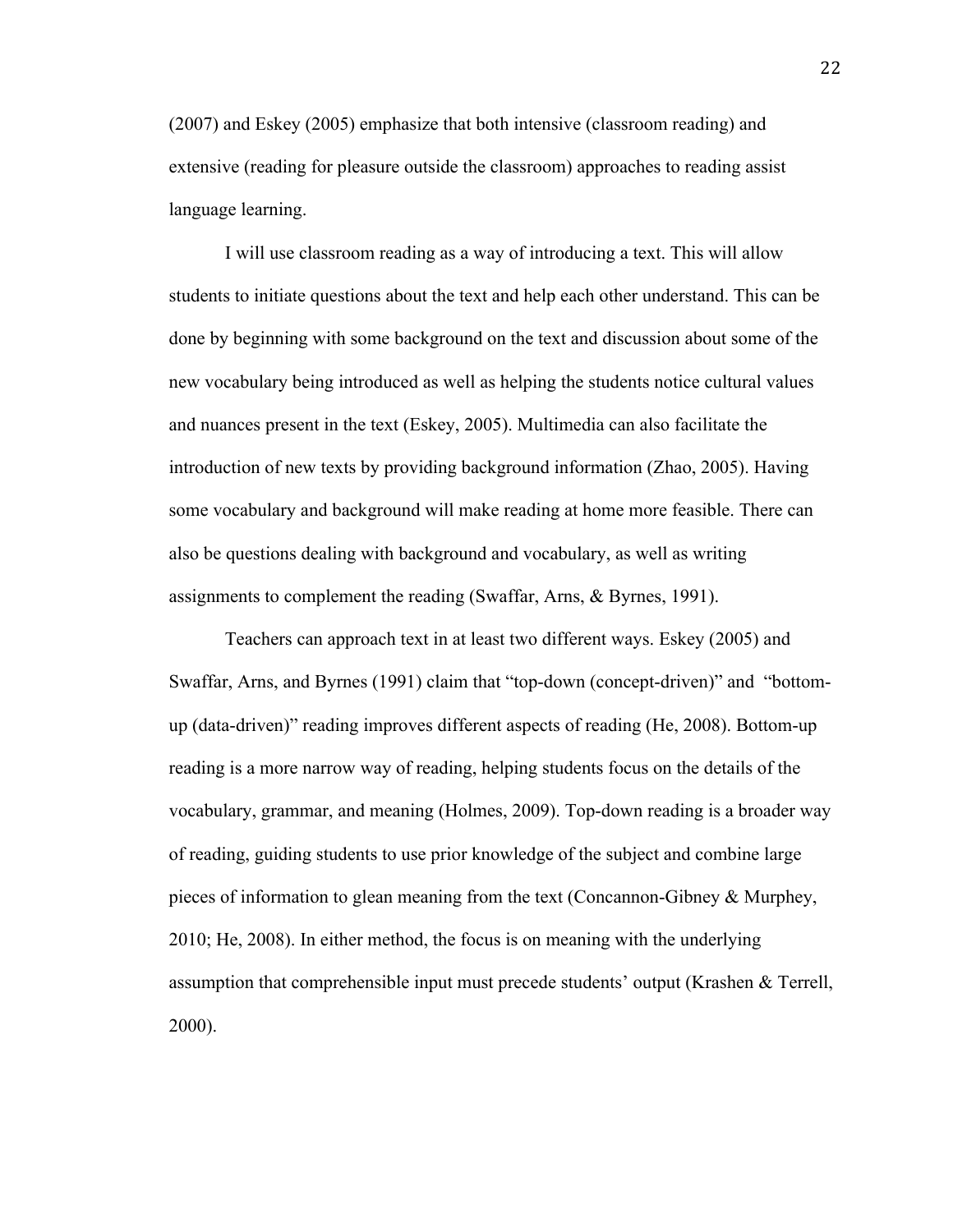The interactive model shows how students use both types of processing simultaneously (Alverman, Phelps, Ridgeway, 2007; Eskey, 2005). This model employs the use of both top-down and bottom-up reading strategies (He, 2008). It can help students see the text from a broad point of view, such as focusing on some overarching themes in the text while still paying attention to specific elements of the text, such as verb tense, or predicting what a character will do (Eskey, 2005). L2 readers can use prior knowledge to understand the text but may stop to look up unfamiliar words in their reading.

Even when students do not understand texts' entire meaning, authentic texts can help connect students to L2 communities. Authentic texts are the words of an author or speaker written or spoken for the real world and not for learning purposes (Berardo, 2006). Contrary to some teachers' beliefs, students do not become discouraged when they do not know the entire meaning (Maxim, 2002). I will use authentic texts in the L2 to capture students' interest in the culture, help them learn reading strategies, and help them reach their communicative goals (Speh & Ahramjian, 2010; Swaffar, Arns, & Byrnes, 1991). I discuss authentic texts in more detail in the literacy artifact of this portfolio.

Hadley (2001) shows a practical way of how this might be accomplished. According to Hadley's view, students should read authentic cultural texts in a four-stage process which includes thinking, looking, learning, and integrating. In the thinking stage, students study the topic and access their prior knowledge. Then, in the looking stage, students reflect on their own experiences, values, and beliefs. Moving to the learning stage, students can reflect on the meaning of the text relative to the rest of the world and how they relate to it. In the final stage, students apply the text in writing or vocalizing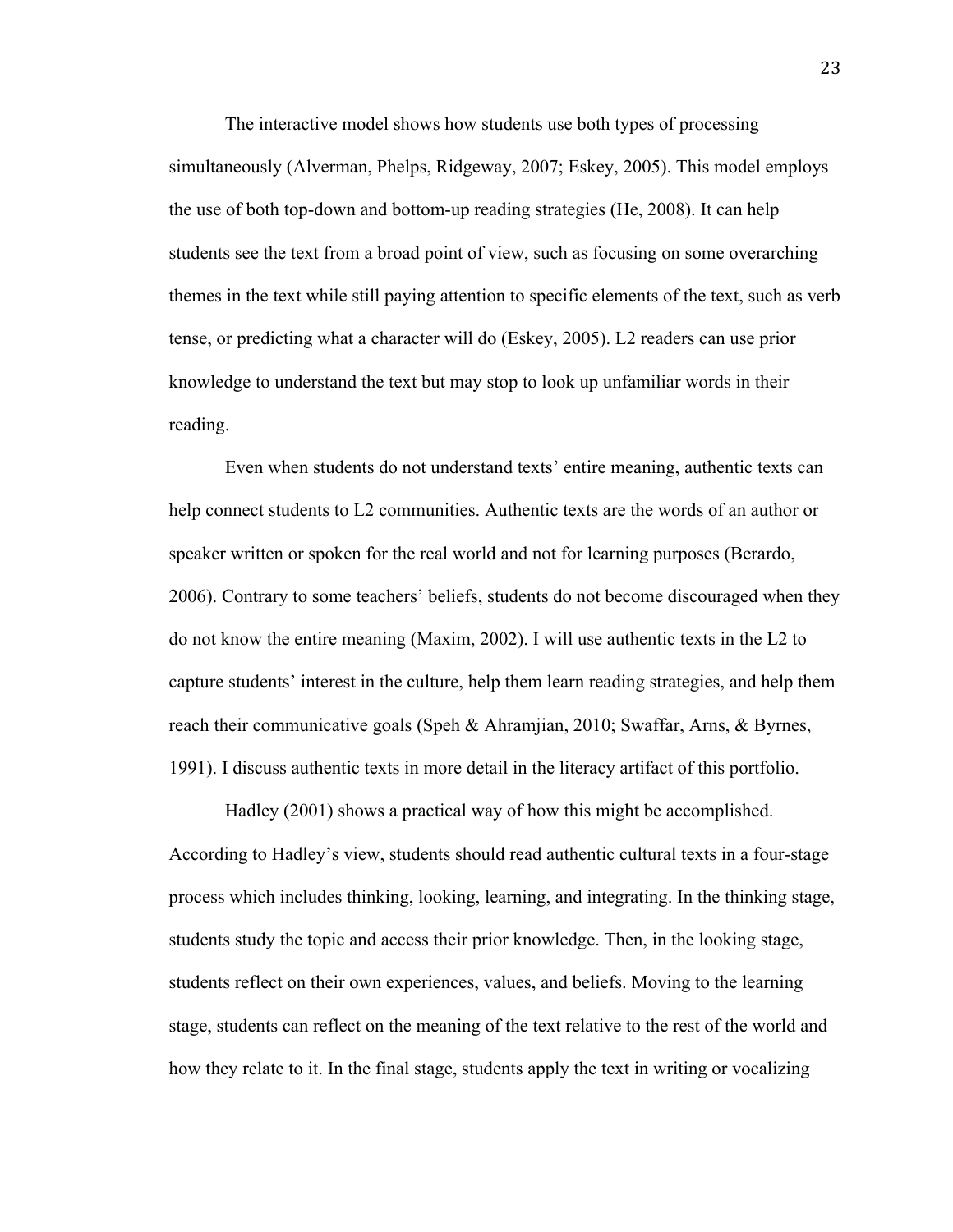their perception of it. As Swiderski (1993) notes, the language classroom can lead students to a greater appreciation for language meaning in context by simply introducing cultural themes. As we can see there are many ways of providing meaningful input from listening to reading.

### **Output**

The main reason for providing input is to help learners produce output, which is speaking and writing. I will discuss speaking and writing below, beginning with speaking.

#### *output in the form of Speaking.*

Oral proficiency appears to be students' main goal when they want to learn a new language (Hadley, 2001; Krashen & Terrell, 2000) because students learn language so they can use it (Ballman, Liskin-Gasparro, & Mandell, 2001). Conversation falls within the natural approach activities needed in the classroom (Krashen & Terrell, 2000) requiring a low-anxiety environment for optimal output. The ultimate goal of interaction is for students to receive input, be able to produce output, and reach communicative goals (Lantolf & Thorne, 2007). Output entails interaction so that students or their audience can assess learning progress (Ellis, 2005; Pica, 2005). However, sometimes anxiety limits students' ability to speak in L2.

Anxiety in L2 speaking activities often contributes to poor performance, as if a mental block occurs. In a study investigating factors that contribute to L2 speaking anxiety, students were interviewed to establish if their experience abroad, proficiency in the L2, or personality factors helped their performance (Osboe, Fujemara, & Hirschel, 2007). Findings indicate that students who feel comfortable speaking their L1 in different scenarios, likewise feel comfortable speaking the L2. Interestingly, L1 language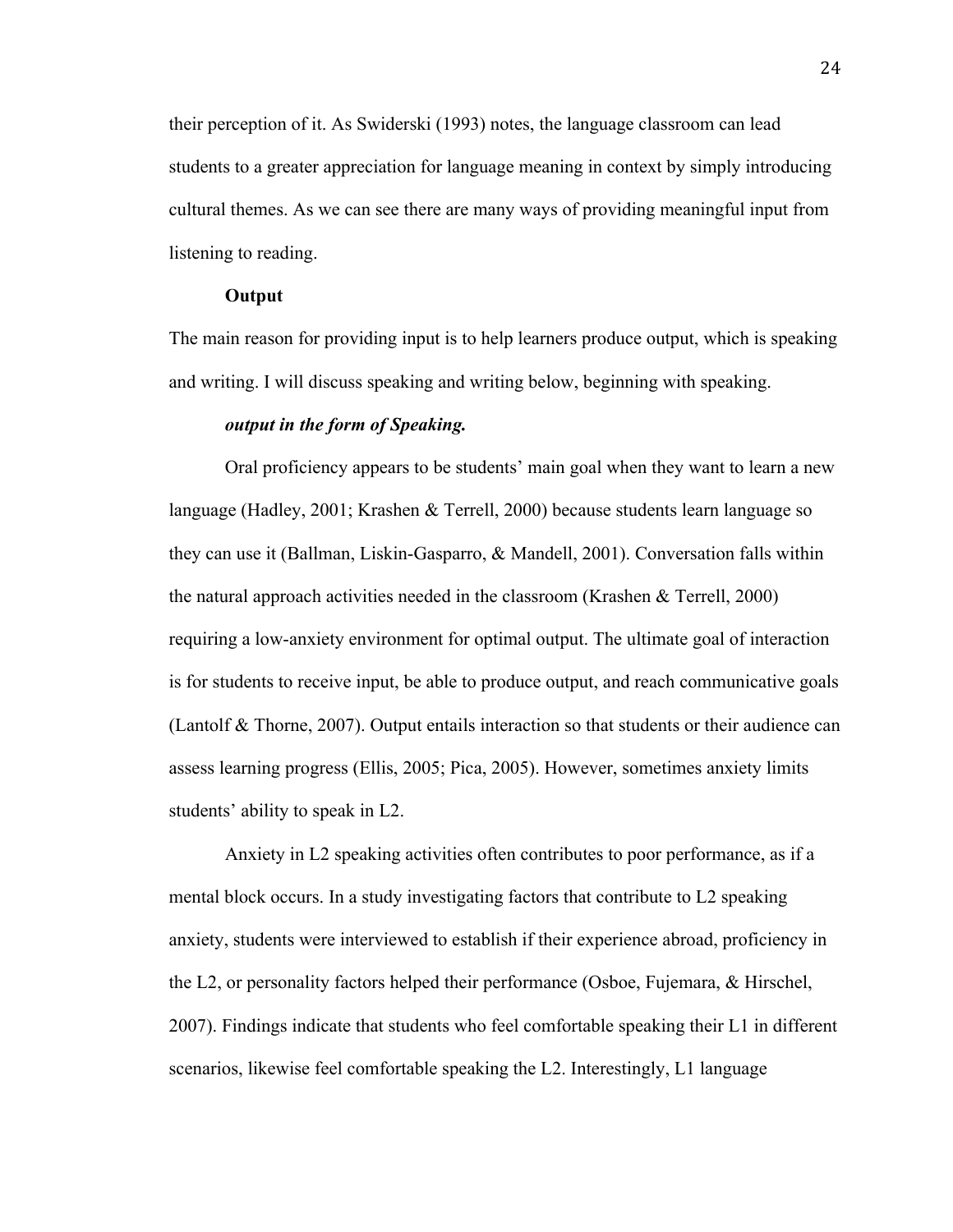profiency contributed to confidence indicators in speaking L2. The teacher's personality additionally played a role in helping students be more comfortable as did opportunities to perform in smaller groups and talking about familiar topics. Proficiency in L2 likewise boosts students' confidence in oral participation in the classroom (Tsou, 2011) and the more students participate in group activities, the more they develop their communication skills (Garrido, 2012).

Yet it is not enough to motivate students to talk during class discussion. SFL students may need to receive instruction on how to participate in class and in speaking activities (Diniz de Figuereido, 2009) to improve their speaking abilities (Ballman, Liskin-Gasparro, & Mandell, 2001). In a study done in Taiwan, EFL learners were motivated to participate more after receiving participation instruction (Tsou, 2005). This instruction included showing students cultural differences in how American students participate. The instructor additionally showed students research evidence on the benefits of participation illustrating how to participate, interject, or ask questions during class. At the end of the research, students in the experiment participated much more and acknowledged their improvements in speaking because they had participated more. The control group, which did not receive participation instruction, showed no improvement in participation at the end of the study (Tsou, 2005). Students may try to gauge their own improvement by teacher evaluation over time, but they can reflect metalinguistically on their own improvement on a daily basis.

Metalinguistic reflection is done either collaboratively or alone, for group or personal reflection on how output can improve (Swain, 2005). Swain has published writings on the notion that students can add momentum to their thought process as they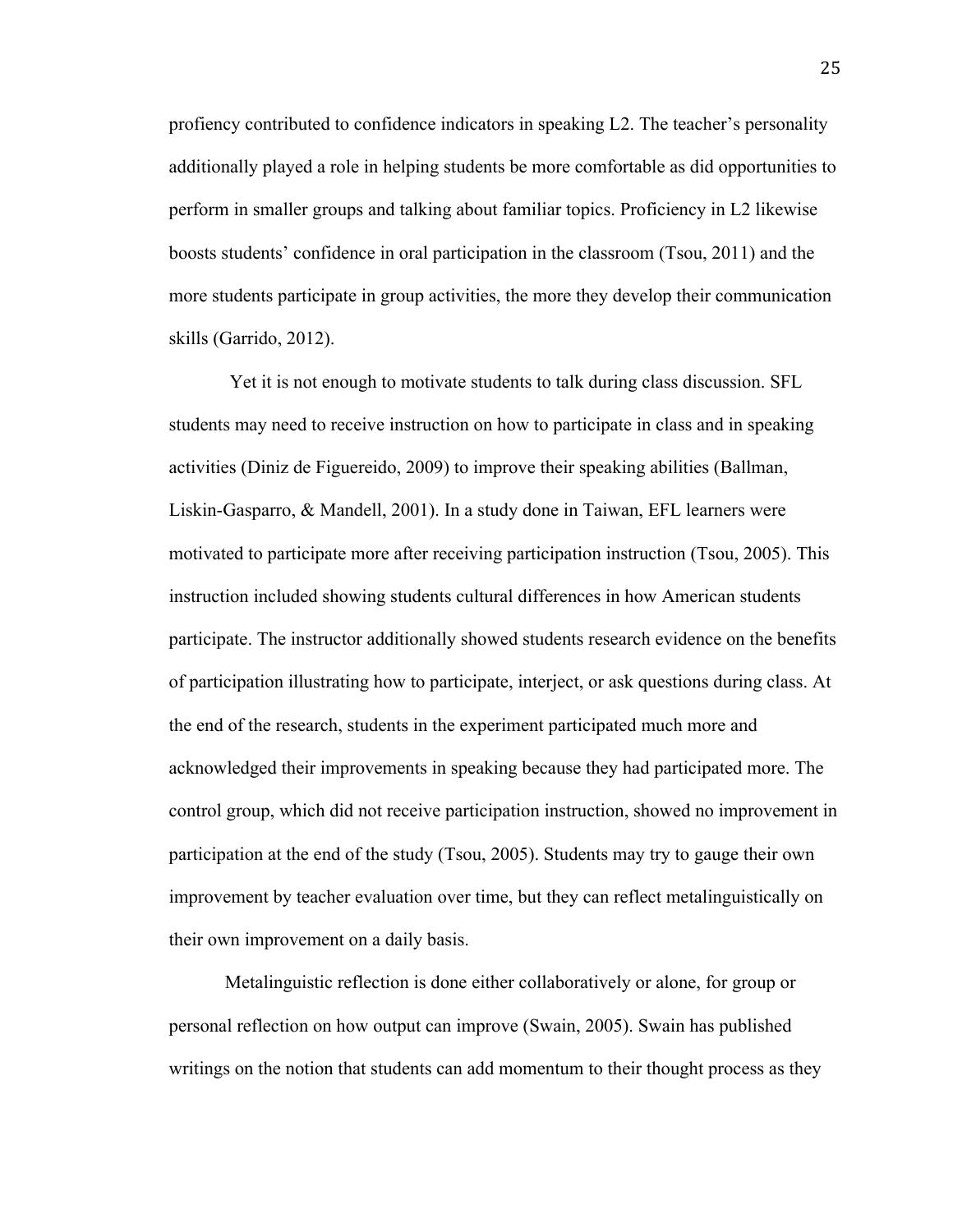talk outloud through an assignment. For example, after a culture class about food, students can be asked to research foods in the L2 culture and bring in recipes and pictures of those foods. They can place the pictures and recipes on a wall for exhibition. Students then spend a few minutes looking over the exhibits and thinking outloud about their opinions and perceptions to themselves or with one another. This kind of thinking outloud can also be done during problem-solving activities allowing students to exchange ideas and increase their participation, involving everyone in the class (Hamzah, Ting,  $\&$ Pendidikan, 2010).

Problem-solving activities are a way of using language in action, ideally for reallife scenarios. Pennington (2002) best describes the reasoning for this approach: "a detailed study of the many and varied types of joint activities in which humans participate is…the basis for a fullly adequate account of language" (p. 88). Thus, working together encourages conversation, which can lead to reflection, which in turn fosters conversation, and so on.

Personal voice recordings for the purpose of practicing speech can also help students hear and reflect on their own output after they hear it (Huang, 2010). Journaling can similarly be a form of reflection (Simard, French, & Fortier, 2007), including audio journaling. Audio journaling may help students listen to themselves and hear marked improvements over time.

Technology offers other speaking activity options through virtual conversation software. For example, some programs allow students to say verbal commands and a character moves to the command in a virtual world, visually indicating the correctness of the command. Learners often use monitor practices in output and modify speech for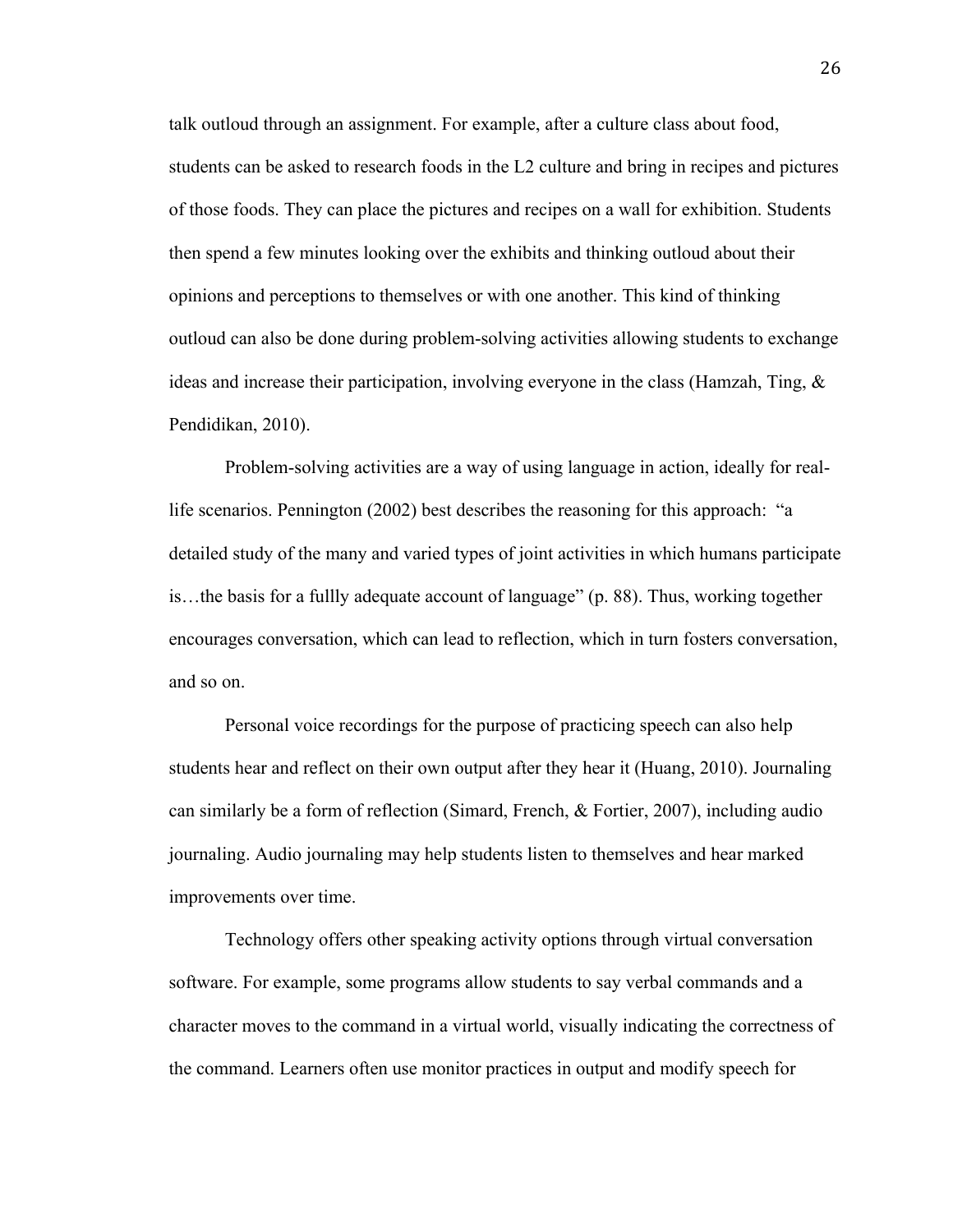clarification in response to listener feedback (Pica, 2005; Swain, 2005). Even pronunciation software can be implemented to give learners corrective feedback. Virtual dialogue with native speakers facilitated through multimedia can be used to allow students virtual interaction activities (Zhao, 2005).

### *output in the form of writing.*

Writing is a natural extension of reading, which can enhance learners' goals by introducing them to topics of interest and other themes that will likely not be introduced through everyday conversation. Reading opens new venues for communication. In my L2 classroom, I would like to have reading activities closely tied to writing activities, because strong ties have been found between extensive reading and good writing (Hedgcock, 2005; Joshi, 2007; Krashen, 1985). Therefore, teachers should encourage students to read and likewise encourage them to write (Mlandu & Bester, 1997). Topics from readings can serve as topics for writing activities, such as writing a different ending for a story or writing about the same topic from a personal perspective.

Writing a summary can serve as a follow-up activity to reading a text. Asenciór (2006) gives an overview of a study on summarizing in a beginning Spanish class. A short text about characteristics of Hispanic families is assigned for students to read and summarize. The key to this activity is to provide students a topic and related vocabulary to formulate the required sentences. Beginning writing activities require familiar vocabulary for writers to produce enough ideas to write sentences and paragraphs (Corbeil, 2000). Summarizing provides students all the vocabulary they need, but its lack of succes in Asencior's (2006) study may be attributed to lack of interest in the topic. The complexity of the text likewise made it difficult for students to understand it and use their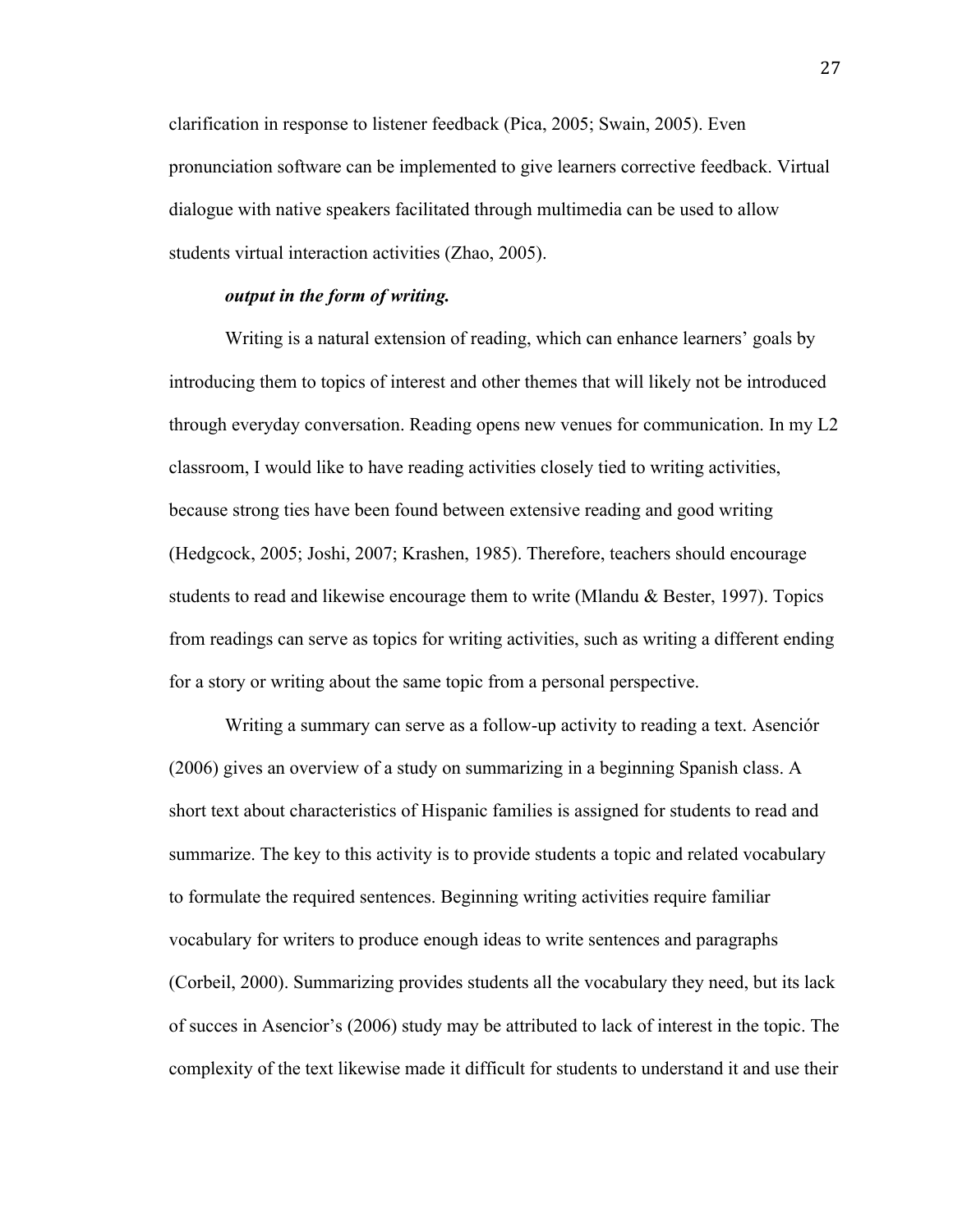own words to describe it. Summarizing can work if the topic is interesting to students and simple enough to understand and rephrase (Asención, 2008).

Stokes (2007) suggests that L2 teachers make a close assessment of the textbook students are using in class and plan the writing assignment around the vocabulary and language structures being taught. His extensive writing activities involved sections familiar to the students, such as "self description [and] daily routine" (Stokes, 2007, p. 545). The assignments involved students writing about themselves and their course of study as well as how they hope to use the language in their future careers. Writing began with brainstorming and developed week by week, as the students added a paragraph every ten to fourteen days. The success in this activity was attributed to slow writing development coupled with coaching and editing help throughout the entire assignment.

Journaling in the L2 can similarly motivate students to write because it can lower anxiety. Journaling can be linked to participation activities that can also lower anxiety as mentioned in the section on listening and talking. Students need to understand that only the teacher will read what they write (Gruwell, 1999). Teachers can set the conditions and purpose for journal writing and set strict guidelines or allow students leeway, even allowing them to make mistakes (Elbow, 2000). They can have students write a reflection on the topic of the day, write about themselves, or choose their own topics (Alverman, Phelps, & Ridgeway, 2007). Teachers can use journals as a way to see student improvement and as a way to communicate. Darhower (2004) describes the benefits of journaling based on his research. He underlines that journaling provides an interactive environment where students can take their L2 ability along with their personal experience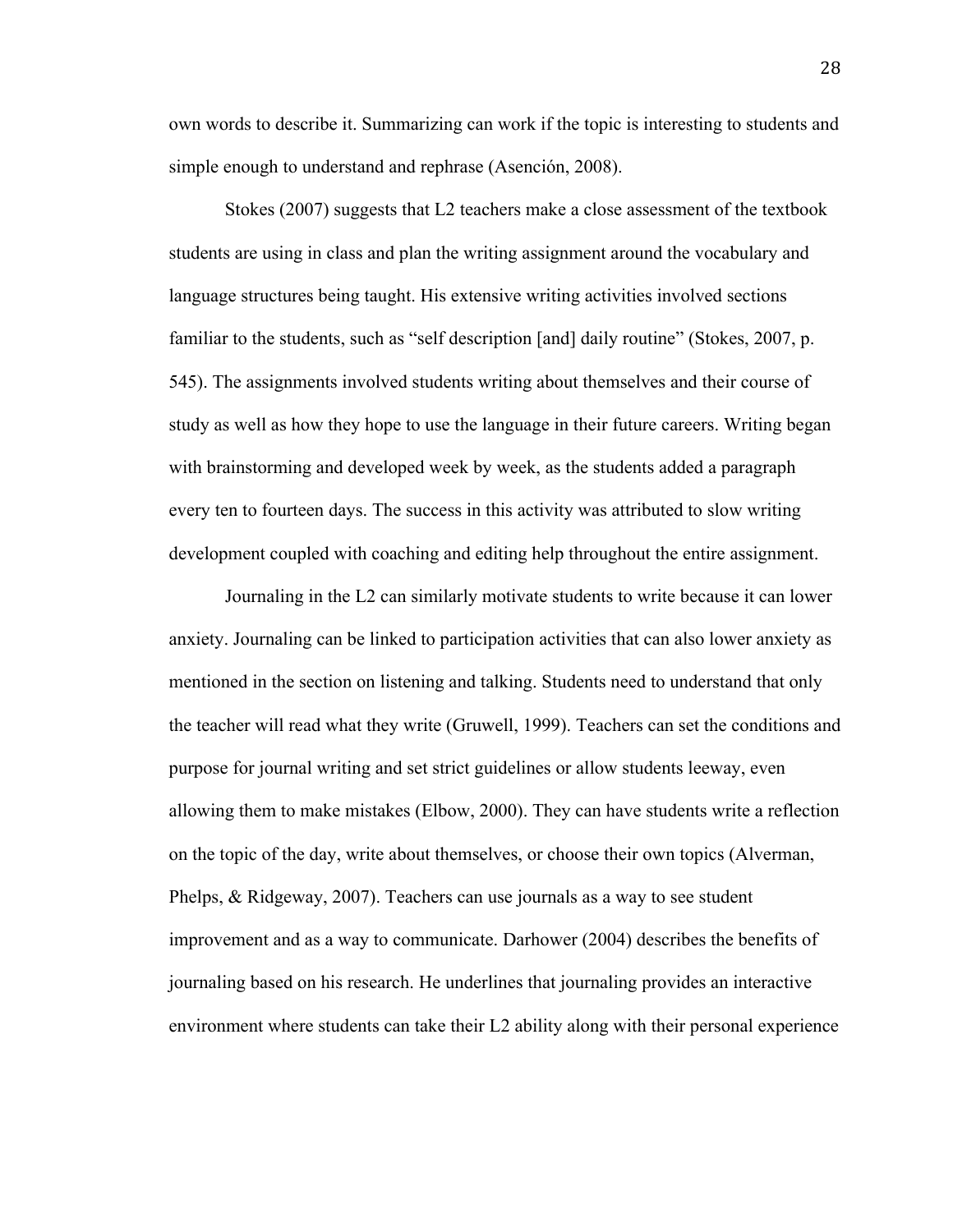and interact on a personal level with the teacher, allowing the student to have personal time and feedback with the teacher apart from the classroom and public experience.

Journaling can supplement any L2 class at any level, even alongside other writing activities. It can also serve as a way to assess students and give feedback. Again, teachers must set the guidelines for what kind of assessment or feedback they may give. Teachers may just give points for simply writing in the journal regardless of content or quality, to encourage exploration and creativity in writing. In a more advanced class, teachers may want students to use these journals as a starting point for written assignments that will be graded.

Writing can be used in many ways to help students produce language beyond the word level and receive feedback. As previously mentioned, peer review and teacher feedback are positive ways to help students notice errors in their writing. Some students prefer teacher feedback to correct their mistakes (Hedgcock, 2005). A combination of the two in the writing process may profit both students and teachers by helping students notice common problems and improve their own writing and lessen demands on teachers' time. Computer software can also aid in signaling low-level grammatical and spelling errors, side by side with educators (Zhao, 2005).

As teachers keep communicative goals in mind, grammatical rules are secondary to constructing meaning in the L2 (Ballman, Liskin-Gasparro, & Mandell, 2001). Researchers have described the difference between focusing on form*s* (focus on grammar) and focusing on form (focus on meaning) (Byrd, 2005). Focusing on meaning points the learner to a topic, whether it is a cultural, scholarly, or a personal subject, and the teacher will focus on form when meaning is compromised or when the student wants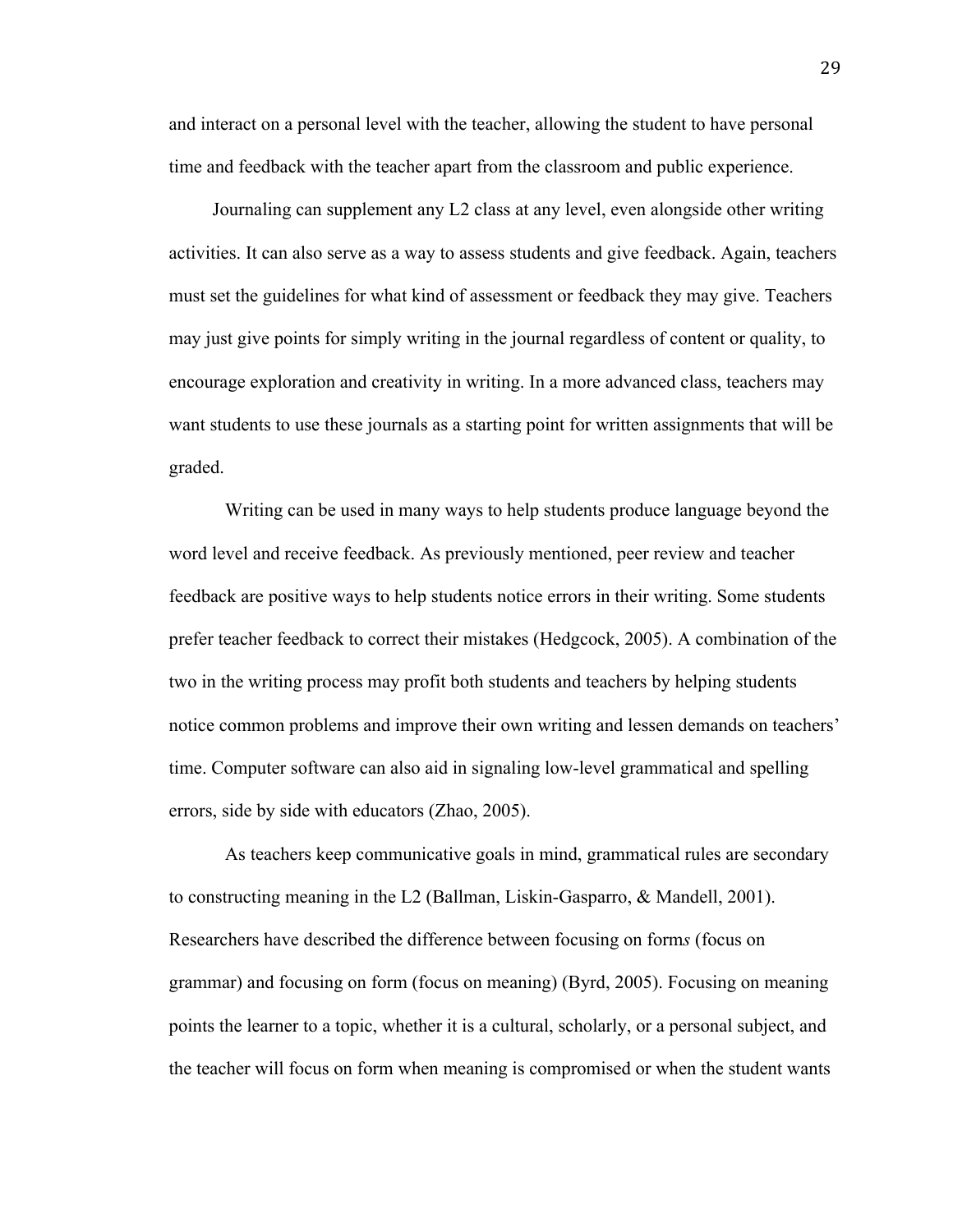more grammar instruction (Han, 2008). There is a close relationship between form and meaning. According to Han (2008), "Simply put, meaning occupies the background and form the foreground. In attentional terms, focus on form requires a temporary shift of focal attention away from meaning to form" (p. 49). This approach is useful, especially when learners can practice their language skills during communicative tasks (Ellis, 2005; Ellis, Loewen, & Erlam, 2006).

The goal of my instruction is to enable students to become their own 'monitor', judging for themselves when something is not understood and when they need additional grammar explanations (Krashen & Terrell, 2000). If it is apparent that they are unable to notice or correct their own errors, I can teach them the grammar needed. Ellis (2005) states the following as he outlines his views on grammar, "teachers should endeavor to focus on those grammatical structures that are known to be problematic to learners rather than try to teach the whole of grammar" (Ellis, 2005, p. 102). Again, this seems like the natural approach, giving students only what they need when they need it (Ballman, Liskin-Gasparro, & Mandell, 2001).

Lee and Benati (2009) explain that focusing on form can be done along with explicit grammar instruction, another meaning-based form of grammar instruction. This grammar instruction approach focuses on the topic of the reading and addresses grammar questions only when the learner, based on previously learned grammatical knowledge, has a grammatical question generated from the topic or text (Ellis, Loewen, & Erlam, 2006). Celce-Murcia (2002) suggests that grammar can be taught especially well through written discourse, which she describes as written language containing a functional communicative purpose and which contains specific forms that can be explained. She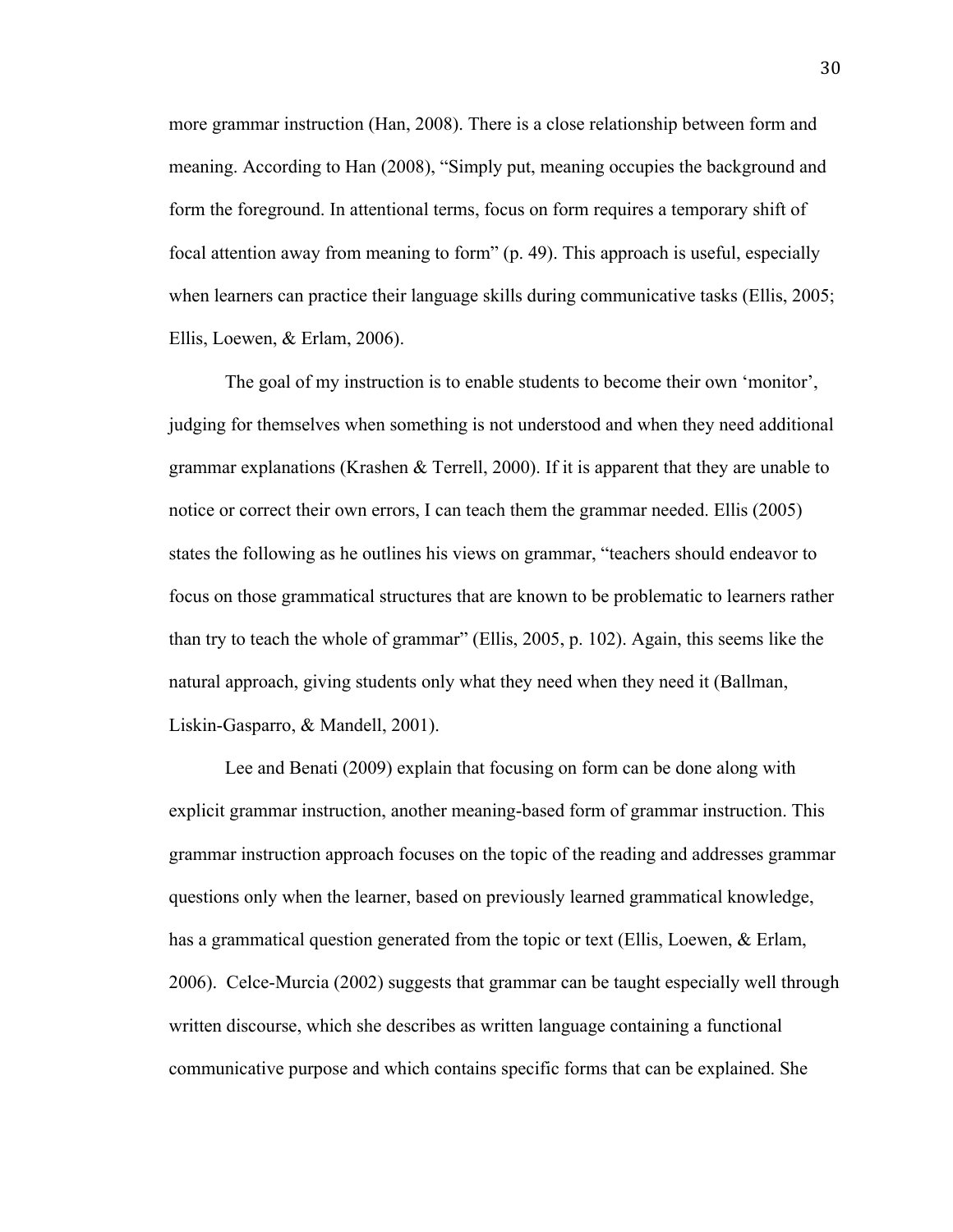uses an example from her own classroom: where she brings in a paragraph from a newspaper report or a story, has the class read it, then asks questions to help them notice grammatical functions in the text. Questions may deal with what verb tenses are present and what functions of meaning the different tenses may play in the text.

As my students ask for clarification of meaning in context or in communicative activities, I plan to teach grammar explicitly through context-based, literature-based, and culture-based teaching, using themes and topics to introduce grammar points as needed (Ballman, Liskin-Gasparro, & Mandell, 2001; Lee & Van Patten, 2003). For example, in my second or third year SFL class we can cover current events by reading newspaper articles. After discussing meaning, if students ask for more in-depth explanation about verbs and why they are written in the different ways, I can go more into more detail about the difference in past tense conjugations and how they are used (Ballman, Liskin-Gasparro, & Mandell, 2001). This kind of exercise can help students who want to know more about grammar to notice when to use the verb form and at this point we can go over how to conjugate those past tense verbs. Then, we can proceed to production in written form (Ellis, 2005) as a form of grammar instruction through communicative tasks.

#### **Conclusion**

In conclusion, because I learned my L2 in real-life activities, I want to offer my students the opportunity to listen, observe, and engage in authentic situations where they can interact and use the language as they are learning it. I want to help my students reach their communicative goals for whatever purposes they plan to use their L2. The key to offering them these experiences is to provide activities with meaningful input, so they can learn to listen to and read Spanish. And to give them opportunities to create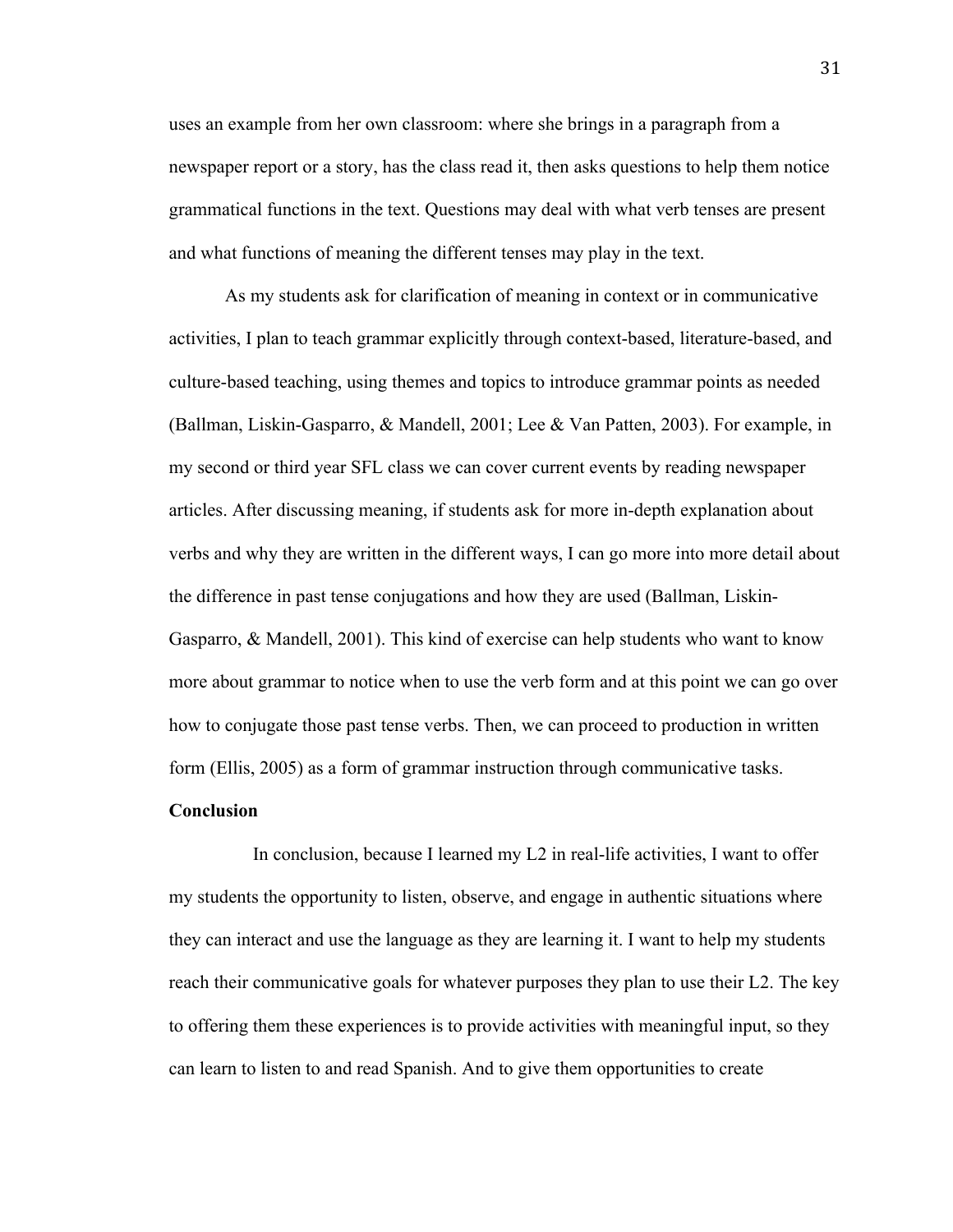meaningful output, so they can speak and write in Spanish. My challenge will be to find authentic contexts that will be of importance to my students and to create real or virtual activities where my students will obtain the desire and tools for continued language learning.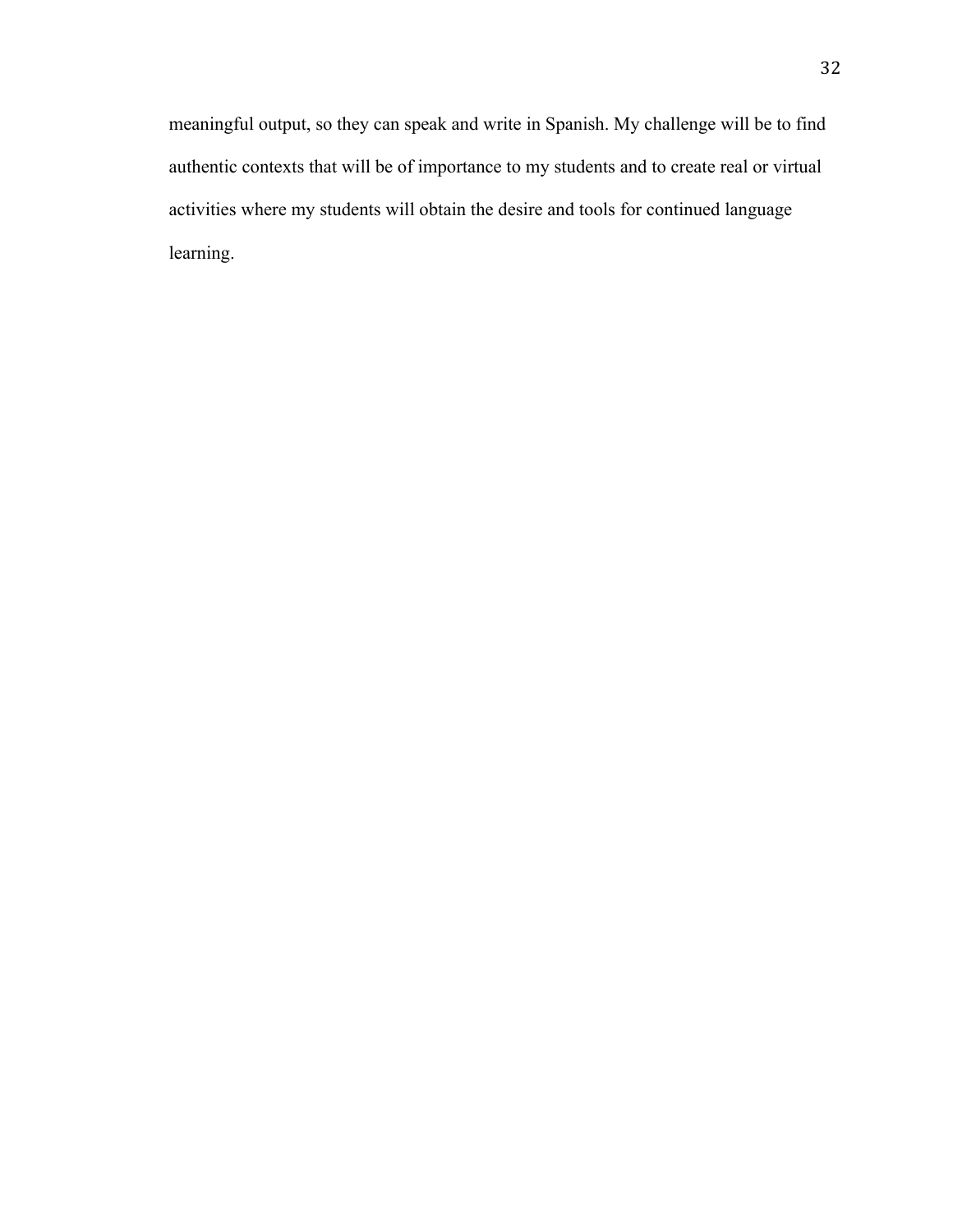ARTIFACTS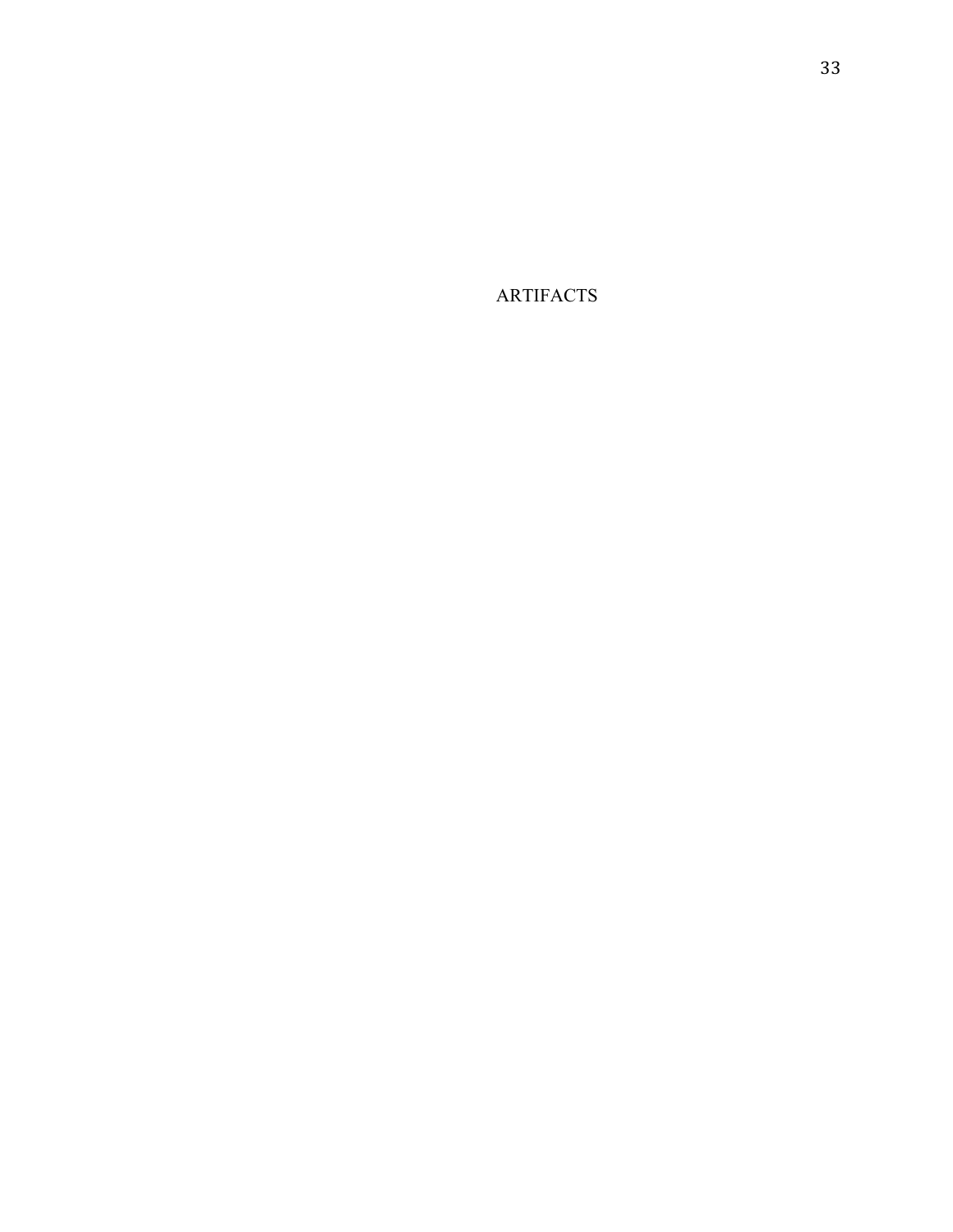## **INTRODUCTION TO LANGUAGE ARTIFACT**

I had an education class about content area reading and literacy. Then, Dr. Lackstrom recommended a book "The Art of Teaching Spanish", containing the topic of teaching language through content. The subject intrigued me because I also learned language through content in the public school system. I have heard recently that many of Utah's immersion classrooms are also content-centered.

In this paper, I discuss the benefits of teaching language through content and give ideas for this content-centered classroom. This artifact is written in Spanish and the quotes are in English.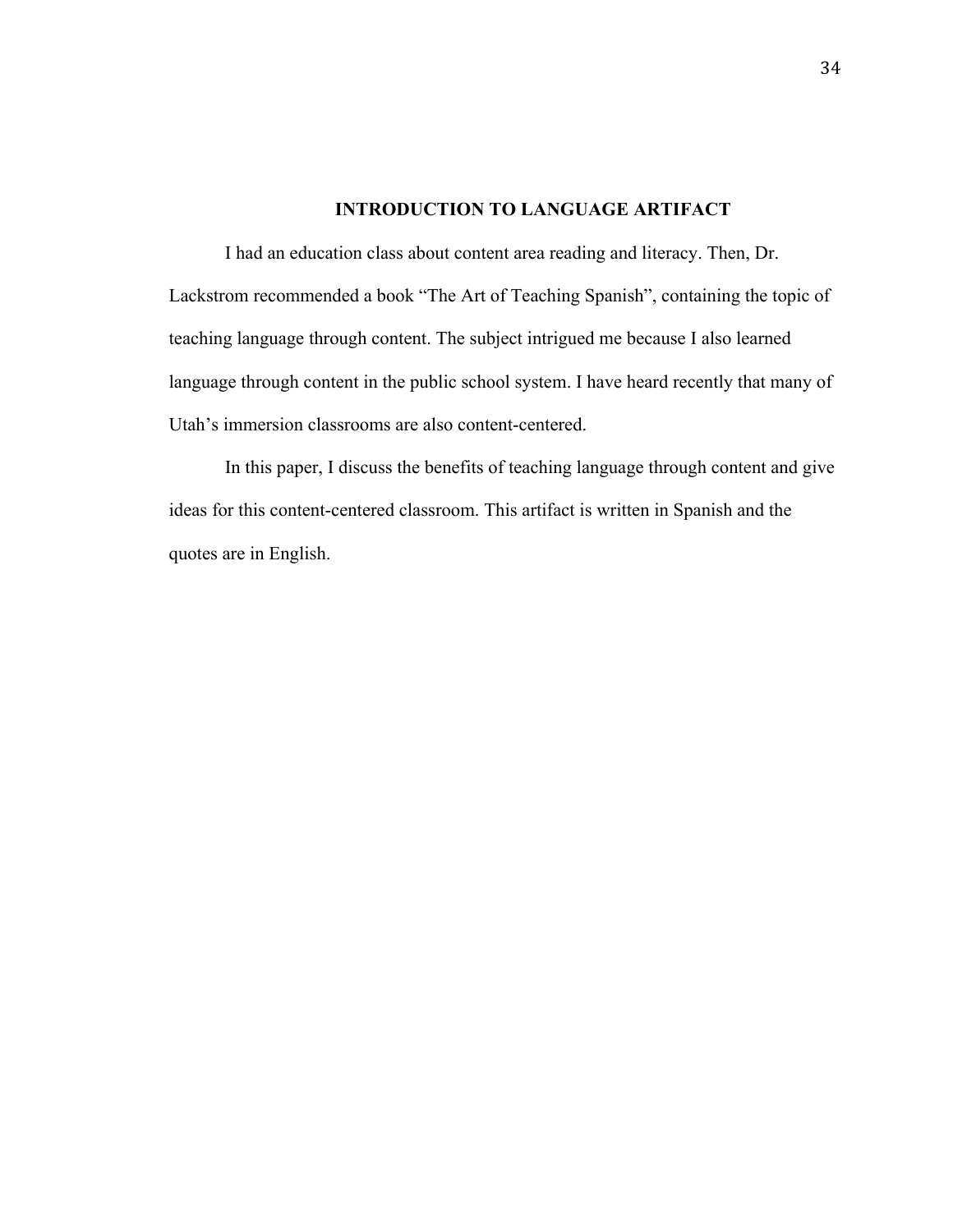#### **La Enseñanza Basada en un Tema Específico**

#### *¿Por qué enseñar un tema específico en la segunda lengua?*

Hay diversas razones por las que los estudiantes toman clases para aprender otro idioma. La mayoría de los estudiantes en la secundaria lo hacen porque saben que el tener estas clases les facilitará la entrada a las universidades deseadas. En muchas ocasiones toman cursos por necesidad y no por el deseo sincero de aprender el idioma. En la universidad sucede algo parecido; los estudiantes toman clases de idioma solo para cumplir los requisitos y para poder obtener un título de licenciatura (Bachelor of Arts [BA]). Por lo tanto, la motivación en ambos casos es simplemente para tomar la clase y ganarse los créditos necesarios.

En cambio, cuando los estudiantes tienen una meta específica por la cual quieren aprender el idioma, tienen una motivación adicional que los lleva a esforzarse para dominar el idioma y no solo cumplir con lo necesario para ganarse la calificación o el crédito. Gardner (2007) explicó que estas diferencias en motivación se distinguen entre la motivación que impulsa al estudiante a adquirir otro idioma y la motivación del estudiante dentro de la clase. De modo que los maestros tienen que hacer un esfuerzo mayor dentro de la clase para que los alumnos que no están motivados a adquirir el idioma, lo aprendan. Esta es una razón por la cual la enseñanza de otro idioma debe realizarse para lograr propósitos específicos (content-based teaching) para lograr mayor motivación. La enseñanza, de un tema preferido por los estudiantes, puede enseñarse en la segunda lengua.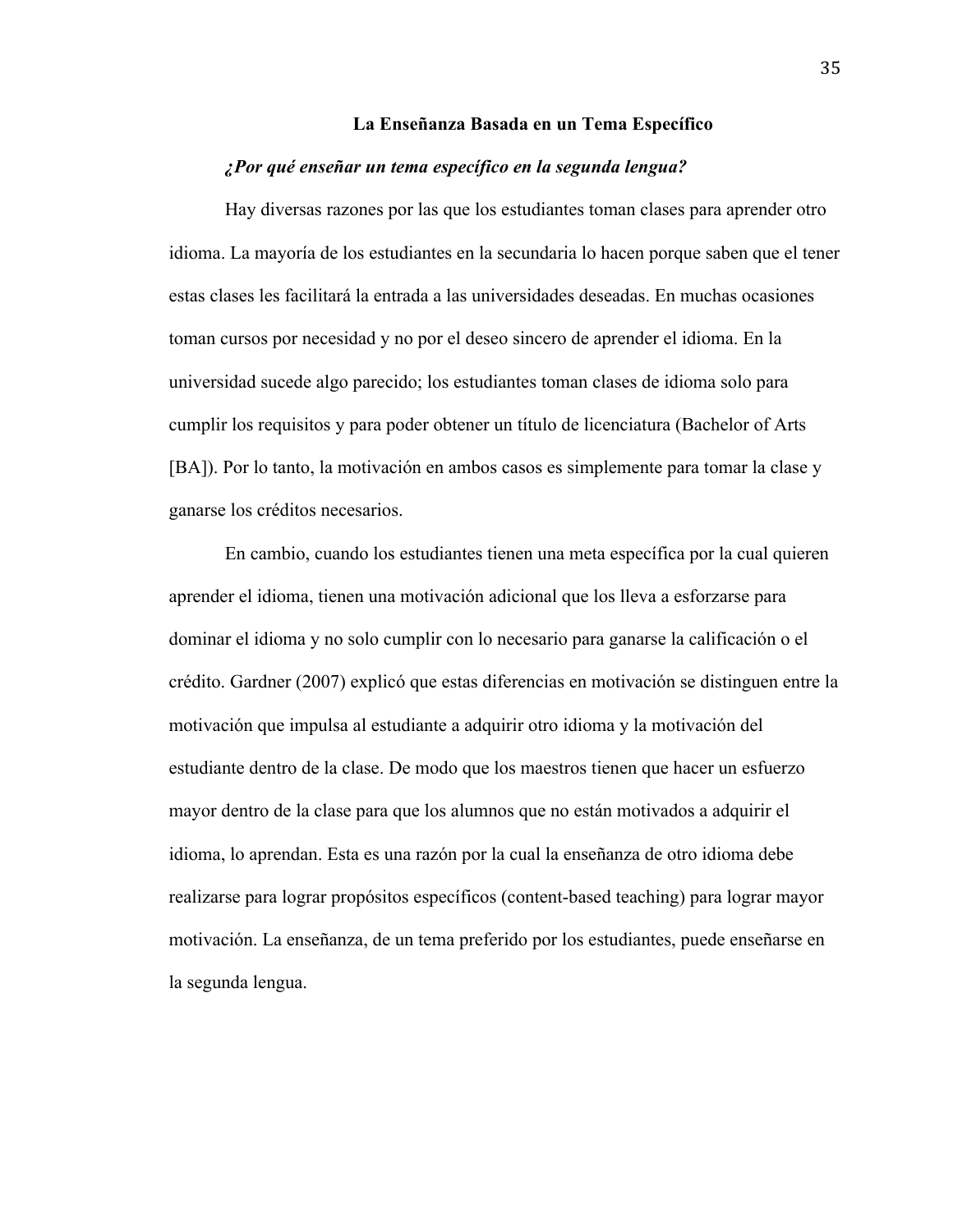Klee y Barnes-Karol (2006) mencionan las razones por las que se debe enseñar

languages across the curriculum [LAC] en otros idiomas, de acuerdo con varios grupos

educativos:

1. Understanding of a given culture and its documents and artifacts is greatly enhanced through a knowledge of its language.

2. A curriculum that includes materials in multiple languages provides access to a wider range of perspectives, encourages greater depth of exploration, and opens the door to greater understanding.

3. The use of materials in multiple languages significantly enhances any and all disciplinary inquiry.

4. Languages Across the Curriculum enhances cross-cultural competence and the ability of students to function in an increasingly multicultural society and globalized economy. (Klee & Barnes-Karol, 2006, p. 23)

El enfoque de las clases propuestas no es enseñar el idioma, sino aprender el

contenido de las clases en cada plan de estudio específico. Sin embargo, el aprendizaje

del idioma en los temas específicos inevitablemente mejoran como consecuencia de esto.

Además Klee y Barnes-Karol (2006) mencionan que hay otros programas que se

han llevado acabo a través de los Estados Unidos y el Reino Unido que enseñan el idioma

inglés, usando el método de languages across the curriculum, ya sea en matemáticas, en

ciencias, u otro plan de estudio. El resultado es el mejoramiento en el uso del idioma.

Klee y Barnes-Karol (2006) también citan a Brinton, Snow y Wesche (2003, p. 241), que

explican porqué este tipo de enseñanza funciona al crear "the necessary conditions for

second language learners by exposing them to meaningful language". Luego mencionan

otras razones que apoyan la enseñanza de languages across the curriculum:

1. builds on the learner's previous learning experience in the subject matter,

the target language, and in formal educational settings;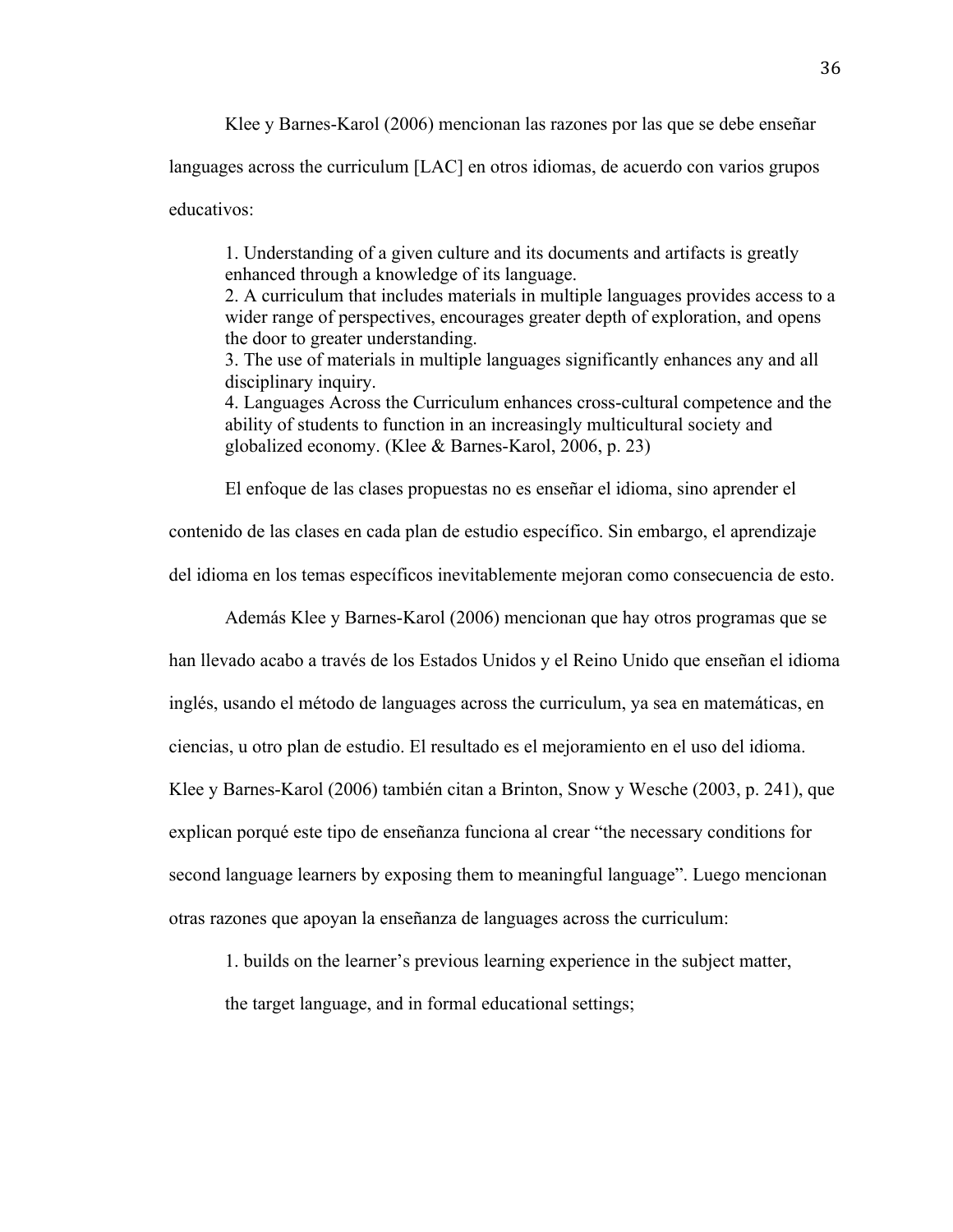2. takes into account the interest and needs of the learners through their engagement with the academic subject matter and discourse patterns that they need to master;

3. allows focus on (communicative language) use as well as on (accurate) usage; 4. incorporates the eventual uses the learner will make of the language through engagement with relevant content and L2 discourse with a purpose other than language teaching; (Brinton, Snow & Wesche, 2003, p. 241-242).

En otro texto Brinton, Snow y Wesche (2003) también se refieren al input hypothesis de Krashen (1989). El input hypothesis indica que las personas solo aprenden un idioma al entender los mensajes que reciben, haciendo necesario que la información que reciben sea comprensible para el aprendizaje. De acuerdo con Brinton, Snow, y Wesche (2003) esta es otra razón por la que la enseñanza de idiomas se debe hacer por medio de LAC. De esta manera, la segunda lengua el segundo idioma funcionaría como el conducto del contenido de la clase. El aprendizaje sucede, "'incidentally' (albeit purposefully in a methodological sense), as language is used in the understanding and expression of meaning" (Brinton, Snow y Wesche, 1989, p. 5). De modo que este metodo simplifica la comprensión de la información al enfocarse en el vocabulario de un tema específico.

El objetivo es de que la segunda lengua junto con el contenido de la clase en la segunda lengua se practiquen a tal grado que se haya aprendido el contexto por medio del idioma. Esto es parte de la adquisición del idioma, de que el estudiante hable y escriba automáticamente, como lo hace en su propio idioma. "Only as focal attention builds configurations that can become automatic" (Swaffar, Arens, & Byrnes, 1991, p. 49). Para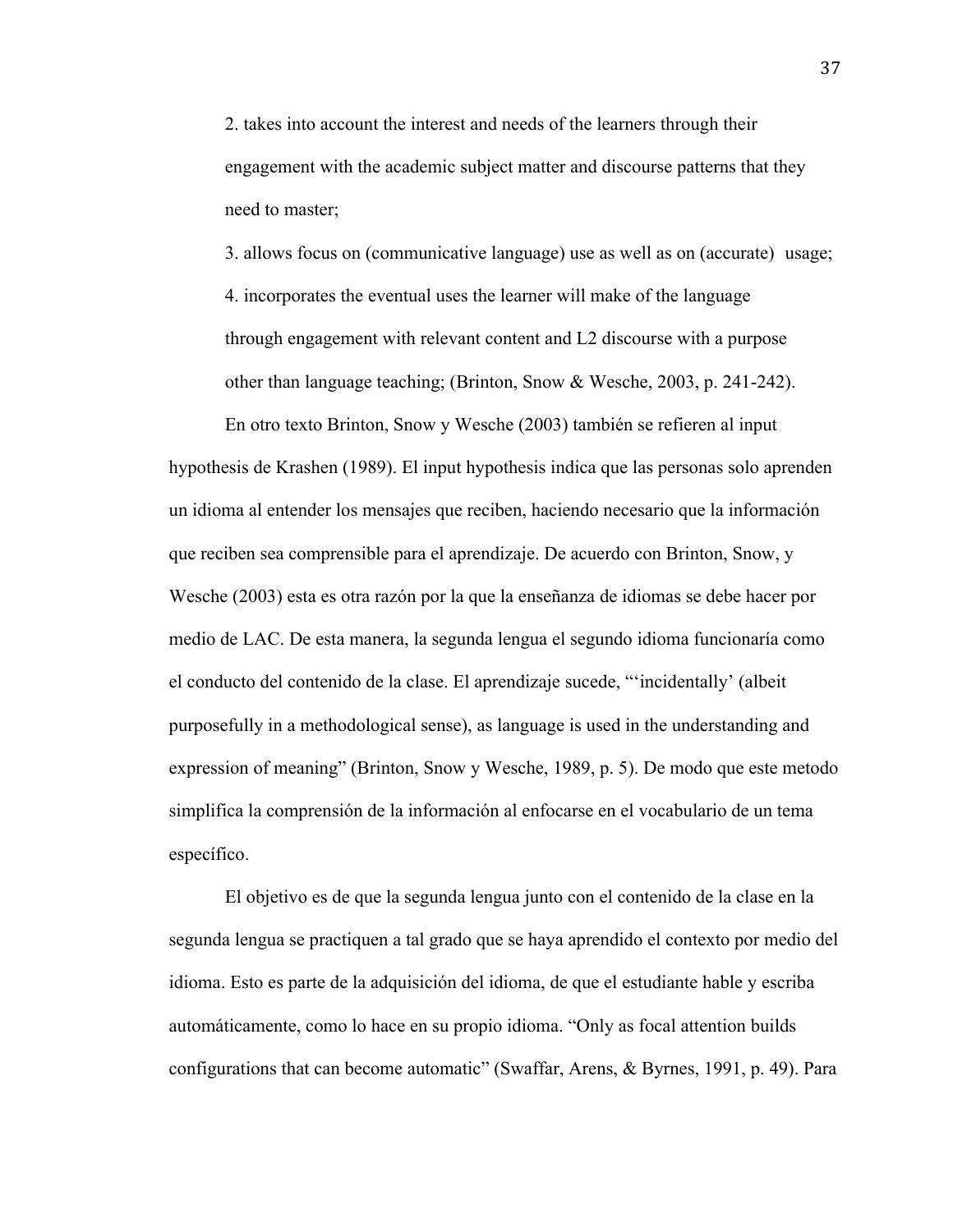los estudiantes de idiomas, el enfoque en un tema les ayudará a adquirir el idioma necesario para desenvolverse en ese tema especifico. Esta práctica es común en todos las carreras. Los navegantes, tienen que aprender el idioma de los navegante; Los físicos tienen que aprender el idioma de los físicos. Al enfocarse en una materia o tema especifico, los principiantes en otro idioma podrán aprender el idioma necesario para lograr sus metas específicas. Así también tendrán la motivación necesaria para aprender y una comprensión del tema y al mismo tiempo que aprendan la segunda lengua.

Varias escuelas y universidades han utilizado este medio para enriquecer sus programas de estudio de lenguas y de igual manera han ofrecido otros programas de estudio en otros idiomas. Klee & Barnes-Karol (2006) mencionan que la universidad Temple y la universidad de Minnesota han ofrecido clases de materias que no son de idioma y las han enseñado en español. Estas clases han sido populares entre los estudiantes y las matriculaciones para estas clases han sido numerosas. Sin embargo, ha sido difícil medir la eficacia del aprendizaje en la materia y la proficiencia en el idioma. Algunos estudiantes que han tomado estas clases en español en la universidad de Minnesota han declarado un avance en la facilidad del uso del idioma después de los cursos, mientras que a otros se les ha dificultado.

El obstáculo principal que encuentran las escuelas al implementar el programa bilingüe en las demás materias es el presupuesto. Las clases bilingües requieren dos maestros, uno para la materia y otro para la segunda lengua. Además, el número de personas matriculadas en estas clases es menor que los que se matriculan en clases que se enseñan en inglés o el idioma nativo. Esto causa que no tenga sentido mantener las clases por el alto costo con dos auxiliares, refiriéndose a clases impartidas en un idioma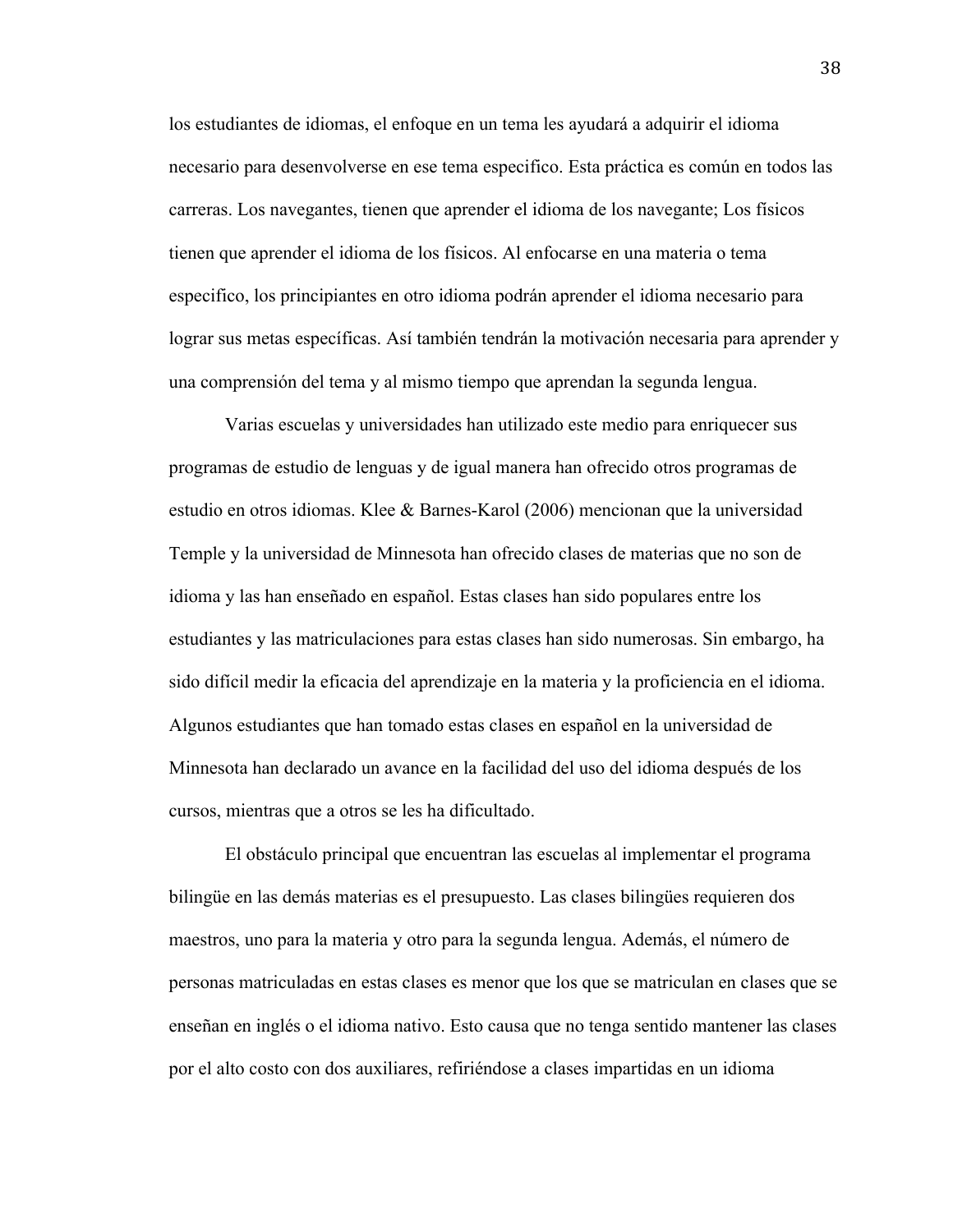extranjero, cuando la mayoría de las matriculaciones se hacen en las clases con el idioma nativo (Klee & Barnes-Karol, 2006). Aparte de este medio, se han implementado una variedad de programas que apoyan a estudiantes de español o estudiantes de inglés (como los estudiantes de inglés intensivo) como parte de las materias universitarias. Hay una variedad de maneras en la cual se ha implementado esta práctica para cumplir las necesidades de los estudiantes. Algunas de las escuelas que están implementando estos programas son el colegio de St. Olaf, la universidad de Florida, de Kansas, y de Minnesota (Klee & Barnes-Karol, 2006). Además se citan varios ejemplos de programas en otras escuelas y países y su éxito al usar este medio de enseñanza (Brinton, Snow & Wesche, 1989)

Debido a que los presupuestos limitan la capacidad de las escuelas para mantener estos programas en las materias específicas, es posible utilizar la misma práctica dentro de una clase a menos costo sin tener que pagar el saldo de dos maestros por clase. Así cumpliendo con la necesidad monetaria de la escuela y a la vez implementando el medio de enseñanza enfocado en una materia o en un tema específico, que le dará los beneficios de esta práctica a los estudiantes. Brinton, Snow, y Wesche (1989) sugieren dos opciones que cumplen con este criterio.

Uno está basado en la enseñanza del idioma por temas (theme-based language instruction) y el otro es la instrucción del tema en aislamiento o sea en programas intensivos donde solo se aprende el idioma (sheltered content instruction). La enseñanza del idioma por temas se basa en organizar las lecciones en temas específicos, aunque haya variación en los temas. La literatura, las actividades, los juegos y cualquier parte de la lección se basa en un tema seleccionado. Cuando se termine el estudio del tema, se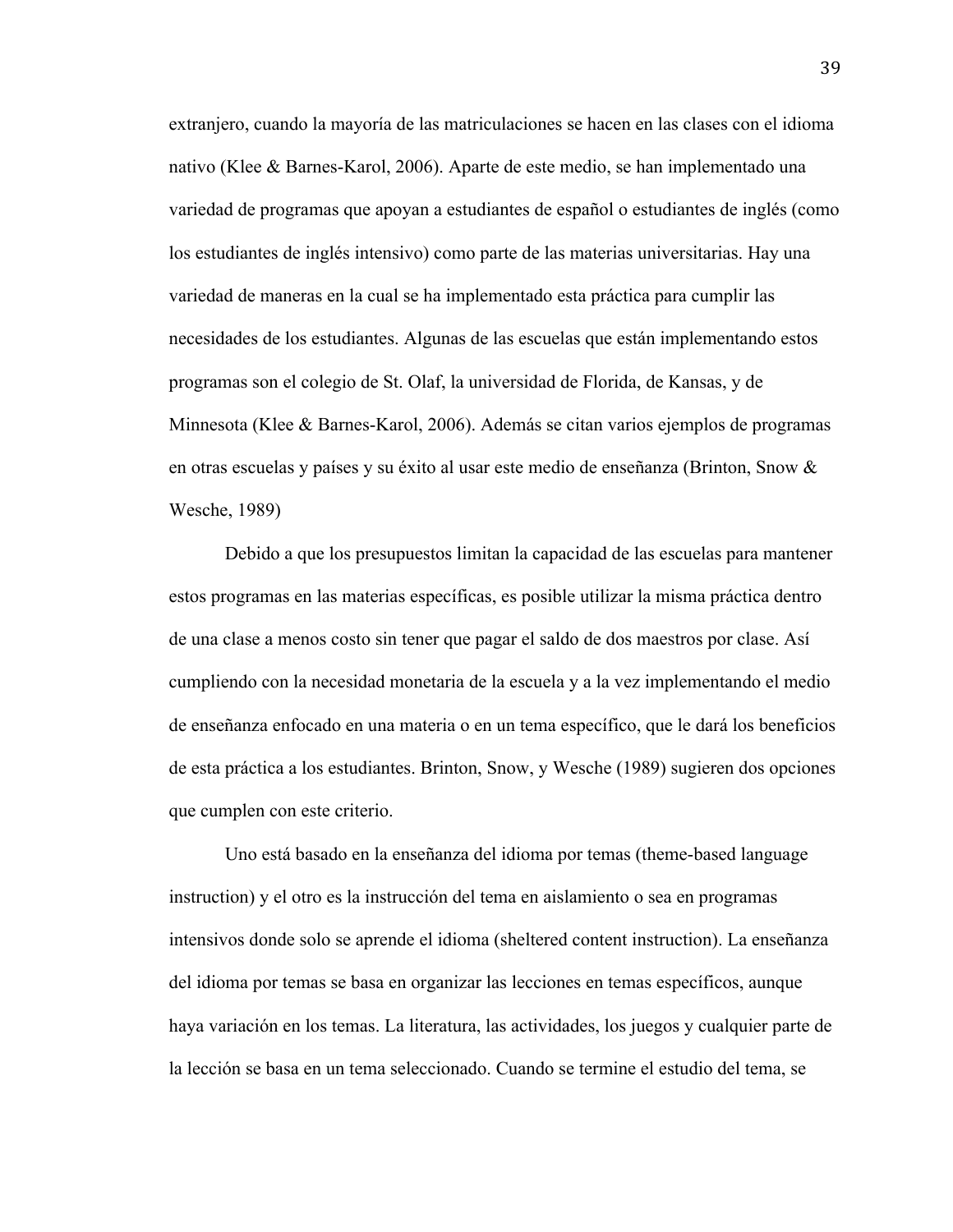sigue al otro. Otra variedad de esta instrucción es asignar un solo tema a toda la clase, como economía. Esta clase está organizada de una manera diferente a aquellas que siguen un libro de instrucción y se rigen con la organización del texto (Brinton, Snow & Wesche, 1989). Toda la instrucción se basa en el tema y cumple con los requisitos de la escuela para ganarse el crédito equivalente a la misma clase que se enseña en la lengua nativa.

La clase del tema en aislamiento, la enseña un maestro que sepala segunda lengua y tenga la capacidad de enseñar el curso seleccionado. Por ejemplo, una clase de negocios en español la enseñaría un profesor de negocios que domine el español. Los estudiantes están en un salón aislados de otros estudiantes que estén tomando el curso en su idioma nativo. Los materiales de instrucción están modificados para tener el nivel adecuado para los estudiantes que son principiantes en el idioma. Esta es la parte complicada. Ya que las clases deben preparar al estudiante para estar al mismo nivel respecto a su comprensión en la materia al compararse con los que tomen la clase en su idioma nativo. La enseñanza del tema por lo tanto debe ser de comprensión general y profunda y no enfocarse en los detalles del idioma tal como otras clases de lengua.

La clase que propongo ofrecer es una en el cual se implementa una de estas dos opciones, en el cual el tema sea el enfoque de la enseñanza de la segunda lengua. Así logrando los requisitos de un presupuesto limitado y el enfoque en un tema para el mejoramiento del idioma en una área específica. Aunque la clase puede ser en cualquier tema, pero vamos a mantener la clase de negocios como ejemplo.

Veremos cómo se puede enseñar una clase como esta, utilizando actividades en la materia que faciliten la lectura, la escritura y el habla en la segunda lengua. Estas tres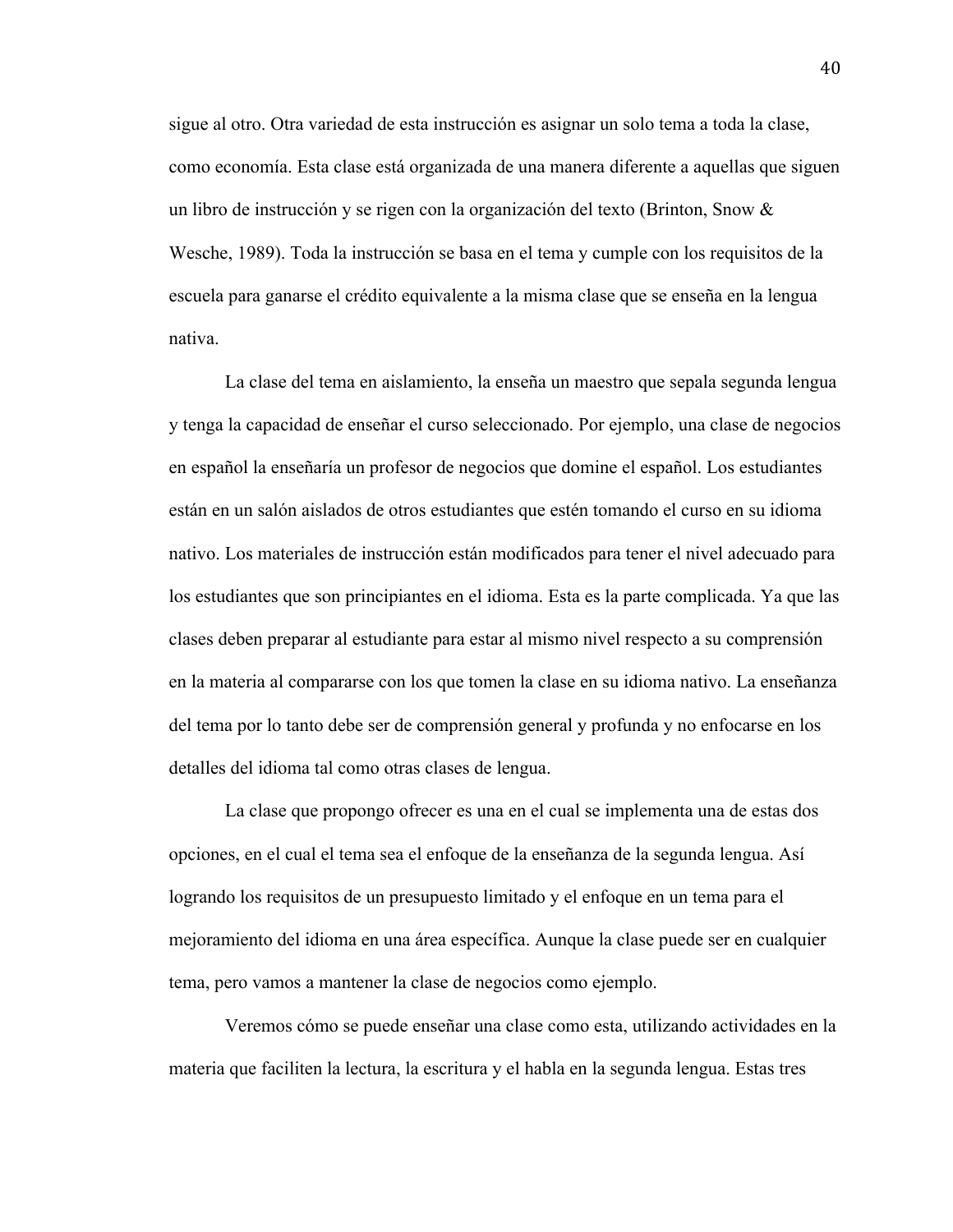habilidades se utilizarán de manera incorporada. Además la fundación de cada actividad estará en el texto o en la literatura que se utilice para la actividad. Primero exploraremos por qué la lectura debe funcionar como la actividad principal de las demás habilidades. También veremos cómo la hipótesis de Krashen (1989) se puede implementar llevando acabo esta clase.

## *La Clase que Propongo*

La lectura debe ser la parte fundamental del aprendizaje en cualquier tema ya que abre la puerta a diversos géneros de aprendizaje, a innumerable estilos de lengua, a una infinidad de recursos para aprender el vocabulario en contexto, a diferentes culturas, a diferentes perspectivas y otras habilidades. Cuando los estudiantes comienzan el aprendizaje en otro idioma, requieren diferentes capacidades. Algunas de estas incluyen: reconocer vocabulario, ver gramática, entender el desarrollo del pensamiento del narrador, y poder concentrarse en la lectura (Alverman, Phelps, & Ridgeway, 2007).

Algunas herramientas que les ayudarán a los estudiantes a prepararse para comprender la lectura incluyen las preguntas pre-lectura y los journals. Las preguntas de pre-lectura sirven para guiar al lector sobre lo que se va a leer o estudiar. De igual manera, pueden contener citas o declaraciones que les ayudarán a reflexionar sobre lo que ya saben del tema, les provocarán pensamientos de desacuerdo, y les abrirán la curiosidad sobre lo que se va a leer. Después de haber leído la asignación también se pueden usar para reflexionar y como una forma de preparación para los exámenes.

Los estudiantes también pueden escribir journals sobre lo que están leyendo o lo que se está hablando en la clase. Es una manera de permitirles reflexionar y organizar sus pensamientos sobre el tema que se está desarrollando. Los journals sirven de muchas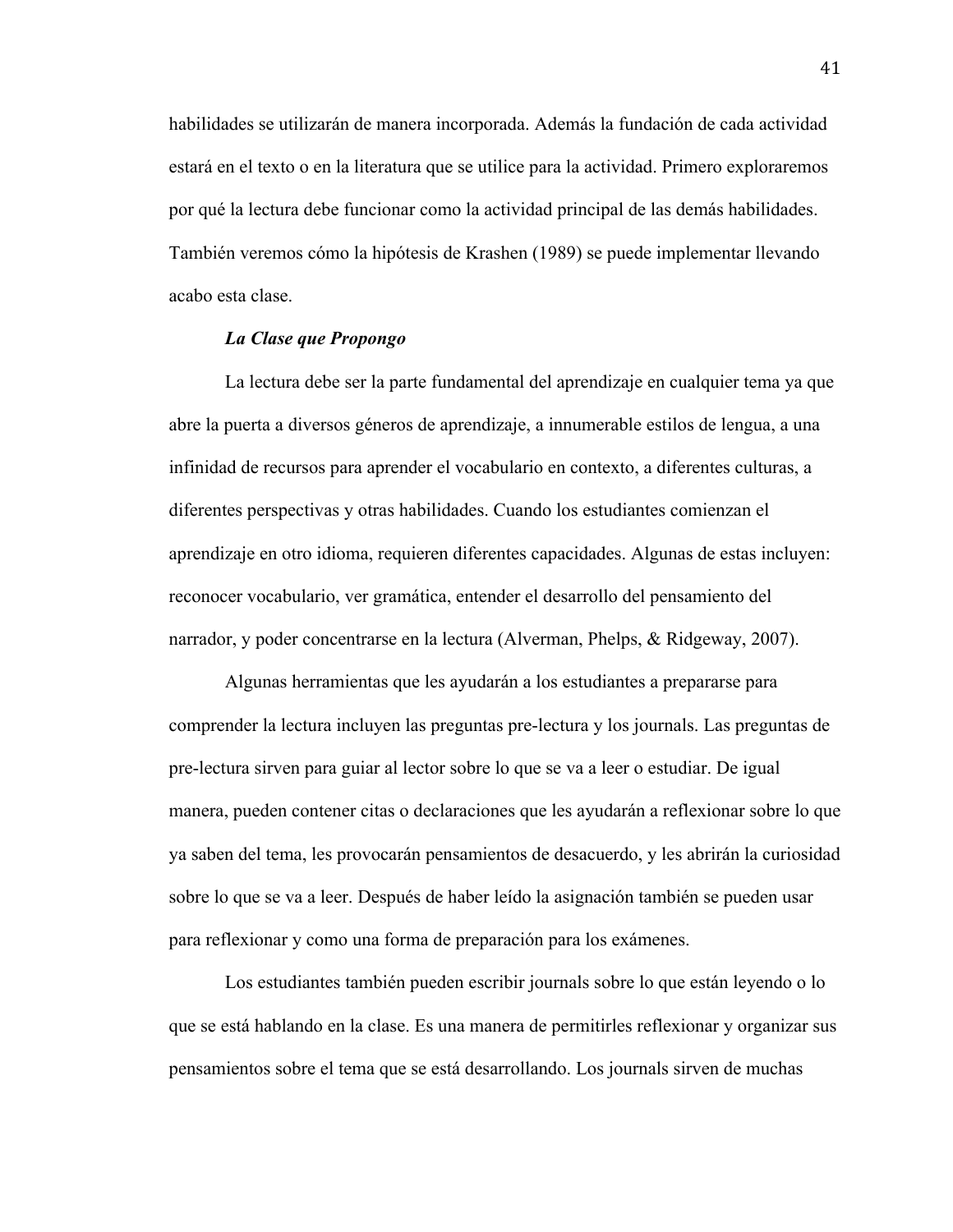funciones; les permite expresar sus pensamientos sin límites, pueden servir como guía de estudio y pueden crear preguntas que no se hayan considerado antes con anterioridad. Además mucho de lo que se escribe en los journals después se podrá encontrar en sus tareas y ensayos formales porque se podrán usar como ayuda para escribirlos (Alverman, Phelps, & Ridgeway, 2007).

Durante la lectura, los estudiantes también pueden escribir o dibujar sobre lo que están leyendo, organizando así sus pensamientos en una guía visual. Las guías visuales se pueden hacer de muchas maneras. Se pueden hacer dividiendo el papel en mitad y permitiendo que los estudiantes escriban en un lado un resumen de lo que leyeron y en el otro lado sus pensamientos sobre el tema. Además se pueden hacer dividiendo los eventos cronológicos, los personajes y sus papeles, o los valores principales que se vieron en en la historia, y de muchas maneras de acuerdo al objetivo de la clase. También se puede dividir la necesidad de los estudiantes o la organización de la discusión de la clase. Estas son algunas herramientas que se pueden utilizar para ayudar al lector a prepararse y comprender la lectura (Alverman, Phelps, & Ridgeway, 2007).

Por lo general las clases de idiomas para principiantes inician con la lectura aprendiendo el significado palabra por palabra y aprendiendo que son los elementos del lenguaje desde la estructura más básica, o de la conjugación de los verbos. De tal manera que los estudiantes están aprendiendo de abajo hacia arriba (from the bottom-up). Al utilizar la lectura de diferentes tipos de literatura también se puede iniciar el aprendizaje, aún en clases primarias, de arriba para abajo (from the top-down). Esto significa que en vez de comenzar el aprendizaje de la lectura de puntos elementales, el aprendizaje puede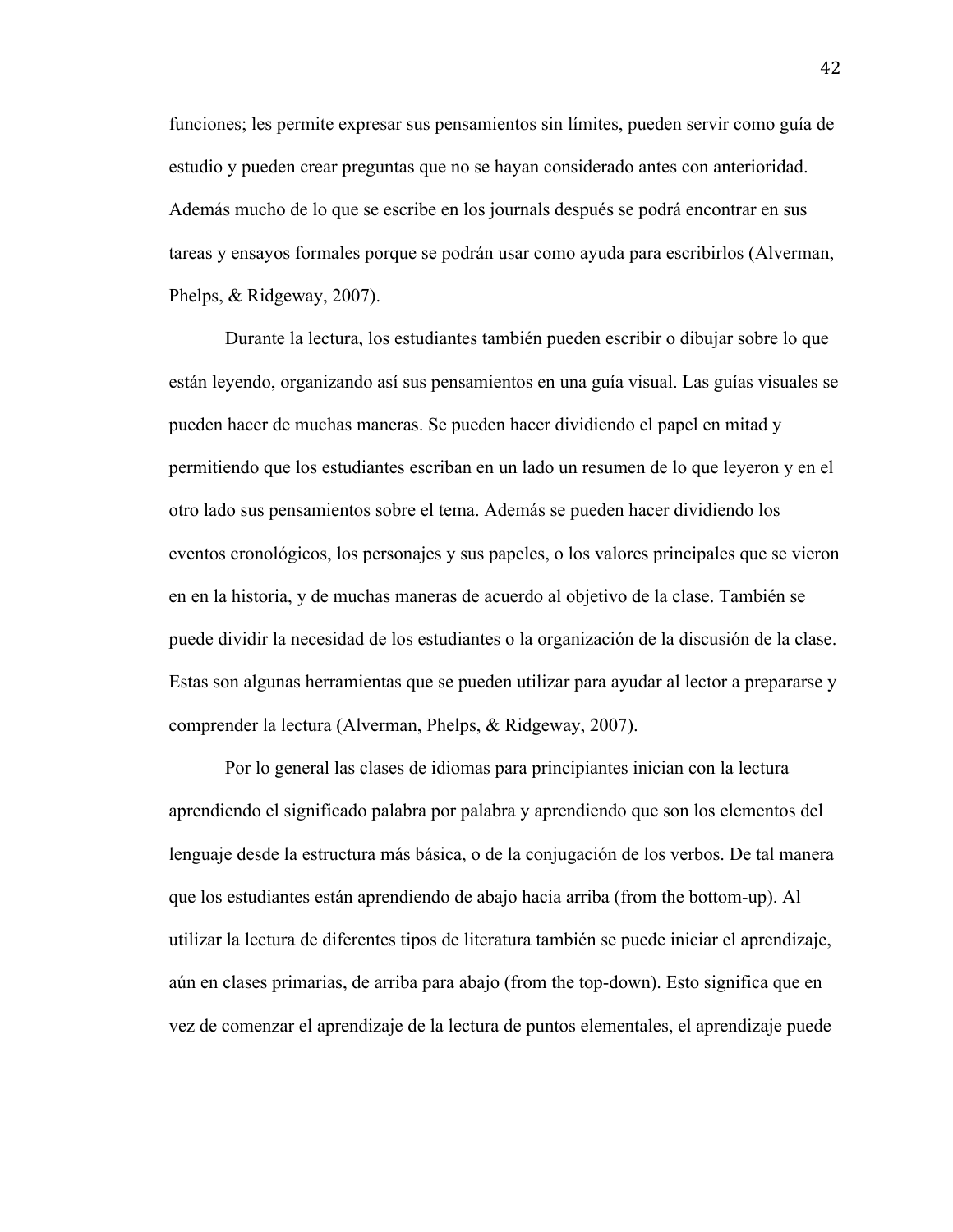comenzar con puntos avanzados como la información, la comparación, o la organización (Swaffar, Arens, & Byrnes, 1991).

Swaffar, Arens, y Byrnes (1991) comparan dos personas con la misma habilidad pero con diferentes objetivos. Uno tiene que leer un texto para una de sus clases y comienza estudiando los elementos del texto. El objetivo es poder responder las preguntas del maestro sobre la lectura pero tiene poca motivación para lograr comprender la lectura. Sin embargo, la otra persona con la misma habilidad lee el mismo texto con el deseo de comprender lo más que pueda, usando lo que ella ya sabe del tema y haciéndose preguntas antes y durante la lectura. Luego, esa persona habla acerca de su lectura para obtener opiniones y hacer comparaciones con su propio mundo. La motivación y la metodología durante la lectura son totalmente diferentes. La persona que desea obtener información, logra hacer conexiones personales. La persona que se enfoca en los elementos básicos del idioma no puede alcanzar a ver esas conexiones por perderse en los detalles.

La diferencia está en el objetivo de la lectura. La persona que lee de abajo hacia arriba no usa los procesos cognitivos, la organización de información ni la capacidad para analizar la lectura. Es decir, la persona que se enfoca en el vocabulario pierde el enfoque y la conexión entre las palabras del texto. El resultado es que:

> Stage 1—attention alters processing modes Stage 2—processing modes alter retention Stage 3—storage breakdown occurs Stage 4—attention dissipates

La motivación al leer un tema de interés atrae al lector al texto usando el conocimiento que ya tiene sobre el tema para hacer conexiones e informarse más sobre el tema. Su conocimiento sobre el tema y su motivación le permite moverse de una palabra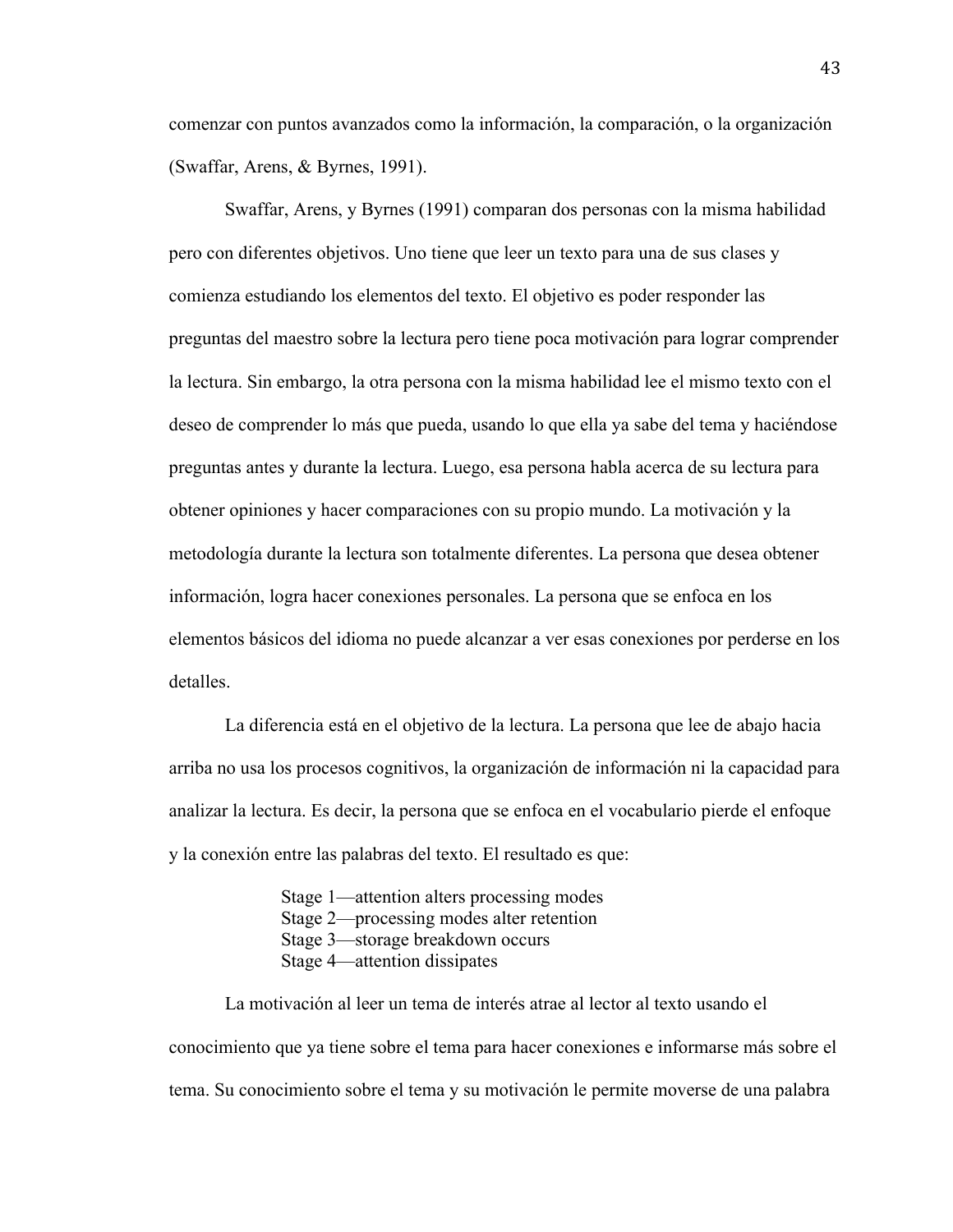a la otra haciendo conexiones sin saber todas las palabras. No tiene que memorizar vocabulario y recordar todas las palabras que no reconozca. "Unlike recall and recognition, the so-called higher order processes of synthesis and analysis create systems of meaning. They permit applications of knowledge." (Swaffar, Arens, y Byrnes, 1991, p. 53).

El usar la lectura para aprender el vocabulario y la estructura en el idioma en lugar de usar el vocabulario y la estructura para aprender la lectura, es similar a la diferencia entre el aprendizaje implícito (aprender sin instrucción formal) y el aprendizaje explícito de la gramática (aprender con instrucción formal) (Winitz, 1996). Se logra más en la lectura al comenzar desde arriba hacia abajo o con la enseñanza implícita. Sin embargo, la lectura de abajo hacia arriba o la enseñanza explícita también tiene importancia. De las dos formas se debe buscar obtener la información comprensible para el aprendizaje, que es una parte importante del aprendizaje de acuerdo con la hipótesis de Krashen (1989). Swaffar, Arens, y Byrnes (1991) explican la relación entre la manera que el proceso cognitivo funciona en el aprendizaje y la comprensión. " Learning models look at what the mind does to learn input. Comprehension models look at what the mind does to modify input" (p. 52). En estos procesos la clave es aprender y modificar lo que se recibe. Lo que entra al leer es el idioma. Alverman, Phelps, y Ridgeway (2007) explican que los lectores aprenden mientras extraen el "meaning from the author's message" y la "comprehension is influenced by several interrelated factors, including the text itself, a reader's prior knowledge, the strategies a reader can use, and the goals and interests of the reader " (pp. 191-192).

Las actividades que usa Hess (2005) con historias cortas que describe en su artículo *Parallel Life Approach* pueden servir como un medio para aplicar estas teorías. Esta historia se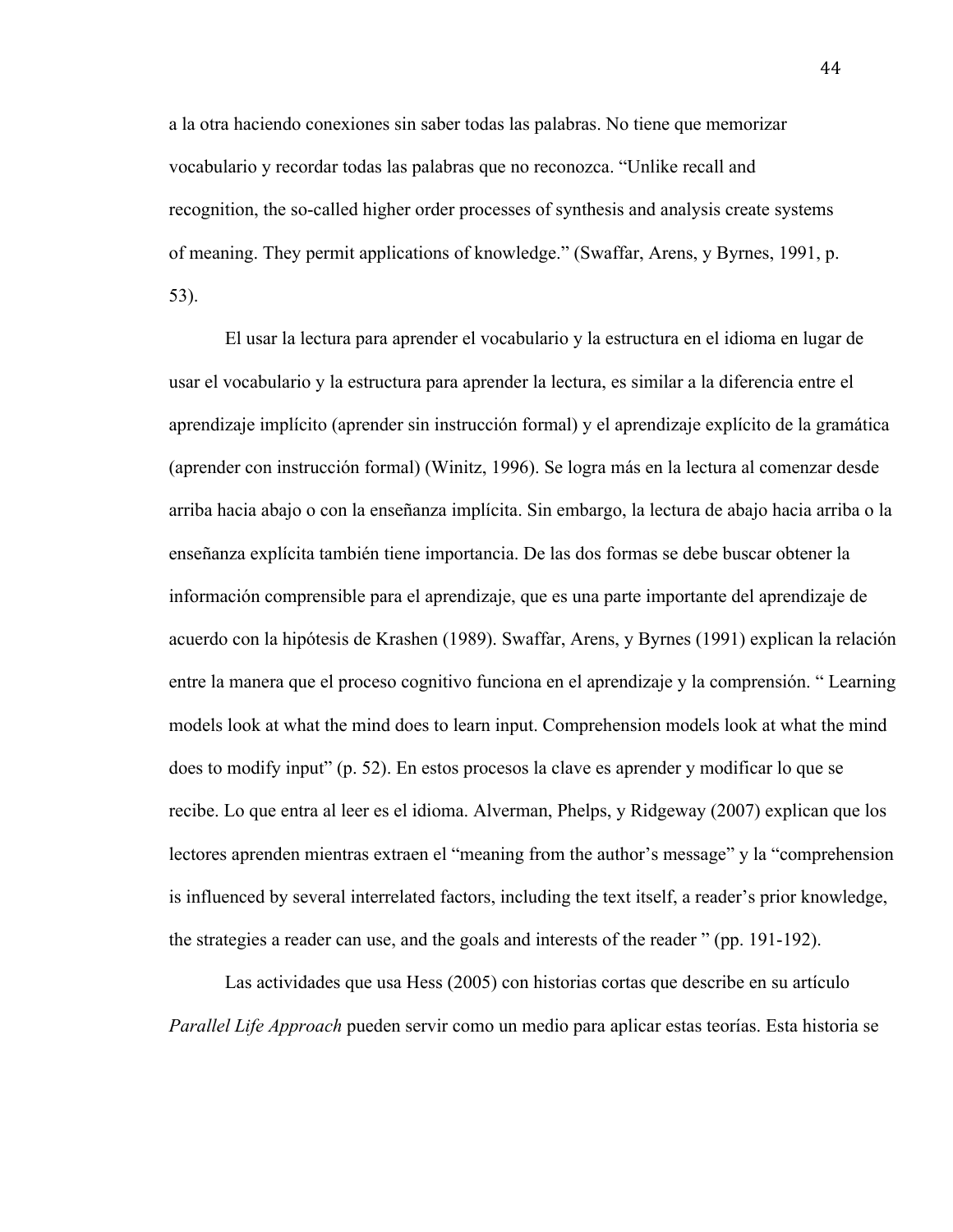trata de una jóven que conoce a un Argentino con el cual quiere escaparse para hacer una vida

nueva. Las actividades incluyen:

1- visualización (los estudiantes pueden visualizarse en la situación de la narradora y su situación como si estuvieran en su lugar, que en este caso está mirando por una ventana y considerando su futuro al elegir irse del país con su enamorado)

2- terminar una oración de la historia con un adjetivo.

3- crear una oración original con una palabra que se encuentra en el texto

4- discusión en grupos

5- una actividad de rompecabezas, en el cual a cada estudiante se le pide explicar un parte de la lectura asignada hasta que se cubre toda la lectura y se unen las piezas para tomar el significado entero del texto

6- escribir una carta-como si ellos estuvieran en la situación de la protagonista de la historia y a donde se encontrarían en cinco años

7- hablar sobre las decisiones que están tomando ahora en sus vidas y cómo pueden cambiar sus vidas

8-hacer un anuncio para alguien perdido e incluir los detalles necesarios para encontrarlo.

Algunas de estas actividades son para encontrar el significado de arriba hacia abajo y

otros para encontrar el significado de abajo hacia arriba. Ambos tipos de actividades le ayudarán

a los estudiantes a encontrar conexiones y aplicaciones personales, el texto tendrá más

significado y podrán encontrar más valor en la lectura. Los estudiantes lograrán mayor

comprensión al aplicar el conocimiento y relacionarse con sus propias experiencias en la vida

(Alverman, Phelps, & Ridgeway, 2007). Ellos también aprenderán y modificarán el texto para

retener lo que han aprendido (Swaffar, Arens, & Byrnes, 1991). Estas actividades también

incluyen la lectura, la escritura, y el habla que se han puesto como criterios esenciales en estas

materias.

Hay tres razones interpersonales para escribir. Se escribe para aprender, se escribe para demostrar lo que se ha aprendido y se escribe para publicar o compartir lo que se ha escrito (Alverman, Phelps, & Ridgeway, 2007). También se escribe para recordar durante el aprendizaje y para expresarse aunque nadie más lo lea. Algunas actividades pueden incluir pedirle a los estudiantes que escriban en una tarjeta o que escriban algunas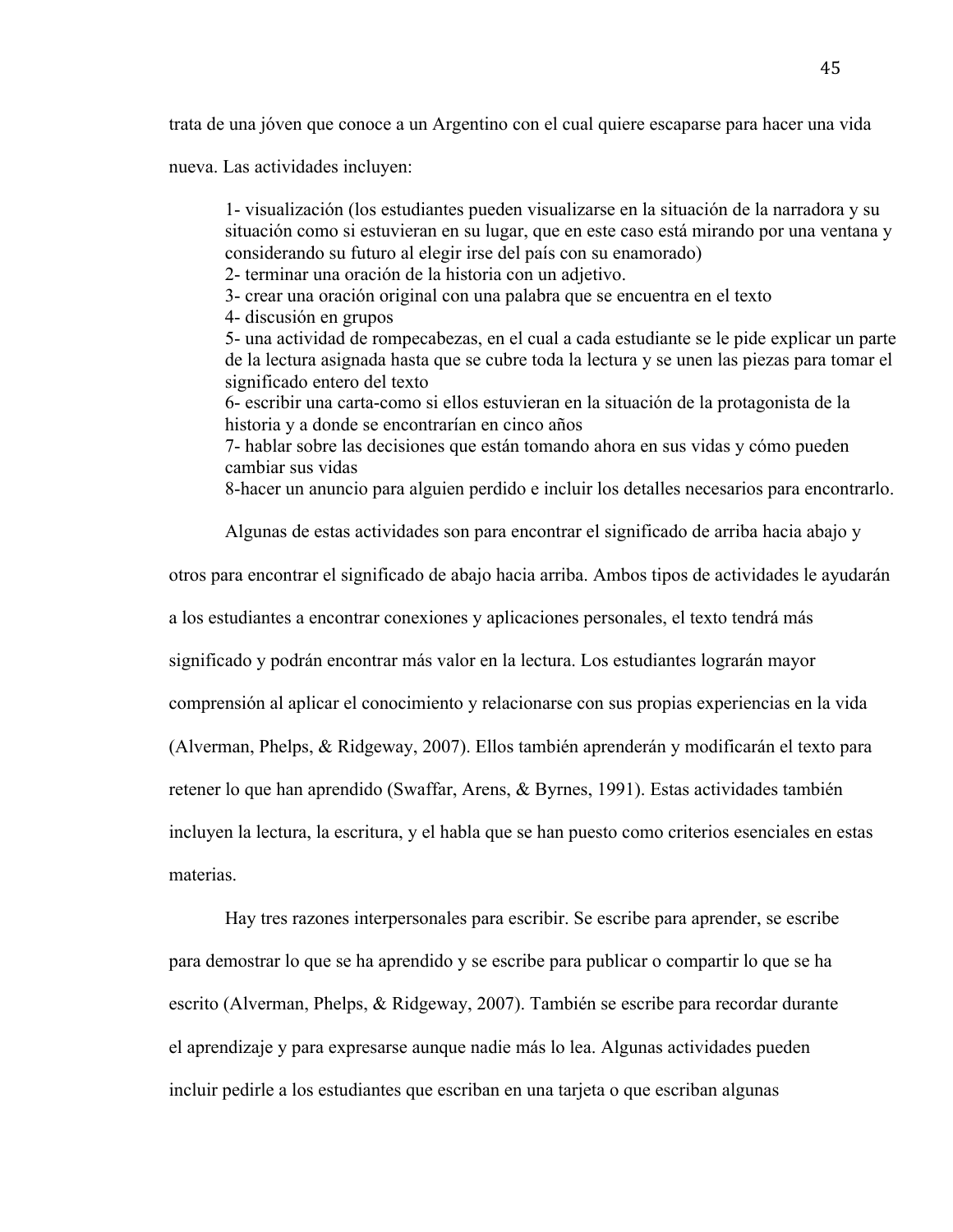reflexiones sobre la lectura. También se puede escribir un párrafo y pedirle a los estudiantes que terminen la composición, dando límites de tiempo. Además, se puede hacer una actividad en la cual se pueden pedir reacciones por escrito sobre alguna cita de un autor. Se les puede pedir que escojan un lado de un tema polémico y pedir que defiendan el punto de vista que hayan escogido. Además se les puede pedir que expliquen las relaciones entre los personajes de la lectura. Otra manera de iniciar la clase es dándole un cuestionario a los estudiantes sobre la lectura al momento en que entren a la clase. Esto les ayudará a enfocarse en la lectura y les ayudará a recordar lo que leyeron. Al final de la clase se puede hacer un cuestionario para reflexionar sobre lo que se habló durante la clase (Julie Major-guest speaker, March 30, 2009). De cualquier manera, el escribir es una manera esencial para poder ver la manera de pensar de los estudiantes. "Writing is thinking written down" (Alverman, Phelps, & Ridgeway, 2007, p. 292).

RAFT (Role, Audience, Format Topic [Papel del autor, Audiencia, Formato, Tema) es otro medio que se puede utilizar para iniciar la escritura. Las opciones de RAFT se pueden ilustrar en una página colocando las opciones de cada categoría en una columna separada. Luego, se le permite a los estudiantes que elijan cuál de las opciones quieren emplear. Por ejemplo, para un ensayo sobre la historia de la colonización de los Estados Unidos se podrían usar las siguientes opciones:

# Table 1

|  | <b>Ideas for Writing</b> |
|--|--------------------------|
|  |                          |

| Self Journal                                            |  |
|---------------------------------------------------------|--|
| First winter in Jamestown                               |  |
| Friend in Europe Letter First few weeks in the new land |  |
| Professional Writer for People in England               |  |
| Editorial Convince people to settle in New Jersey       |  |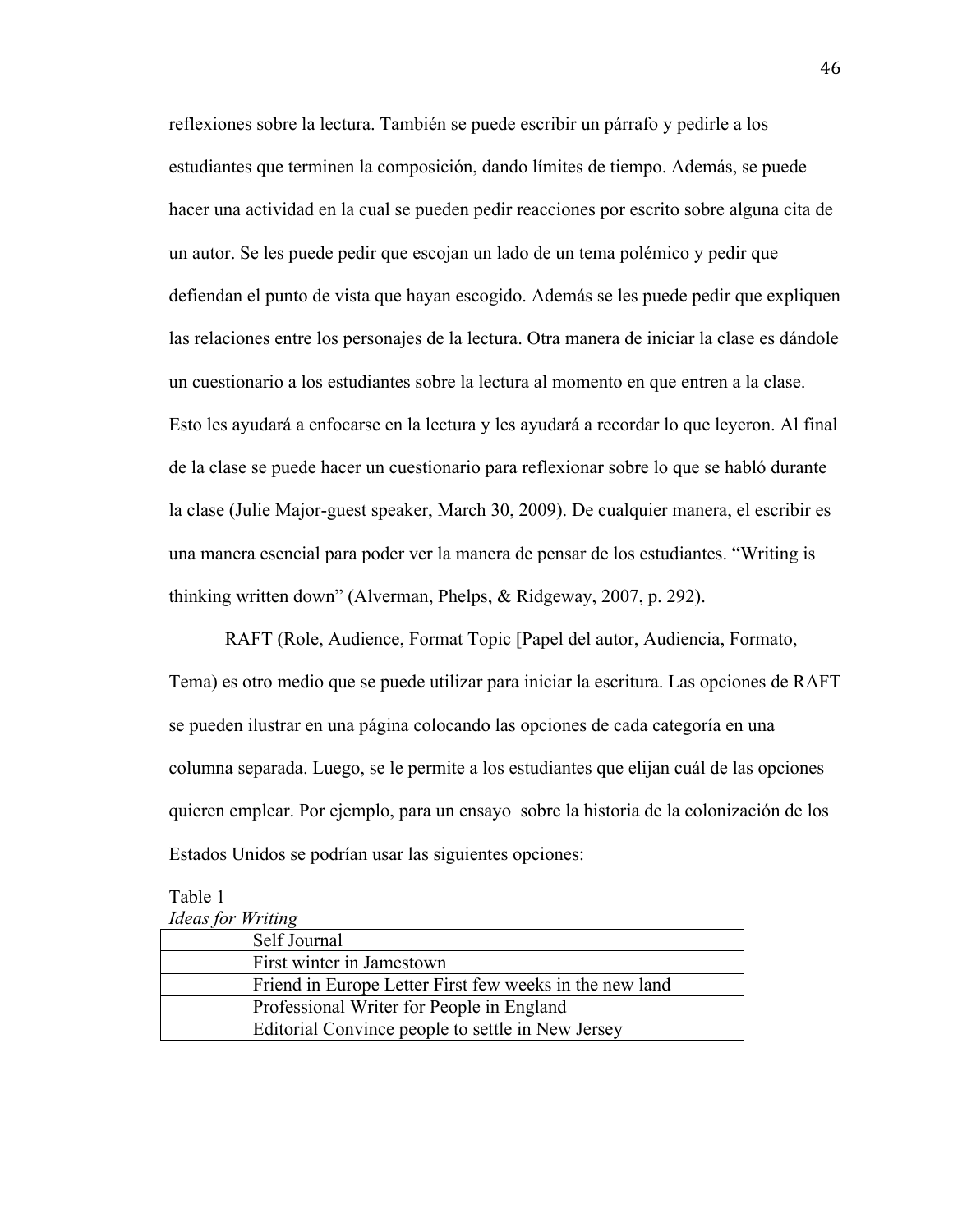(Julie Major-guest speaker, March 30, 009). Esta manera de organizar las opciones permite que los estudiantes escriban diferentes puntos de vista y se motiven a escribir en un género y sobre un tema que les llame la atención. Se puede formular un RAFT para cualquier clase.

Para una clase de negocios, se puede enseñar la manera correcta de escribir cartas usando el formato correcto y la manera apropiada para la cultura. Luego, se pueden practicar frases comunes del proceso y maneras apropiadas para hacer peticiones y comunicar las necesidades del intercambio usando el nivel de formalidad requerido en la cultura (Jenkins & Hinds, 1987). En el mundo de hoy, será práctico aprender cómo comunicarse por e-mail en la segunda lengua para lograr aprender ser efectivo en los negocios. Además se debe practicar escribir reportes, formas y presentaciones de PowerPoint que puedan ser necesarios en la vida real.

En la clase de mercadería descrita por Dannemiller (1993), se hizo una actividad simulando un día de compras en el que los estudiantes tenian que leer, escribir, y hablar para lograr el objetivo. La clase hizo una lista de tiendas especializadas, como una tienda de juguetes, una tienda de ferretería etc. Después de redactar la lista, se les asignó escoger una tienda y trabajar en parejas para vender en su tienda. Además de hacer las ventas, también tenian que participar como clientes de la misma tienda.

Para publicar lo que vendían en la tienda hicieron un anuncio para invitar a los clientes, hicieron un folleto de descripción de la tienda y su mercancía que también sería llamativo para los clientes, hicieron pancartas de publicidad para colocar en los artículos de venta y para anunciar ofertas especiales, grabaron un anuncio para la televisión para persuadir y aumentar la clientela. Como dueños tenían que aprender las expresiones de la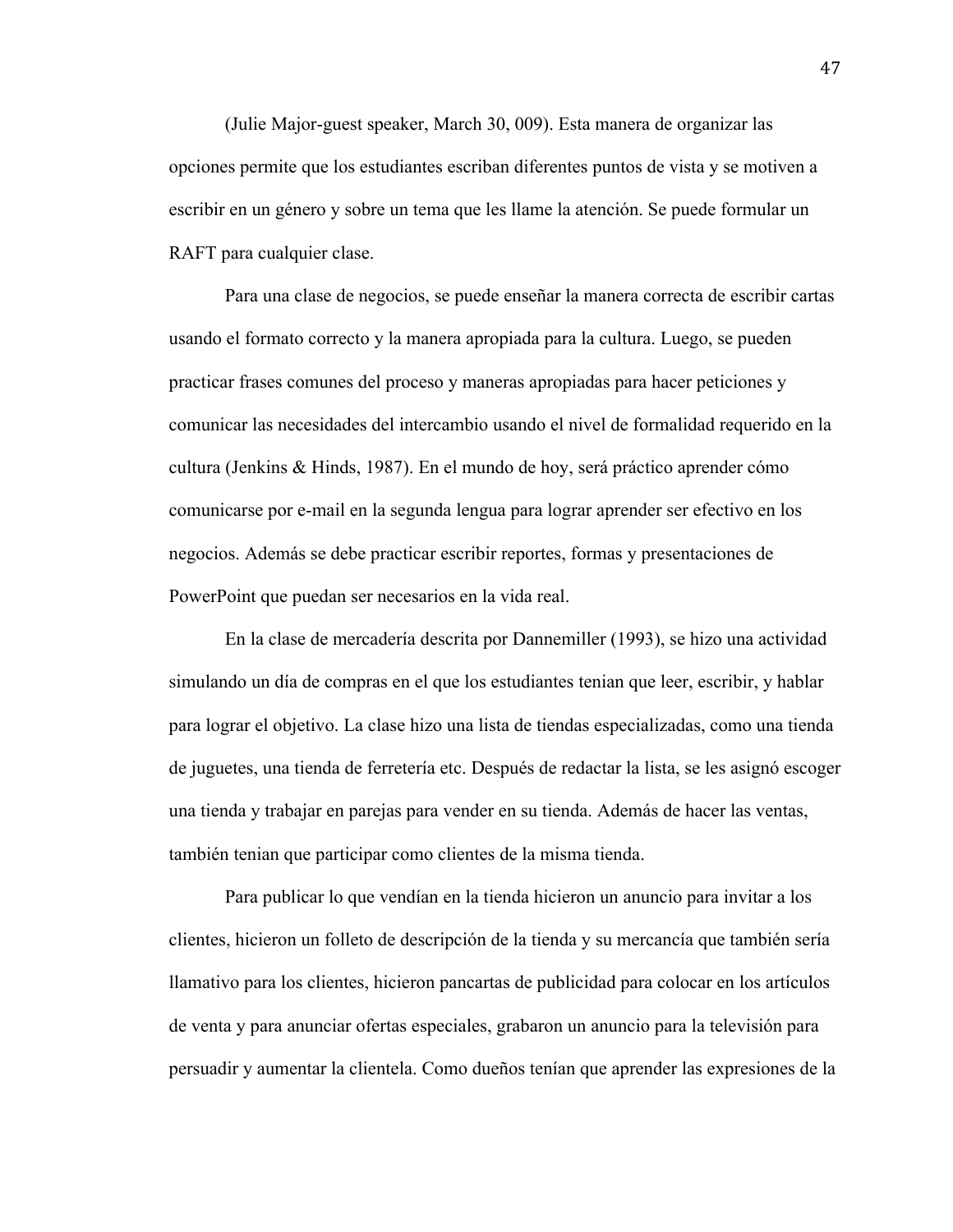venta como, "con que le puedo ayudar?" Se memorizaron varias frases para servir como ayuda al cliente. También aprendieron como hablar del dinero e intercambiar el dinero extranjero (Dannemiller, 1993).

Como dueños, tuvieron que invitar y persuadir a que llegaran los clientes a la tienda, aprender cómo resolver algún conflicto con un cliente y escribir un reporte de queja al fabricante, describiendo los detalles del problema. Las ayudas visuales de información las hicieron los estudiantes y proporcionaron los artículos de venta. El instructor proveyó revistas, periódicos, y páginas amarillas como referencias para la clase. Además, se les pidió aprender frases específicas y conjugaciones específicas que serían parte de la prueba (Dannemiller, 1993). Se planeo la actividad extensa usando una situación auténtica sirviendo como desarrollo de la lectura, la escritura y el habla.

La autenticidad de la actividad es importante porque la mayoría de las personas quieren aprender otro idioma es para poder comunicarse ACTFL (www.ACTFL.org, 2000) y desenvolverse en tales situaciones. Como Vygotsky explicó, tenemos la necesidad de comunicarnos porque somos criaturas sociales. Entonces necesitamos aprender en grupos y aprender de otras personas (Alverman, Phelps, & Ridgeway, 2007). Al planificar actividades que combinen las situaciones auténticas con las actividades en grupo, se establecerán ambientes ideales para el aprendizaje del idioma. Otros medios incluyen:

1. Actuar situaciones (role-play)- esta es una buena manera de practicar lo que se ha aprendido. Se pueden proveer situaciones y pedirles a dos estudiantes que actúen la situación. También se pueden buscar obras que los estudiantes pueden producir como grupo (Celce-Murcia & Olshtain, 2000).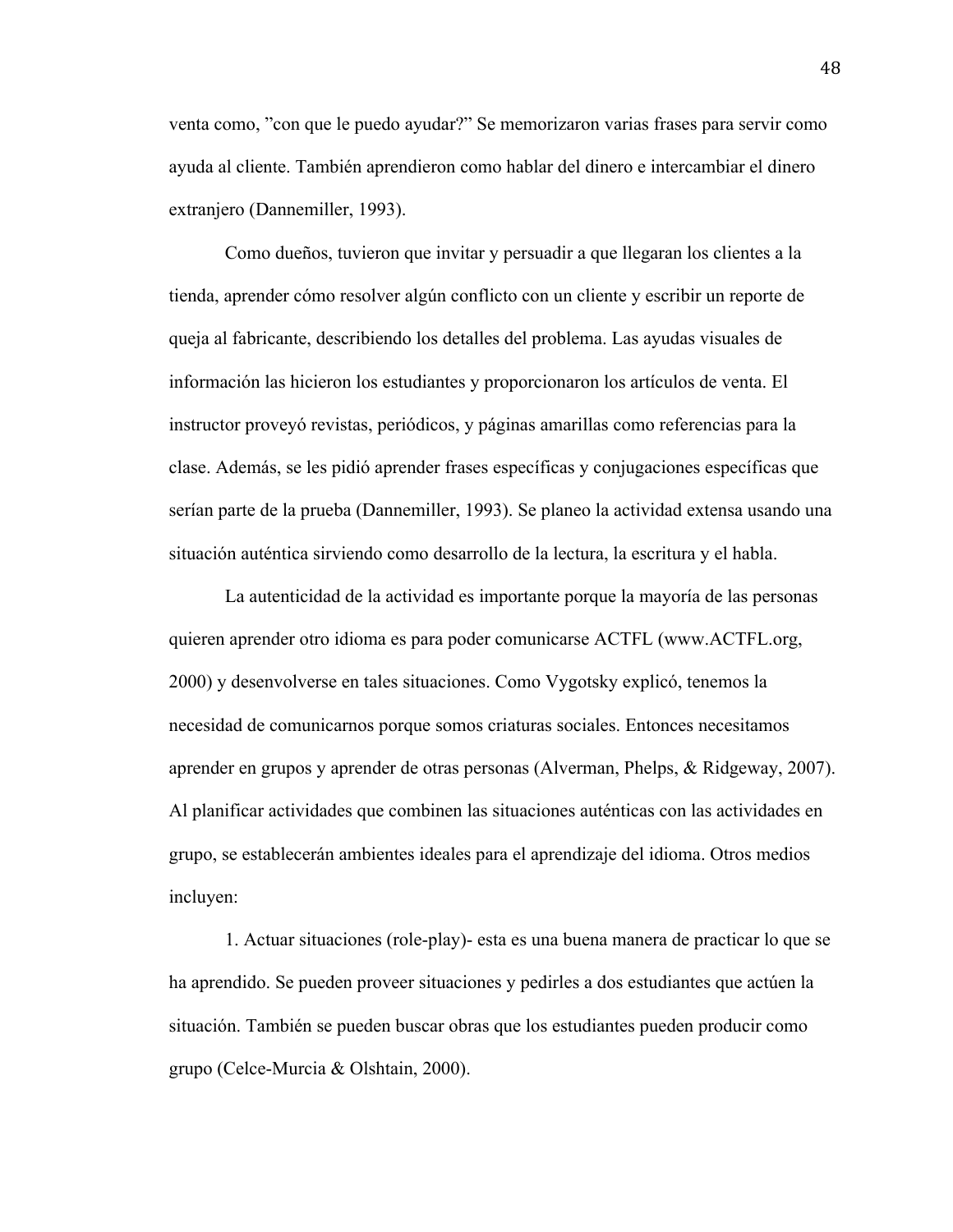2. Discusiones en grupo- se les debe permitir que escojan su propio grupo. Este tipo de actividad le da bastante tiempo a cada alumno para desenvolverse. Se debe guiar al grupo con asignaciones específicas y el instructor debe observar para asegurarse que todos tengan la oportunidad de participar, pero no debe tomar parte activa de ningún grupo. En esta situación los estudiantes se sentirán más cómodos compartiendo como grupo que si lo estuvieran haciendo frente a toda la clase (Alverman, Phelps, & Ridgeway, 2007; Celce-Murcia & Olshtain, 2000).

3. Utilizar el idioma fuera de la clase-esto se pude dar como tarea y los estudiantes pueden reportar del éxito que tuvieron al hacerlo (Celce-Murcia & Olshtain, 2000).

4. Información de los estudiantes-entrevistar a los estudiantes y preguntarles qué tipos de amigos buscan y cuáles características buscan en sus amistades (Celce-Murcia & Olshtain, 2000).

5. Crítica-el maestro puede elogiar y dar sugerencias para mejorar en el habla. Se puede hacer de una manera formal, con una de criterios específicos y dando una calificación para actividades específicas del habla o de una manera informal (Celce-Murcia & Olshtain, 2000).

6. Ver por escrito una transcripción del vocabulario que usa un hablante nativoesto se puede usar para que los alumnos puedan ver la estructura y el estilo del habla. También se puede leer a la par del audio, proveyéndole una ayuda adicional y si es posible, se les puede pedir una reproducción oral de la transcripción (Celce-Murcia & Olshtain, 2000).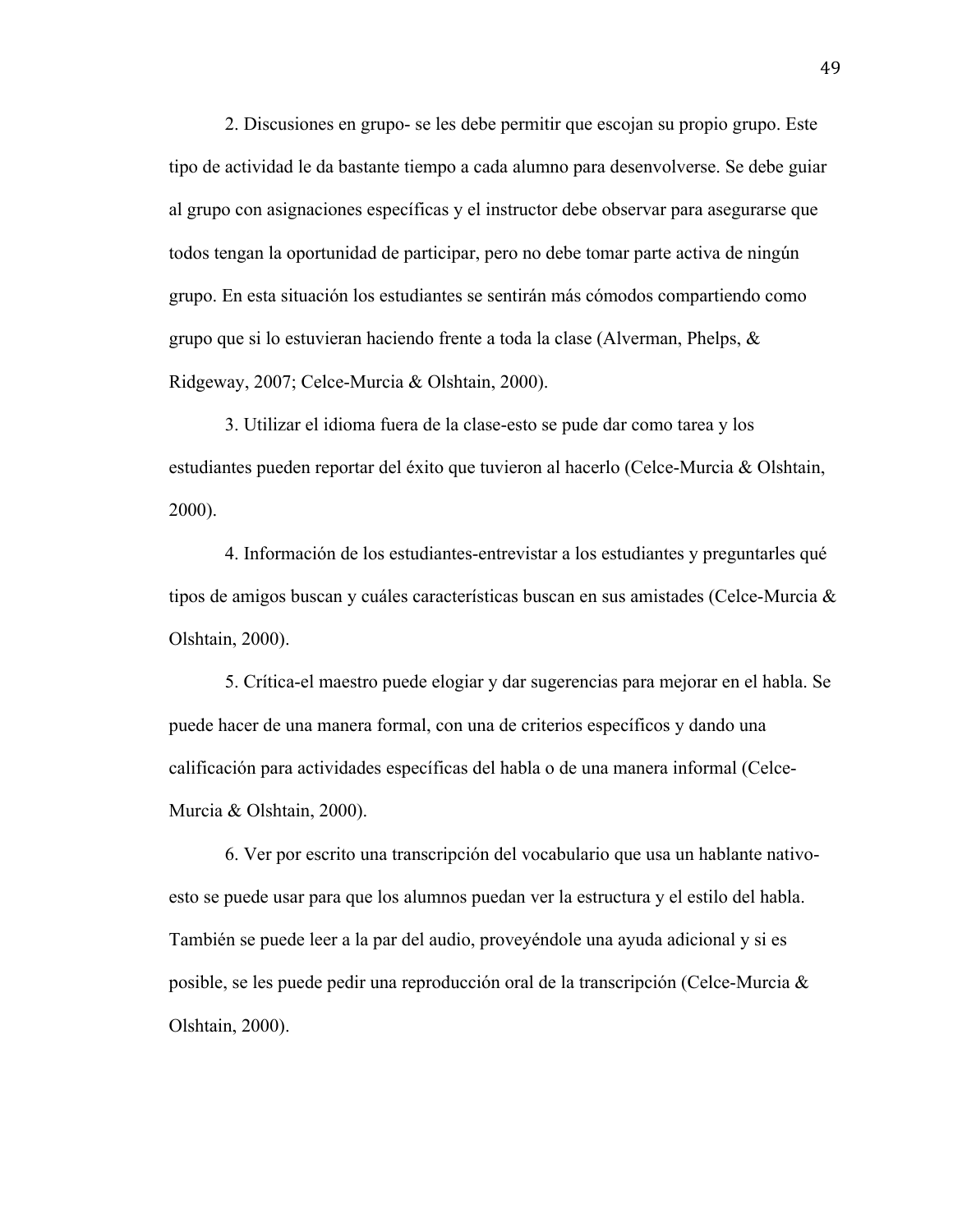Al utilizar estas actividades para inducir la comunicación entre los estudiantes, ellos podrán practicar lo que saben y las habilidades que tienen poco a poco se facilitarán hasta el punto que la comunicación pueda ser más fluida.

## *Conclusión*

Todas estas actividades son medios por el cual se pueden entrelazar la lectura, la escritura y el habla para mejorarlas en la segunda lengua. El valor de estas actividades se encuentra en la variedad y en la oportunidad que proporcionan para mejorar la comprensión del tema, encontrar conexiones personales, emplear las habilidades cognitivas y aumentar el aprendizaje en múltiples dimensiones. Además, pueden ser medios para enseñar cualquier materia como negocios o cualquier otra clase de tema específico, utilizando otro idioma como el medio de aprendizaje.

Al enseñar temas y materias específicas en otro idioma, le ayudará a los estudiantes a querer aprender a comunicarse en términos específicos (discourse) y obtener la praxis para lograr dominar el idioma deseado para los propósitos específicos. En un mundo que se expande más hacia objetivos globales, podremos proveer la opción del enfoque en materias pertinentes al mundo actual. De esta manera estaremos preparando los negociantes, políticos, científicos y trabajadores sociales del futuro para el mundo real.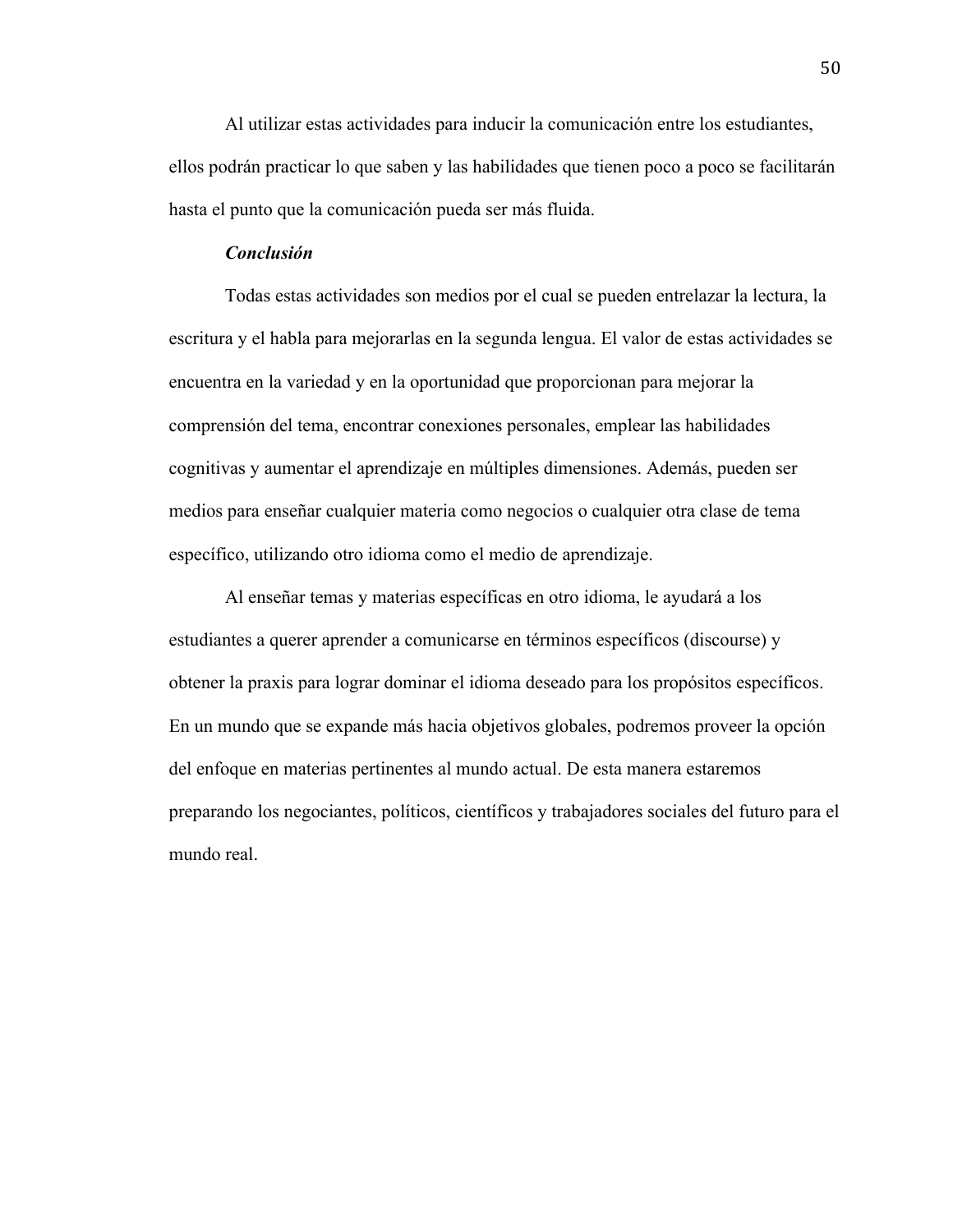# **INTRODUCTION TO LITERACY ARTIFACT**

A memorable children's literature class, where I was introduced to the term 'authentic literature', inspired this artifact. I will discuss how multimedia authentic texts can be used to teach listening comprehension, writing, and culture in the second language.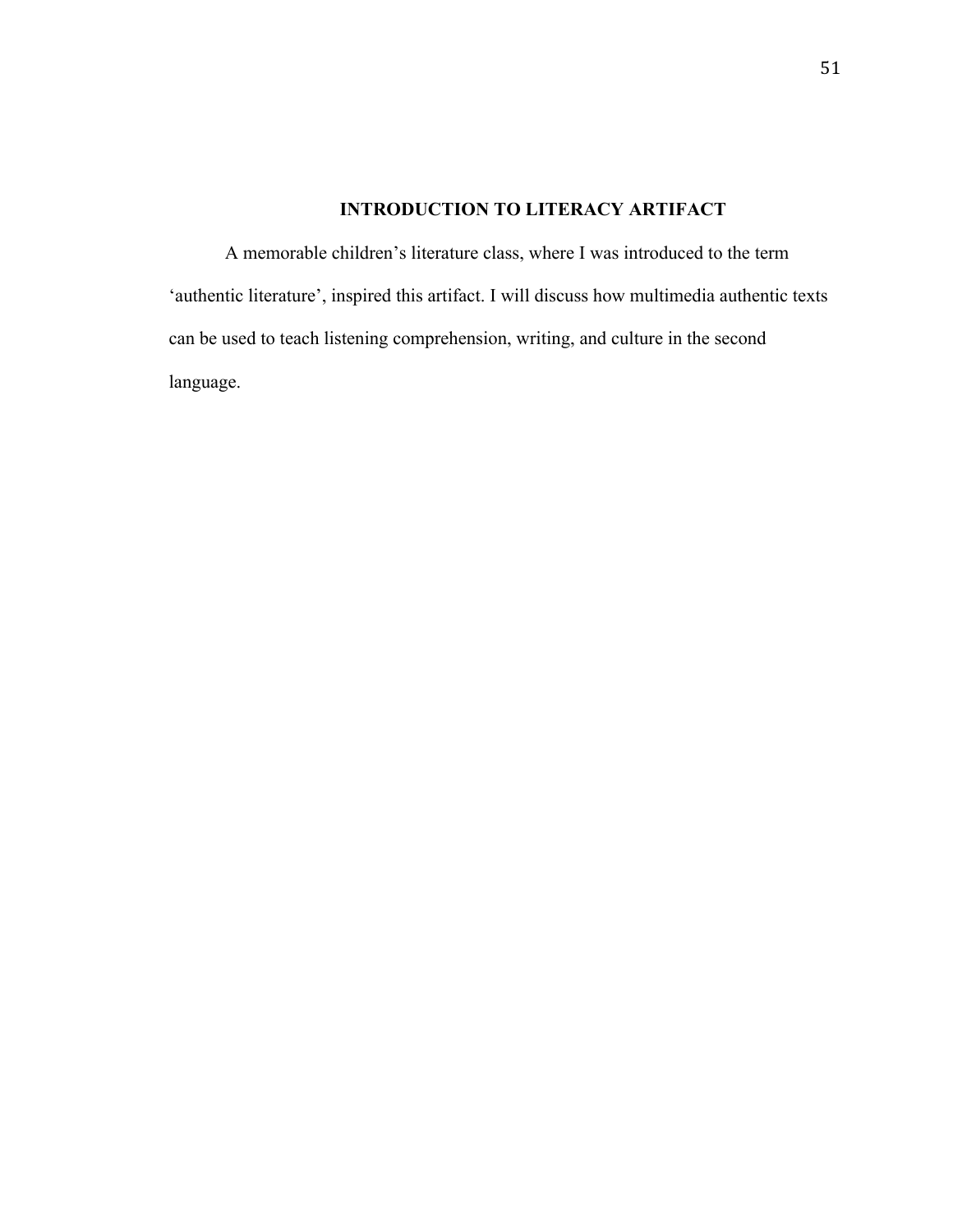#### **Using Multimedia Authentic Text for L2 Teaching**

#### **Introduction**

The purpose of this literacy paper is to show why teachers should choose authentic texts in different formats, such as children's literature, lyrical music, and video with technology, such as internet, smart phones, and modern communication to access L2 (second language) media. Authentic texts are the words of a fluent author or speaker written or spoken for the real world and not for learning purposes (Berardo, 2006). Authentic literature offers multiple themes, styles, and genres for L2 teachers and learners. From story telling and children's literature to music lyrics to online and audio texts, authentic literature engages language learners with the L2 in its natural form. I will discuss how authentic texts can be used to teach listening comprehension, writing, and cultural understanding.

#### **Listening to Authentic Lyrical Music**

Listening to authentic readings and storytelling in the form of children's literature is a natural way to build listening comprehension (Morgan & Rinvolucri, 1993). Children's stories vary in length and style. Some are written in rhyme, and others are written in verse. Some are written with hyperbole, metaphors, and personifications while others simply engage the reader's imagination thus easing anxiety and frustration frequently felt by L2 learners. This variation gives educators a range of options to achieve their respective goals in the language classroom (Ho, 2000).

How does children's literature help students reach communicative goals in the L2? It can be used to teach a variety of skills at any level. Dykstra-Pruim (1998) used children's literature "to ensure that students, even in beginning weeks of language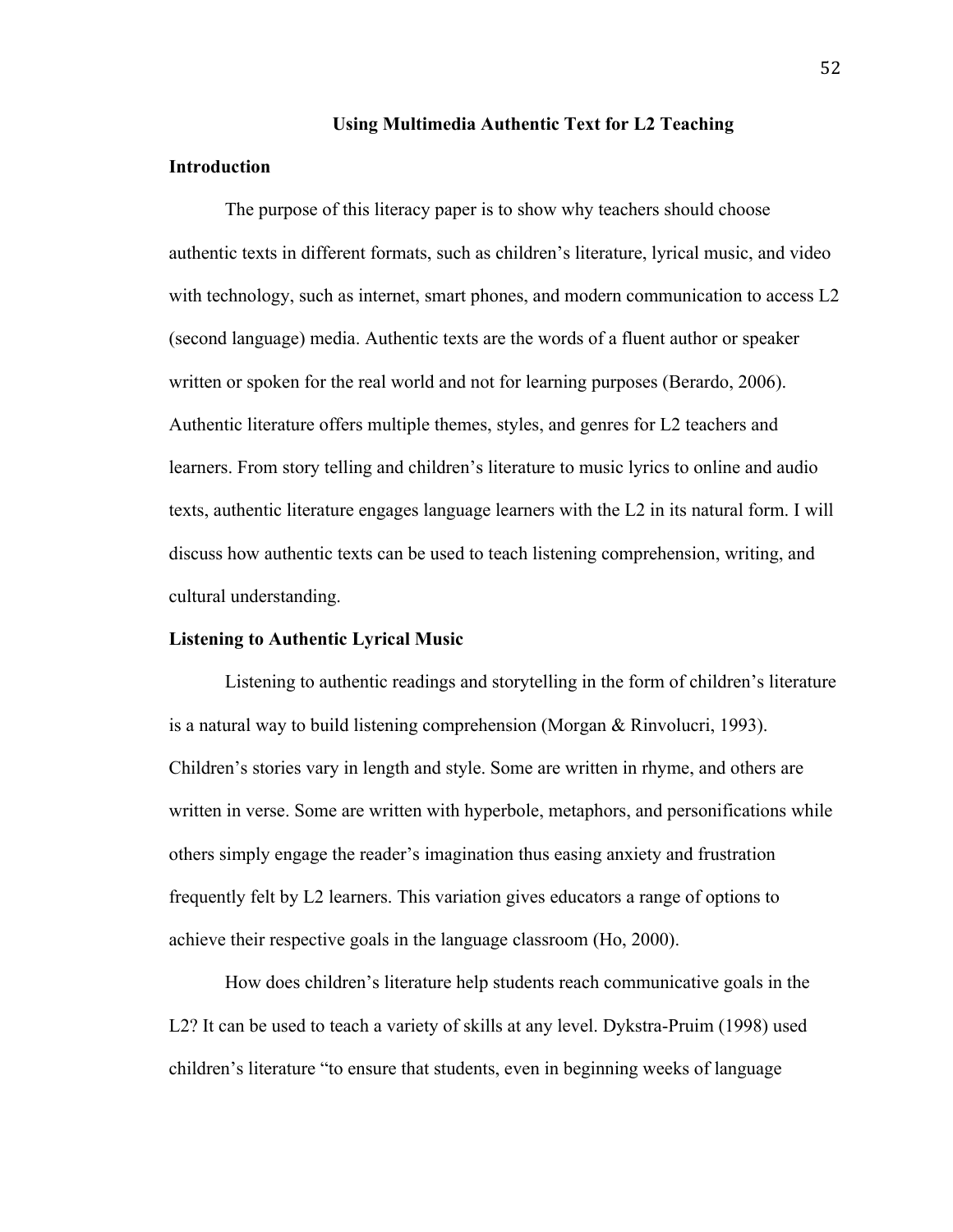instruction would be able to understand…more texts…" (Dykstra-Pruim, 1998, p. 106). Ho (2000) used children's literature in English to help students from the Republic of China listen to and learn pronunciation, such as vowel sounds, and the /r/ and the /l/ distinction. Besides the new vowel sounds, she assisted the students in practicing tone, pitch, and other English speech characteristics used in the rhythm and rhyme of the storybooks.

Audiobooks are another medium for learning pronunciation and comprehension involving listening and reading. This medium allows students to listen at their own pace and repeat the audio as much or as little as needed according to the listener's proficiency level. Audiobooks read by native speakers expose students to pronunciation, cadence, tone, and dialect in the L2 (Baskin & Harris, 1995). For my beginning language class, I will use authentic children's books narrated by native speakers so my students will listen to the spoken L2 in its natural form and with its natural sounds.

In a study conducted in Taiwan by Chang, Chen and Chen (2010), audioguides were used to teach language students ranging in ages 18 to 22. These students were enrolled in a college English class after having taken six years of high school English. Before going on a class fieldtrip to the zoo, they studied some of the vocabulary from the recording. They used the audioguides to guide them through the Taipei City Zoo as they learned about four animals in English, elephants, gorillas, lions, and giraffes. They listened to the native English speaker on the audioguide at average speaking rate, which is 130 words per minute. They could also see the scripts' written text. Audio formats become more comprehensible to students when supported with written text (Elvin, 2004). The authentic texts came from materials used in the San Diego Zoo and National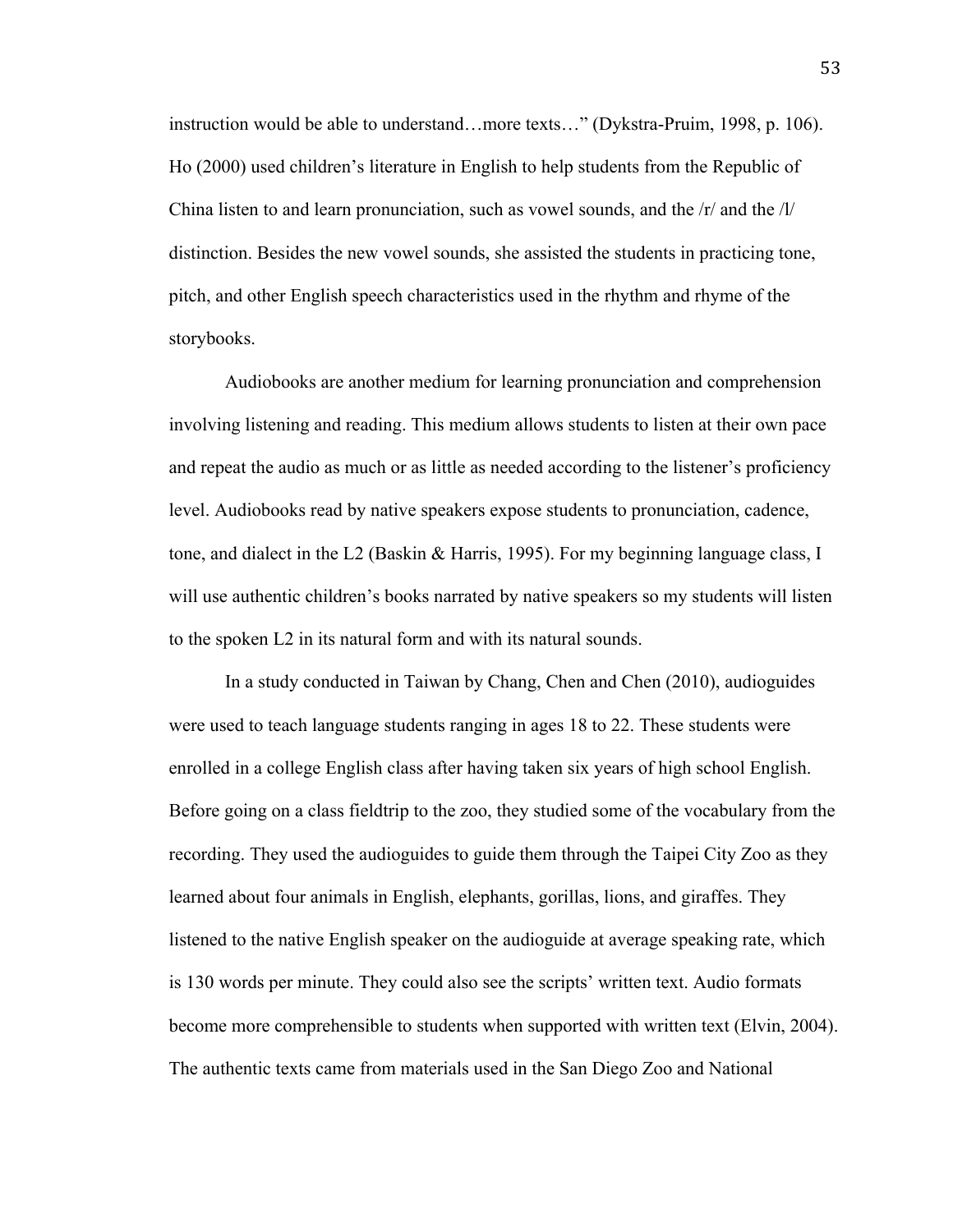Geographic websites for the same animals. Students reported they enjoyed learning language with the mobile devices and expressed a desire to continue using this medium for learning the L2 and recommended it to others (Chang, Chen, & Chen, 2010).

Multimedia offer audio books as well, including some added features such as vocabulary audio or video annotations (Sakar, 2005). Students can be asked to initiate pronunciation activities, such as echoing the sounds they hear. Or, they can practice reading a section of the book out loud and perform the reading in front of the class. In a different study L2 students felt their listening and comprehension improved vastly through live video streamed on-line interviews with native speakers of the target language. The texts were authentic as they originated from the native speakers doing the interview. Other students used technology to reduce speech rate when they needed a native speaker to slow down (Zhao, 2005).

DVDs and closed captions were used by Elvin (2010) with Japanese-speaking high school students learning English. The teacher had the students read excerpts of authentic movie transcripts before and after watching video clips such as Harry Potter. The study showed that students made substantial improvements in listening comprehension tests after engaging in these activities. These listening comprehension tests were conducted at the end of the study, requiring students to listen to sound files from an Active Listening series, previously unfamiliar to the students (Elvin, 2004). In another study in which students used closed captions, researchers saw an immediate improvement in listening comprehension, but students did not improve their abilities greatly over time (Zhao, 2005). However, this activity can be used as a preliminary listening activity to trigger writing, speaking, or grammar activities.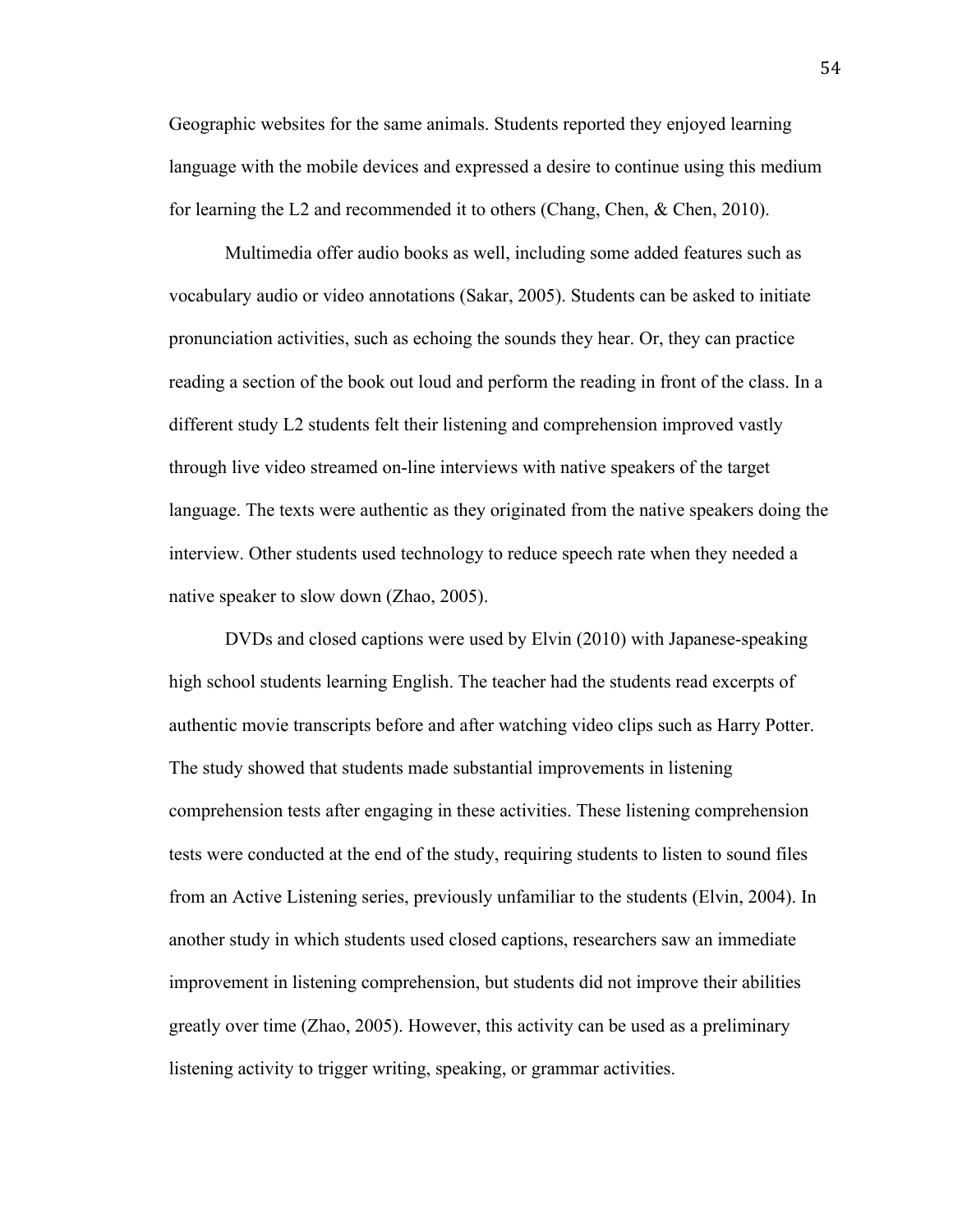Zhao (2005) reviewed how young people's use of technological resources for accessing comprehensible input, such as music, has been growing, including iPods, and mobile phones. Lyrical music provides opportunities for listening to authentic texts. It offers multiple genres, such as folk music and pop music, for listening activities. Listening activities are more comprehensible to students when supported with written text (Elvin, 2004; Speh & Ahramjian 2010).

For example, I can use a song from the popular Columbian pop group Juanes "La Camisa Negra" (the black shirt). I can present visual aids to introduce the song, like a black shirt, and black clothes and even a veil to represent the word *luto* (mourning). I can also bring travel bags and a bottle representing poison and go over the vocabulary for these items. Online I can access and supply lyrics of the song for my students. Then we can listen to the song with the lyrics either as a class or individually on our own devices so students can pause the song as needed. After we discuss meaning, students can be requested to draw some of the imagery from the song with the vocabulary next to it. We can then discuss the satire used in comparing the death of a relationship to really mourning.

#### **Writing Activities Inspired by Authentic Literature and Texts**

Authentic lyrical music can also serve as a platform for writing. Sposet (2007) elaborates on how a contemporary music approach (CMA) reinforces writing in conjunction with listening and grammar. This approach entails a focus on listening to a song repeatedly, studying the language used in the song, helping students sing the lyrics from memory and eventually writing their own lyrics to the same music. Regarding music in L2 teaching, Speh and Ahramjian (2010) state, "singing songs in the target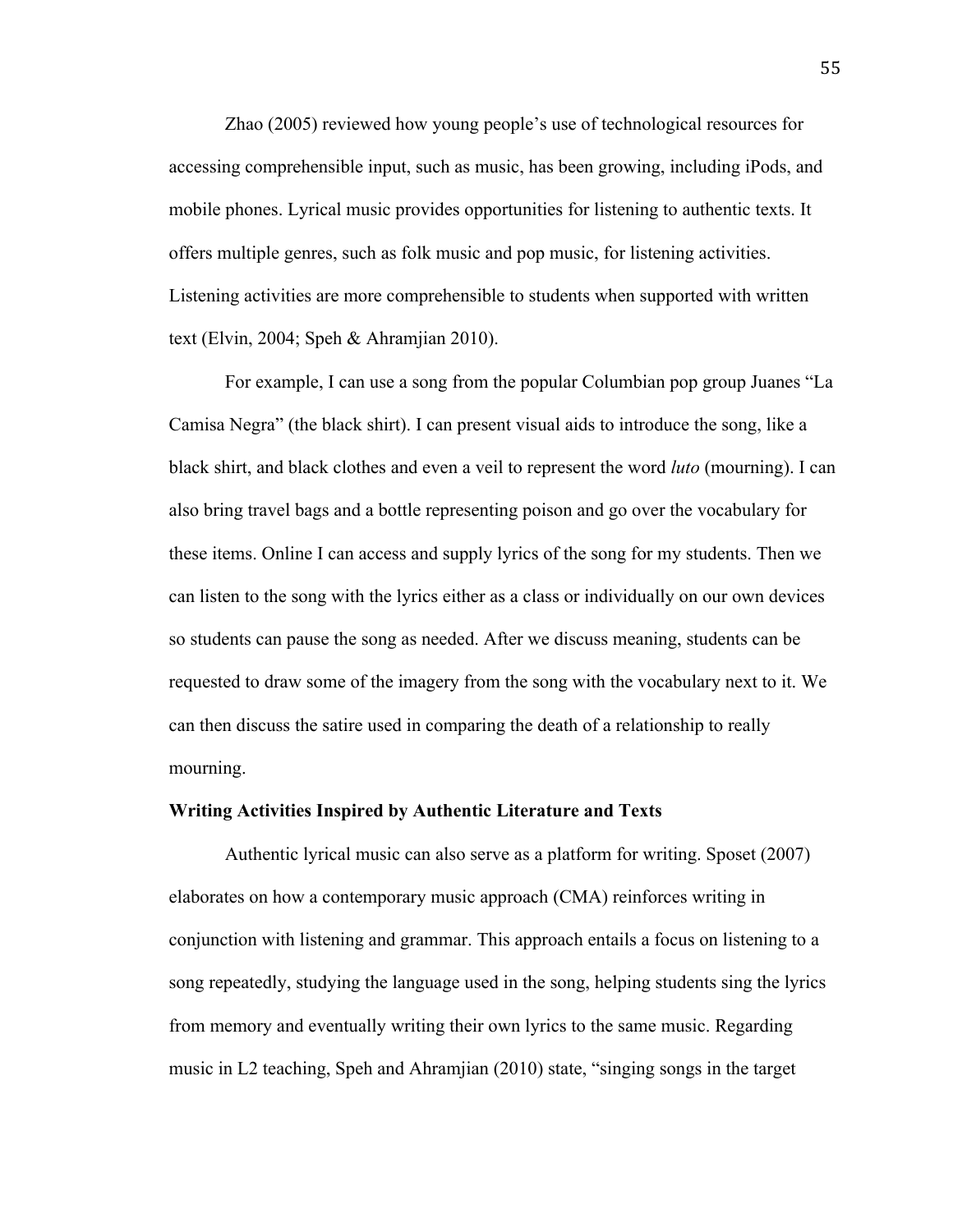language is a deceptively simple technique that yields results in every aspect of language proficiency" (p. 39). This can happen because students are incorporating listening to cadence and pragmatics, as they are reading, pronouncing, and learning culture.

Lytle (2011) offers an example of how to use lyrical music as a writing exercise in a class of multinational students ranging in age from 18 to 25. Although Sposet (2007) recommends using popular music for this age group, other types of music can be used. Lytle (2011) uses American ballads from different eras in history to teach social issues in American history. In his intermediate ESL class, his approach is to have students write five descriptive summary paragraphs, including the song's description, story, and history, along with the student's opinion about the song (Lytle, 2011). Kissner (2006) explains that students can use summarizing as a way to measure their own levels of comprehension. Summarizing can be adapted to a beginning language class as well. For example, students could write similar descriptions in one paragraph about the song, rather than five.

Authentic children's literature may also help teachers simplify writing activities. Brisk and Harrington (2000) used children's books with letter-writing themes to lead students to write letters in the classroom. They use "Mi Querido Pedrín", a version of the Goldilocks story in which Goldilock's friend, Rabbit, corresponds with her and learns of her adventures with the bears. Students were encouraged to write letters to each other. As a result there was an increase in friendships in the classroom, which enabled more writing in the L2. Students inquired about vocabulary and sentence writing. They corrected each other's mistakes and improved in their ability to write. The students eventually moved from writing each other to writing to a museum, thanking staff for tours. This exercise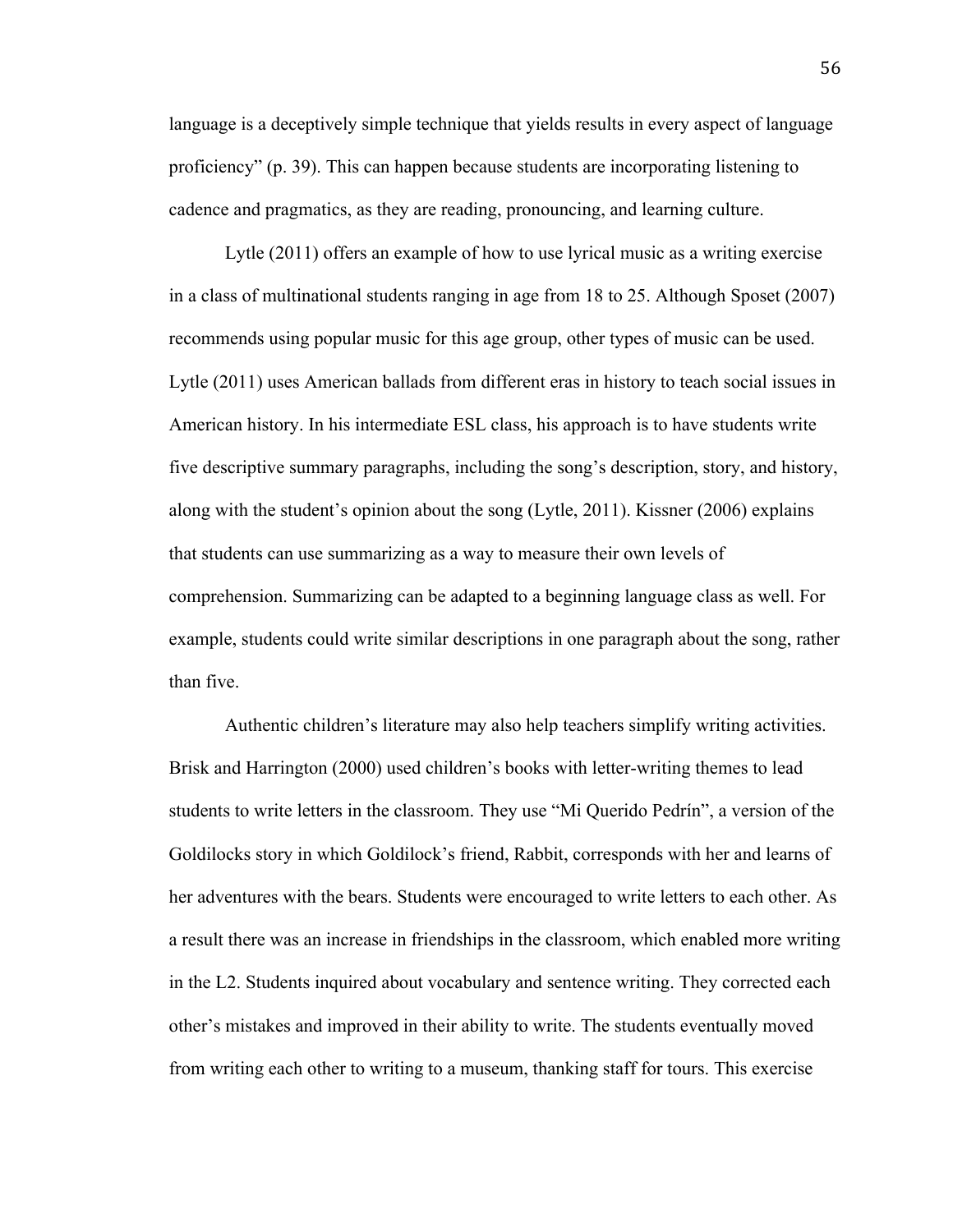built their vocabulary and their grammatical capacity. It taught them to write to different audiences about different topics (Brisk & Harrington, 2000). Ho (2000) had students write a dramatized script from the children's story, "The Everlasting Shoes", and students turned it into a comedy. After students wrote their script they also performed it. They used creativity in writing the script and performing it.

Moreover, teachers should use children's literature to introduce cultural topics as authentic children's literature offers so many genres as well as a variety of levels of difficulty (Ho, 2000). Metcalf (1998) used children's literature to teach German history and culture. It caught students' attention because they found it much more interesting to learn the history and culture through an authentic children's story than from a textbook. Ho (2000) explains how children's literature in English aided her Chinese students in understanding cultures unknown to them. She found by trial and error that the literature had to be chosen carefully. Campano (2007) uses children's literature to highlight some of the struggles ESL students face with cultural differences and brings those topics into the classroom for discussion.

Reading an extended text in the L2 can provide a continuity of vocabulary and context for students to gain better comprehension and maintain interest. In a study done with L2 German learners, comprehension seemed to improve over time as students read a German novel. They also appeared to maintain interest in the novel as the class progressed (Maxim, 2002).

Writing authentic texts can also be realized through computer-mediated communication such as e-mail, Facebook, and chat (Lomicka, Lord, & Manzer, 2003). Authentic communication can be fostered by setting up a community of native speakers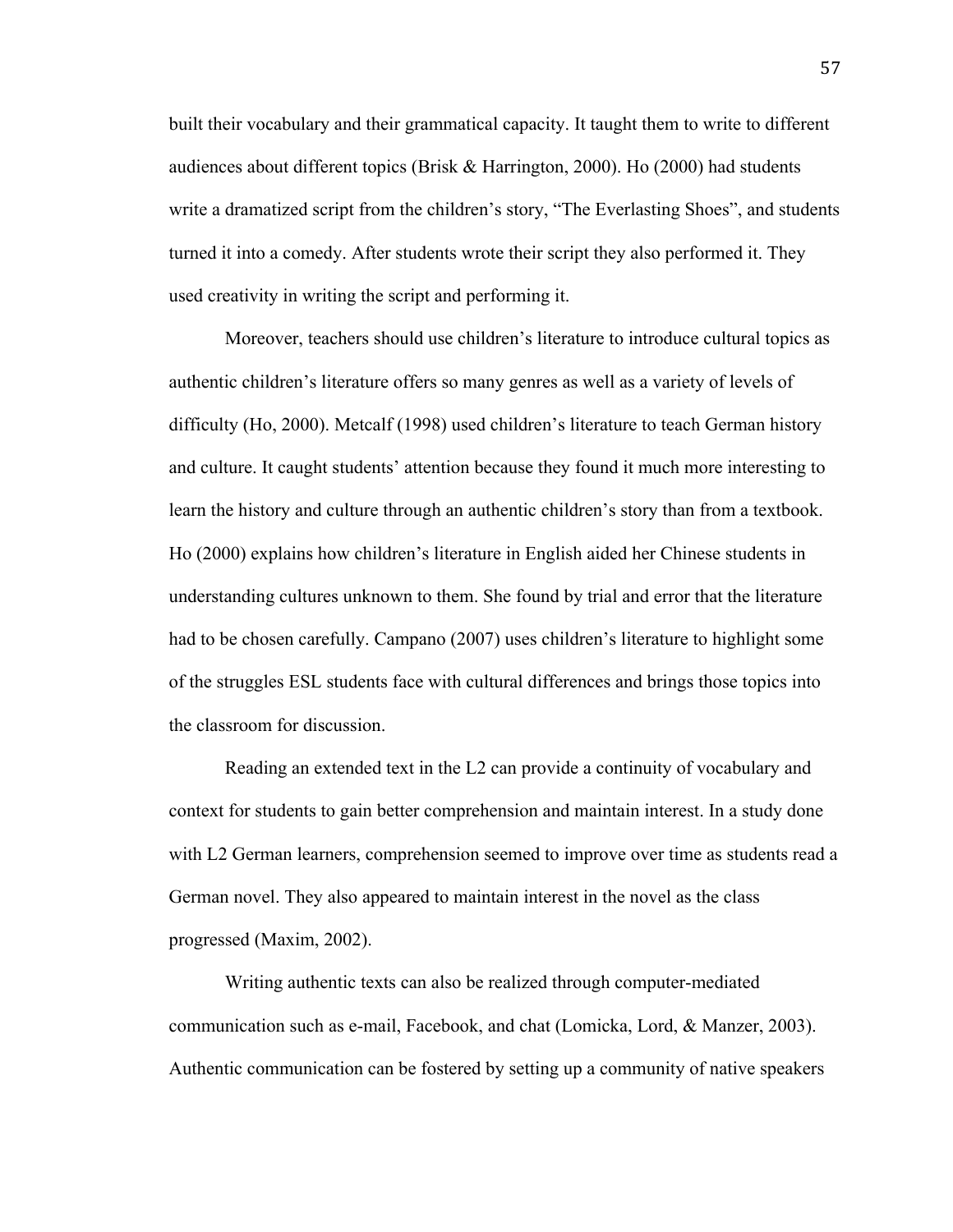of the L2 with whom students can communicate within the L2. Ducate and Lomicka (2008) also promote blogging and assert, "although research related to blogs in the FL classroom is in the beginning stages, it is clear that blogs have much to offer to literacy, in developing skills in both reading and writing" (p. 12). Teachers must set clear objectives when creating these classroom forums by having students exchange with a purpose (Ducate & Lomicka, 2008; Lomicka, Lord, & Manzer, 2003). These new forums of communication create multiple L2 writing opportunities for students in the classroom that can lead to authentic communication outside the classroom.

In a study conducted about reading authentic L2 texts on the web, students were asked to summarize their L2 reading experience in their L1 (Chun, 2001). This is a simple writing exercise that can be assigned to a beginning language class and can serve as a way of assessing whether students are understanding the readings. Asenciór (2006) explained the benefits of summarizing, " In the summary task, the presence of the text encourages readers to rely on textual information, including the rhetorical organization of the information, to distinguish which idea units are important. "(p. 495) Kissner (2006) emphasizes that teachers can use summarizing as a way of capturing student reading comprehension. She also explains that students who summarize the main points of a reading are better able to remember what they read. As previously stated, summarizing can range from a simple activity done in the L1 to one to two page synopsis of the reading in the L2.

Writing assignments can also be designed for the audioguides activity mentioned earlier (Chang, Chen, & Chen, 2010). A summary assignment about the animals can be required from the audioguide tour to the zoo, allowing students to use the audioguide text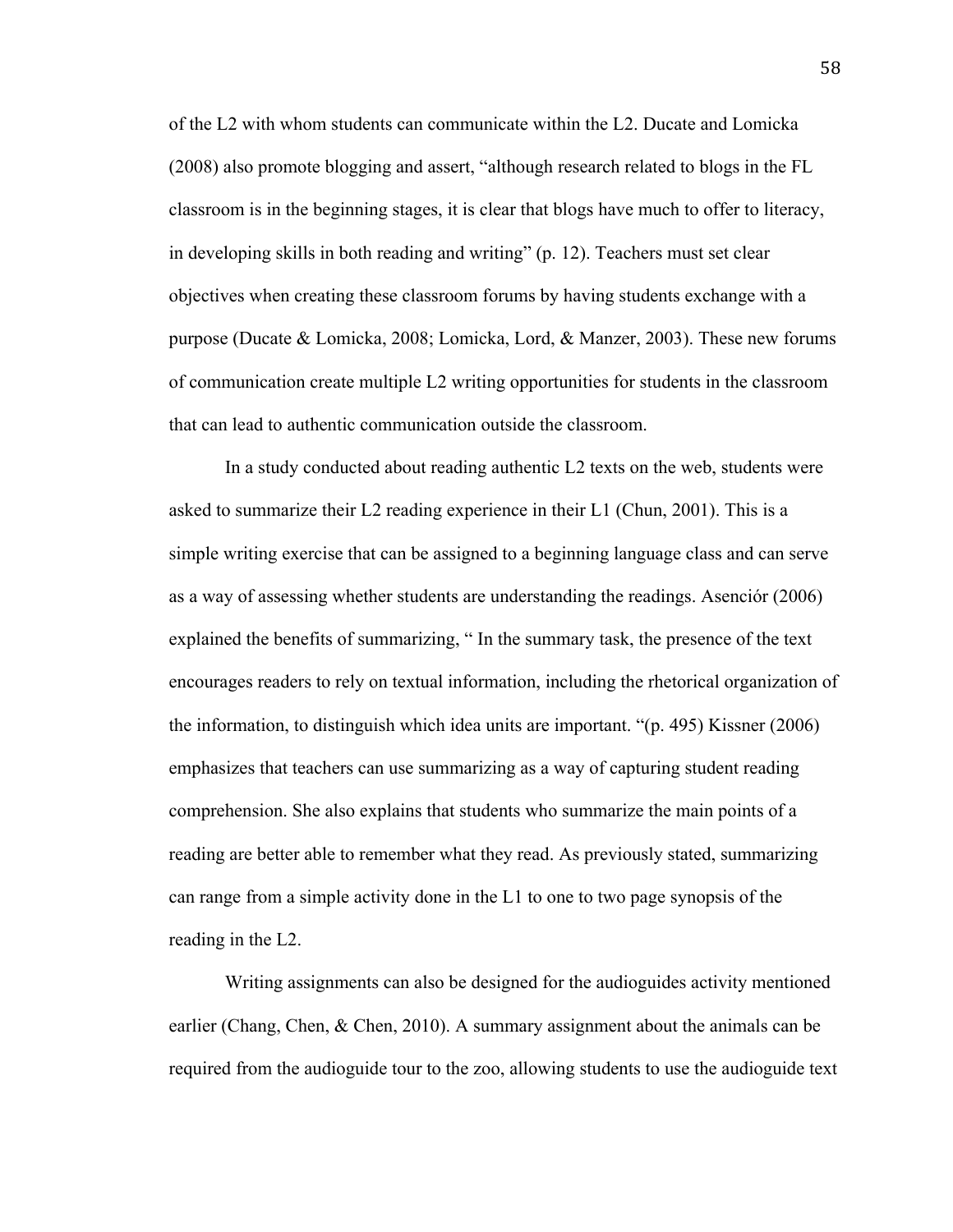for the summary. In a more advanced class students can be requested to write a promotion for the zoo, highlighting some of its features, including the audioguides. A summary can also be done after viewing movies on the Internet or DVD (Elvin, 2004). In a beginning level class, the summary can be just one scene and allow students to use movie transcripts to complete the assignment. In a more advanced class, students can write a new dialogue for a scene in the movie. Writing activities can be connected with audio activities in class, including those related to music.

#### **Cultural Understanding Gleaned from Authentic Texts**

Modern technology can be instrumental in bringing the world into the classroom (Byrd, Hlas, Watzke, Valencia, 2011). Researchers using authentic video to teach culture found students learned more about culture related to aspects of every day life (culture with a little c) and learned less about culture relating to the overall civilization (culture with a capital C) (Zhao, 2005). Likewise, researchers have found bloggers communicate more about individual cultural identities (Ducate & Lomicka, 2008) than culture in a broader sense. Yet, these methods of introducing culture brought people together who were otherwise not communicating with each other.

Bloggers have also connected through music as a topic of interest across cultures. Some students share fondness for the same type of music, and others share music as well as pictures and other electronic information, making personal connections (Ducate & Lomicka, 2008). Through the use of music and music videos, teachers can bring awareness of cultural and social topics into the L2 classroom (Sposet, 2007). Teachers should bring music into the classroom to teach language as well as to teach culture (Byrd, Hlas, Watzke, Valencia, 2011; Porto 2011). When I asked to bring a Spanish Christmas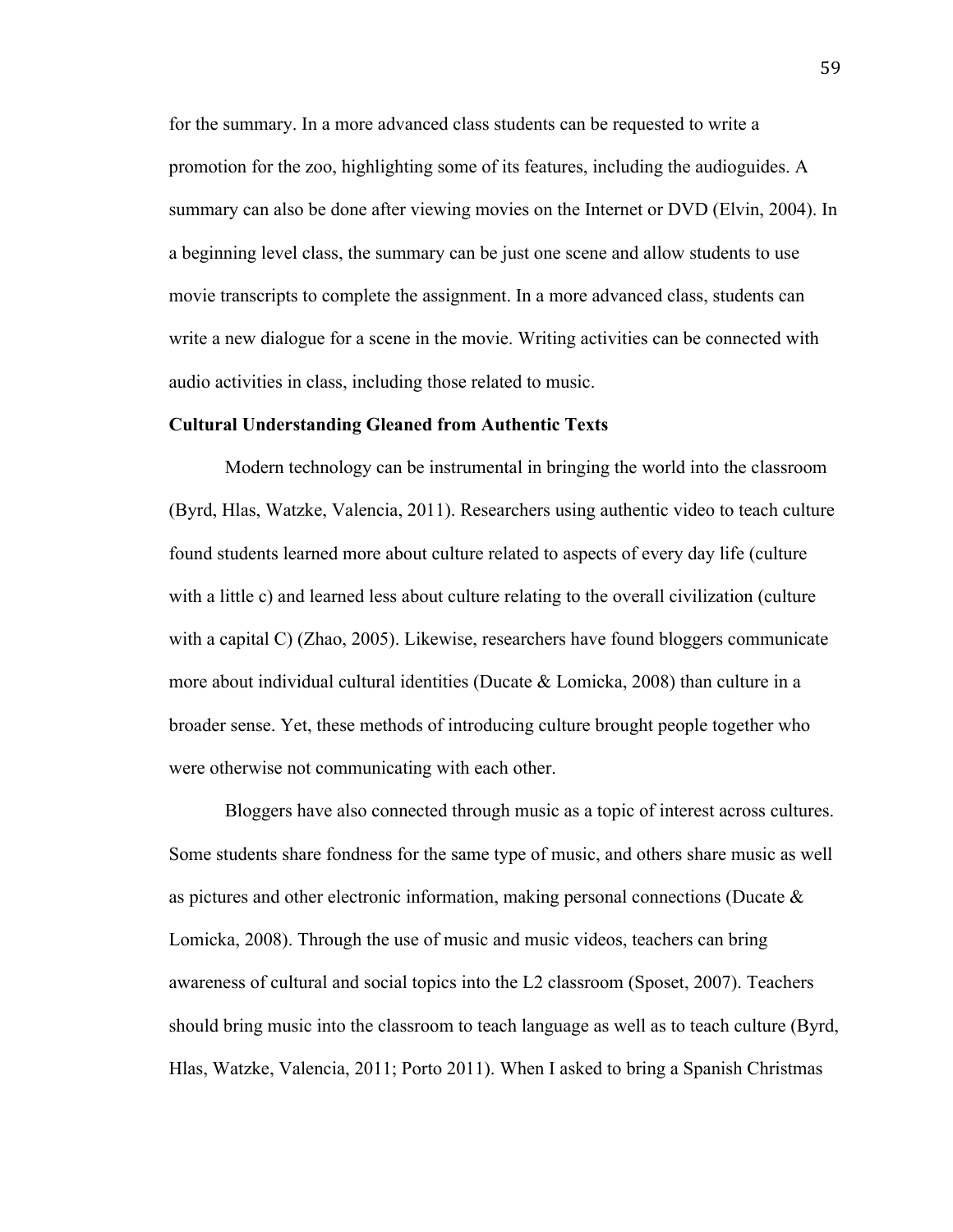song to a fifth grade class for my MSLT video recording, I took the song "Mi Burrito Sabanero". As we went over the song and practiced it, the children wondered why the title and lyrics were about a burrito. They wondered how eating a burrito was related to Christmas. This had to do with pragmatics and culture. We discussed that *burrito* in Latin America meant donkey used as a mode of traveling for some isolated areas, but in Mexico is something to eat. We also discussed the meaning of *Sabanero* (from the Savanas) and its geographical significance in some countries.

Authentic texts can promote cultural awareness. By nature, authentic texts reflect people's cultural identity (Purcell-Gates, Degener, Jacobson, Soler, 2002). L2 literacy is needed to understand the cultural identity of those with whom students will likely use their L2. "Culturally responsive educators believe in foreign language teaching as educational and aim at their learners' literacy development, not only language development" (Porto, 2011, p. 46).

As students should be prepared to engage with those in the L2 community, it is important to teach culture in the language classroom. "Culturally responsive literacy education includes the necessary skills for acquiring the ability to read and write in the era of globalization, technology, and access to information" (Porto, 2011, p. 47). This begins with teaching vocabulary in context and progresses to teaching pragmatics as well as helping students to learn language applicable to their future needs. By teaching language in context for communication, students will acquire the necessary ability to use the language they are learning in the classroom.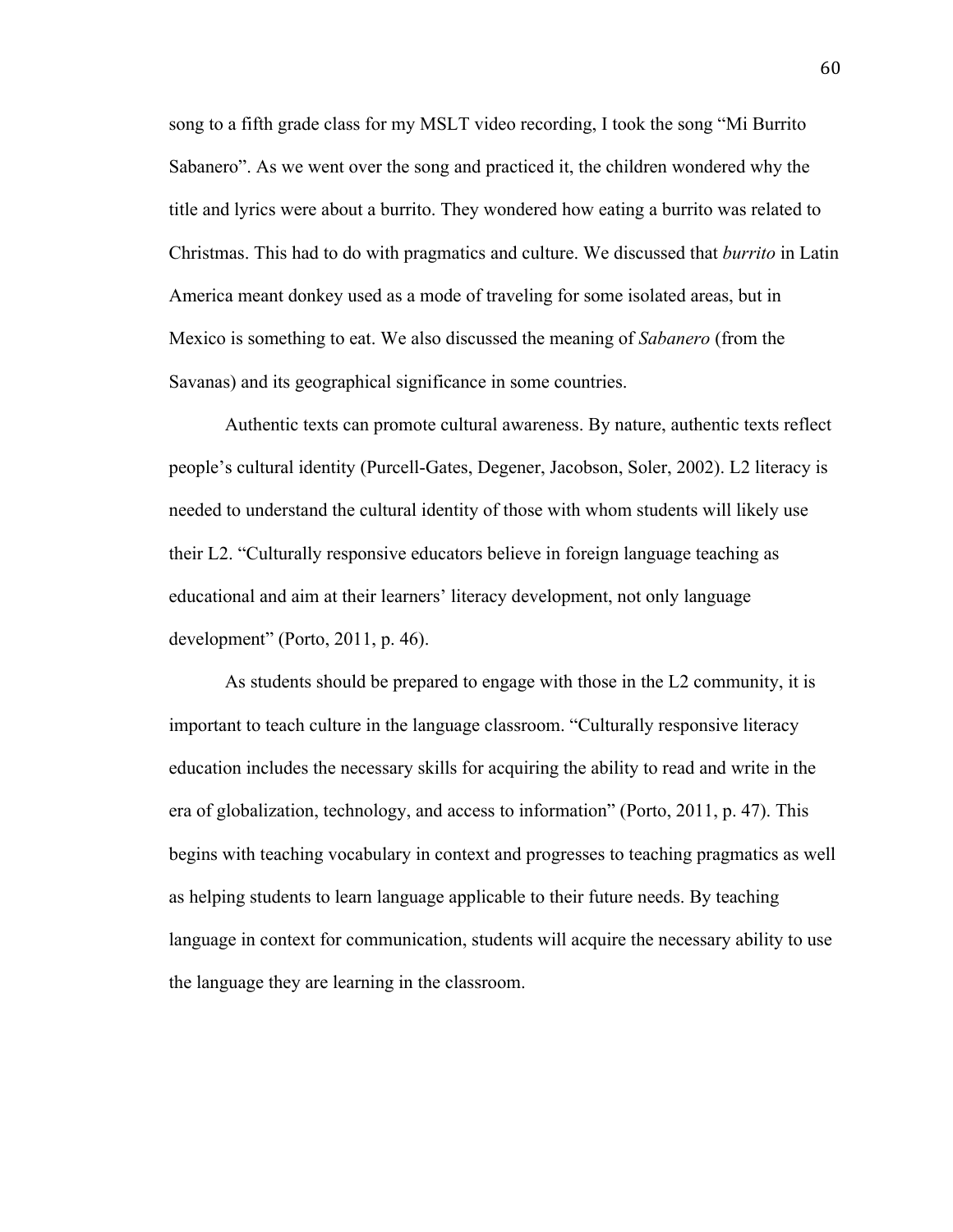# **Conclusion**

In conclusion, teachers should choose authentic texts in different formats, such as audio books, video streaming, social media, smart phones, and available modern communication to access L2 authentic texts. Authentic texts present L2 written or spoken for the real world (Berardo, 2006) in its intended form. Teachers can help students utilize all the available tools to learn and use language in its natural form through listening, writing, and cultural activities. Thus students will be prepared to use the L2 learned in the classroom for their needs in their real life interactions.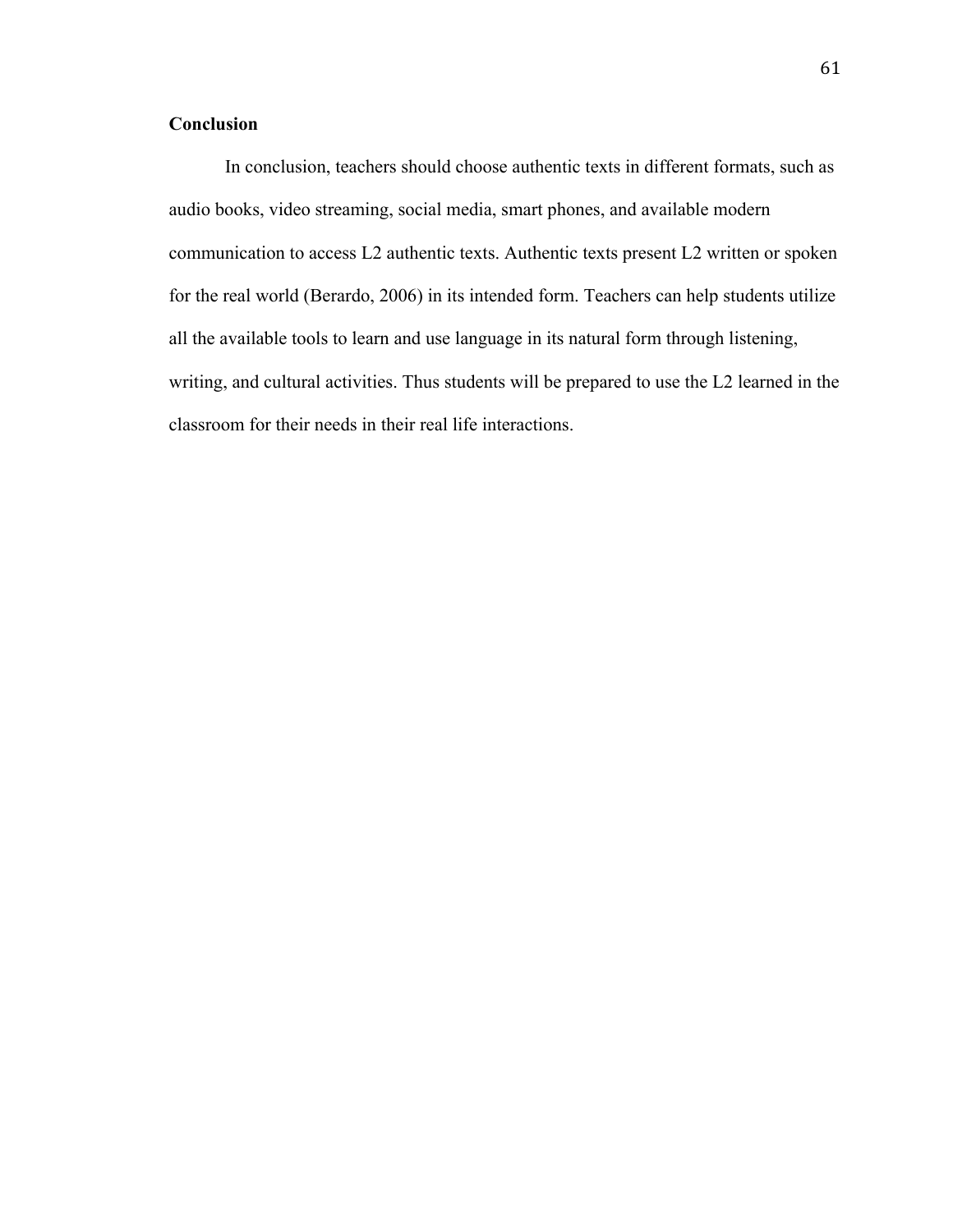# **INTRODUCTION TO CULTURE ARTIFACT**

In this article I discuss how I can effectively teach my students to interact in the second language. I explore how pragmatics and language socialization can be taught through communicative activities that introduce the hidden meanings in language in different situations. I further discuss the benefit of using all available interaction to introduce pragmatics in the classroom through the teacher, the classroom, the community, and the available technology.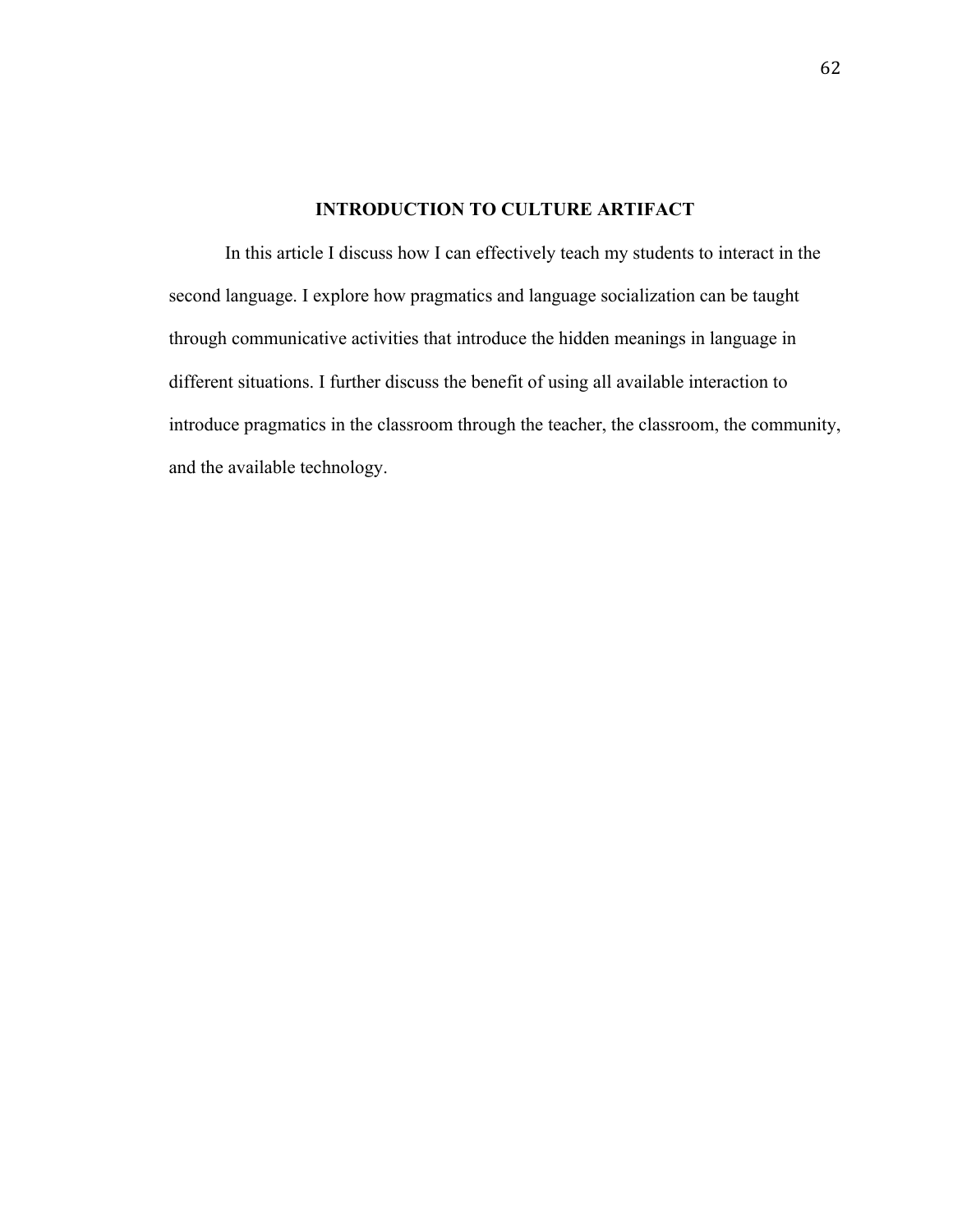# **Language Socialization, Pragmatics, and Implications in the L2 Classroom Introduction**

Recently, I have thought about what it means to know a language. Will students, coming out of my language classes, feel they know SFL (Spanish as a second language)? Beyond teaching them vocabulary and grammar, how can I prepare my students to interact, exchange, and share in the L2 (second language)? According to the ACTFL (American Council on the Teaching of Foreign Languages), a national committee comprised of business professionals, educators, and government officials has generated a list of standards that students should achieve in learning language. Among them, they list cultural understanding of 'practices', 'products', and 'perspectives' as a necessary standard for knowing language (as cited in www.ACTFL.org, 2000). Ishihara (2010) suggests that, as language teachers we are possibly only describing part of language to students, rather than giving them a glimpse of the entire language. Cutshall (2012) suggests that teaching L2 and culture should be intertwined because otherwise an important part of language is left out.

When the comment is made Jane knows five languages, what does that mean? Does Jane know the basic vocabulary and a set of grammar rules? Does Jane know the phonetic sounds of the language? What constitutes knowing a language? Cultural knowledge is an essential part of knowing a language because language and communication are social practices and involve social factors (Cutshall, 2012).

"Language socialization refers to the acquisition of linguistic, pragmatic and other cultural knowledge through social experience and is often equated with the development of cultural and communicative competence" (Duff 2010, p. 49). It speaks to the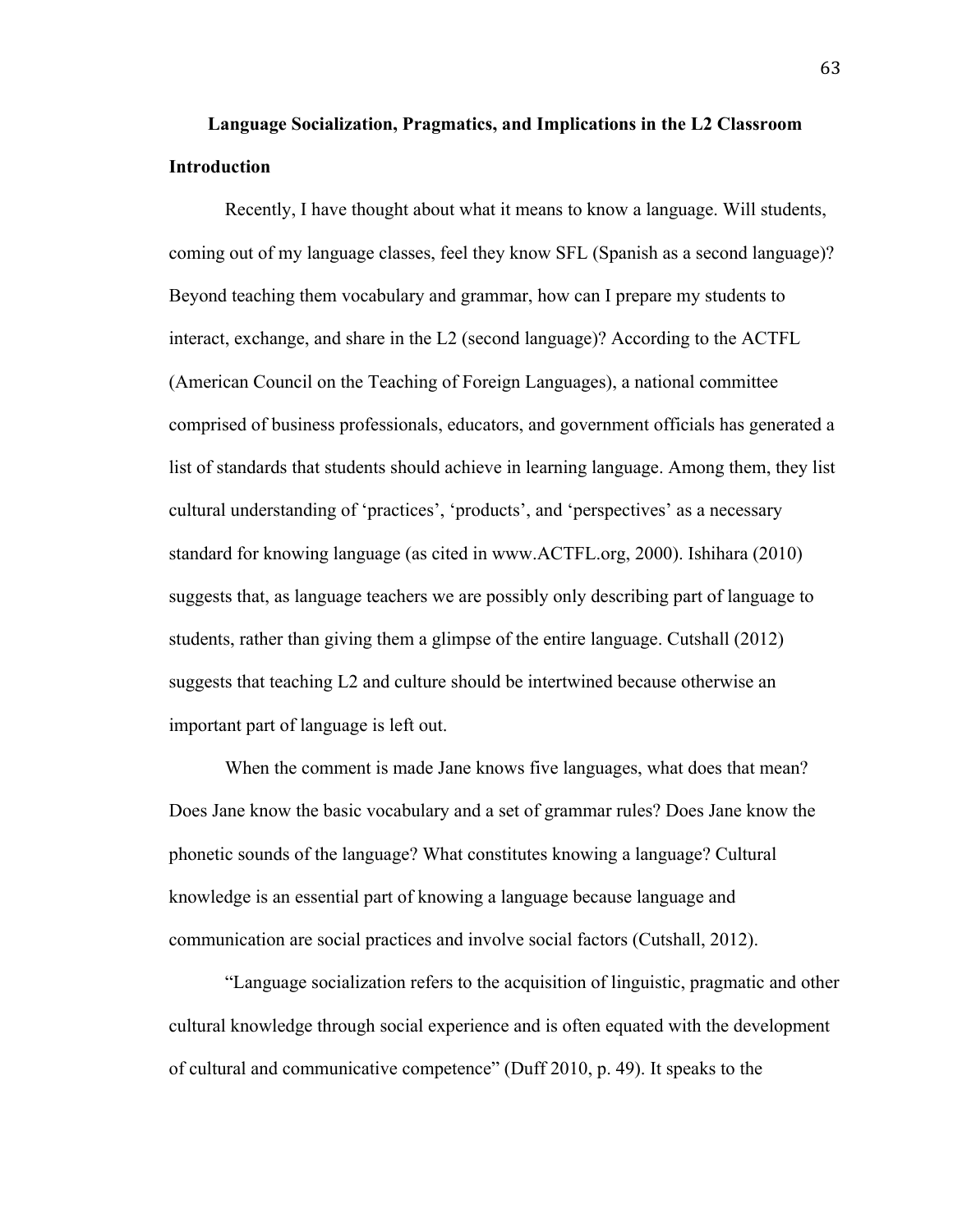importance of learning language in social settings and through communicative practices in context (Lund, 2006). Pragmatics refers to the ability to understand and "express messages appropriately within the overall social and cultural context of communication" (Celce-Murcia, 2007, p. 46).

This describes skills beyond linguistic ability, relating to cultural awareness and social linguistic practices. It relates to knowing who the messenger is and who the intended audience is (Östman & Verschueren, 2009). It involves discourse within the L2 culture and becoming aware of cultural, "perspectives…products… and practices" (Cutshall, 2012, p. 32).

Semantics or meaning (Östman & Verschueren, 2009) in the L2 is also constructed through contextual and social factors during interaction in the L2 (Isihara, 2010; Lund, 2006). While interacting, students can negotiate meaning (Isihara, 2010), having their counterpart slow down or clarify by pointing, using other words, or using body language. Lund (2006) explains, "... learning a second language takes place through interaction and participation with native and non-native speakers of the target language…the social and cultural conditions that the learners meet are influential for their possibilities to acquire the new language" (Lund 2006, p. 57). Interaction and participation within the L2 will expose students to meaning in context and communication beyond language (Celce-Murcia, 2007), such as non-verbal communication, and challenge their L2 comprehension and expression abilities (Östman & Verschueren, 2009).

Cutshall (2012) urges L2 teachers to include culture in beginning language classes because learning culture is what students seek when they take language classes. Beyond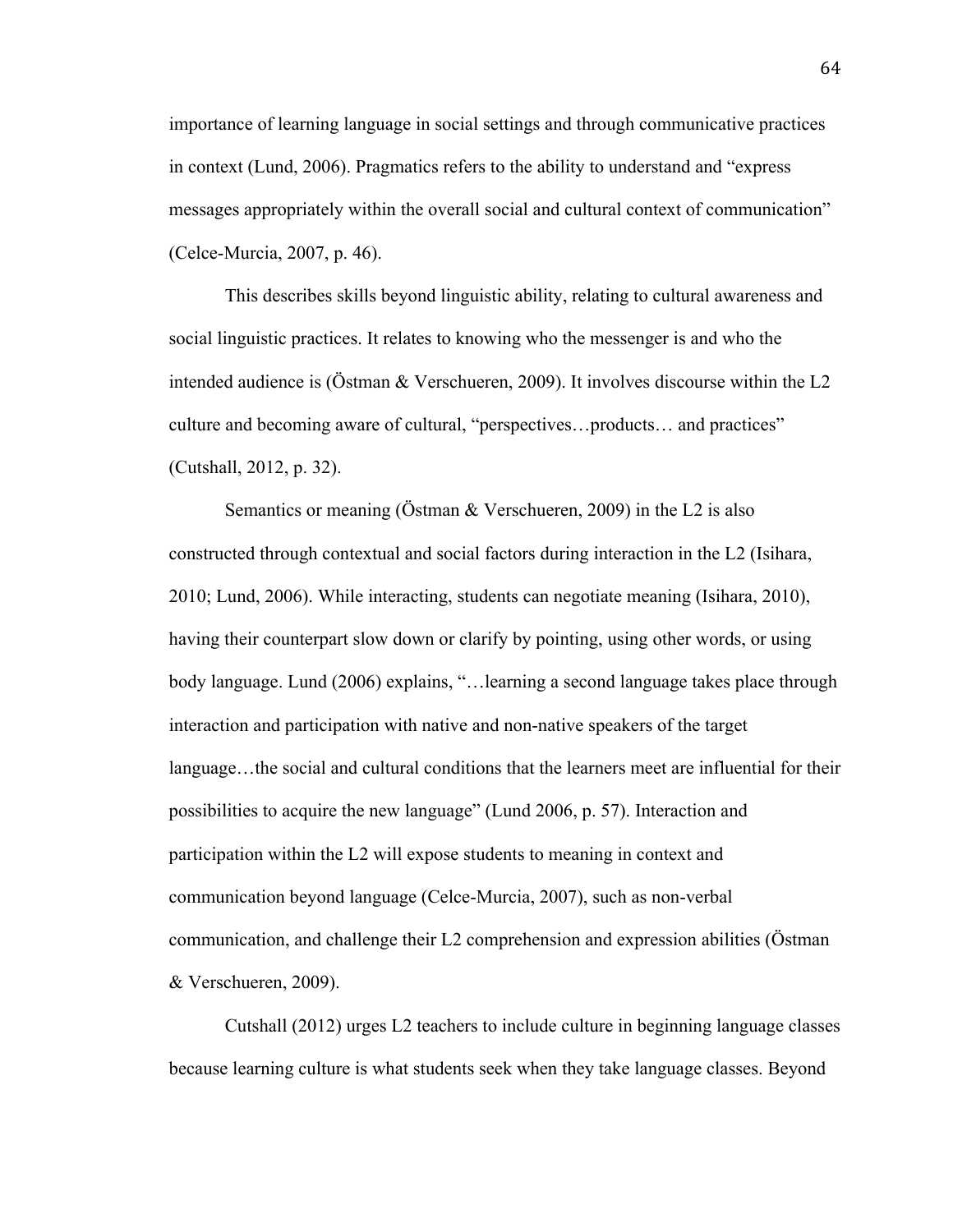culture, students need to learn how culture is ingrained in language or sociolinguistics. Celce-Murcia (2007) discusses Hymes (1972) theories that, "in addition to linguistic competence (Celce-Murcia, 2007, p. 42)," students also need sociolinguistic competence or, "the rules for using language appropriately in context (Celce-Murcia, 2007, p. 42)." So what role should L2 teachers play in the classroom?

As previously stated, pragmatics is learned best when students are interacting and exchanging with speakers of the target language. Does this lessen student's ability to learn the L2 in the classroom, rather than in an immersion setting? What can I do to give students the opportunity to have this interaction and exchange? As previously noted language is best learned in context. Celce-Murcia (2007, p.42) explains Hymes (1979) argument that, "language structure and its acquisition (are) not context-free." She further explains that the idea of communicative competence initiated during the time the communicative approach was being considered. Therefore, sociolinguistics, pragmatics, and culture can be taught in the classroom with its limitations, through the communicative approach. We just need to determine some avenues to do so.

## **Pragmatics in the classroom**

How are pragmatics learned in the classroom? Cutshall (2012) suggests that we travel through the classroom and explore the culture of a particular city. She further advises that we begin by exploring the culture the class is most familiar with to have a point of reference and comparison to other cultures. For example, Hendrickson (1991) published a Spanish textbook based on this same premise. He organized the textbook by countries like Mexico, Costa Rica, and Spain. Within each chapter, the author states learning goals under the titles, "communicative goals, language functions, vocabulary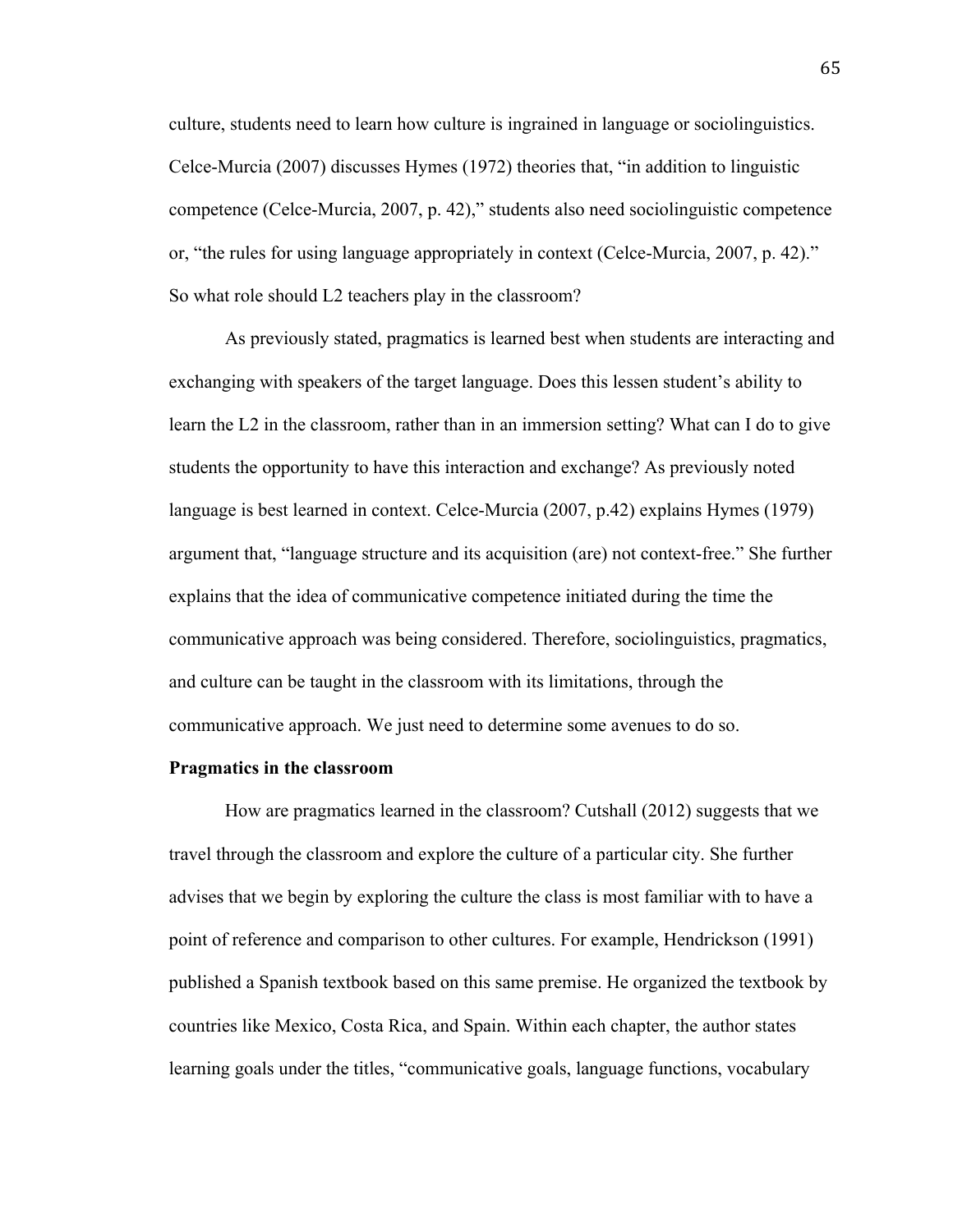themes, grammatical structures and cultural information" (Hendrickson 1991, p. 14). The first chapter covers informal greetings and discusses important cultural information about physical exchanges between friends and during introductions, including hugs, handshakes, and kisses in the air. A textbook like this one, that can cover basic vocabulary and grammar along with culture through communicative activities, serves as the ideal basis for my L2 classroom.

The key to using this pattern is to always promote interaction in contextual settings (Verschueren & Östman, 2009). As Lund explains:

When learning takes place through participation and practice and through explorations in the socio-cultural environment, the active learner is afforded with multiple possibilities for meaningful action and interaction, and with possibilities to study the world and to acquire the language while participating. (Lund, 2006, p. 81).

She continues, "And if we hypothesize contextual factors to be crucial to the learning process we cannot disregard context in the research methodology" (Lund, 2006, p. 82). Celce-Murcia (2007) also posits that students cannot practice the same kind of communication that occurs in a personal social setting and learn from the active participation in this kind of interaction in the classroom. She suggests using videos and films to give students this sort of experience. Hence, teachers need to offer students opportunities for personal interaction in the L2 to experience language in a social setting and in meaningful context.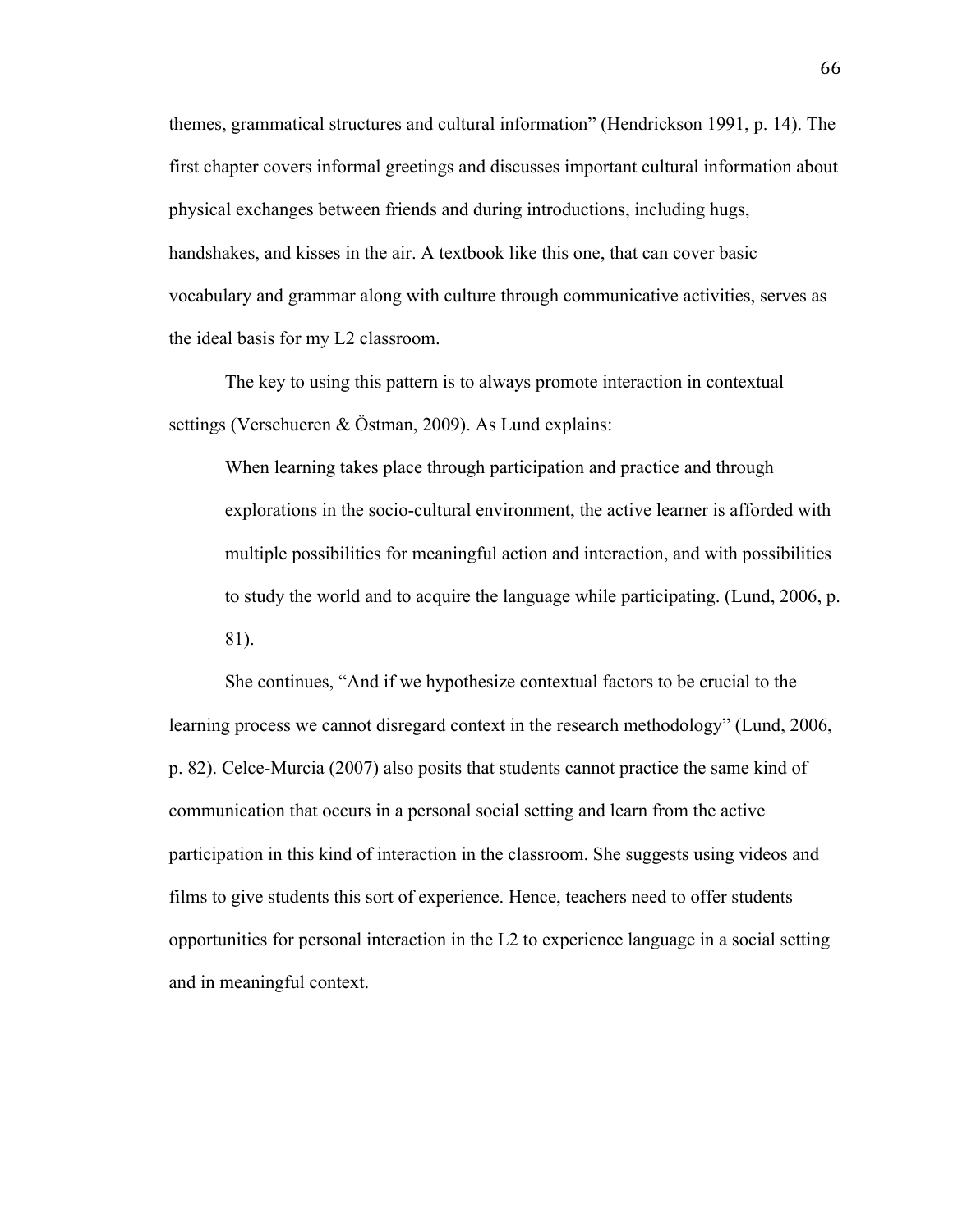## **Pragmatics can be learned from the teacher**

Duff (2010) emphasizes the need for the experienced speaker to teach the beginning learner in the classroom. She cites examples of teachers vocalizing affirmations of students' culturally accepted ways of presenting material in the classroom and giving instructive feedback on students who can improve their presentations. Teachers can play an important role in helping students use language appropriately and to acculturate them in their classroom participation.

According to Duff (2010), the role of the teacher or the experienced speaker in the classroom is to teach students or the inexperienced speaker how to participate in discourse. Furthermore, teachers tell students what is appropriate behavior in the classroom, such as how to greet the teacher and when to speak. The teacher gives corrective feedback when a student does not speak-up during a presentation and when the presentation is read (Duff, 2010). These are means used to acculturate student-classroom sociolinguistic behavior. Explaining and modeling can be used in second language teaching to help students acculturate to L2 communities. Lund (2006, p.67) explains Schumann's (1976, 1978) acculturation theory, "If acculturation does not take place, instruction in the target language will be of limited benefit to the language learner." Teachers can use interaction in the classroom as a way to introduce and practice the learning acculturation and other cultural practices.

Ishihara (2010) would describe this as teaching culture by explicit or deductive means, when a teacher helps a student notice a culturally accepted or unaccepted behavior. This contrasts with a more subtle approach, whereby a teacher presents a cultural difference and allows students to notice it for themselves or by implicit or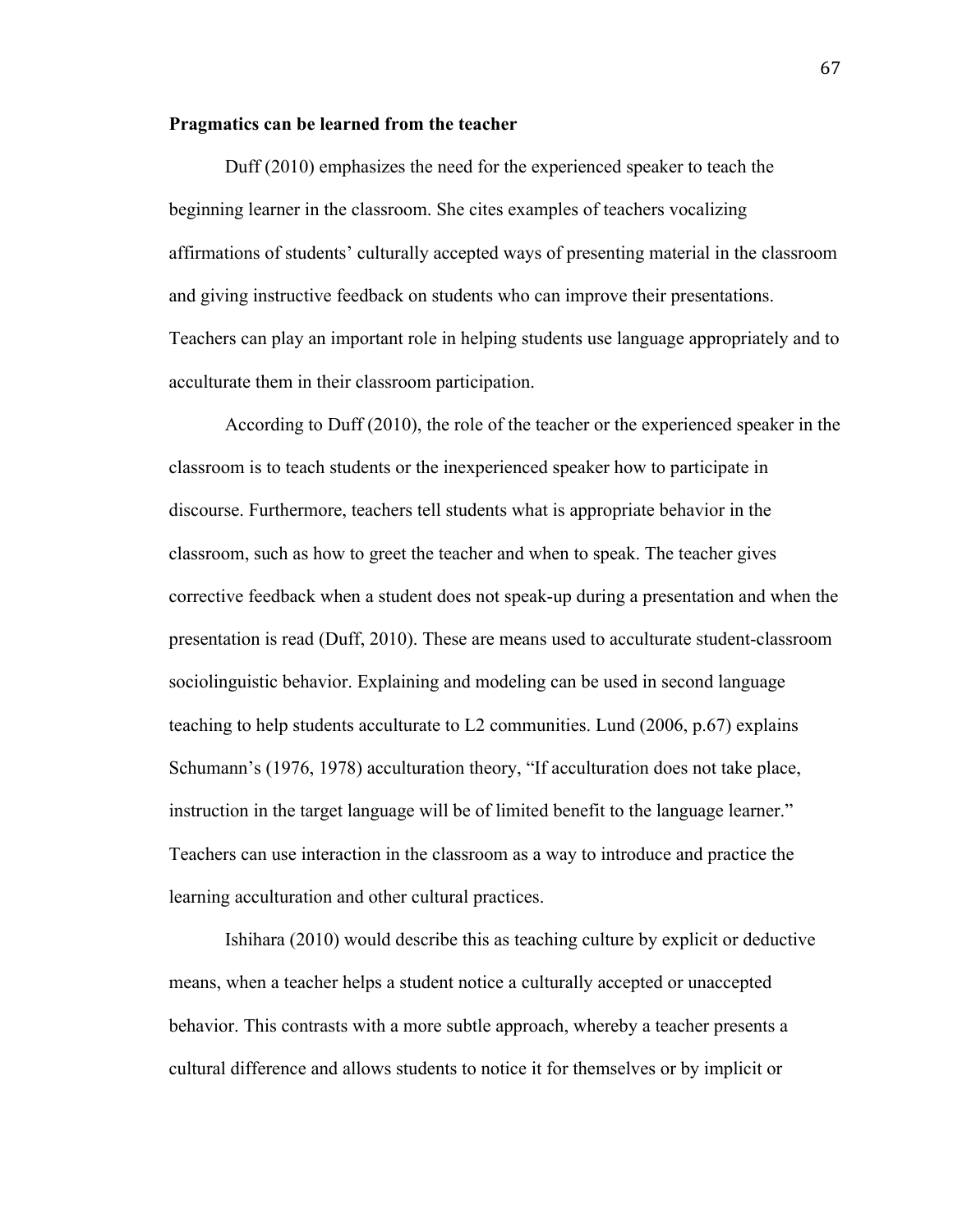inductive means. For example, Celce-Murcia (2007) suggests teaching about the meaning of gestures in different parts of the world, such as the Ok sign made by touching the thumb with the index finger. I could also tell my students how in Venezuela it is very common for people to point with their lips to avoid rudely pointing with their fingers. Blakemore (2002) mentions that this is significant because the gesture is intended for communication and it is pertinent to the situation in that culture. I can share with my students how American women often misinterpret this when they do not know the meaning of this gesture. Blakemore (2002) points out that there are other non-verbal gestures of communicative significance. This kind of lesson involves showing students deductively and in detail the difference in meanings.

A teacher could also have a lesson about how some words are not used as defined in the dictionary (Östman  $&$  Verschueren, 2009). This can usually be done through stories of the repercussions of doing so. For example, recently I heard a young man tell stories in Spanish about approaching older women in Mexico. Each time he called older women *las Viejas* (the old hags) or *Viejas* (old hags). His audience snickered and continued to snicker as he continued to use this term. The remainder of his talk was quite poignant, but as the audience kept snickering he was approached and given an alternative word *las Viejitas* (old women or older women). If one were to lookup *vieja* in any dictionary, it will be defined it as old woman, but culturally the meaning is different, which can cause an embarrassment on the learners' part and possibly an offense to the intended audience. The teacher can share these kinds of stories as an explicit approach to teaching pragmatics in the classroom.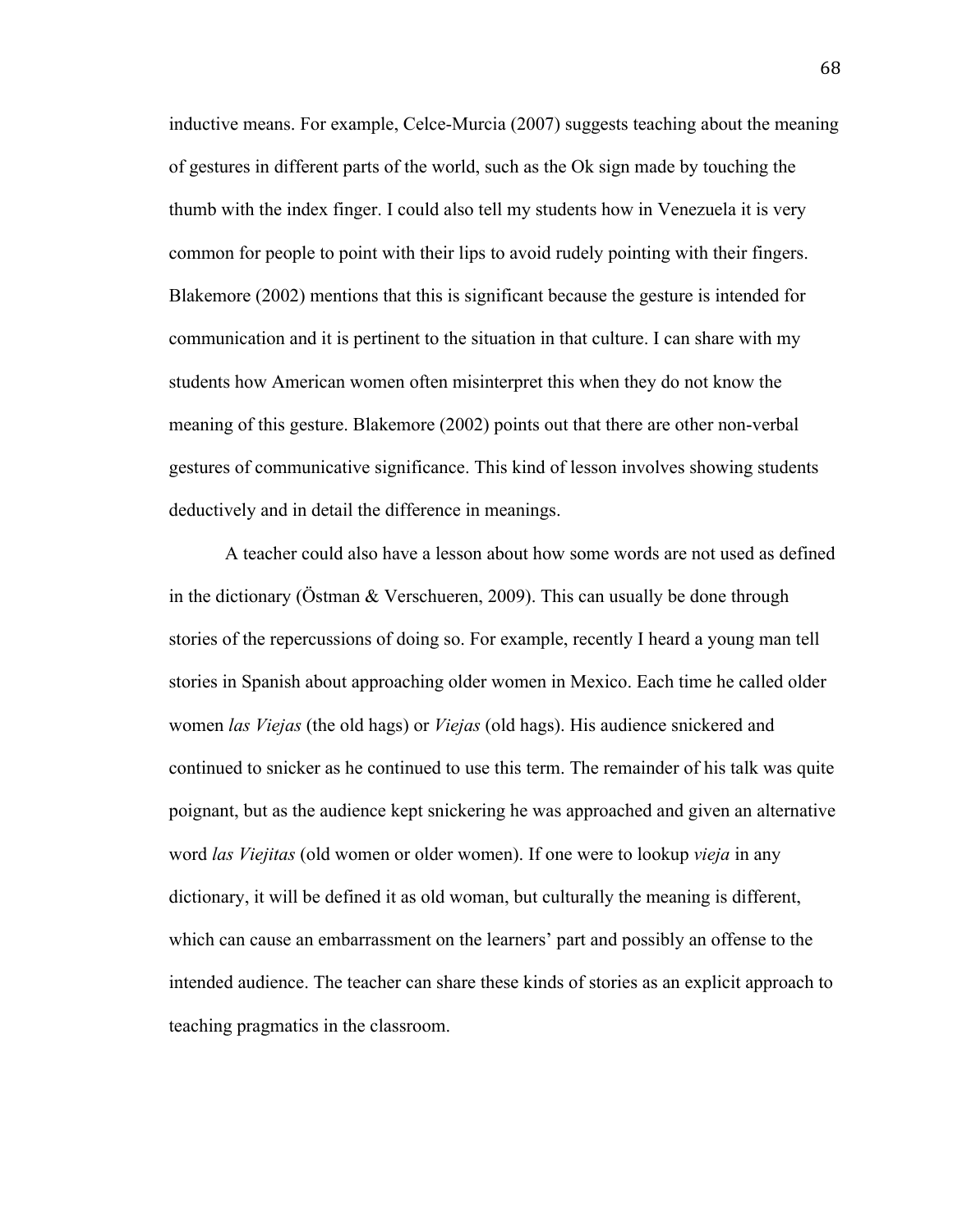# **Pragmatics can be learned through interaction with people invited to the classroom and in the community**

Celce-Murcia (2007) advises that interaction go beyond the teacher-student conversation to capture the full effect of interpersonal communication outside discourse. It is critical for teachers to look for opportunities to bring guests into the classroom or to take the students outside the classroom to offer them opportunities to use the L2 in authentic conversation. Lund states,

Language is a social practice, and language mediates the interaction between human beings and the social world. It is a mistake; however, to presume that the responsibility for access to obtaining communicative competence lies individually with the learner, and that he or she can control his or her access to interaction with native speakers (Lund, 2006, p. 74).

She emphasizes the importance of placing language learners in situations that require interacting and negotiating meaning because it is in this contextual exchange that authentic language use occurs and where people, "co-construct meaning" (Lund, 2006, p. 76). In my classroom, I want to bring guests from the community to talk to students about the topic we are covering.

If we are talking about family relations in a beginning Spanish class, I want to bring in a few people that can join group activities for which students and guests bring in a picture of their immediate family and their extended family. I will have one guest talk to a group of three students about their family members by using the possessive terminology to describe the members and describing their age with the verb "tener" (to have). For example: *mi mama se llama Maria* (my mom's name is Maria), *ella tiene 52*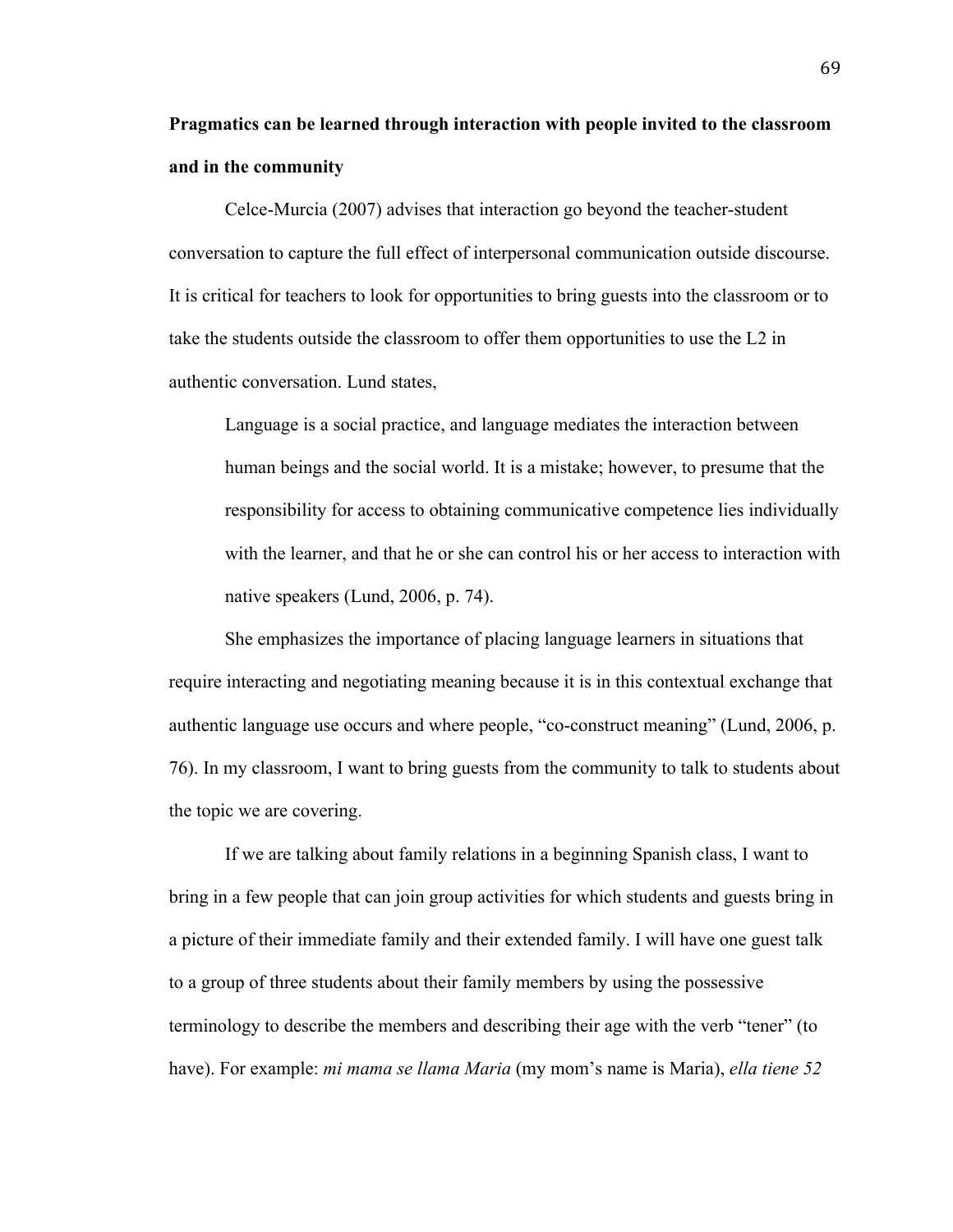*años* (she is 52 years old); or *mi Hermana se llama Leticia* (My sister's name is Leticia), *ella tiene 22 años* (She is 22 years old). Then, the students can ask the guests questions about their family practicing the formal possessive form: *¿cómo se llama su papá?* (What is your father's name?) *¿cuantos años tiene su hermano?* (How old is your brother?). If one of my guests were from Mexico, I would ask him to introduce his mother and father as *mi jefa* (my mother-dictionaries defines this as my boss) and *mi jefe* and his brother as *mi carnal* (my brother-dictionaries define this as an adj. for carnal*)*, so that my students can learn that there are other terms used in different parts of Latin America.

In a second-year class, I would assign the class to go to a *carnicería* (meat counter) to order meat by the kilogram one time during the semester. Students would need to go prepared with a script of what to say, including pound and kilo conversions. They may also want to mention to the *carnicero* (butcher), what plans they have with the meat they are buying and how many people they intend to feed with the meat. The student would hand in the script and a journal entry about the experience and what cultural nuances they learned with the experience.

In the same class, I can assign students to go to a taco stand or restaurant and order food in Spanish. Again, they would need to prepare a script and again they would hand in their script and their journal entry describing their experience. These kinds of personal experiences will expose students to interaction in context where they can learn to communicate in authentic discourse and discover the pragmatics of the language on their own. Savignon states, "Systematic 'field experiences' may successfully become the core of the course, which then becomes a workshop where learners can compare notes,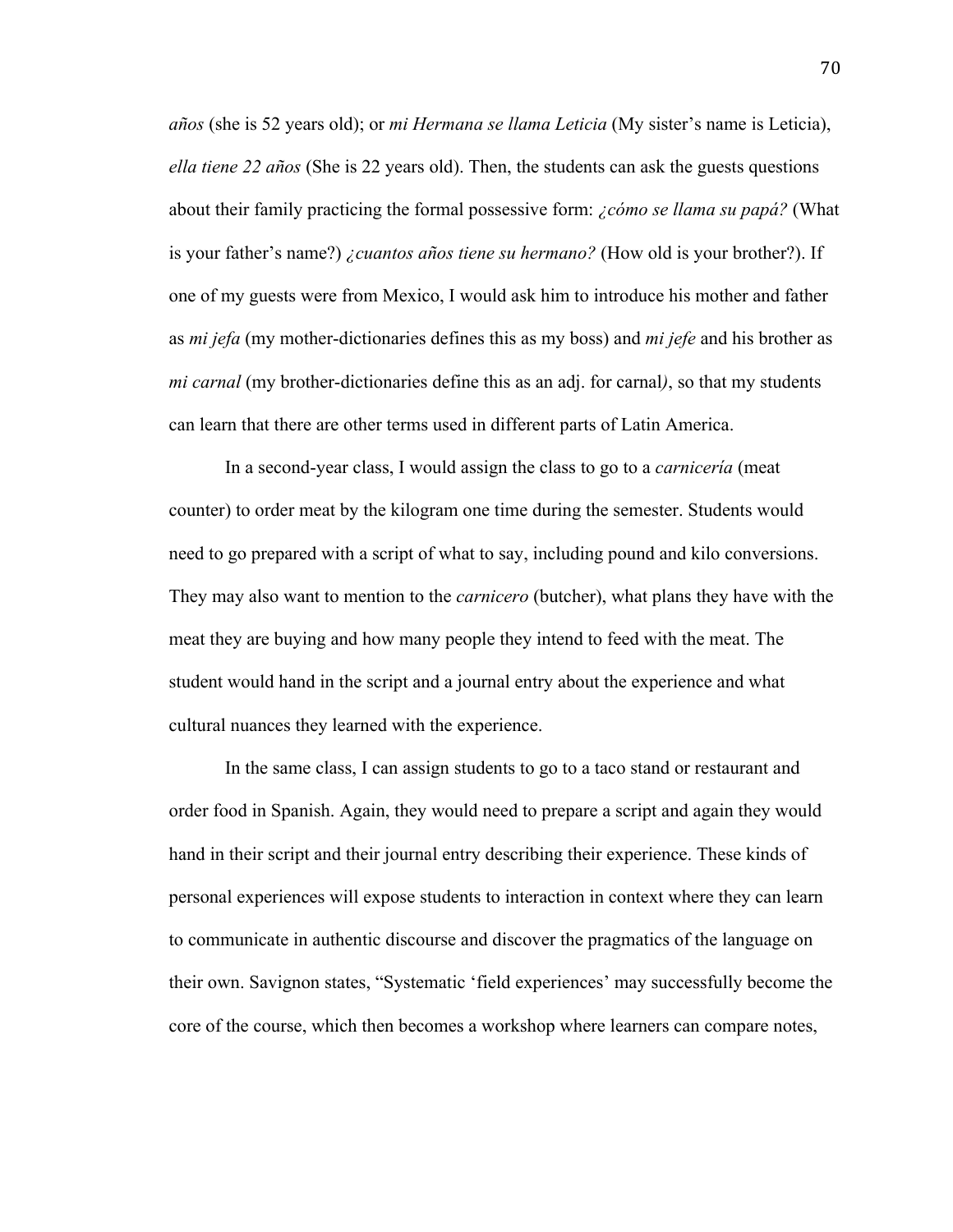seek clarification, and expand the range of domains in which they learn to function in the second language" (Savingnon, 2002, p. 1).

## **Pragmatics can be learned through multimedia tools.**

In addition to bringing guests into the classroom and looking for opportunities for discourse outside the classroom, I want to give my students the opportunity to view authentic conversations through video (Celce-Murcia, 2007; Elvin, 2010) or the Internet (Cutshall, 2012; Zhao, 2005). This resource offers a range of possibilities to students from observing movies or TV shows, to reality videos on YouTube or the possibility of engaging in conversation via Skype or FaceTime. These tools can help educators bring the world virtually into the classroom.

Félix-Brasdefer and Cohen (2012) show us one way this tool can be used by students. They offer an online audio of authentic text with the accompanying script. The site also offers the listener time to respond. I can develop a web page for my SFL classroom where students can access authentic conversations with cultural nuances so they can observe, listen, and respond. Part of the assignment should be to notice cultural differences in the language and physical interaction.

In a Canadian study students were taught pragmatics to improve their language abilities for job interviews (Louw, Derwing, & Abbott, 2010). Native and non-native speakers were interviewed and filmed with the same set of questions. The non-native students watched the interviews and practiced how to improve their own interviews. The study showed that there was improvement after the students studied and practiced their pragmatic abilities.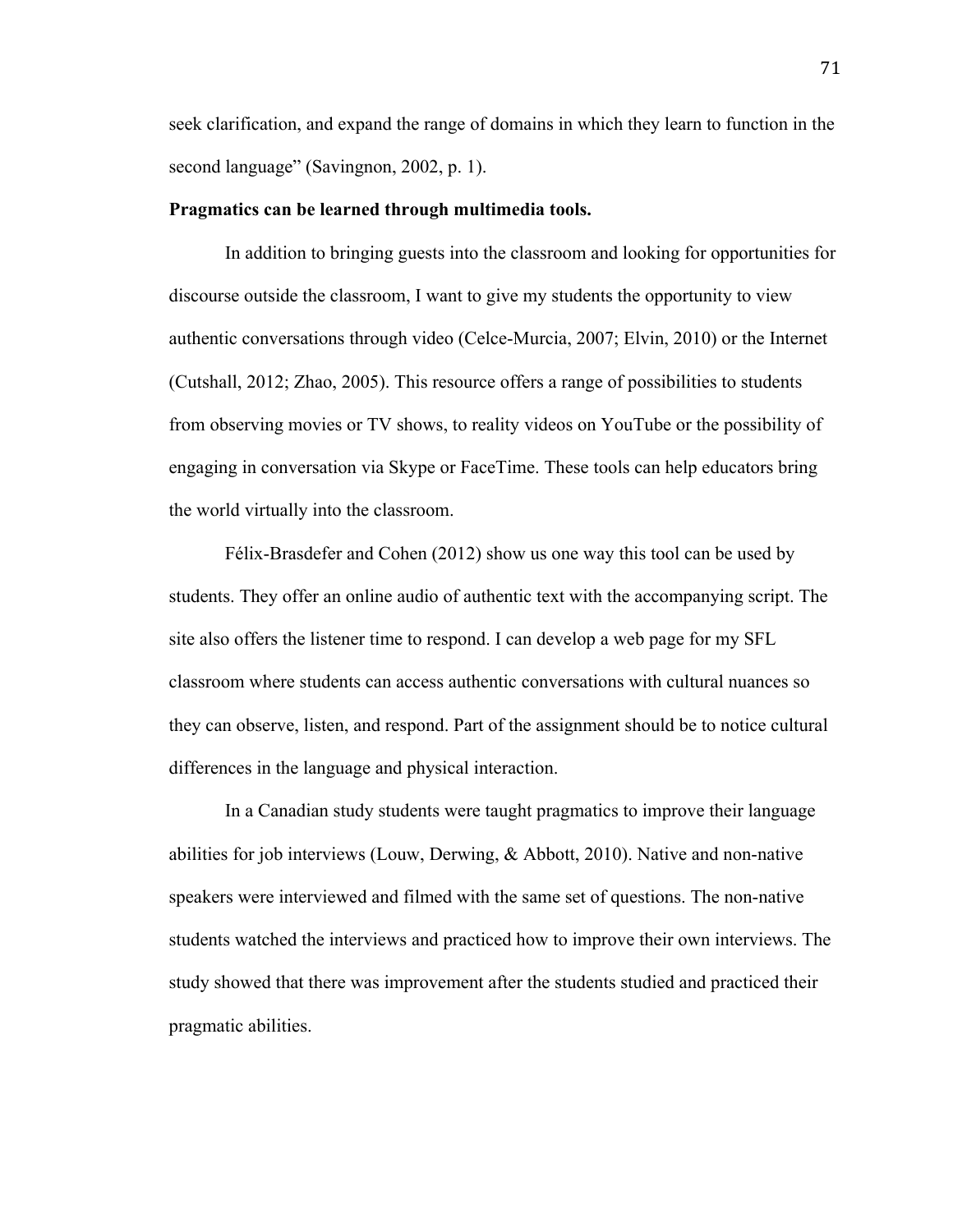The prospect of using multi-media to teach pragmatics in the classroom equips teachers with seemingly endless options. It requires planning ahead and carefully selecting the kind of video clips or experiences that will offer meaningful context and foster communicative competence.

## **Conclusion**

In conclusion, I began this cultural artifact asking if my students will come out of my classes feeling that they know SFL. I began reflecting on how I might teach my students language beyond vocabulary and grammar. After much consideration, it is evident that learning vocabulary and grammar are key foundations for language and language socialization and pragmatics cannot be learned without them.

My students may not leave my class knowing SFL, but I am assured that I can help my students learn how to notice the interconnectedness of language and culture and meet the ACTFL standards of understanding the 'practices', 'products', and 'perspectives' of the L2 culture (as cited in www.ACTFL.org, 2000). My plan is to make my classroom a window into the world where we can look out and see how Spanish is spoken in many countries and in many ways, depending on the country as well as people's socio-economic experience, gender, and other social factors. I also plan to bring that world into my classroom by bringing in native speakers personally or virtually to expose my students to authentic discourse, besides my own. These authentic experiences will prepare my students to seek out their own personal experiences with the L2, where they can listen, observe, and communicate in the L2.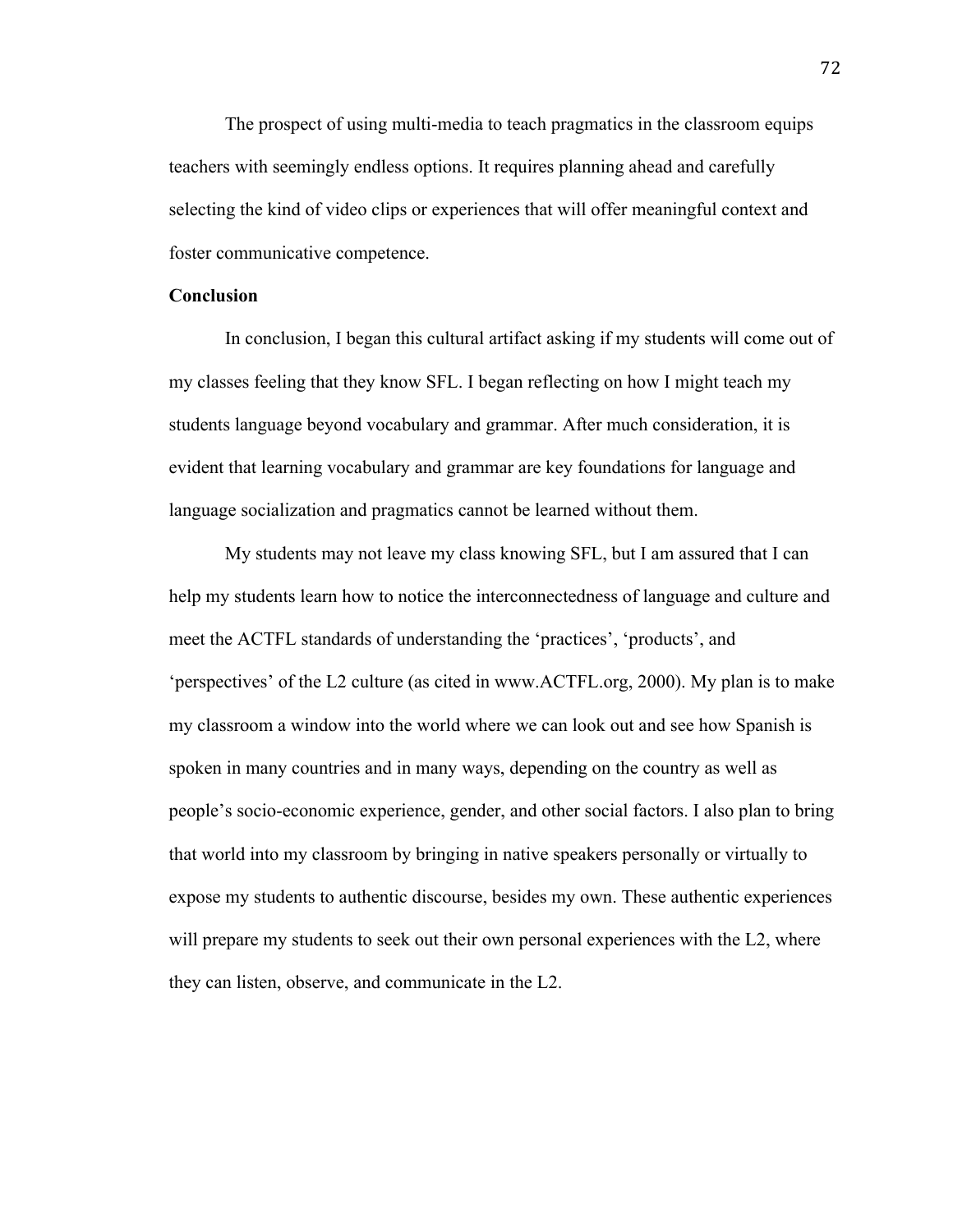## **ANALYSIS AND REFLECTION OF TEACHING VIDEO**

During my time in the MSLT program, I worked full time. As a result, I had limited teaching experience, but one of my classmates offered her teaching time in a Spanish class for English-speaking K-5 students at the Edith Bowen Laboratory School, on the U.S.U. campus. It was December before the Christmas break, so we planned for me to attend her class and teach the children a Spanish Christmas song.

I looked up the lyrics and a music video of children singing to display while students would sing along. I took my laptop and had it ready for the exercise. When I arrived, my computer did not work because the classroom did not have the correct wiring for my computer. I had a hard copy of the lyrics and quickly wrote the lyrics on the board and tried to recall the tune, as I had not planned on singing by myself.

The fifth grade students were attentive and receptive and willing to follow my instructions. I told them that they were going to be my echo, so they would need to repeat every section of the song I sang. We sang the first verse of "Mi Burrito Sabanero" and followed with the chorus. The children did a great job singing the song and echoing my pronunciation of the Spanish words. When we came to difficult words to pronounce, like burrito, we repeated them a couple more times for practice.

When we finished this process, we began going over the meaning of each word and sentence. At times, the students inferred meaning because of the context, but they were also familiar with much of the vocabulary in the song. The song is about a child's donkey from the Latin American savannas. The literal translation of the song's title is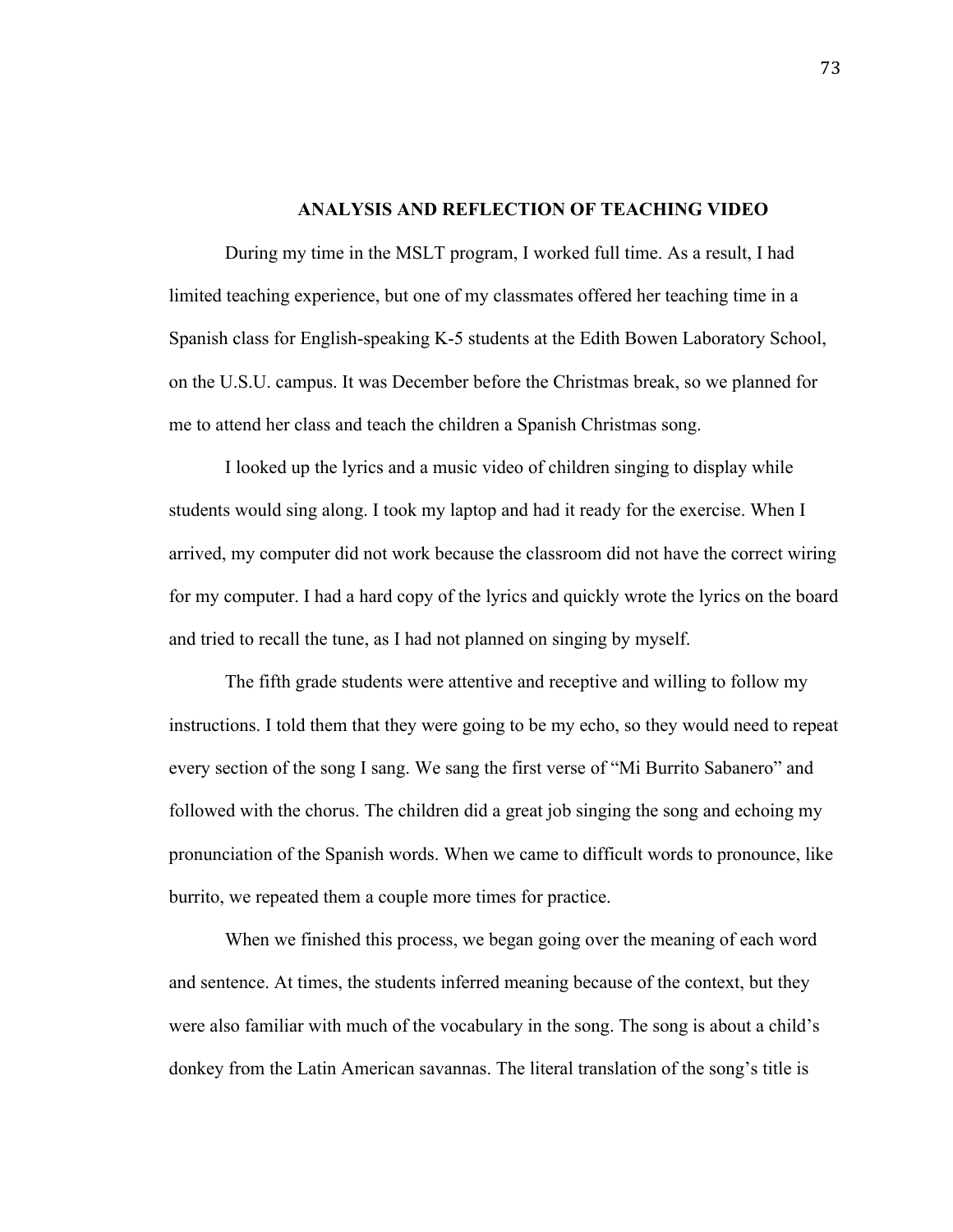"my donkey from the savannas." The song is essentially about how this child and his donkey are on their way to Bethlehem and the morning star will guide him there. We covered a couple of verses and ran out of time.

Looking back now, I see how far removed this listening exercise is from my personal teaching philosophy. This video recording took place before I had developed that philosophy. However, I can see how I would repeat some things I did for this activity, based on what I know now. If I were to do it again, I would still prepare myself with the lyrics and video and prepare to sing it, as a back-up plan, if there were technical failures. I would also plan on having the children repeat the song with me, but not as the first part of the exercise.

Based on my teaching philosophy, I would strive to prepare the class with background knowledge on the song and go over new vocabulary with the students before even listening to the song. For fun, I think I would bring in some frozen burritos and a picture of a donkey and talk about the different meanings assigned to this word. I would also ask the class if they know the meaning of *camino* (path). Some of the students may know that it is a form of the verb *caminar*. Then, I would talk about how the word *camino* can be a verb or a noun. Next, we could make comparisons to the verb walk and the noun walkway and make connections to their L1. After going over vocabulary and word meanings, we would do the echoing sing along as we did in class.

In short the difference between what I understand now and what I understood then is the need to help students make meaning connections so they can receive comprehensible input in the learning process. I am grateful I was able to reflect on this valuable teaching experience.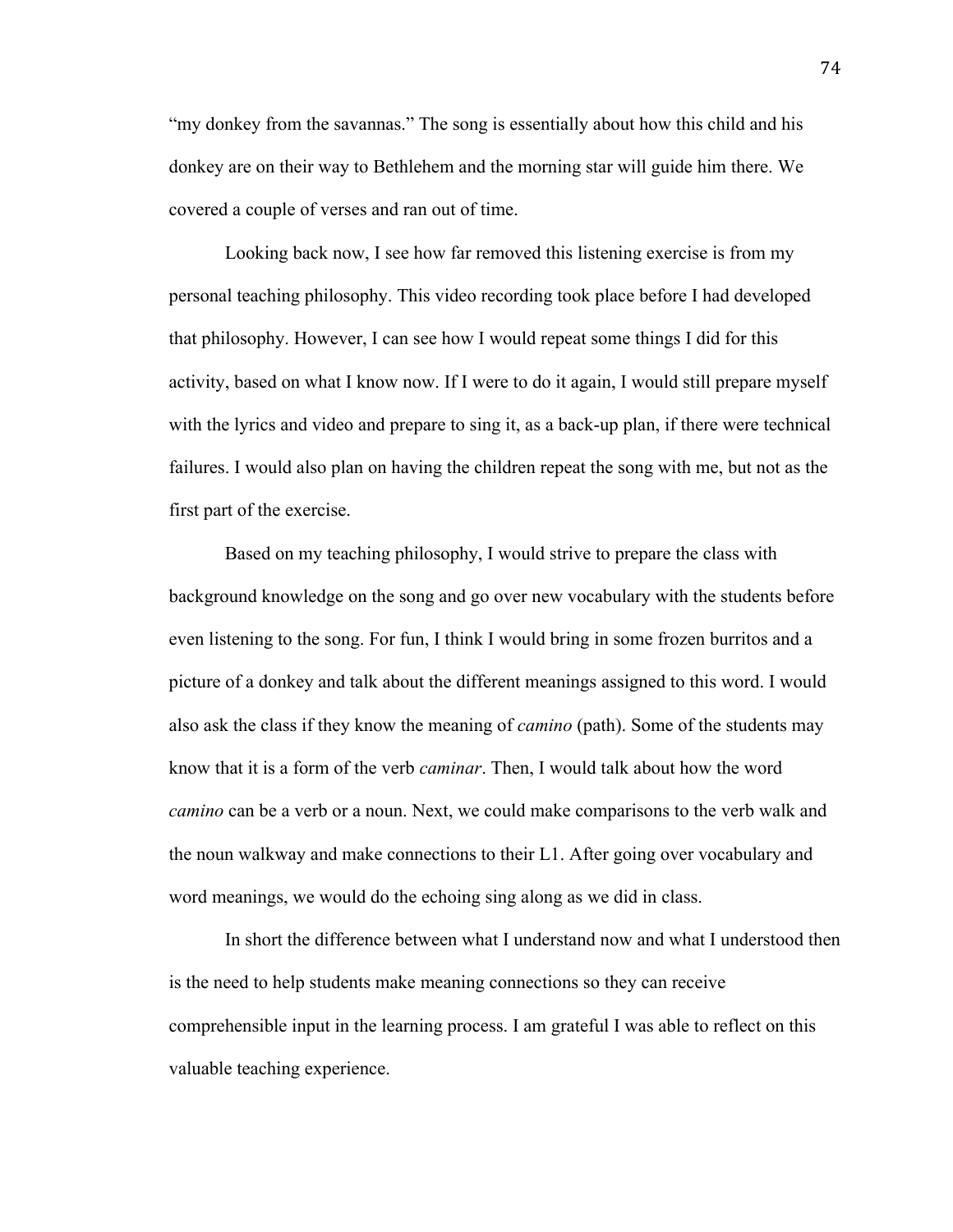# **INTRODUCTION TO ANNOTATED BIBLIOGRAPHY**

The annotated bibliography contains readings that influenced my research, artifacts, and teaching philosophy during my time in the MSLT program. Each reading is summarized followed by a personal reaction. The bibliography is organized in three sections, including theory and praxis, literacy, and culture. However, many of these references could be placed in a different category, as the authors often discuss how these topics are interrelated.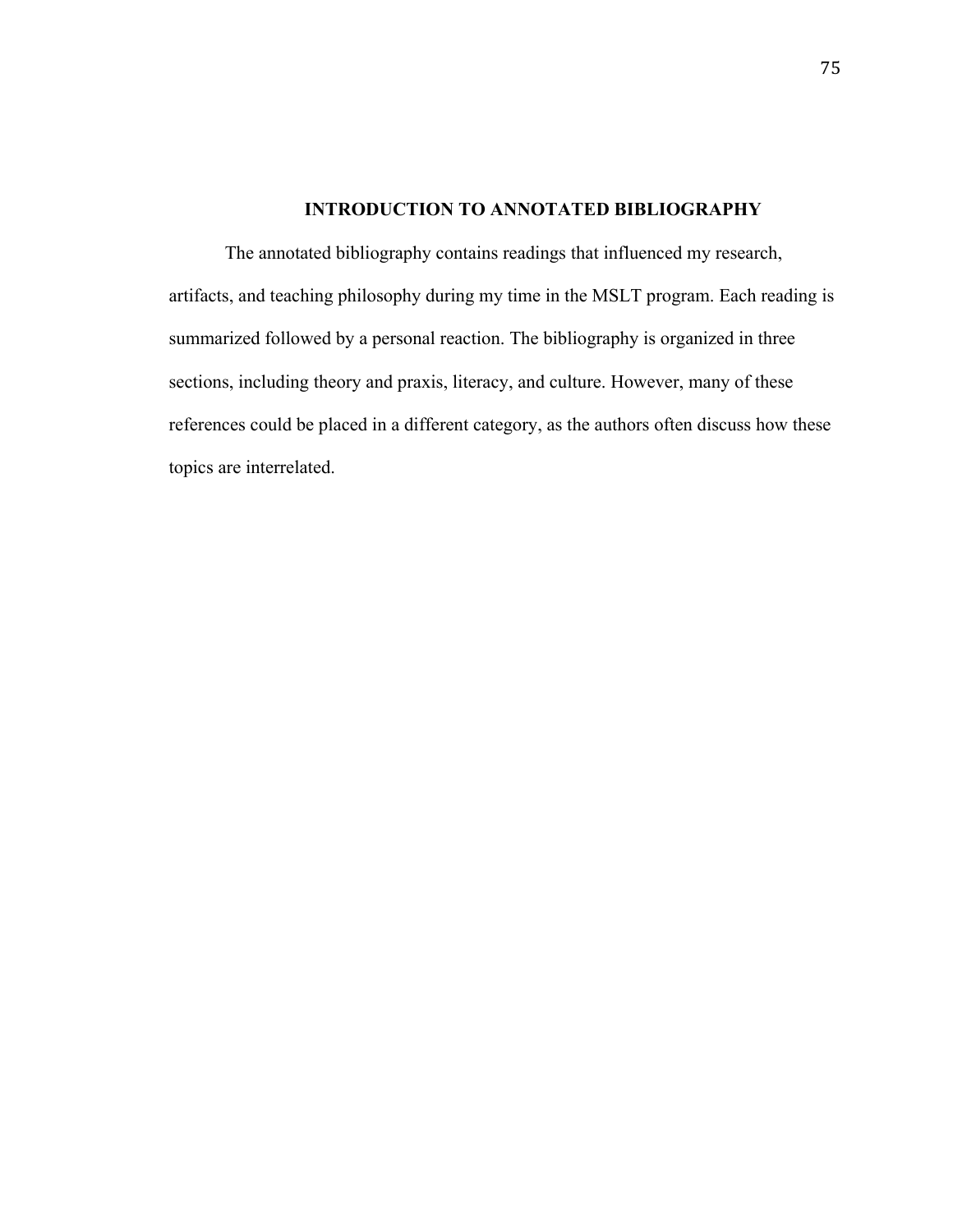## **ANNOTATED BIBLIOGRAPHY**

## **Theory and Praxis**

# **Krashen, S.D. (1985).** *The Input Hypothesis: Issues and Implications.* **Lincolnwood, IL: Laredo Publishing.**

Krashen defines his input hypothesis, which encompasses other hypotheses including the monitor, the affective filter, the acquisition-learning distinction, and the natural order hypothesis. They all deal with how humans take in language and process it, whether first language  $(L1)$  or second language  $(L2)$ . He claims that learners need comprehensible input (language input that can be understood) to make them capable of learning language and that a low affective filter (low anxiety and mental openness) is a necessary factor for language learning.

Krashen similarly explains how language learners have a silent period in which all they do is listen and take in language input without producing any language. He explains that this is a normal and natural part of language learning. He likewise draws a parallel between language acquisition of L1 and language learning of L2. He does so by looking closely at studies done on L1 acquisition and factors involved, then he looks into successful L2 programs, like Canadian French immersion and some other bilingual programs, and postulates that successful programs are those that give students comprehensible input. Furthermore, he discusses how reading is a way of giving students comprehensible input for success in L2 learning.

Finally, Krashen examines the different types of language classrooms, ranging from immersion classrooms where classes are content centered and not centered on language, to ESL (English as a second language) classrooms in American public schools. He discusses how learning takes effect when students are receiving comprehensible input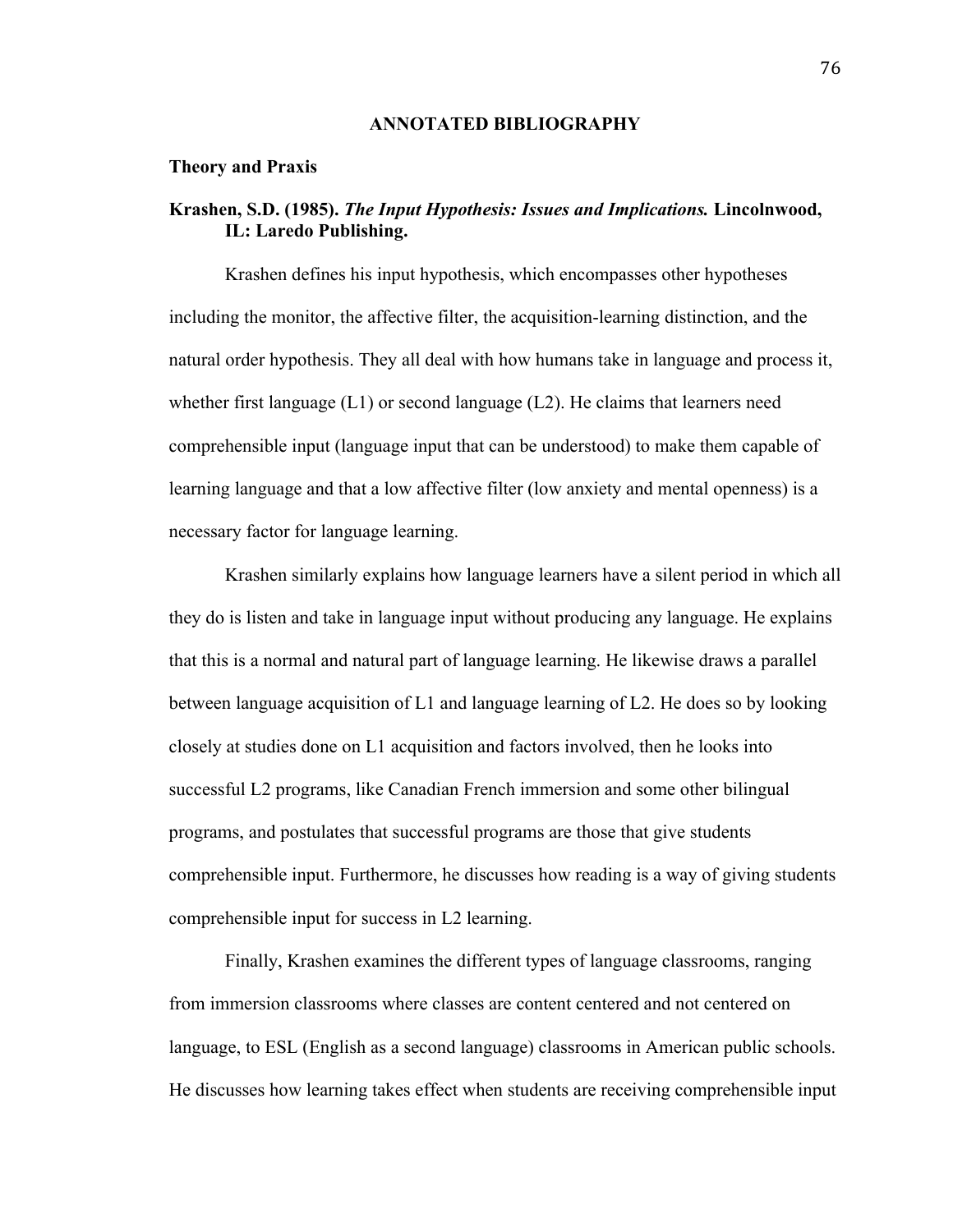or how language classrooms are lacking success because students are not receiving the right kind or amount of comprehensible input.

## *Reaction*

This theory-filled book lays down the foundation for many future research studies, so it is important to see where research questions originate. I like that Krashen discusses possible flaws in his hypothesis and how he thinks about all the arguments against them, but does not claim to have all the answers. He simply tries to disprove his own theories and reasons why his theories can still work.

I also like that he looks into many different language classrooms. He focuses on how his input hypothesis is necessary and plays an important part in language learning. He gives educators a quick overview of possible teaching modes and allows us an opportunity to reflect on what kind of language classroom we want to create based on the student population's needs. He correspondingly gives examples of how many language classrooms inadvertently do not provide enough comprehensible input to cultivate language learning by focusing too much on grammar or creating too much of a high affective filter, blocking learning.

# **Krashen, S. D. & Terrel T. D. (1983).** *The Natural Approach.* **Hayward, CA: Alemany Press.**

The introduction to this book includes a brief history of different teaching methods that were not highly effective, such as translation methods requiring students to learn language by translating text, and audiolingual methods requiring students to memorize text and practice oral skills repetitively. Krashen and Terrell introduce the natural approach which is based on the idea that people must first understand language to produce it and that students should not be forced to produce language unless it is within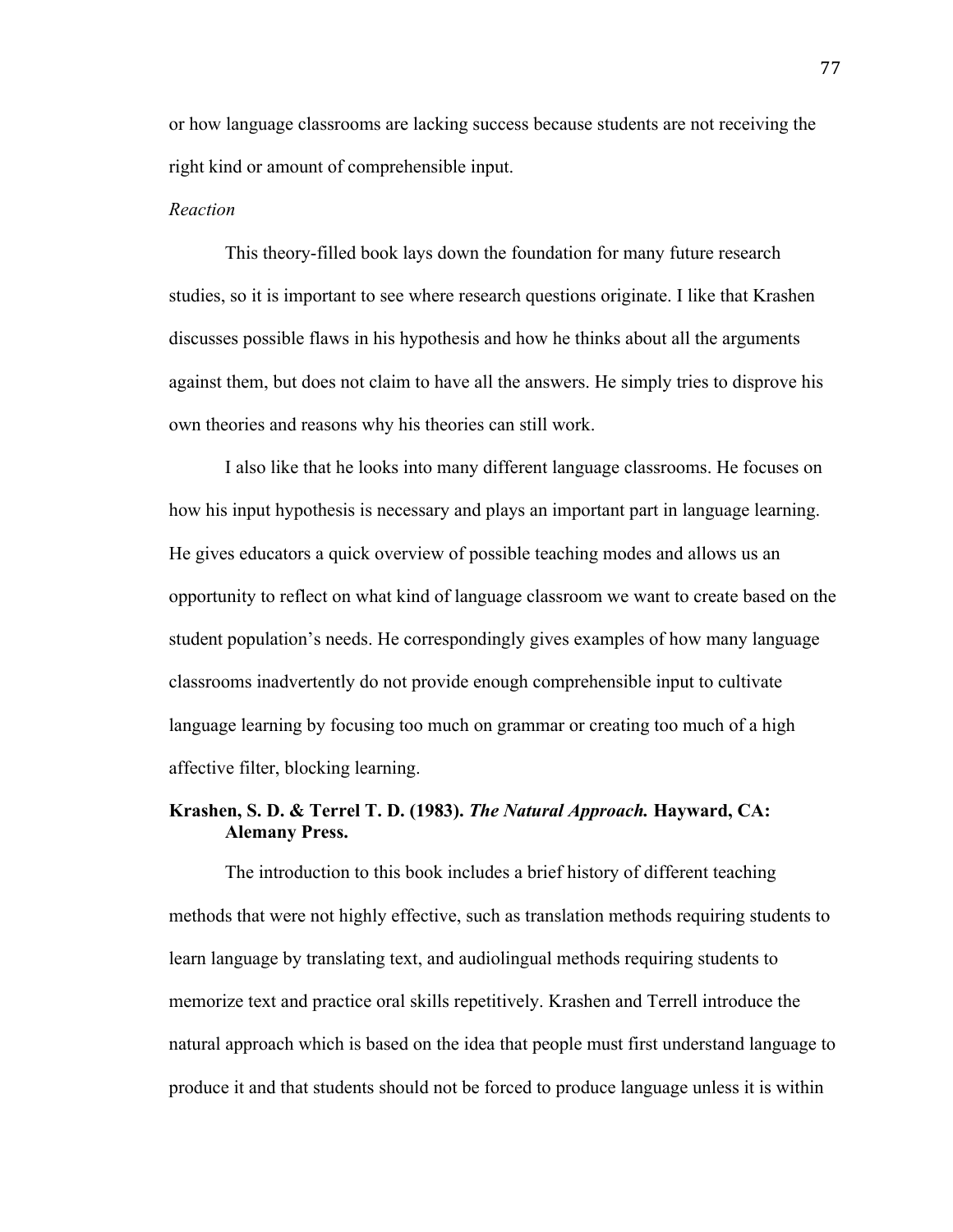natural learning stages. These stages consist of silent and 'nonverbal communication', then one-word responses, then two words, then phrases, then sentences, and finally discourse. This natural approach also focuses on the need for courses to be centered on communicative goals and for the classroom to be conducive to learning by creating an atmosphere where students have low anxiety.

In the next chapter, the authors focus on defining and expanding on Krashen's hypothesis of language acquisition and learning, natural order, monitor, input, and affective filter. In essence, the authors expand on Krashen's earlier input hypothesis book using methods that range from adding clarification tables and graphs and to providing explanations and examples.

In the remaining chapters, Krashen and Terrell outline natural approach activities that can help students achieve their communicative goals, whether they need to learn to follow street directions, to describe daily activities, or to read schedules. They use charts and worksheets that can help students achieve their communicative goals. The final chapter is about testing and classroom management. Krashen and Terrell encourage lowanxiety testing so students are not memorizing information, but producing from what they know. Oral and written exams are encouraged as a way of finding out what students understand. They also encourage routines and patterns for language production to establish a routine of production in students' repertoire and increasing their confidence in production.

## *Reaction*

Overall, this book is a good guide because it outlines the theories and gives applicable activities for classroom use. The hypotheses for a low-stress classroom seem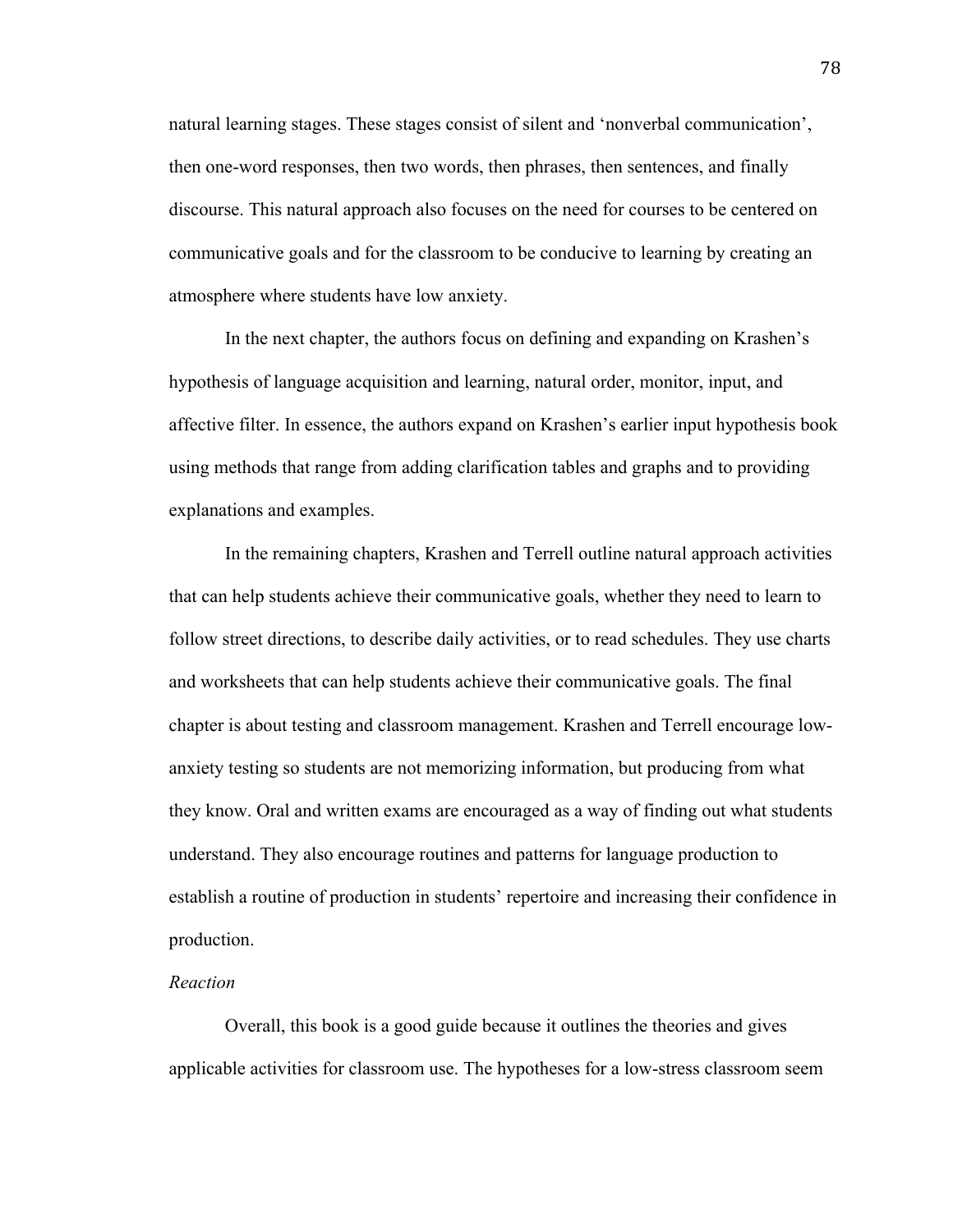like a common-sense way of helping students perform language tasks. I like the correlation made, in my mind, between the mind and computers. Computers need input to create output. Then, as programmers create better systems and software, computers can be more functional. Likewise, our minds need input or information to produce output.

The correlation, between how computers process information and how minds process, is similar. Software engineering companies use multiple programmers to make programs highly functional and produce optimal output. Likewise, teachers can use multiple resources to make our language output function at its optimum level, if they keep in mind how our minds process language. I like this book and see why it is a catalyst for other research topics and methods.

# **Speh, A. J., & Ahramjian, S. D. (2010). Teaching without a common language: Synchronicities between the pedagogies of music and second language acquisition.** *Bulletin of the Transilvania University of Brasov, 3***, 37-42.**

The authors of this article draw conclusions from their own language teaching about the need to teach language and music having communication goals as the main focus in both instances. They illustrate how language and music teaching complement each other, for focusing on one while teaching the other subsequently lowers affective filters or anxiety and enhances learning. The authors show examples of various scenarios and draw on their own personal experience to underline their successes. They do so by drawing parallels between teaching language and teaching music.

Language can be used in music teaching by assigning abstract musical pieces in a story that plays out with each note, whether it is a chase, a love story, a drama or a comedy. Music teachers can facilitate the use of stories in the musical sounds to help students focus on the story formation, including emphasis with a louder note, staccato for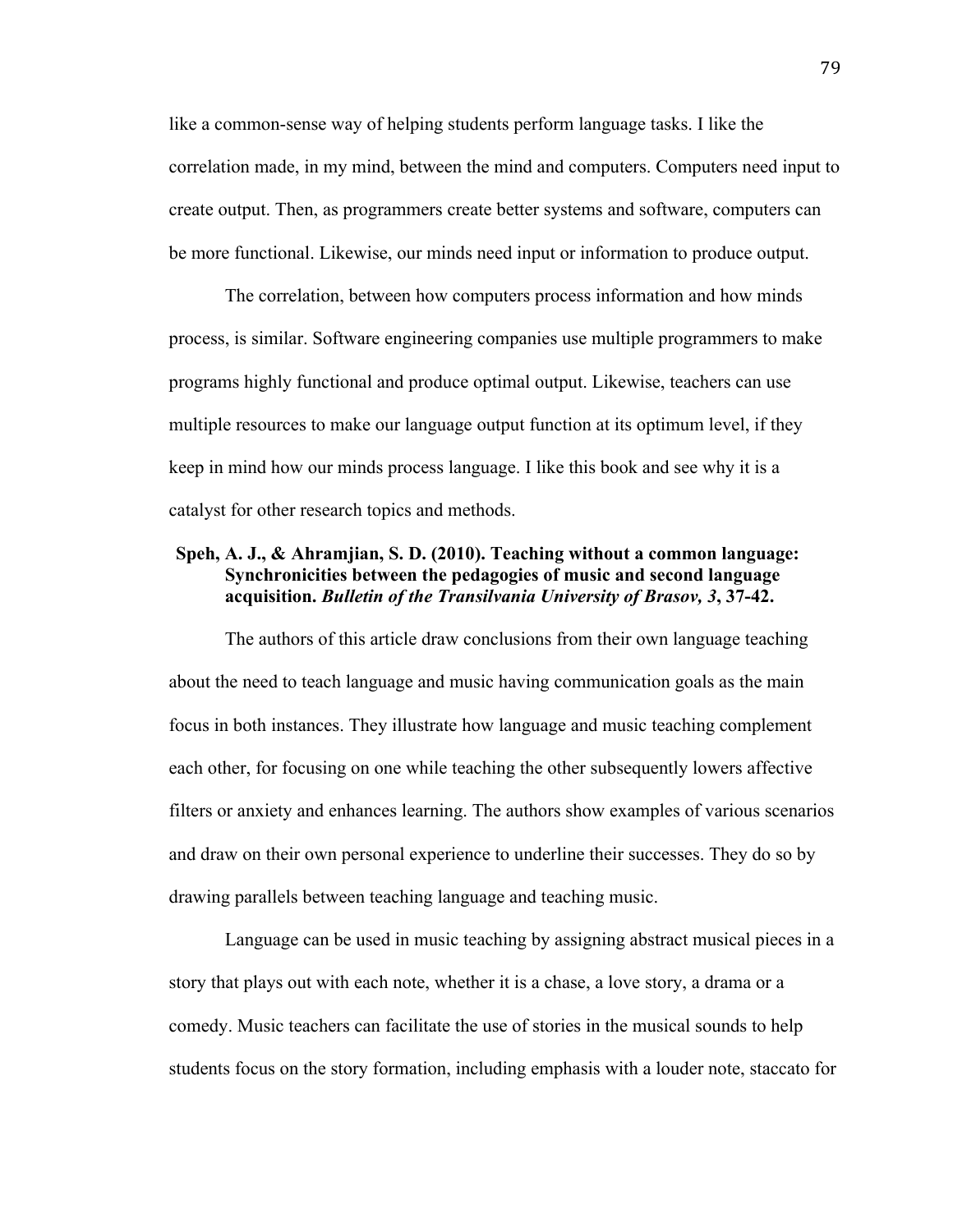speed, or smoothness for love, as they create the music. This kind of focus on forming a story enhances the learning experience for students and lowers their anxiety in learning the actual notes and focuses them on creating and feeling, rather than on performing.

Conversely, music can be used in language teaching. Teachers can have students listen and sing along with music in an L2 to imitate the sounds of native speakers. In doing this, students can focus on the sound, the rhythm, and the pronunciation. In this musical setting, the student is focused on content. Another way used to teach meaning and focus on content is to teach the meaning of a word or a group of words using music as the expression of meaning. This allows students to connect meaning with feeling, giving words in the second language meaning through music.

## *Reaction*

I liked the way the authors drew parallels between two different modes of communication and how they can, conversely, draw from each other to enhance learning. In my mind they made a kind of yin and yang symbol, like marrying two fields that can complement each other. This is an article that I can recommend to any language or music teacher because it can have immediate applications in teaching. Using music in the classroom seems to add dimension to language teaching by using multiple intelligences and reaching students who may learn better with music. It is also an article that I can recommend to parents as an aid in teaching language in the home and to language learners showing them how they can use music at home to practice language.

This article reinforced my desire to use comprehensible input in language teaching. It seems like common sense to capitalize on natural ways of learning, rather than going against the flow of natural learning processes.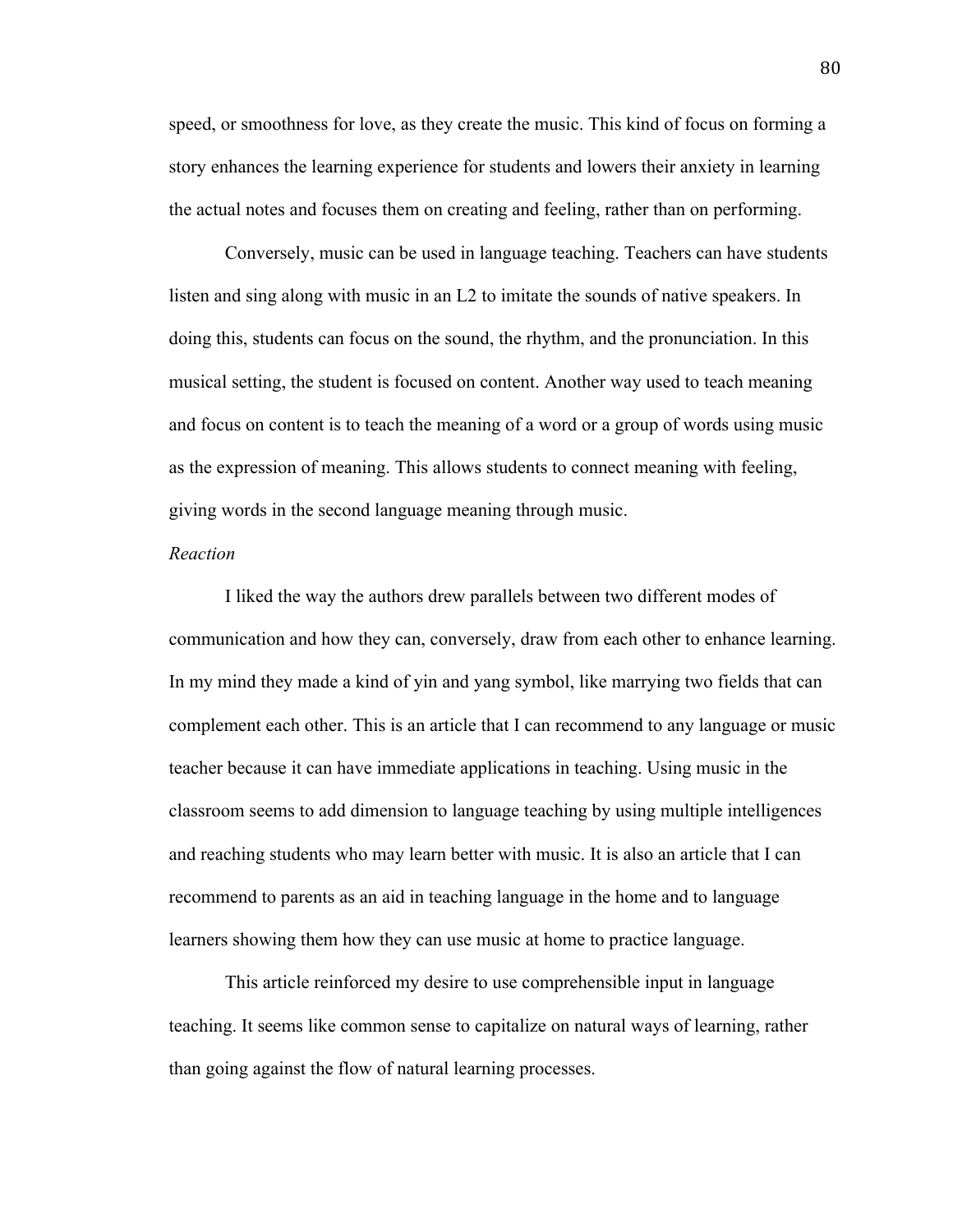# **Zhao, Y. (2005).** *Research in technology and second language learning: Developments and directions.* **Greenwich, CT: Information Age Publishing, Inc.**

The editors take us through the history of empirical research on technology used in second language teaching, ranging from audio and video to computer-assisted language learning (CALL). The book contains articles regarding the important research questions asked to date and ones that need to be asked in future research. It has an article about the use of speech recognition software and simulated dialogue as well.

The authors cover research on how some kinds of technology have been effective in motivating students, while others have not. For example, one method that did not prove effective or motivational was an audiolingual method involving students listening to language while they were falling asleep. The theory was that the language would reach deep into their subconscious. On the other hand, students who interacted with CALL felt they learned a lot and were highly motivated. Students who used simulated dialogues did virtual interviews with Arabic speakers. Students felt they improved their ability to listen, understand, and speak the language through this method.

Software allowing listener control of speech rate helped students understand speech at their current proficiency level. It also allowed them to increase the speed if they wanted to challenge themselves at higher rates. In one study, instructional videos were used. In a different study, videos were used with closed captions to help students' comprehension. Researchers found that closed captions helped students understand better initially, but did not improve their language ability greatly overtime. Researchers using video to teach culture found students learned more about culture relating to aspects of every day life (little c) and learned less about culture relating to the overall civilization (large C).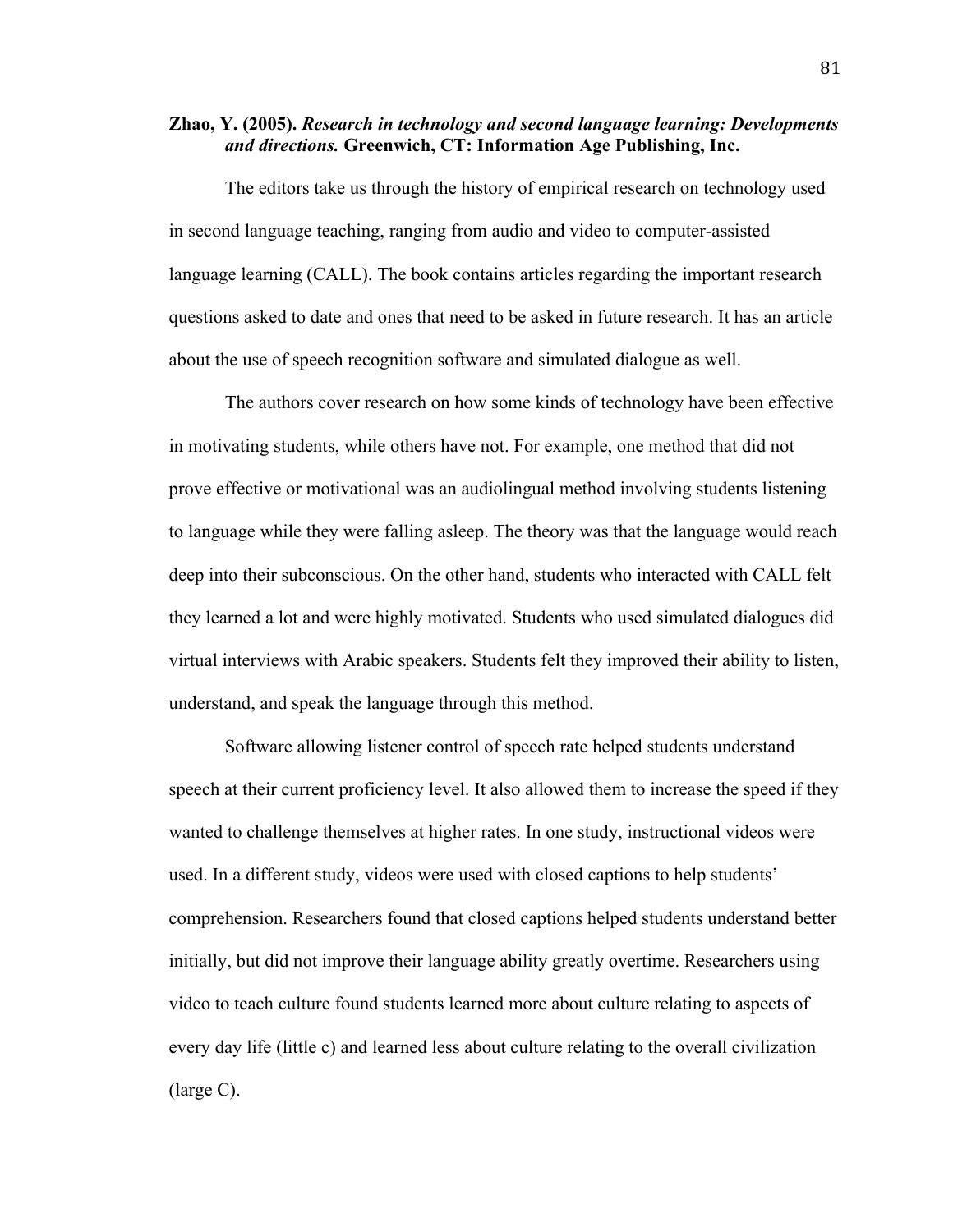Technology additionally offers multiple feedback options for learners. If teachers can harness the multiple options in learning with technology, they can better maximize its use for language learning.

# *Reaction*

The range of articles drew me to this book and captured my attention. The articles covered research on methods that can be easily applicable in any classroom because of the availability of the technology across the country. Some methods can be modified for a classroom of any age group and can serve as a channel for educators looking for practical motivational ideas. I enjoyed this book because it can give educators background on why certain methods are effective and why others may be less productive, so the book can serve as a reference for teaching ideas.

It is interesting how much research has been done on the use of technology, but since this book was written there have been new social networks that can likewise be explored in research, such as Twitter, Facebook, and Skype. These avenues of communication may be an effective way of motivating students to learn the L2 by receiving input, creating output, and receiving feedback. All in all, this book opens a window to ideas on the use of technology in the classroom.

# **Brinton, D. M., Snow, M.A., & Wesche M.B. (2003).** *Content-based second language instruction.* **Ann Arbor, MI: University of Michigan Press.**

The authors examine the history and reasoning behind content-based L2 teaching. Content-based L2 teaching, which seems to be a desireable approach for several reasons. For instance, it allows students to learn language for specific purposes, and it motivates students to learn by focusing on a subject they enjoy and will use in their future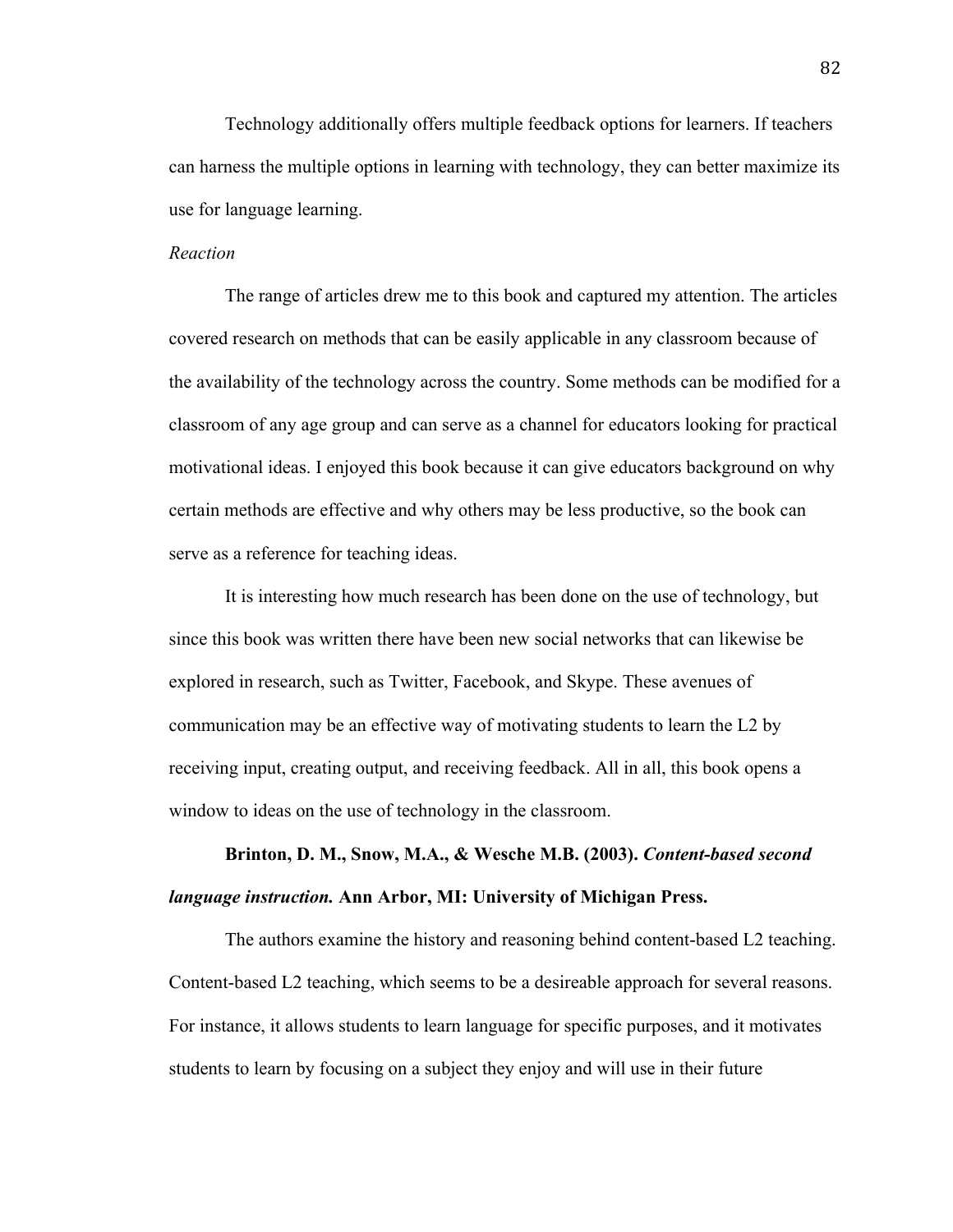endeavors. It also helps students see language as it is used in academics or by theme, rather than in repetitive grammar drills.

There are various types of content-based L2 teaching. One is adjunct language instruction, in which, "students are enrolled concurrently in two linked courses—a language course and a content course" (p. 16). The assignments are the same in both classes, but second languge learners are kept in the language course and slowly become a part of the content course. The other content-based L2 teaching scenario is sheltered content instruction. This is where content is taught in the L2, but students are kept separate from native-speaking students. Finally, there is theme-based instruction. This is a language class organized by themes "forming the backbone of the course corriculum" (p.14). Theme-based instruction is more affordable for schools because it simply requires organizing the curriculum around topics or themes. It can be flexible in its implementation because the teacher can organize the topics according to student population and need. This type of teaching is not text-book centered, but teachercentered, so the teacher generates the topics, materials, and activities used to teach the topics.

The main complication with sheltered and adjunct instruction is that they are usually unsustainable for average budgets. For these programs, schools must find an instructor capable of teaching both content and language or two instructors who can work as a team for the same course. Besides budgeting complications, however, creating a curriculum and progress assessment for these classrooms can be rather complex because they must meet content-learning outcomes as well as language-learning outcomes.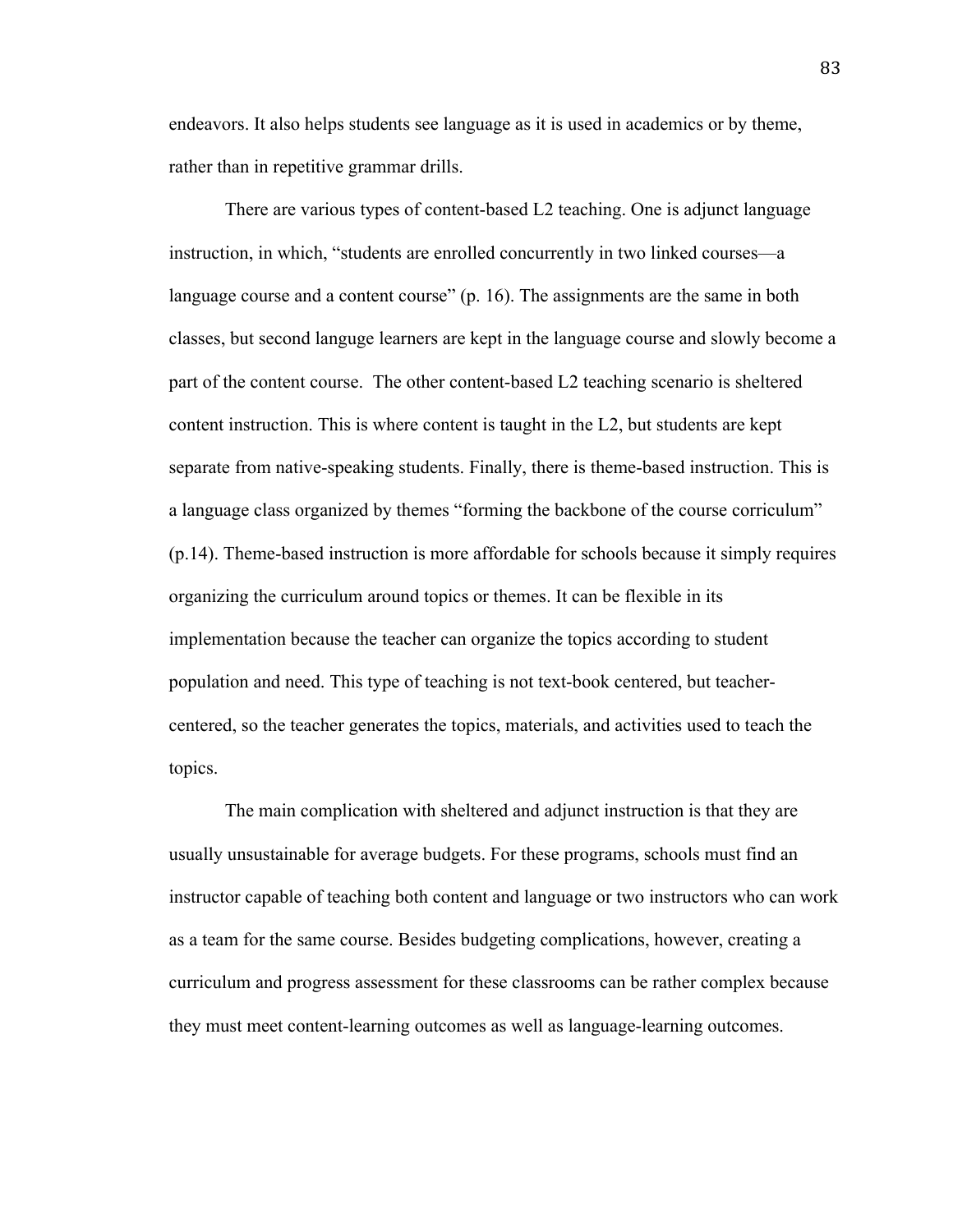# *Reaction*

This book offers a basic outline of different kinds of content-based teaching options and of some of the challenges within these programs. After introducing the types of content-based classes, the authors give some specific examples. Through specific examples such as from the University of Ottowa and UCLA, the actual benefits for students are presented Teachers and administrators considering implementing contentbased teaching in their schools can benefit from reading the examples to learn about the pros and cons of implementing this type of teaching.

Through these examples, the authors also show us some of the challenges schools face, especially regarding funding the programs and finding instructors to fit the classroom needs. I appreciated the candid way of presenting the benefits and problems because we can learn from them, rather than having to learn by trial and error. Then, those who want to implement these kinds of programs can potentially foresee what kinds of measures they may take to avoid the same kinds of issues.

# **Schwarzer, D. (2007). Whole language in a foreign language class: From theory to practice.** *Foreign Language Annals, 34***(1), 52-58.**

Schwarzer introduces the topic of whole language foreign language class (WLFLC) by listing the areas of research supporting a shift from eclectic language programs to whole language programs. The research includes studies conducted on children's learning, oral, reading, and writing development and a shift from standardized testing to alternative evaluation. The research shows that children learn language by being surrounded by language, talking to those close to them, and reading texts. Children also create their own writing systems before they learn correct forms. Schwarzer based his WLFLC on such principles outlined by previous research.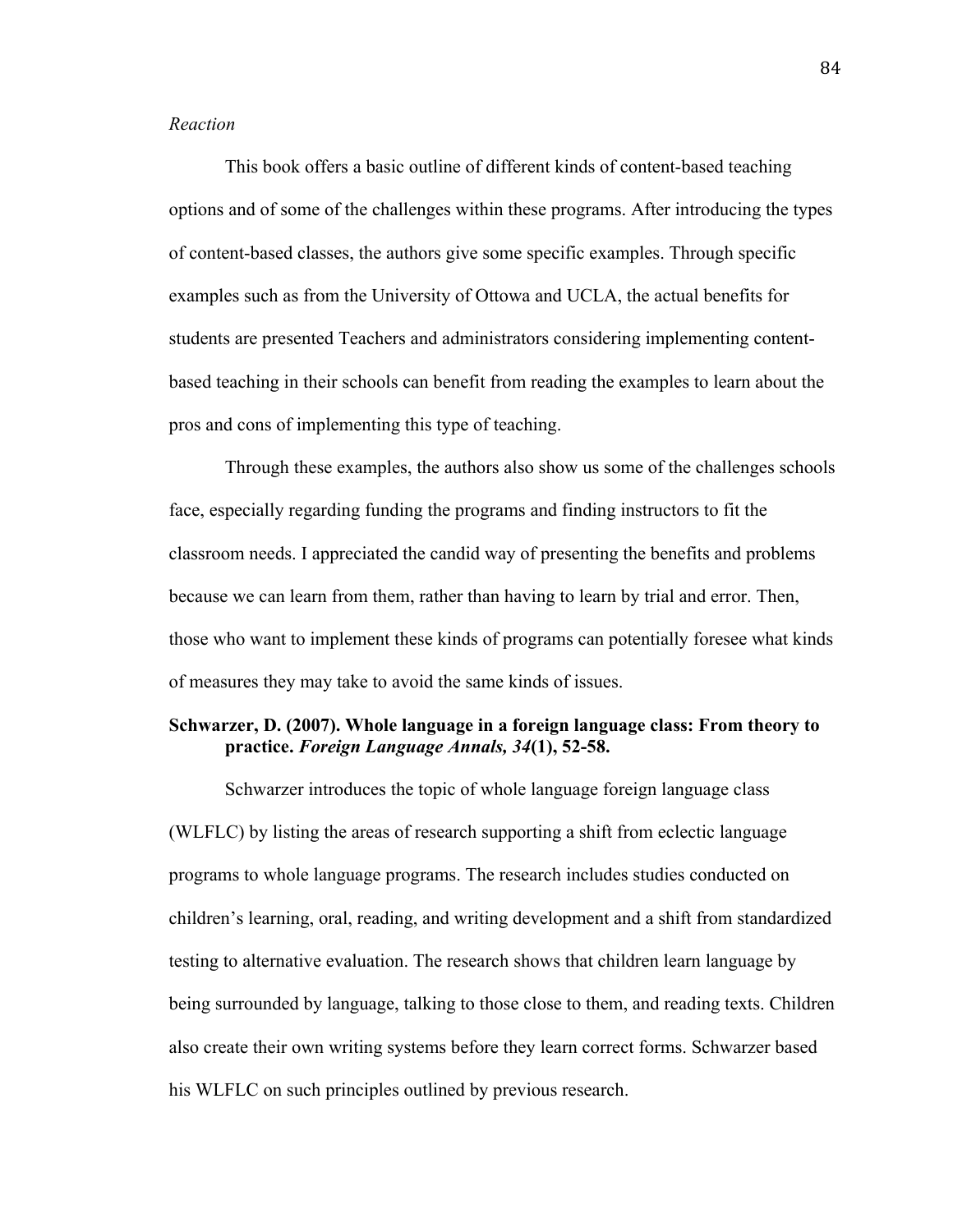In another section, Schwarzer emphasizes the need to use authentic materials and the need for students to initiate their own questions. He asserts the need to use entire texts, rather than vocabulary lists. He believes students make errors as part of the learning process and teachers should help students make smarter errors, meaning that students move, for example, from using simple past all the time to differentiating between simple past and past perfect, until students become comfortable in taking risks in learning. He encourages students to bring their own native culture into the new culture with a desire to research and reflect. Besides, he encourages critical pedagogy and class discussion on difficult topics of the day relating to language teaching and learning.

Schwarzer's describes his classroom as being full of language and cultural visuals for students to feel immersed in language wherever their eyes wander. He displays their work on the walls and provides them with opportunities to work in groups. Basic resource books are provided for students, such as dictionaries, as well as a library of children's literature. A dialogue journal is kept between the teacher and the student as a way to communicate and assess progress. He does not correct errors in the journal, using it only for communication. Students are asked to keep a portfolio for final evaluation of progress.

## *Reaction*

Visualizing Schwarzer's classroom helped me see what he desires as his main outcome. He wants his students to be fully surrounded, and in a sense immersed, by the L2. From visual aids to libraries, students have access to language in various sections of the classroom. As students participate in oral presentations and writing projects, they collect their work for portfolios.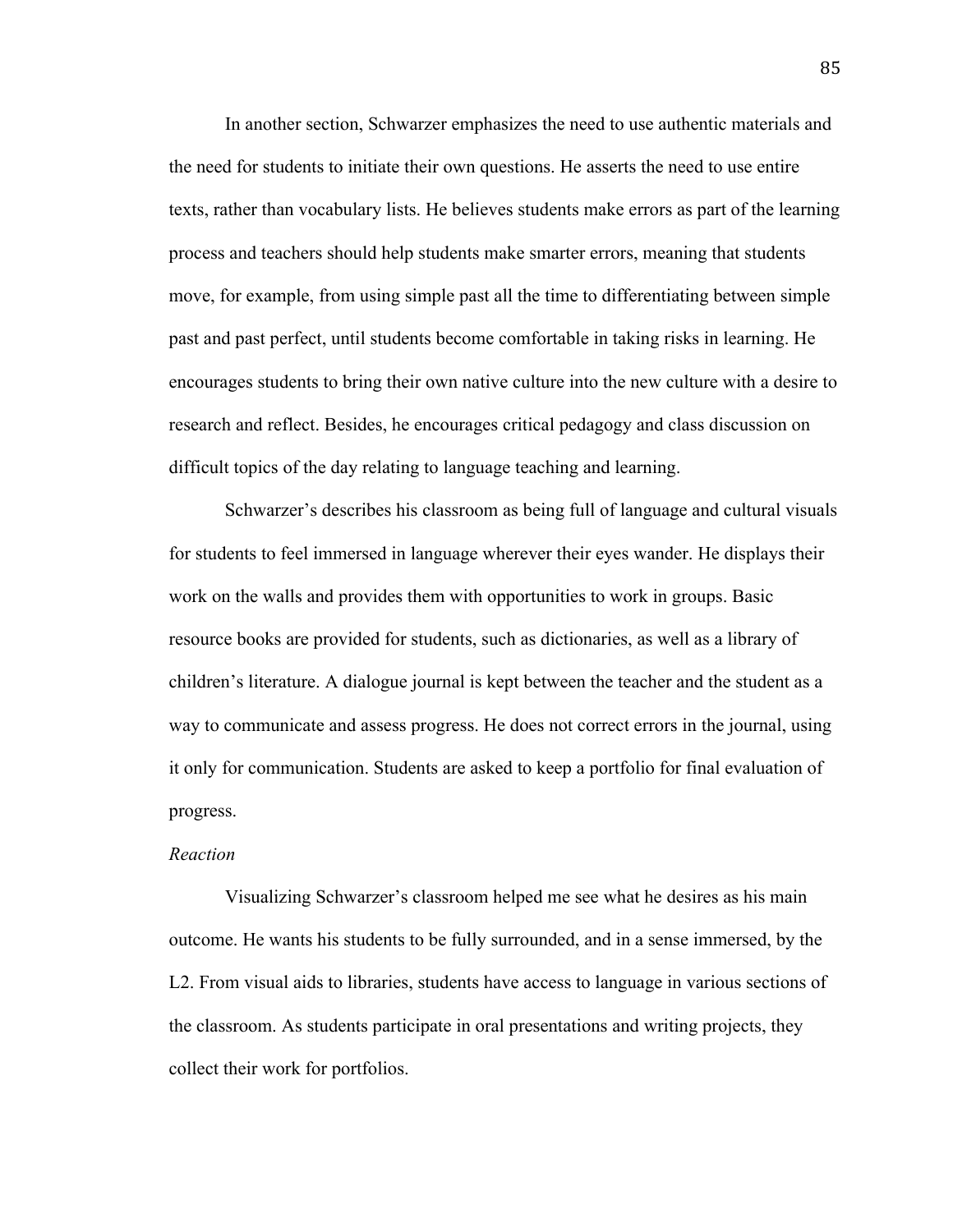Portfolios seem like an appropriate way of assessing student progress because the portfolio is slowly built, assignment after assignment. Likewise, the writing of portfolios in the MSLT program helps build and reveal student knowledge and achievement during students' time in the program. Schwarzer additionally uses journals for progress assessment, at no risk to students' grades.

# *Osboe, S., Fujimura, T., & Hirschel, R. (2007). Students' confidence and anxiety in L2 speaking activities. Languaging, 10, 32–35.*

At a Japanese university, researchers interviewed 62 Japanese students of English; the purpose was to gauge the students' confidence in speaking English across different scenarios. Specifically, they wanted to examine if anxiety in speaking the L2 was related to their English proficiency, if study abroad experience in an English-speaking program improved their confidence, and if anxiety changed depending on speakers involved in conversations. They also wanted to know if L1 speaking trends aligned with L2 speaking behaviors.

Research questions included how comfortable students were, when asked—and asking— questions in front of the whole class, when asked to choose and speak to a partner, and when participating in small group discussions. Students were asked about their confidence in speaking in the L1, which the used to look for personality traits that would reveal if the students were extroverted or introverted. Students were similarly asked about their study abroad experience and how it impacted their confidence in speaking English. Findings suggest that study abroad experience and proficiency in the L<sub>2</sub> did not affect students' confidence in speaking the L<sub>2</sub> as much as anticipated. Findings also revealed that some students felt strange speaking to other Japanese students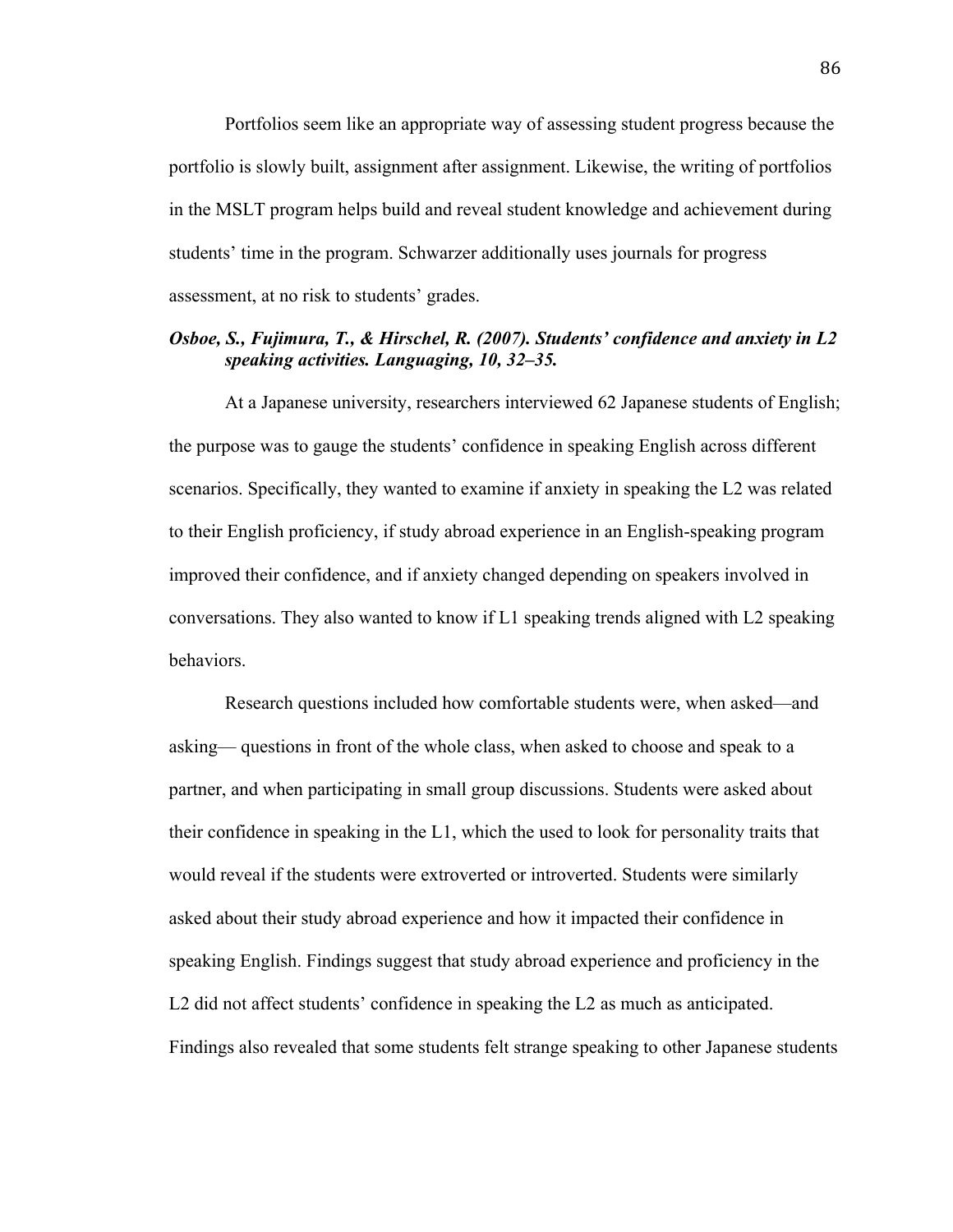in English and they felt more comfortable speaking in smaller groups, including the entire class.

Researchers found that students were mainly more confident in speaking the L2 if they were confident in speaking L1. Their personality traits played the biggest role in their likelihood of speaking their L2 in group settings, with a partner, or in front of the class. Proficiency levels had little effect on confidence in speaking English. As for practical applications, the researchers found that students need to know mistakes are expected and are an acceptable part of the learning process. Furthermore, students in the study wanted teachers to be "friendly and approachable" (p. 5), boosting speaking confidence.

The study revealed the importance of having patience with students from different cultures and with different personality types. Having a classroom conducive to learning by allowing for mistakes and building a friendly relationship with students seemed to make a positive difference. Besides, it seems valuable to survey a class at the beginning of a semester to learn personality types and preferences regarding group activities and class presentations.

## *Reaction*

I will recommend this article to those who feel study abroad programs may be the only way to boost conversation confidence. According to this article, the main ingredient in boosting student confidence is helping students feel comfortable enough in class to open up and talk. It is interesting to note that student confidence is not improved by improved language proficiency. There may be a way teachers can help proficient students increase their confidence, for instance with activities where high achievement is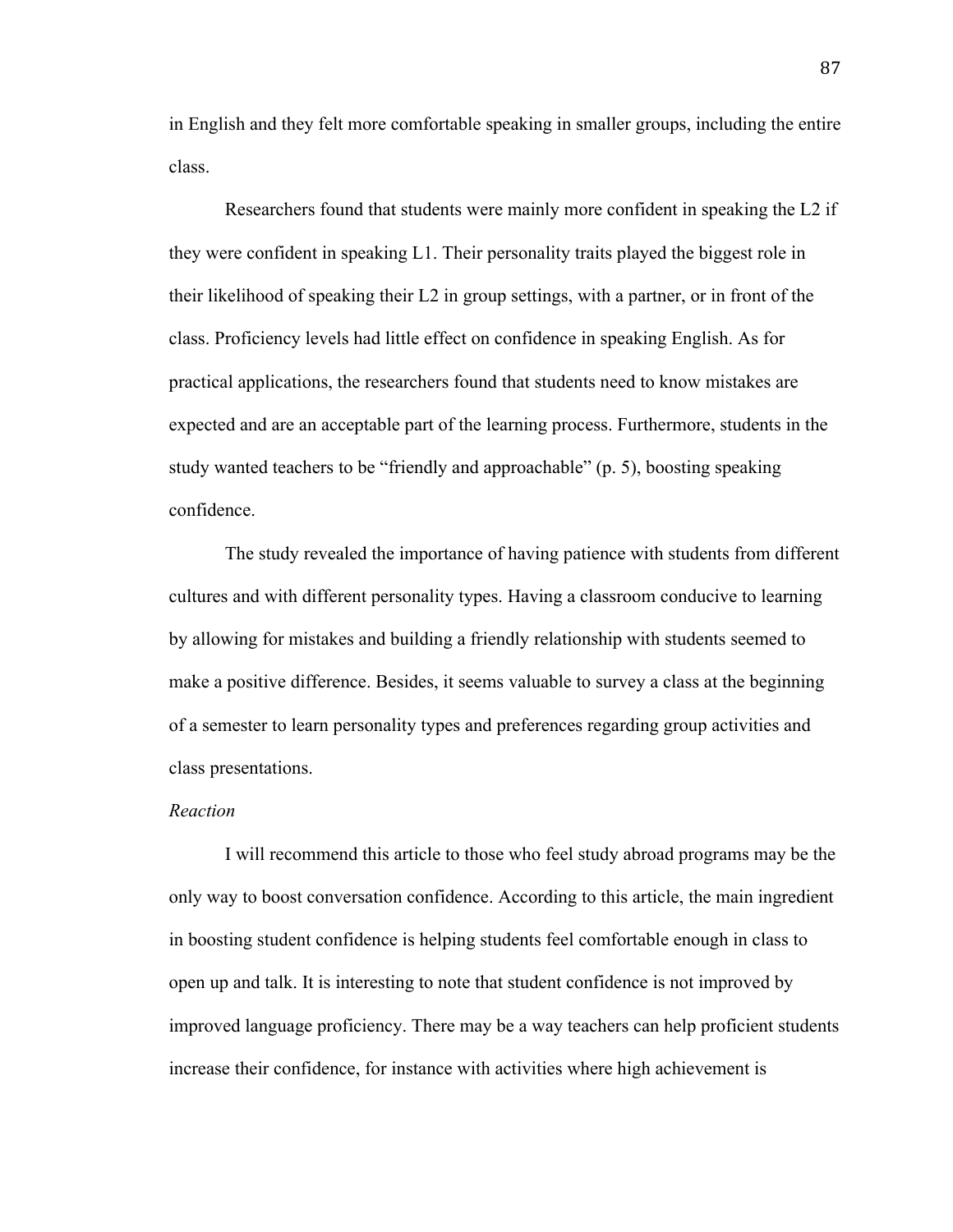guaranteed. For example, drama productions where students have ample time to practice their roles can help students feel more comfortable with their language production.

# **Tsou, W. (2005). Improving speaking skills through instruction in oral classroom participation.** *Foreign Language Annals, 38***(1), 46-55.**

This combined qualitative/quantitative study of Chinese native speakers studying English as a foreign language in Taiwan was done to determine if participation instruction (PI) could increase their class participation, consequently increasing their proficiency. The participants were 70 students who belonged to two classes taught by the same teacher. One group was given participation instruction, the other was not.

PI involves three weeks of teaching and coaching students. The first week, the teacher talked to students about participation and its benefits citing evidence from studies. The teacher provided examples of how to participate by interrupting, asking questions, and taking the floor and how to participate in small group discussions. The second week, the teacher provided an example of participation by showing a videotape of an American classroom, which was followed by a class discussion on the cultural differences in classroom participation. The third week, instruction similar to week one and two was repeated and practiced. The teacher taught the same way in both classes and students reported the classroom atmosphere as "warm and relaxed" (p. 50).

Results showed increased participation in both groups, but greater participation was evident in the group receiving PI instruction. Tsou pointed out that the difference in level of participation would have grown over time if the study were done for a longer period of time and if the number of students in the class were smaller. It was found that 83 percent of students in the experimental group perceived they participated much more toward the end of the semester, and 73 percent thought PI activities were enjoyable and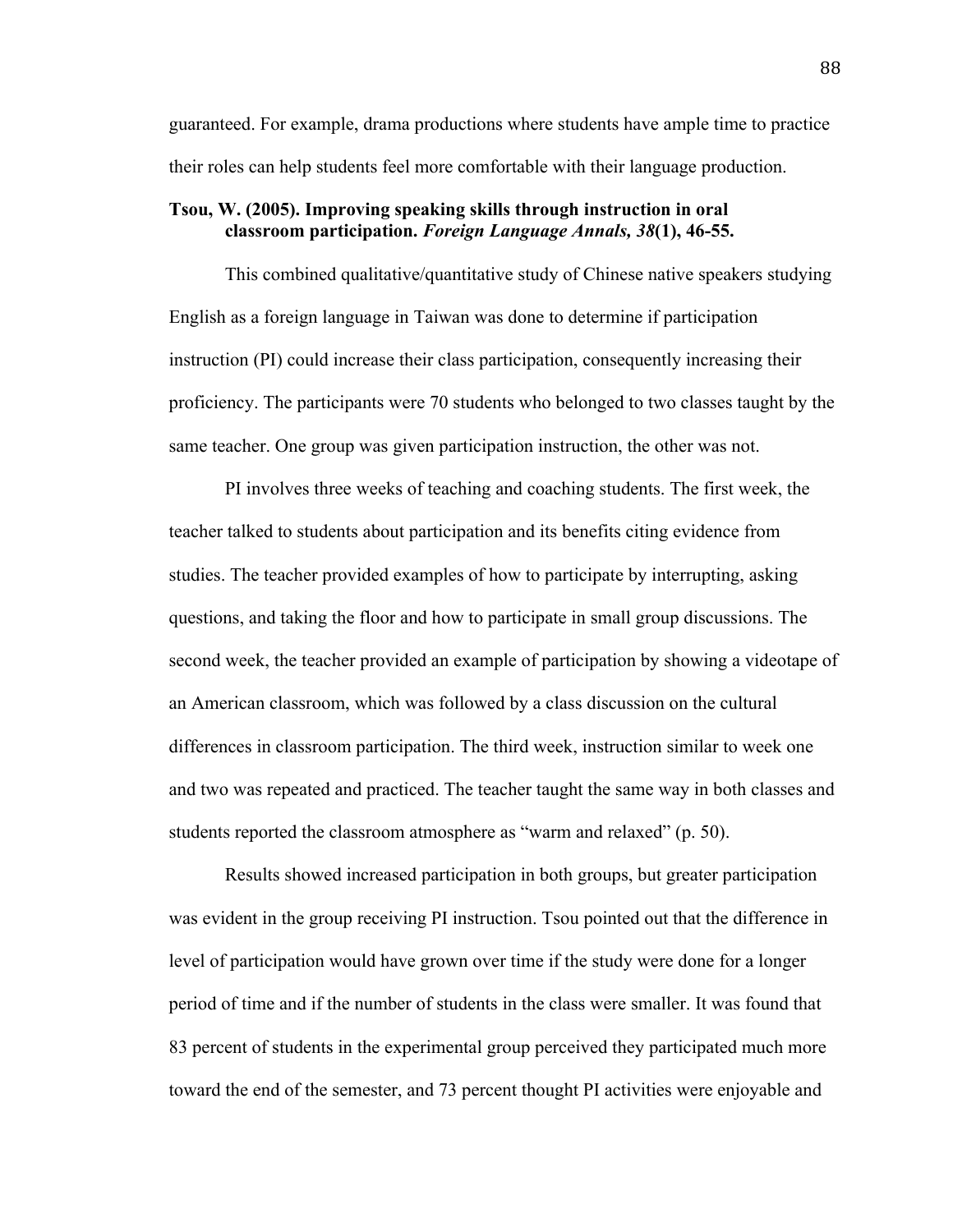helpful. In contrast, 18 percent of students from the control group thought they participated more toward the end of the semester, and 60 percent thought their L2 proficiency improved (compared to 88 percent from the experimental group). *Reaction*

# This research is indicative of the necessity to teach students how to participate in class and for teachers to give incentives for participation, especially in cultures where class participation is not expected. Cultural differences, regarding speaking out in class, need to be explained giving students confidence that interrupting the teacher is appropriate behavior in class and even encouraged. It is also important to teach students to ask questions by giving credit for participation.

Repeating the participation instruction also seemed to play a role in the gradual increase of participation over a period of time. The three phases of instruction were repeated and the teacher coached students through class discussion by repeating questions, waiting, and rephrasing questions until responses were given. Over time, this instruction yielded positive results in participation and in students' perception. Students' confidence increased and they had a positive outlook on class participation in the classroom.

# **Lee, J.F., & Benati, A.G. (2009).** *Perspectives on processing instruction.* **Berlin, Germany: Mouton de Gruyter.**

In this book, Lee and Benati lay the foundation for their perspective on processing instruction based on Van Patten's Input processing theory. Van Patten's theory deals with learners making meaning-form connections as they are receiving comprehensible input. Van Patten investigates how learners receive input, what they retain, and how it is connected to what learners will do with the language structures to which they are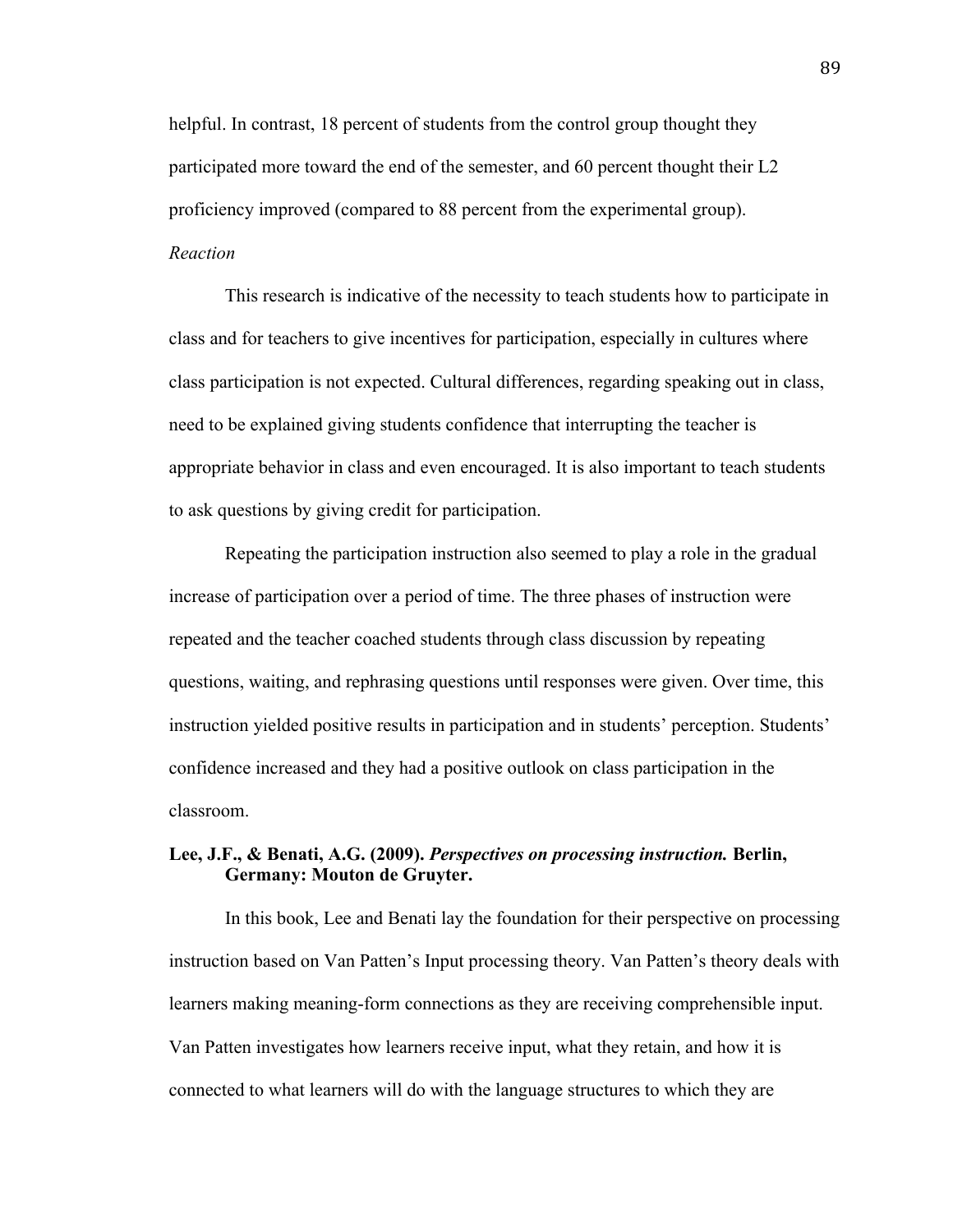exposed. His theory is guided by principles of learning, which deal with how our brains naturally process language.

Lee and Benati ask a series of questions in this book regarding the effectiveness of processing instruction (PI). This type of instruction is designed to follow a learner's natural order of processing. This order of processing establishes that students first focus on retaining vocabulary and making meaning-form connections before they process grammar. It is also established that students do not learn grammar by redundant exercises. PI focuses on meaning from initial stages until an advanced stage when students can learn grammar, assuming that students only learn and process language as they are continually gaining meaning from the instruction.

Throughout the book, Lee and Benati question PI's effectiveness, while comparing it to other methods. They further study the instruction's effectiveness in different settings, including the classroom and the Internet. They look closely at what forms of PI should be used for teaching morphology and syntax and its effectiveness in different languages, including Japanese and Italian. They similarly question which approach to PI helps students retain language for a longer period of time and if its effects can be measured.

## *Reaction*

As a language teacher, taking a comprehensive look at PI helps me appreciate the outcomes of research done on teaching methods. It helps me become aware of the need to be continually studying the research and its outcomes and give my students the best instruction for their needs. It makes me aware of the many years of research required to reach conclusions that can make an impact on teaching and learning.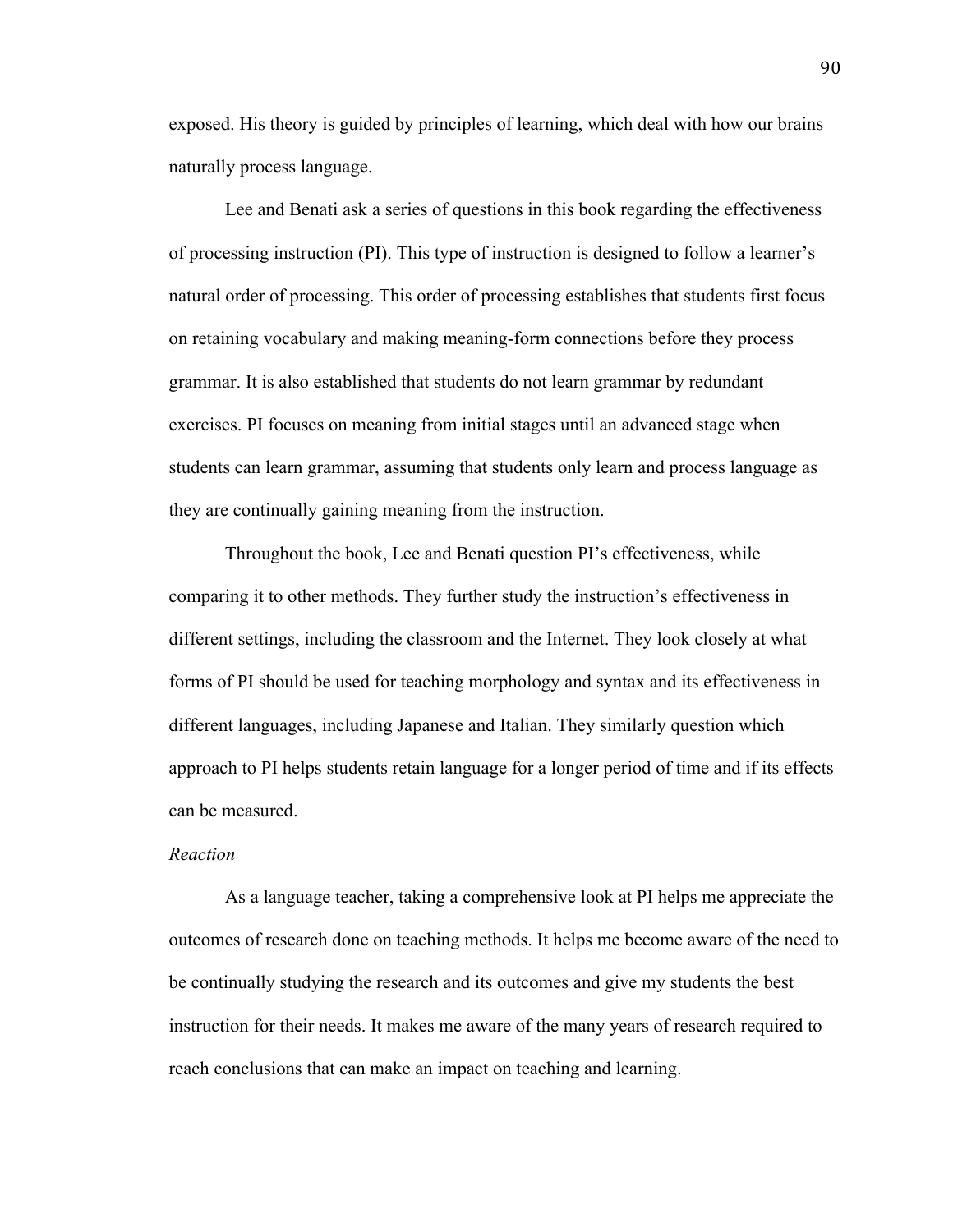I agree with Lee and Benati's approach of focusing on meaning. If learning language is not focused on meaning, then in my opinion, it is inherently meaningless to learn it. A large part of my portfolio similarly centers on the need to teach language with a meaningful purpose, such as learning an L2 to learn content. I also discuss the need to become literate in an L2 to be capable of reading authentic texts. It will be interesting to continue to follow research on PI and see if we can figure out, in greater detail, how language is processed. Then, I intend to apply the findings in my classroom and improve myself as teacher.

# **Sposet, B. (2008).** *The role of music in second language acquisition: A bibliographical review of seventy years of research, 1937-2007.* **Lewiston, NY: The Edwin Mellen Press.**

Sposet (2008) begins this narrative on using music to teach L2 by listing its virtues. She asserts, "Music defines and transmits culture dissolving barriers of religion, race, geography, and class" (p. 5). She continues by discussing how students retain language better through music and how it connects students academically and emotionally to language.

There are different kinds of approaches to teaching language with music, such as suggestopedia, which in a sense allows the teacher to set the pace and mood for language learning in the classroom. The contemporary music approach (CMA) allows teachers to introduce contemporary musical themes. Total physical response (TPR) is an approach involving acting out and moving to teach students by physical movement. The latter method works better with beginning level classes.

Sposet (2008) explains that there are varying ways of teaching music to different age groups. Teaching children involves exaggerated facial expressions, acting out the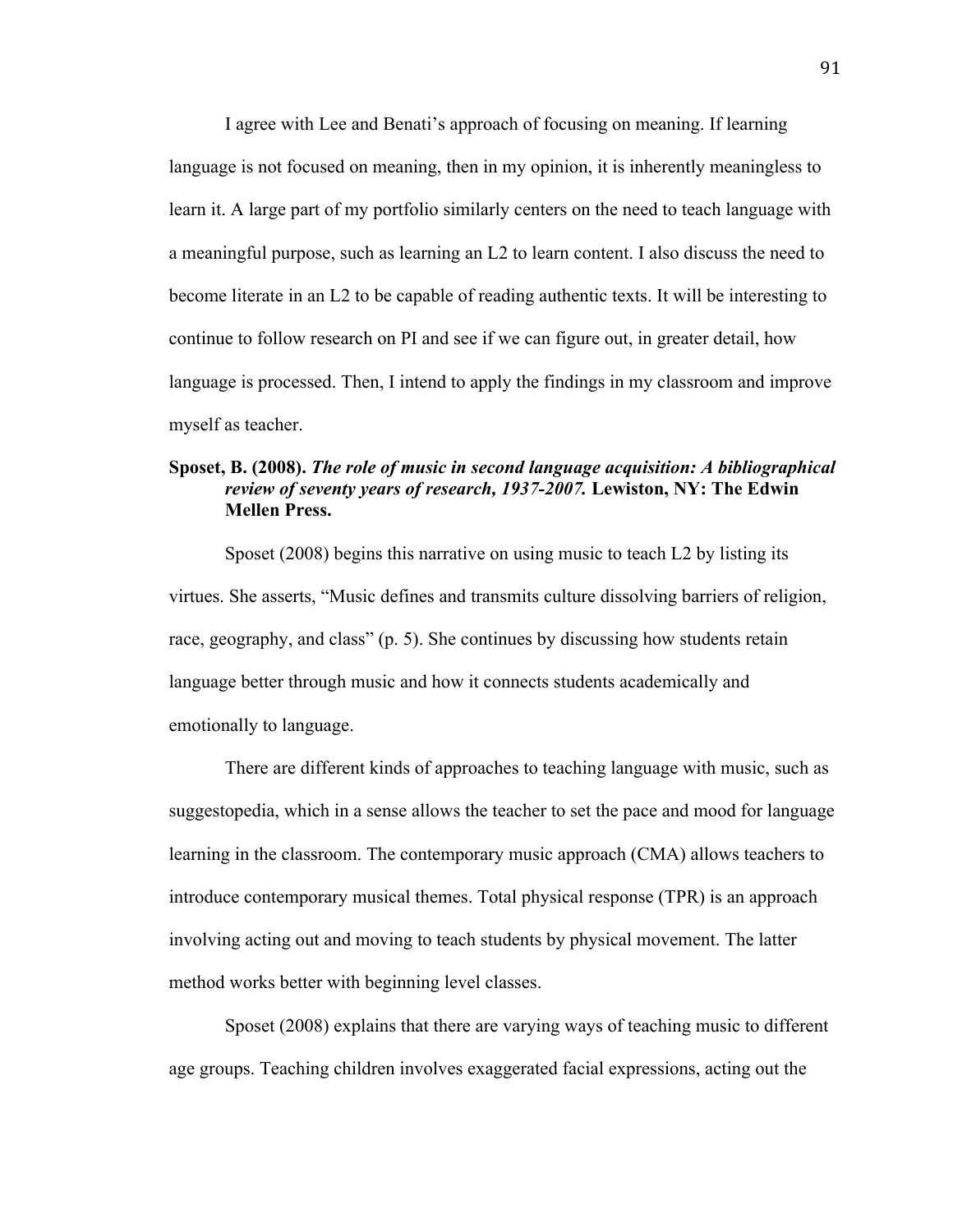song, and involving the children to sing along to practice pronunciation. In later years, students can memorize the songs for presentation and eventually write their own lyrics. Other ways of teaching songs in an L2 include selecting songs to teach grammatical elements or songs that express emotion or a theme. Teachers should be mindful of desired goals when selecting the songs.

In her bibliographical review, Sposet (2008) finds that there have been 23 studies done on this topic from 1937-2007. Of these studies, 52% have been on teaching English; and 12 of the 23, which is 65%, have shown positive results. Unfortunately, the majority of the research was not experimental, so the results are largely inconclusive. However, most of the positive results have been found with children between kindergarten and eighth grade. Additionally, most positive results have been from studies on pronunciation.

## *Reaction*

This research summary gives me reason to continue researching the impact of music on L2 teaching. Although the findings cannot be affirmed as actual success, they lead me to believe music can be explored for its effectiveness with a likelihood of positive results. The additional information about how music has been used historically provides a foundation for possible ways of using music in my classroom. It is possible that I can conduct my own classroom research to see which methods yield positive results and test them by trial and error until I can find a method that works. I want this book in my personal library because of its broad overview. I love music and want to incorporate it in my own teaching, so this article will serve me well. I think many students—children,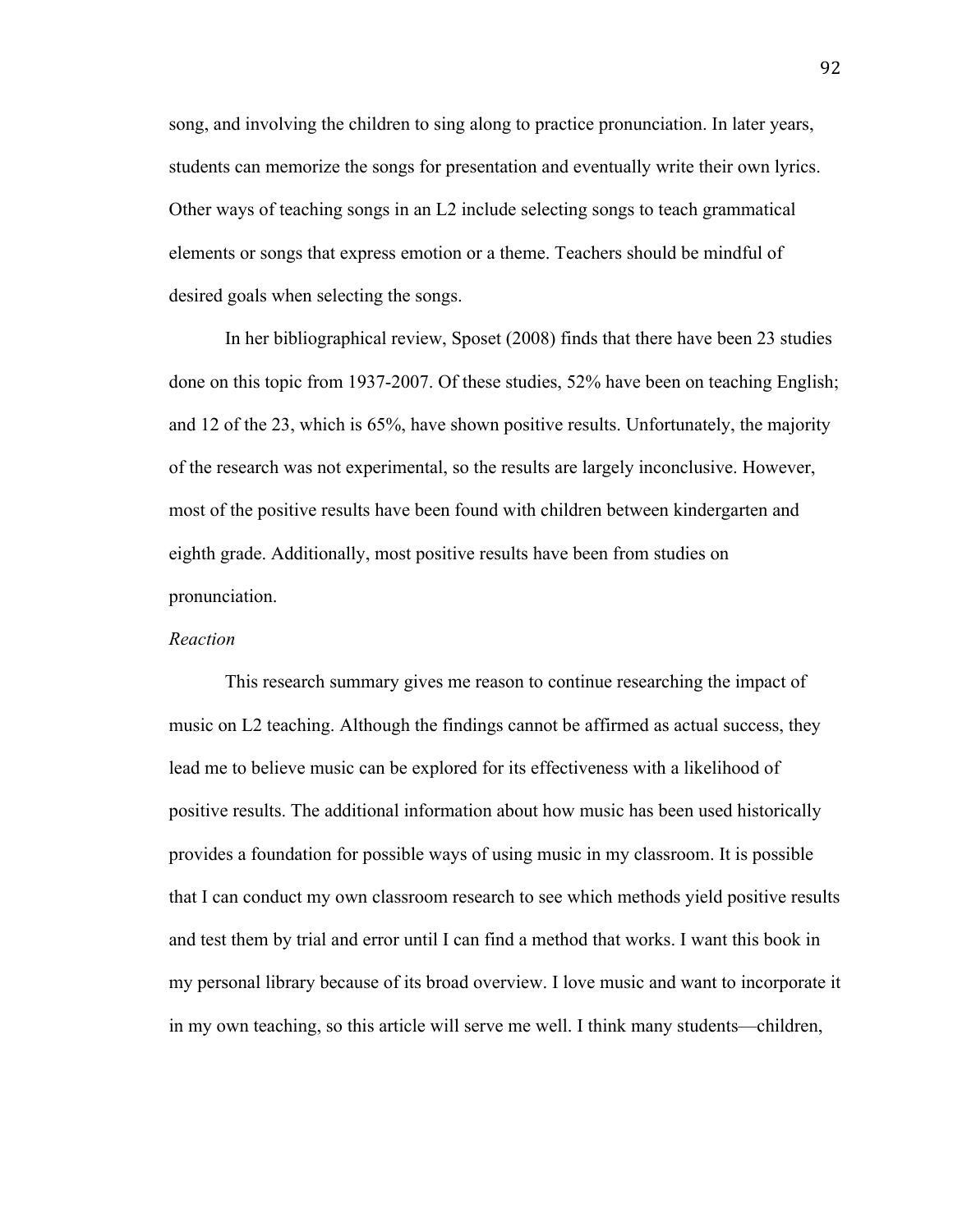adolescents, and adults—love music, too, and using music to teach language, as a result, can lower their anxiety and create a positive environment in the classroom.

# **Chang, C., Chen, I., & Chen, W. (2010). More than just audio guide–listening comprehension training of foreign language supported by mobile devices.**  *Ubilearn2010***. Retrieved April, 12, 2011, from http://nutnr.lib.nutn.edu.tw/handle/987654321/8107**

The use of audioguides in language learning was the focus of this study. The authors investigated the effectiveness of audioguides for comprehension and students' reaction to this tool for L2 listening practice. The study was conducted in Taiwan with students majoring in English who had all had six years of high school English before taking this course. The audioguides contained a script with information retrieved from the San Diego Zoo and National Geographic websites, with information about elephants, gorillas, lions, and giraffes. A native English speaker recorded the script.

The 162 participating students were taken to the Taipei City Zoo in groups of four. Once they were there, they used the audioguides at each animal's site. They listened to the recorded information about the specific animal they had selected. They were able to read the scripts as they listened to the passage recorded at natural speed rate, which is 130 words per minute. The scripts ranged in length between 180 to 220 words.

The participating students indicated positive attitudes with this mode of learning because they found it innovative and personal. Students perceived this exercise as an effective way to improve their language skills. They found the experience meaningful because they received useful content while they were physically at the site. They were able to learn by listening, reading, and seeing the information at the same time. Students also saw possibilities for audioguides to give them extended learning outside the classroom, offering other options for practicing their L2.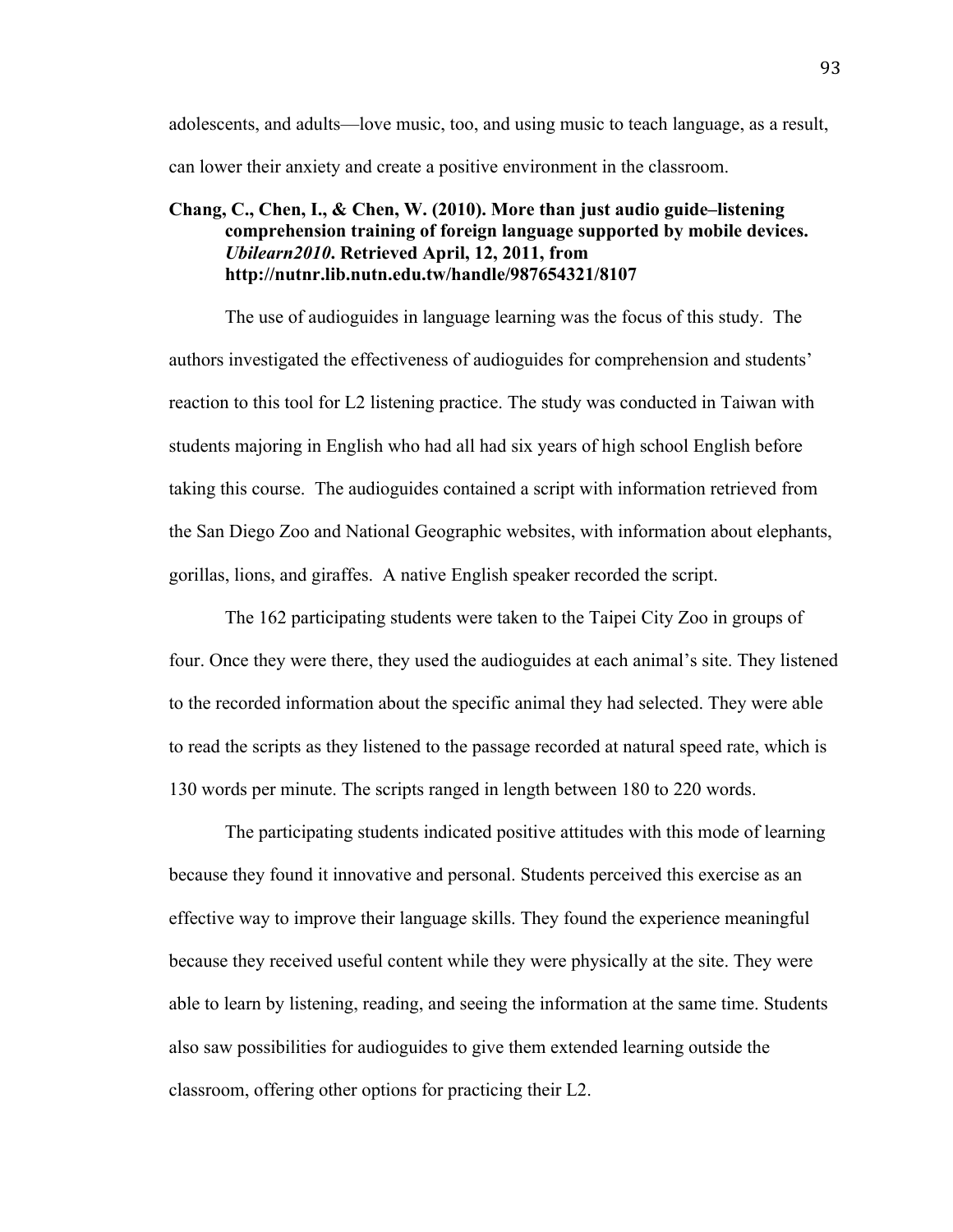# *Reaction*

This article caught my interest because now that we have multiple audiovisual mobile devices, it is worthwhile to test their potential in teaching language. The listening comprehension exercise triggers ideas for other ways of integrating real-life experiences with the virtual world of technology and maximize the combination of the two for teaching and learning purposes.

I used audioguides at the USS Arizona Memorial Visitor Center in Pearl Harbor. It was fascinating to see a small model of the harbor with the sunken fleet and listen to the events that unfolded on the day of the attack. Seeing visuals and listening to the information simultaneously, at my own pace, allowed me to take in the information as I was prepared for it. When I read this article, it was easy to see how a lesson with audioguides can become a meaningful experience for students to learn important information, while simultaneously learning language.

#### **Literacy**

# **Ho, L. (2000). Children's literature in adult education.** *Children's Literature in Education, 31***(4), 259-271.**

Ho depicts how literature helped Chinese students of English increase their ability to pronounce, read and write in English better through children's literature. The students practiced difficult pronunciation tasks when they found words strung together with consonants "l" and "r". The stories posed a pronunciation challenge, but allowed them the opportunity to practice and better their abilities.

She did a three-year study to find out the effectiveness of using children's literature to teach adults a second language. She found that students enjoyed reading the literature and found deeper meaning in the literature than what was already there. For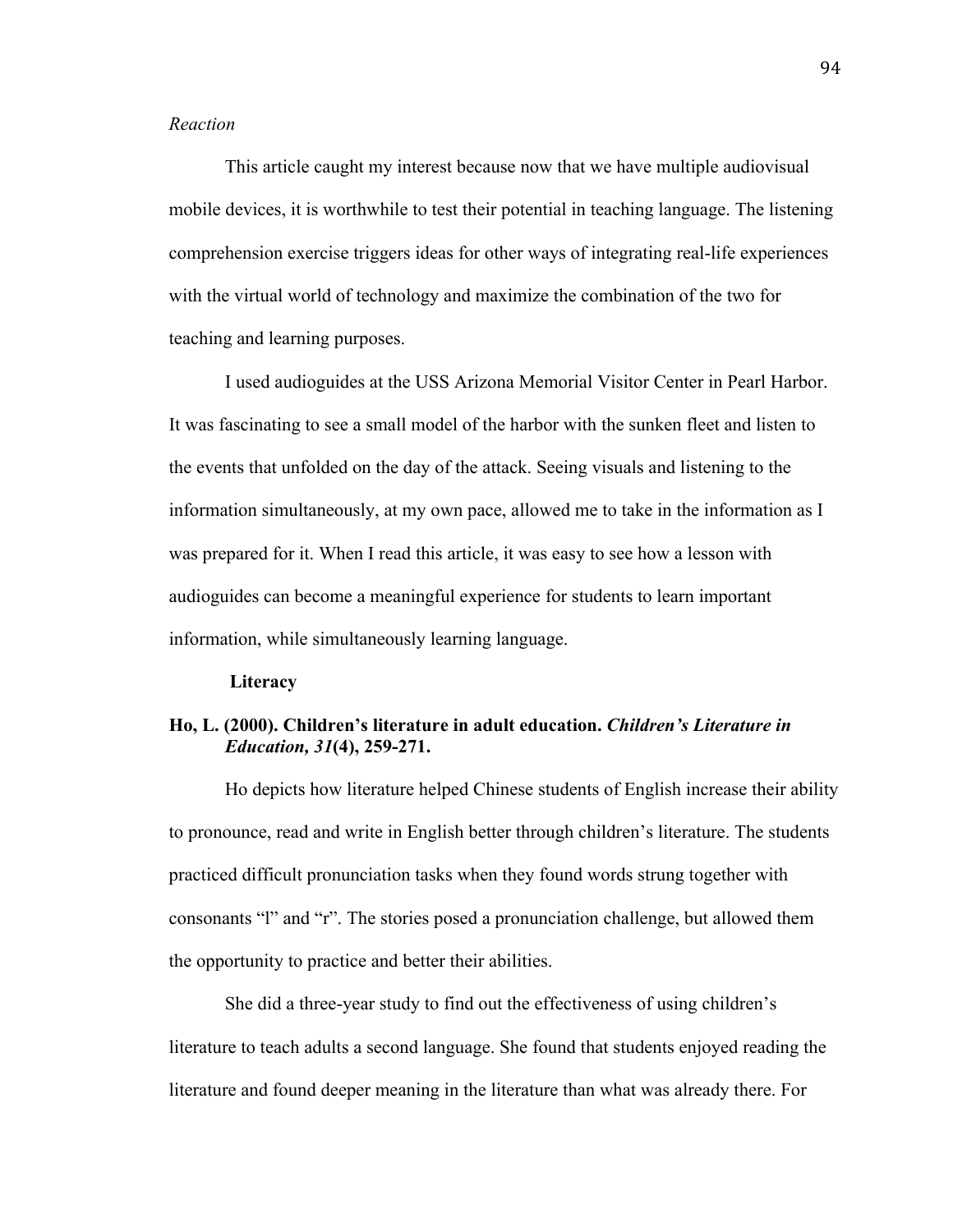example, from reading "The Plate", a story about two Chinese lovers who run away together, students got a sense of adventure and freedom from oppression because the lovers ran away from an oppressive regime.

Although the story had a happy ending, uncharacteristic of Chinese stories, students connected to it through its message of freedom and hope. The literature likewise helped teach students about culture in a way that may not have been possible by other means. They were introduced to stories that presented American cultural themes and could connect with some of the themes. However, they were not able to relate to certain themes such as disrespect to parents or chaos in schools. These cultural differences underscore the importance of choosing cultural themes that students can identify with within the L2 culture. Another interesting perspective from the author is students' ability to use drama in their connection to the stories read in class. She used drama as a facilitator for language performance and mentions puppet shows as another way of allowing students to practice language production and expand their language ability by exploring their artistic abilities.

#### *Reaction*

Ho illustrates how children's literature can be used in the language classroom because adult students enjoyed the use of children's literature in their learning. Ho's article has real teaching scenarios and real reactions to the use of children's literature. The author gives vivid descriptions of class activities that can be duplicated or modified for use in the classroom, such as using artistic forms for language production. I like this because she illustrates how comfortable students were in drama performance settings.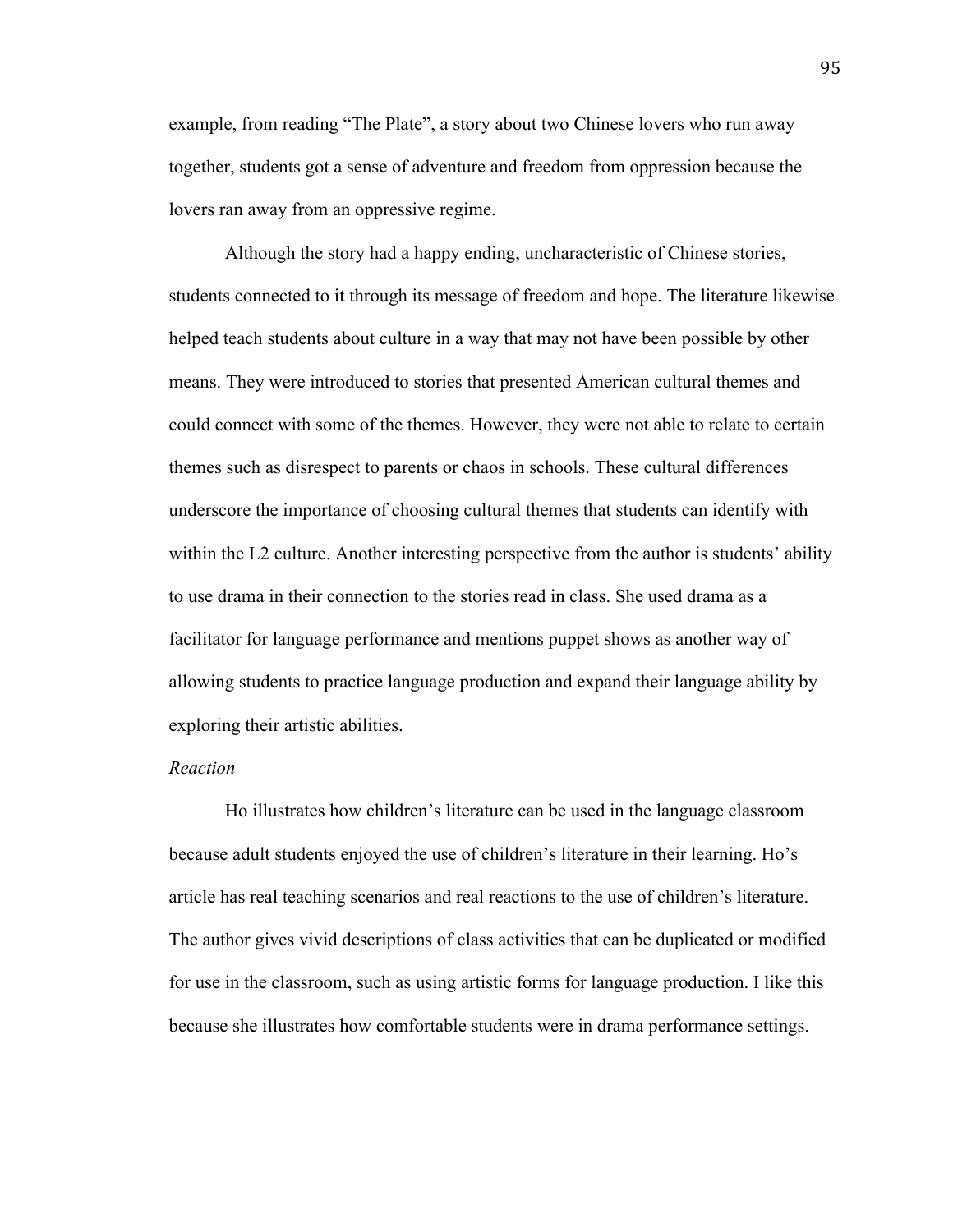She also makes a good case for how some difficult language characteristics can be introduced and addressed through literature, such as pronunciation, rhythm and rhyme.

The author's perspective on literary themes is particularly interesting because she makes connections between two different cultures through themes in children's stories. She illustrates how she may have underestimated the power in some of the stories because they seemed to have simple themes. In contrast, students were able to draw important conclusions from the stories, which the author had not previously expected.

# **Baskin. B.H., & Harris, K. (1995). Heard any good books lately? The case for audiobooks in the secondary classroom.** *Journal of Reading. 38* **(5), 372-376. Retrieved from http://www.jstor.org/stable/40033253**

Just as storytelling and folklore are not always considered 'literature', today's audiobooks may not be defined as books, but they may be just as instrumental as books. They add dimension to the written word because characters' accents, emphasis, and rhythm come through; actors and performing talent come through, grasping the attention of the listener. Humor and drama are captured as intended. Multiple voices can be heard along with other theatrical sounds adding interest to the story. Sometimes, even the authors participate in providing their own narrative on their creative process adding interest and perspective to the literature. Shortened versions of audiobooks are another element adding interest to story volumes that some readers may otherwise avoid.

In the classroom, audiobooks can enhance students' understanding of the story as it was intended. For example, for students who have difficulty pronouncing certain words, audiobooks can facilitate pronunciation. For students who have a hard time capturing meaning while reading, audiobooks add mood, tone, dialects, poetry, humor, and drama where intended. Teachers can use audiobooks to interest students who may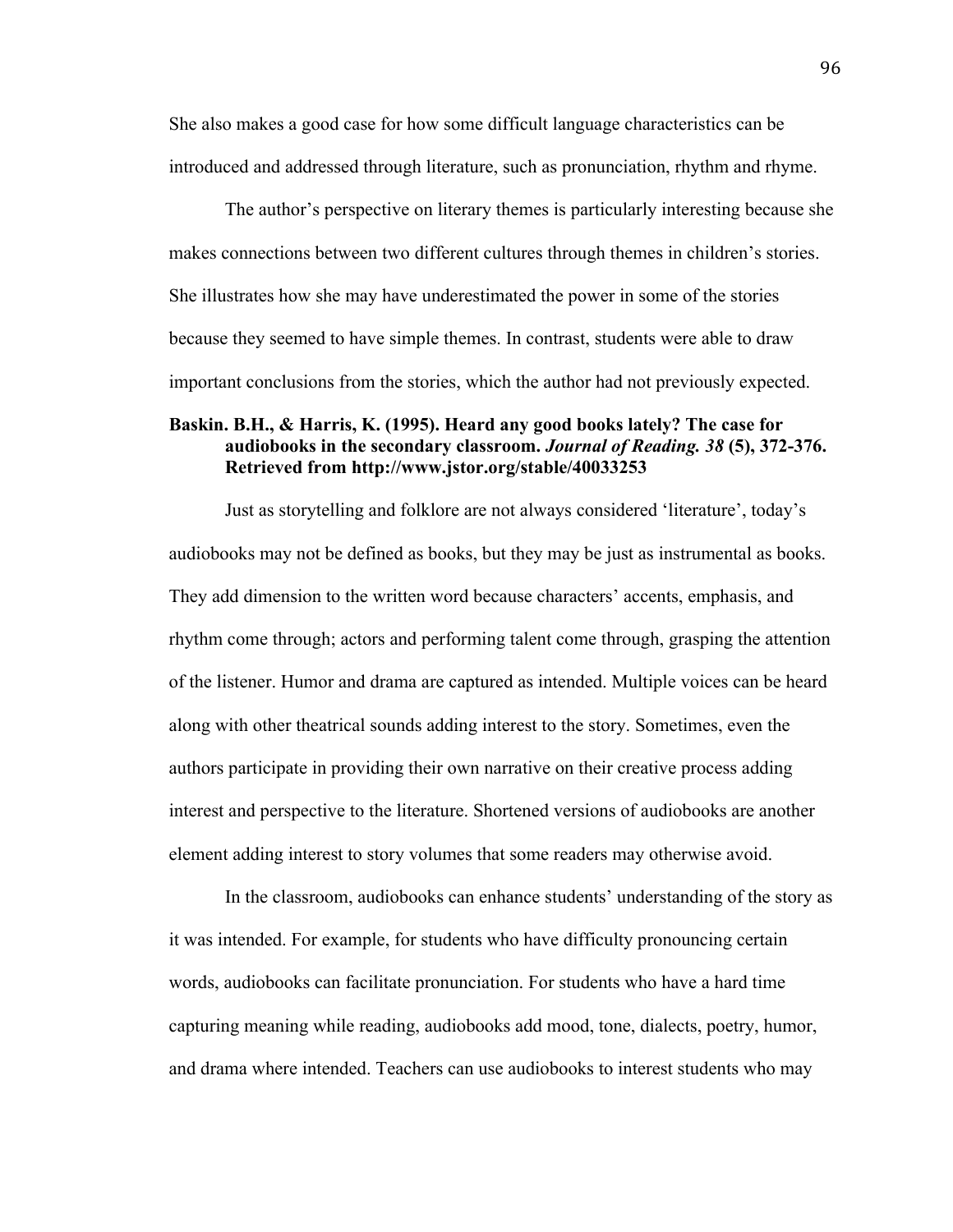feel too overwhelmed or intimidated to read large books, to become interested in reading without feeling defeated from the outset. This form of reading can help students with any kind of visual impairment or have other learning disabilities that keep them from reading successfully. Audiobooks may capture the hearts of those who may otherwise not be interested in books, but can enjoy literary forms without some of the difficulties possibly encountered in reading.

## *Reaction*

The authors' perspective on L1 reading offers another option for L2 readers. I like the article because of its transferable application in L2 teaching. Just as stated in the article, audiobooks can present listeners with correct pronunciation and dialects to help students listen and mimic sounds. Audiobooks will allow them with the repetition needed for practicing listening and speaking skills. They can likewise help students who are burdened or overwhelmed with tackling the seemingly impossible task of reading a book in the L2. It can introduce students to the L2 language spoken by a native speaker, if they do not have a native speaker of the language as their teacher, or it can add another voice besides their teacher for native accents.

Audiobooks can similarly help students grasp meaning and learn language in context. Students can hear how drama, comedy, and poetry are expressed in the L2 and listen to how rhyme, rhythm, intonation, and emphasis are realized in the L2. Audiobooks can be powerful tools in the classroom and at home for students to overcome reading fears, practice listening, and grasp nuances in meaning that may not be achieved by simply reading a text. The authors illustrate all this very well for L1 reading.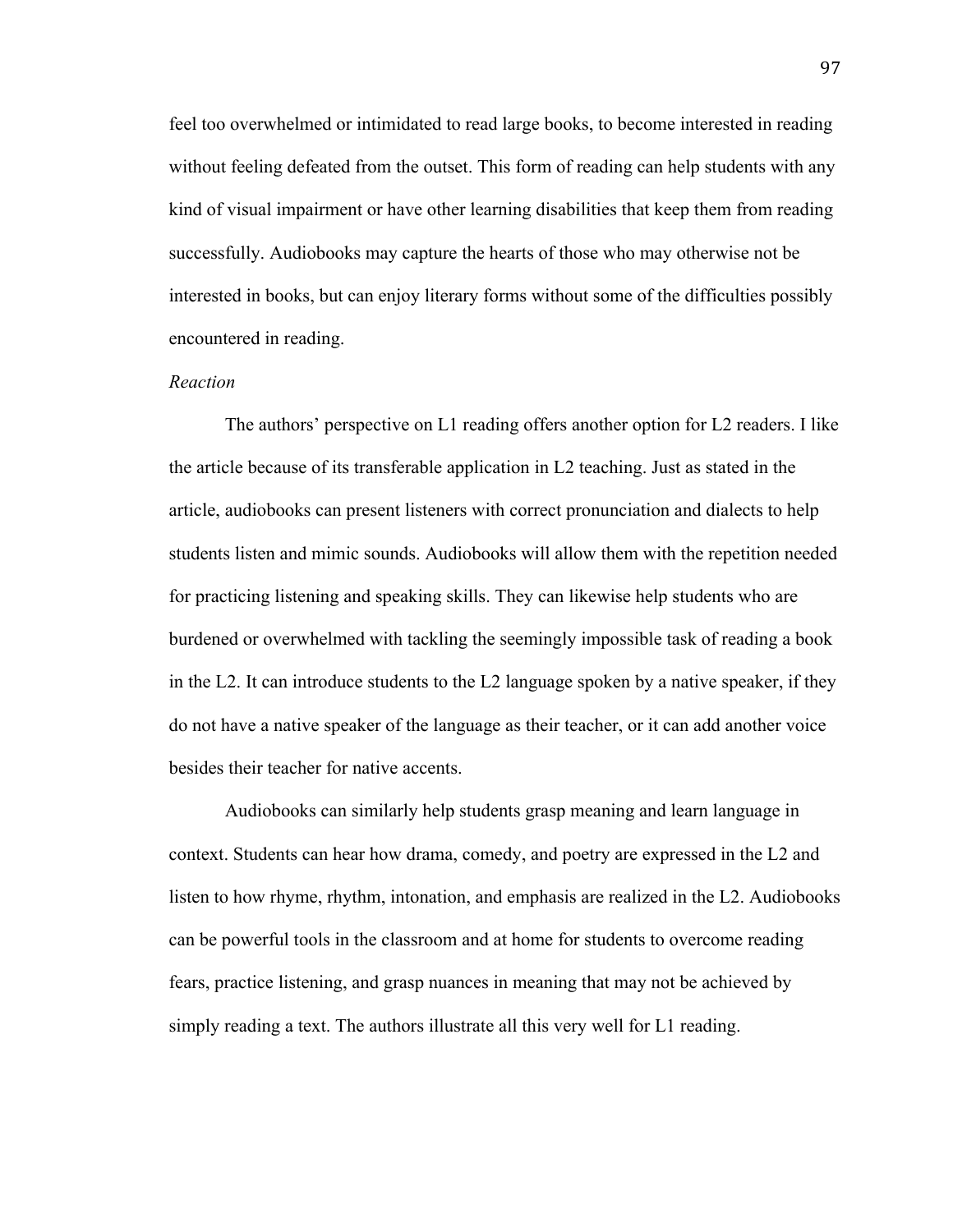# **Crossley, S.A., Louwerse, M.M., McCarthy, P.M., & McNamara, D.S. (2007) A linguistic analysis of simplified and authentic texts.** *The Modern Language Journal, 91***(1), 15-30.**

The researchers of this article take a deep and detailed look at a long-standing debate over which kind of text is better to use for beginning L2 learners, authentic texts or simplified texts. In doing so, they explore at some of the arguments made for authentic texts, which included language being more varied in authentic texts and easier to follow for beginning learners. Furthermore, they investigate arguments for simplified text, which include language being simpler and easier to understand for beginning learners because sentences are shorter and more comprehensible, supporting Krashen's theory of comprehensible input.

The researchers looked into several word categories found in sentences and their frequencies in 105 texts. Some of those included noun use, particular parts of speech and frequency, ambiguity and abstractness, cohesion words, and ambiguity. They analyzed reading passages with measuring devices that counted and analyzed frequency for the mentioned categories, from sections longer than 100 words of beginning ESL textbooks.

They discovered that authentic texts have more variety in both vocabulary and sentence structure than simplified texts. They found that authentic texts are easier to understand because they are easier to follow and did not find that simplified texts used simpler words. Authentic texts actually have more causal verbs and elements that show cause and affect, than those in simplified texts. Besides, the researchers found that authentic texts have more natural language as it is used in the real world. Authentic texts also have more cohesiveness in language, linking thoughts, style, and language structure better than simplified texts.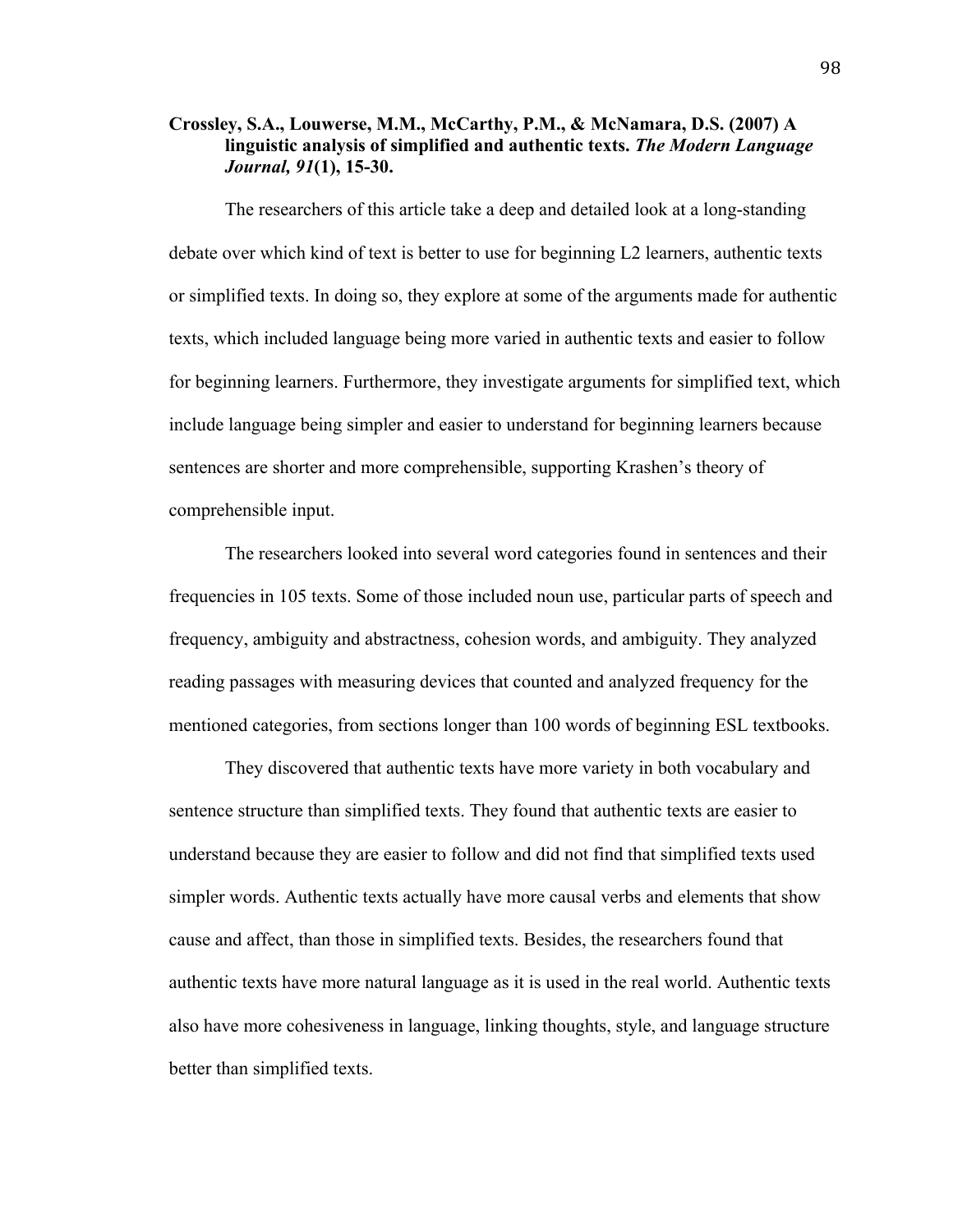# *Reaction*

This article was intriguing to me because the authors took a long-argued debate and took care in parsing long texts to make an analytical review of their arguments. They did not make claims based on other authors' research, but took a more scientific approach to prove or disprove the existing theories by measuring specific parts of language and frequency of use.

They made some predictions. They were on-target with some of them, but they were surprised by other findings. They expected simplified texts to be easier to read and easier to follow for L2 learners, but found the contrary. Although authentic texts contain more obscure and varied vocabulary, the connective words and discourse and causal verbs and elements made the text more comprehensible. The text in authentic texts was more cohesive in context, supporting and enhancing meaning. It was interesting to see how minute components of language make authentic texts better for L2 learners as a means for comprehensible input.

# **Chun, D.M. (2007). Come ride the wave: But where is it taking us?** *Calico Journal***,**  *24***(2), 239-252.**

Having been an editor for Language Learning & Technology (LL&T), Chun is able to see what researchers and educators are studying regarding computer-assisted language learning (CALL). She can see patterns in website hits, an indicator of article popularity, and at the top of the popularity chart are computer-mediated communication (CMC) and web-based instruction. The other less popular categories are "culture and language learning" and "teaching centered".

Chun points out that the journal additionally keeps record of hits on the most popular articles. The most popular article was placed in the 'Edutainment' category. This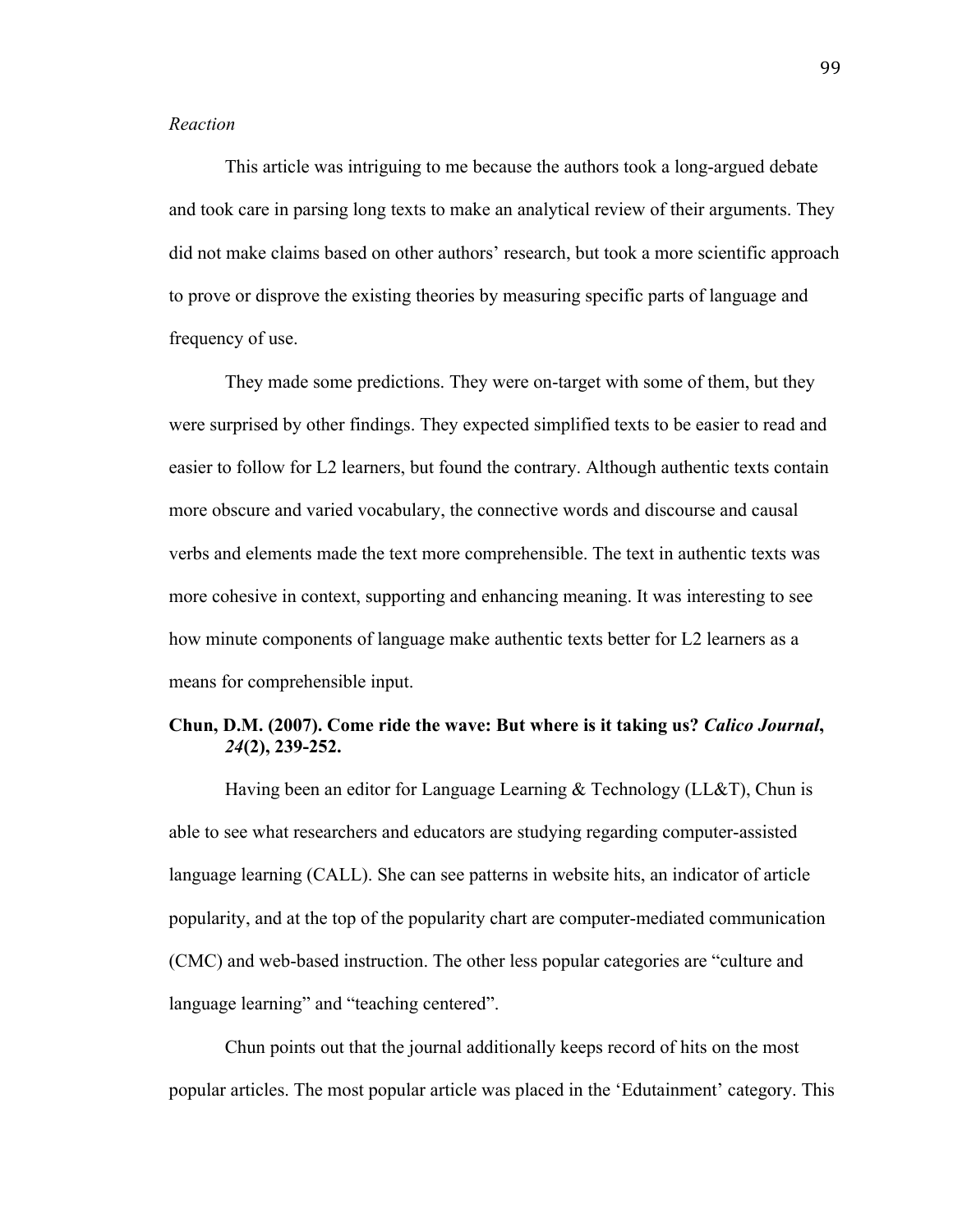category relates to educational entertainment and the top article is "You're not studying, you're just…". The topic relates to educators embracing entertainment content for educational use. The other most popular articles below this one in popularity are related to messaging and gaming, Internet phones, podcasting, blogs and wikis for language learning and teaching.

After discussing these popularity trends, the author examines what we know about the effectiveness of CALL. Research about reading with electronic dictionaries, glosses, and annotations indicates that students who use these aids show no significant improvement on reading comprehension and retention. In some cases, these aids have hindered instead of helped.

Research on teaching pronunciation and intonation with the use of technology indicates that drastic improvement has been made in this technology. Some software has proven effective because it can give learners visual feedback on their pronunciation, yet there is no replacement for human feedback. Research on teaching culture with technology is also under review. Internet communication for this purpose has been widely studied and its effects have been true to real-life communication challenges. Chun states that there is still more research to be done on the effect of technology on language and culture teaching and learning.

# *Reaction*

I enjoyed reading this article, in which the author's surfing metaphor carried throughout the entire piece. She described clearly how she accessed the data in her position as an editor for the online Language Learning & Technology journal. She brings to light how technology is a popular topic of research and how language teaching and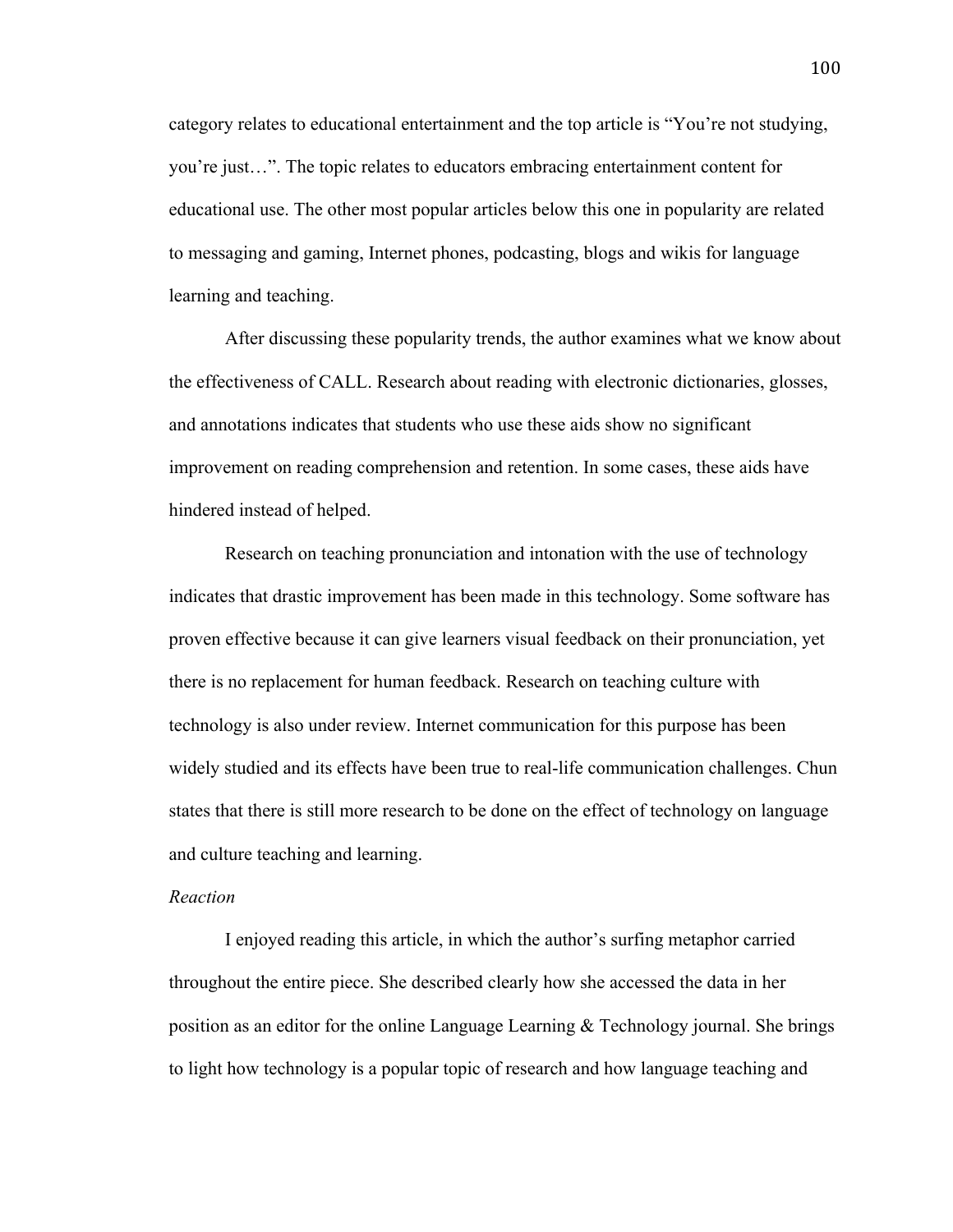learning may be affected by using technology in the classroom. It seems clear that teachers and researchers will want to exploit every new avenue of technology for students' benefit.

If teachers and researchers are interested in the use technology in the classroom, teachers should take a look at what the current findings are. If the outcomes show marked improvement in learning L2 up to now, then it is worth investing time and money in experimenting with the use of technology in the classroom. I recommend this article as a good starting point for future research.

# **Chun, D.M. (2001) L2 reading on the web: Strategies for accessing information in hypermedia***. Computer Assisted Language Learning, 14***(5), 367-403.**

In this article Chun takes a close look at research done on teaching and learning in hypermedia environments. She does so by first taking a look at what research has been done on reading, teaching and learning in hypermedia in general. Second, she looks at research done in reading in hypermedia for L2 learners. Third, she explores what the research shows about how individual differences affect reading with hypermedia. Finally, she discusses the research findings based on the look-up frequencies, summary results, talk alouds, and follow-up interviews of the study mentioned below.

Hypertext is different than regular text because it is non-linear or non-sequential. This non-linear way of reading permits readers to click glosses, links, or audio clips during reading, allowing readers to jump around and return to their original place. This can be good for advanced learners to increase their vocabulary and background knowledge and maintain interest in the reading. It may be difficult for a struggling reader to follow the text while having to open multiple windows full of additional information.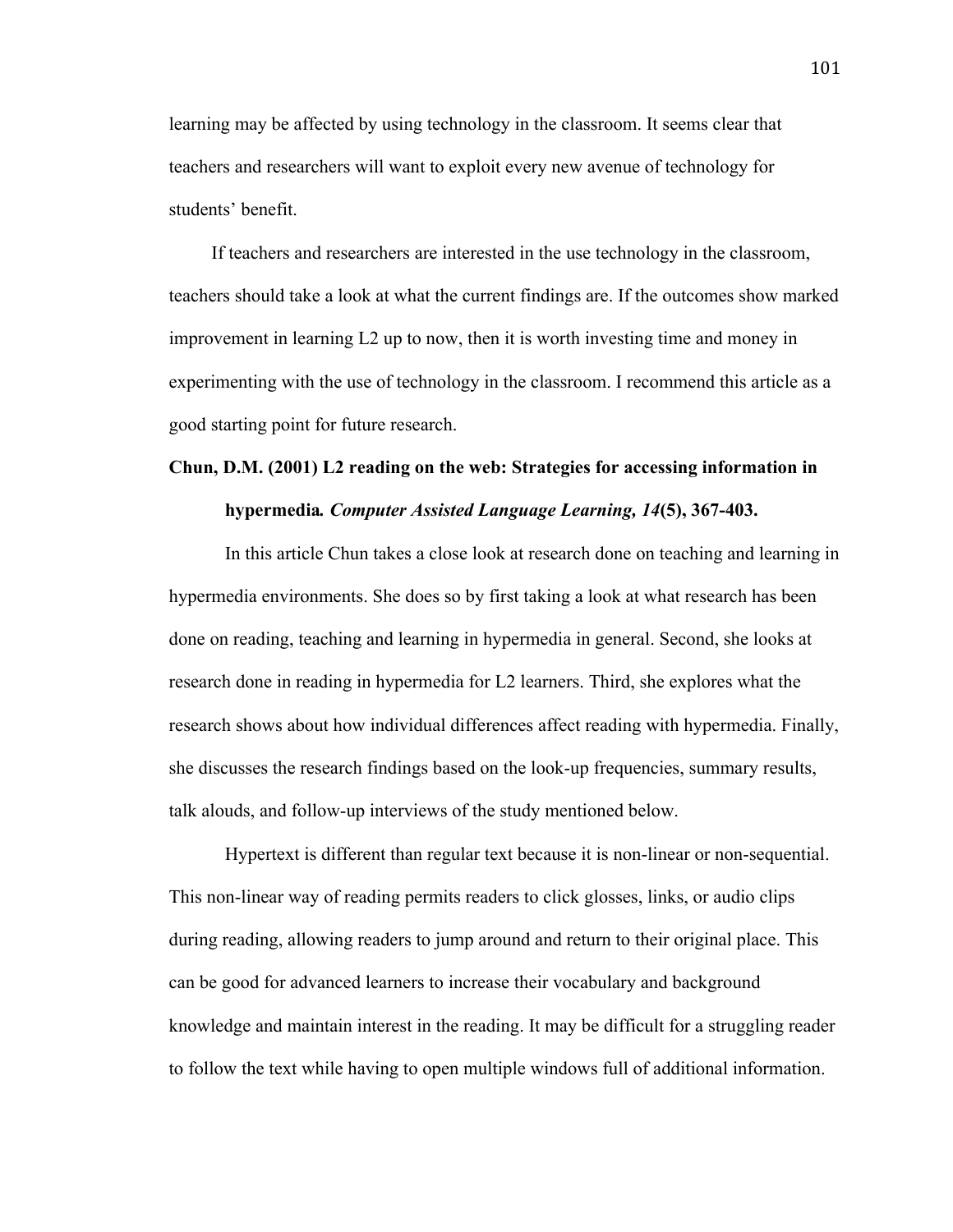The study was done on 23 German students who were fluent English speakers. They were given one of two texts. Text 1 was a netLearn text, including an internal glossary, an external bilingual dictionary, and an audio narration. Text 2 was a German webpage from a German university, including an external bilingual dictionary. The results showed that students who had Text 1 had a more enjoyable experience because they had easier options to navigate. Text 2 proved to be confusing because students got lost in the university website. They did not have so many reference options. Both texts had trackers for researchers to see how many times students diverted to the reference options. The students with Text 1 had more options and they went to those options multiple times. The students with Text 2, who had fewer options, went to those options fewer times.

#### *Reaction*

This research compares two ways of supplying glossing and other reference items. Chun suggests that students need more guidance when directed to websites, especially in an L2. It is interesting to glean, from this research study, that the text with more hypertexting is not necessarily perceived as a better text because of the additional reference options. There is even a suggestion that the hypertexting option may have been perceived by students as being too much, which made the text confusing, rather than benefiting comprehension. This finding is quite intriguing because we often feel as though more information is better. Here it appears, the more students looked at the annotations provided, the more their comprehension scores dropped.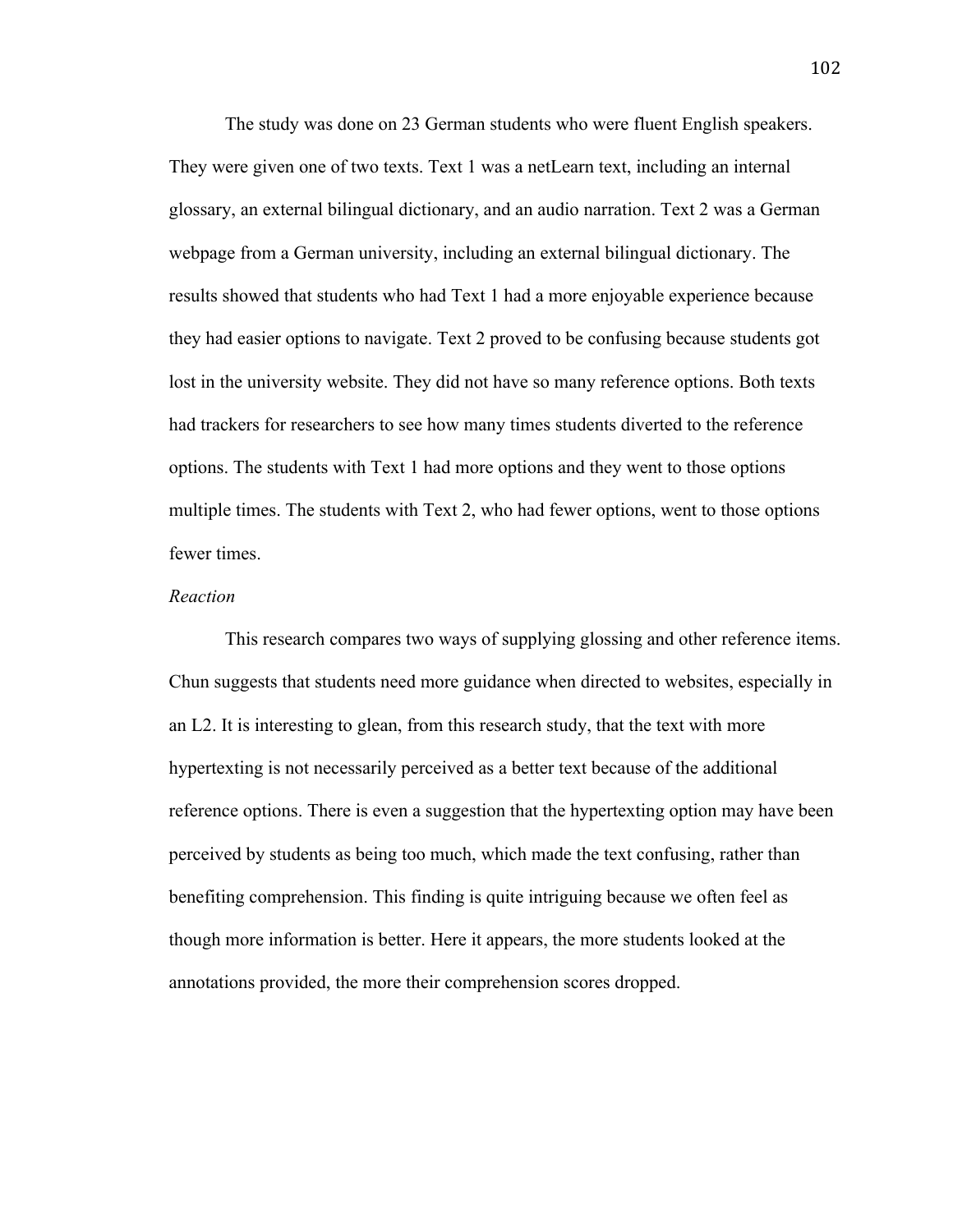### **Ellis, R. (2006). Current issues in the teaching of grammar: An SLA perspective.**  *TESOL Quarterly, 10***(1), 83-107.**

Ellis states that there is no singular or simple answer to the question of how to teach grammar. He investigates empirical questions addressed in the past and those that can be addressed in the future. He defines grammar teaching as involving " any instructional technique that draws learner's attention to some specific grammatical form that helps them understand it…or process it… so they can internalize it" (p. 84). Then, he covers important grammar teaching questions in detail, beginning with, "should we teach grammar?" (p. 93). To suggest an answer, he reviews research showing how grammar teaching helps students learn grammar faster than when it is not taught explicitly. He continues with the question "what grammar should we teach?" (p. 86). He explains how grammar should focus on structure as well as meaning. Then he addresses, "when should we teach grammar?" (p. 90). He suggests learners should receive corrective feedback, but explicit grammar should not be taught until learners are more advanced.

Other questions that Ellis raises pertain to classroom time and intensity focused on teaching grammar and whether to teach it implicitly or explicitly. He argues that focusing on teaching explicit grammar, combined with a focus on form*s* and form, is the best option. He claims there is not enough research to know if grammar should be taught over short periods of time or extended periods of time. He also promotes integrating grammar teaching with communicative activities.

### *Reaction*

I recommend this article for its comprehensive overview of different research perspectives on grammar. Ellis asks important questions many second language teachers may have, and he looks in depth into the available research and concludes that it may be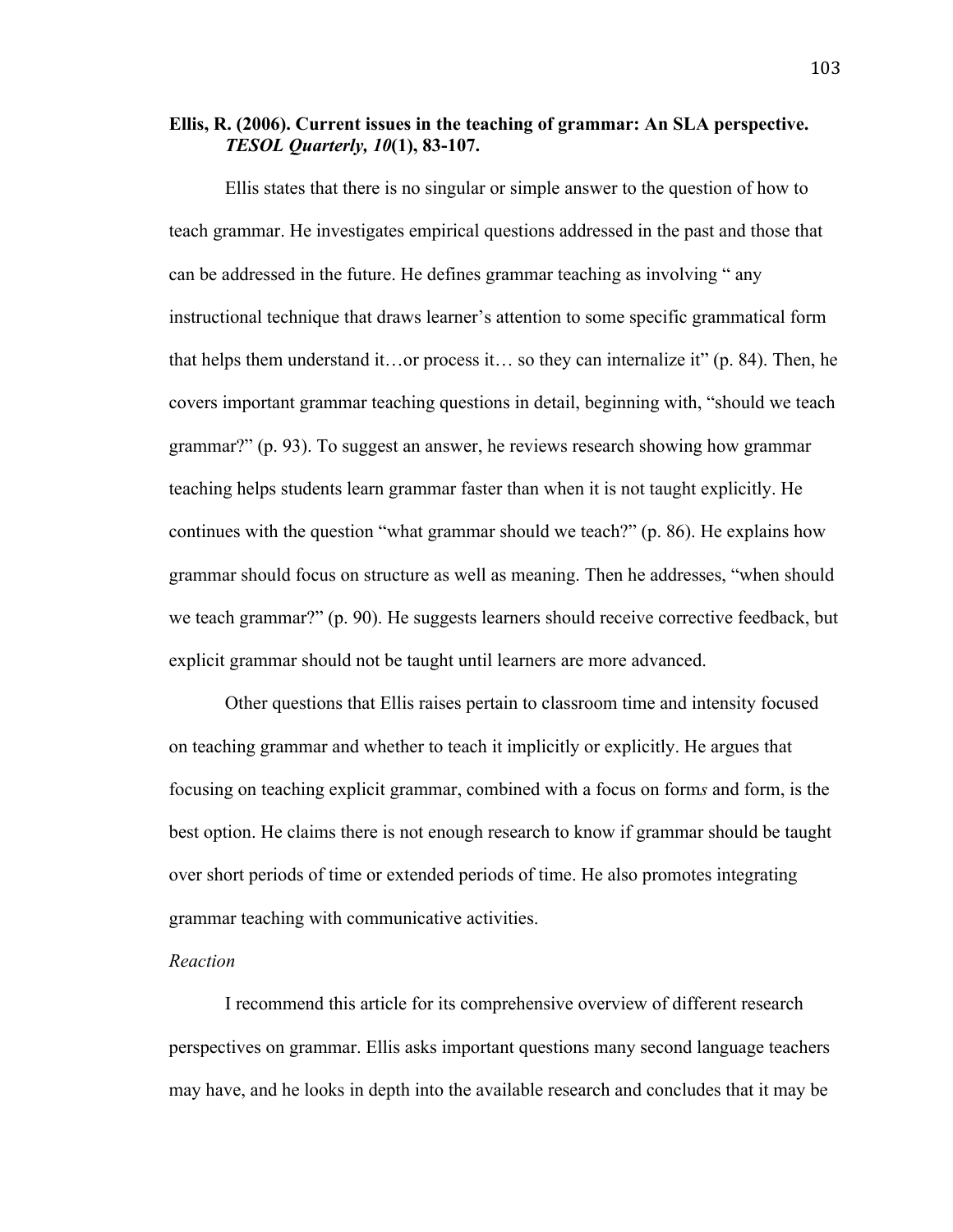necessary to use a combination of methods. His point of view may or may not be correct, but the article leaves us great questions for future research. I appreciate his point of view because he concludes that communicative goals should always be at the head of any type of grammar lesson. This goes right along with my teaching philosophy. The final outcome in language classes should be that students achieve communication in the L2.

### **Stokes, J.D. (2007). Meaningful writing for beginners.** *Hispania, 90***(3), 543-550.**

This article reports on a writing project carried out over the course of a semester of beginning Spanish. The researchers examined the topics of the textbook writing activities, after reviewing its vocabulary and grammar structures. These topics required the students to do a self-description, including daily routines. It also required the students to describe their field of study and explain why they are interested in the field. In the next paragraph they are asked to elaborate on their field of study and why it is interesting to other people and to describe the need for the profession. In the following paragraph they are to detail activities done by people in their field and their typical attire. Then, students are asked to describe how Spanish may be helpful in their profession as described in the previous paragraphs. The last paragraph summarizes the other paragraphs.

Students were provided 10 to 14 days to complete one paragraph, and they were coached along the way. Students were taught how to correct adjective agreement in their own papers and other grammatical help was given when necessary. Additional feedback was provided regarding organization and content, while grammar rules were reviewed as needed.

The response from students about the writing project was positive. They seemed to perceive the writing process as a positive and useful experience. They were able to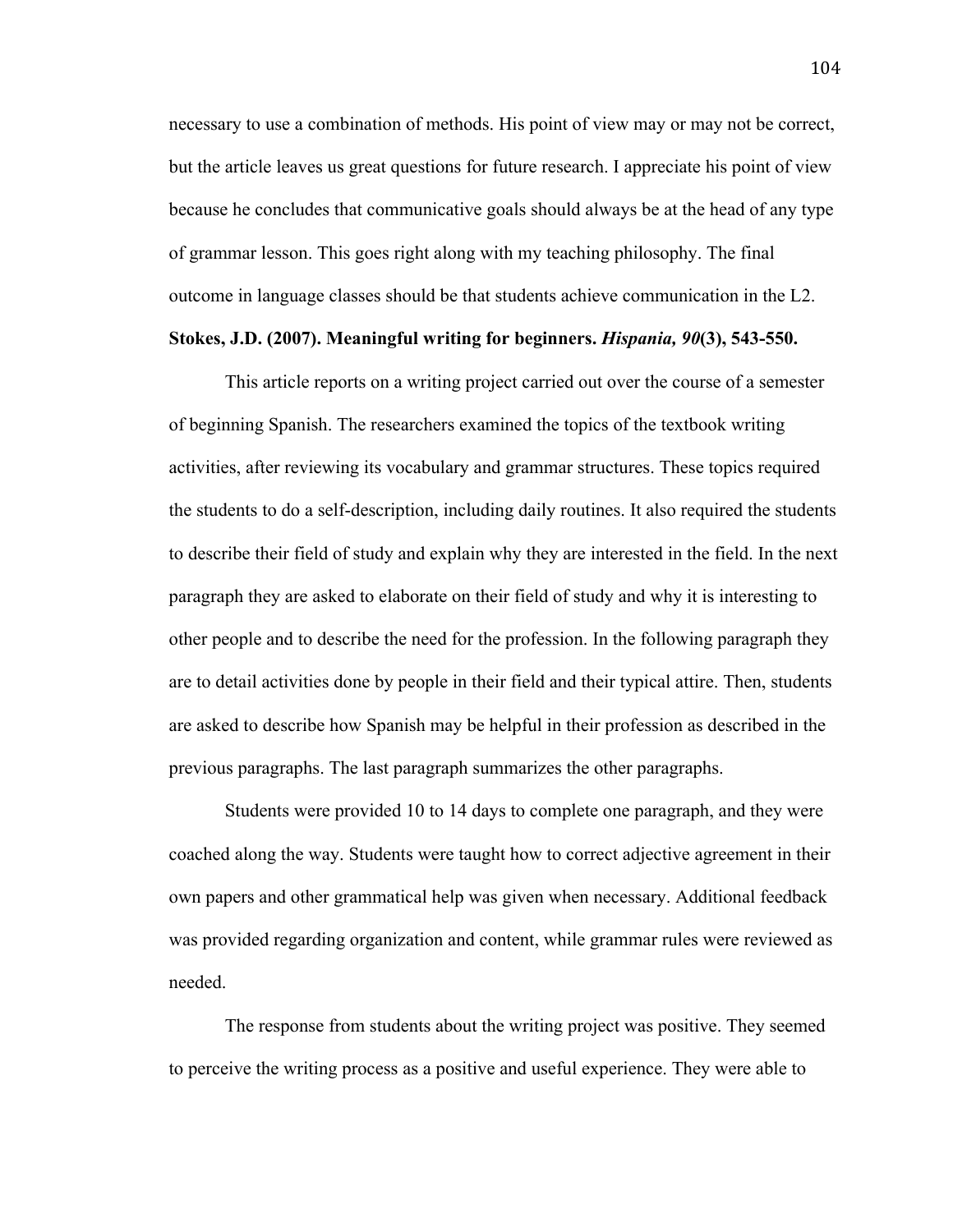complete, the writing activity with the L2 they knew and to reflect on how learning Spanish may help them in their future professions. Students were motivated by the activity because they were able to use the language as they were learning it. They seemed impressed with their accomplishment of writing in the L2.

#### *Reaction*

This article serves as a valuable example of how writing can be integrated in a beginning language class. I appreciated the author describing in detail how important it is to study the textbook and extract from that text the kind of morphology and structures familiar to students for a writing assignment. It is clear to me that writing activities like this one can demand a lot from students as well as teachers. Teachers need to be continually reviewing the writing, commenting, correcting, and supporting students through each sentence. Beginning-level students have to be very creative and daring to use the L2 they are learning. This type of writing activity shows how comprehensible input can give students enough information for output and the activity proved to be a low-anxiety activity following natural approach teaching practices.

### **Wong, W. (2002). Linking form and meaning: Processing instruction.** *The French Review, 76***(2), 236-264.**

The author discusses how focusing solely on meaning can jeopardize learners' ability to understand how to reproduce language effectively or how they may understand language incorrectly. The author also discusses why focusing only on form can hamper learners' ability to place a certain form in the context of when it should be used. Therefore, she argues that teaching should be done with a focus on meaning with a connection to form. The reasoning behind this argument stems from input and processing. She discusses how language changes from input to intake once input is processed in the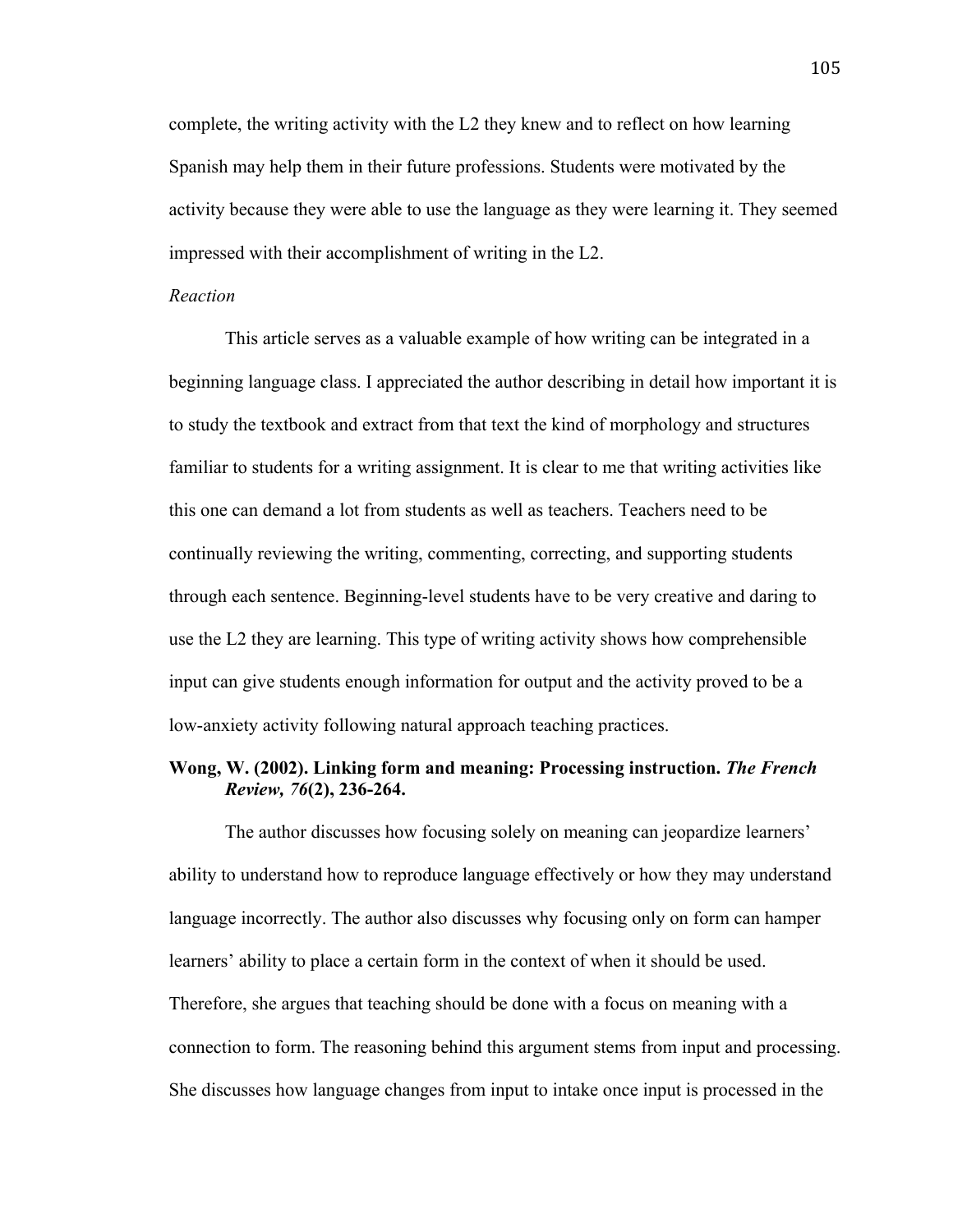learners' minds. Van Patten's model illustrates how learners process input concerned with language characteristics, while asking the "whys" about language form. The author examines why language processing plays a role in linking form with meaning. She argues that in the natural process of learning an L2, learners link form with meaning and in this connection intake is created.

The author illustrates how teachers can teach forms in the proper order for learners to focus on meaning. She shows us that because learners focus on the first part of the sentence (noun and verb) in exercises, teachers can simplify meaning so that students will care to learn the form.

### *Reaction*

I like this article because the author walks the reader through input, processing, and intake, making clear connections to L2 teaching. Her mathematical formulas help me see why meaning is imperative for teaching form. Then she shows me with different language activities how the formula can play out in an L2 classroom. The grammar activities are in French, but she shows the reader how they can be applicable in other L2 teaching scenarios. I appreciate that she included the use of interactive activities among students and teachers.

I value the fresh perspective on input processing and Van Patten's model. I have read other books and articles about these subjects, but this fresh new perspective with the mathematical equations and the activities charts help visualize how the method can be implemented. The use of present day characters in the activities also shows teachers how important it is to initiate activities with themes that enhance meaning to the L2 learners.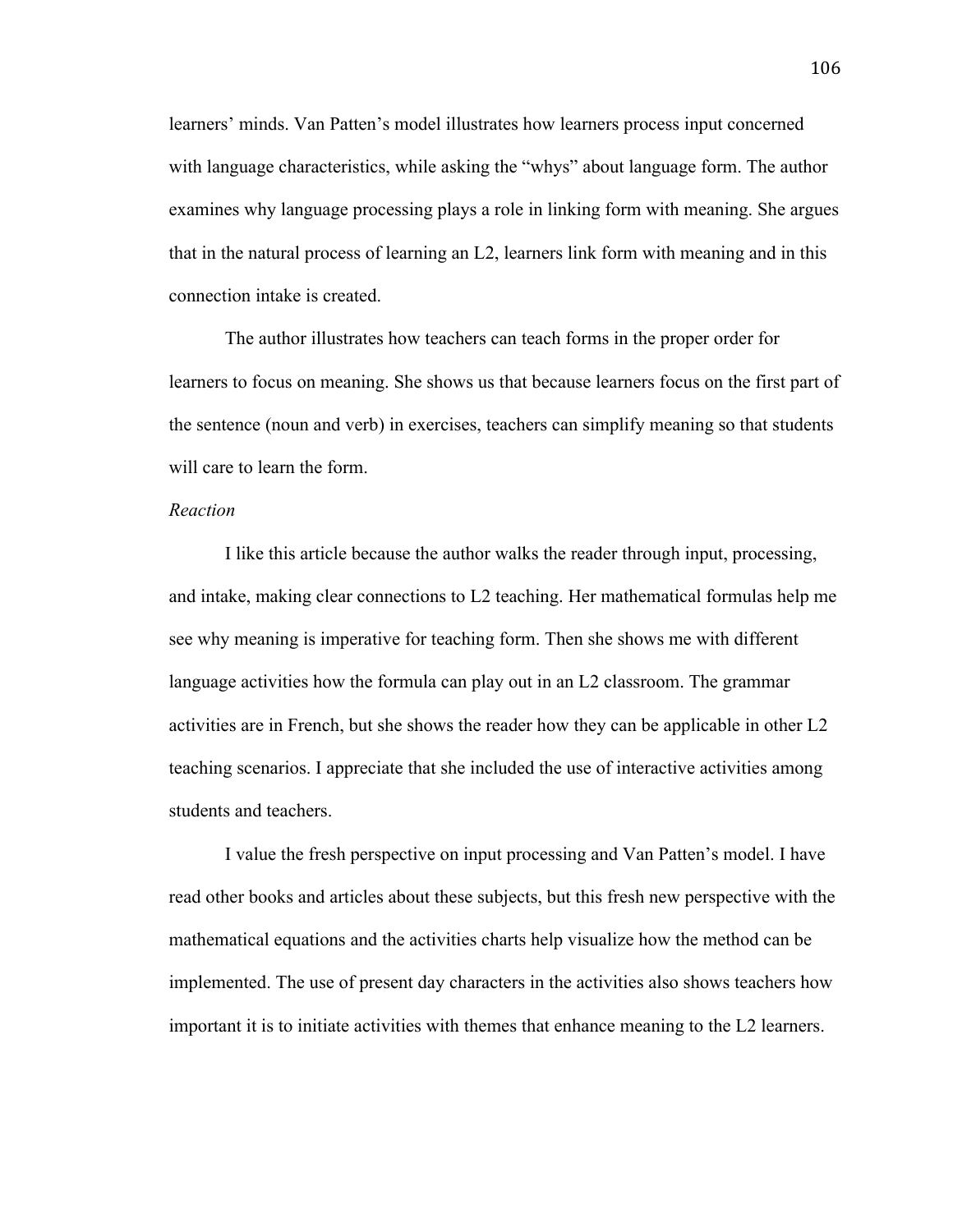### **Culture**

# **Cho, G. (2000). The role of heritage language in social interactions and relationships: Reflections from a language minority group.** *Bilingual Research Journal, 4***(4), 333-348.**

This article reports on the advantage of maintaining a heritage language besides English in the United States. The research on Korean-American adults between the ages of 18 and 35 includes interviews about their perspectives on their heritage language ability. Likewise, it includes charts illustrating their demographic information, language competence, and areas of conflict, relating to language competency. First, Cho provides an overview of the role of heritage language in social circles and personal identities. She states that although there are obvious benefits in retaining the heritage language, the trend statistically points toward a diminishing number of Korean-Americans retaining it. Then she illustrates trends with excerpts from interviews conducted with the 114 research participants.

The interviews reveal the participants' feelings about their heritage language. The trends are presented under three three headings: better relationships with heritage language speakers, difficulties interacting with the heritage language community, and difficulties interacting with heritage language speakers outside the United States. Most of those interviewed desired to improve their heritage language and improve their relationships with the heritage language community. Those who did not want to improve their language ability excluded themselves from the heritage community to avoid conflicts and misunderstandings. An added incentive for improving the heritage language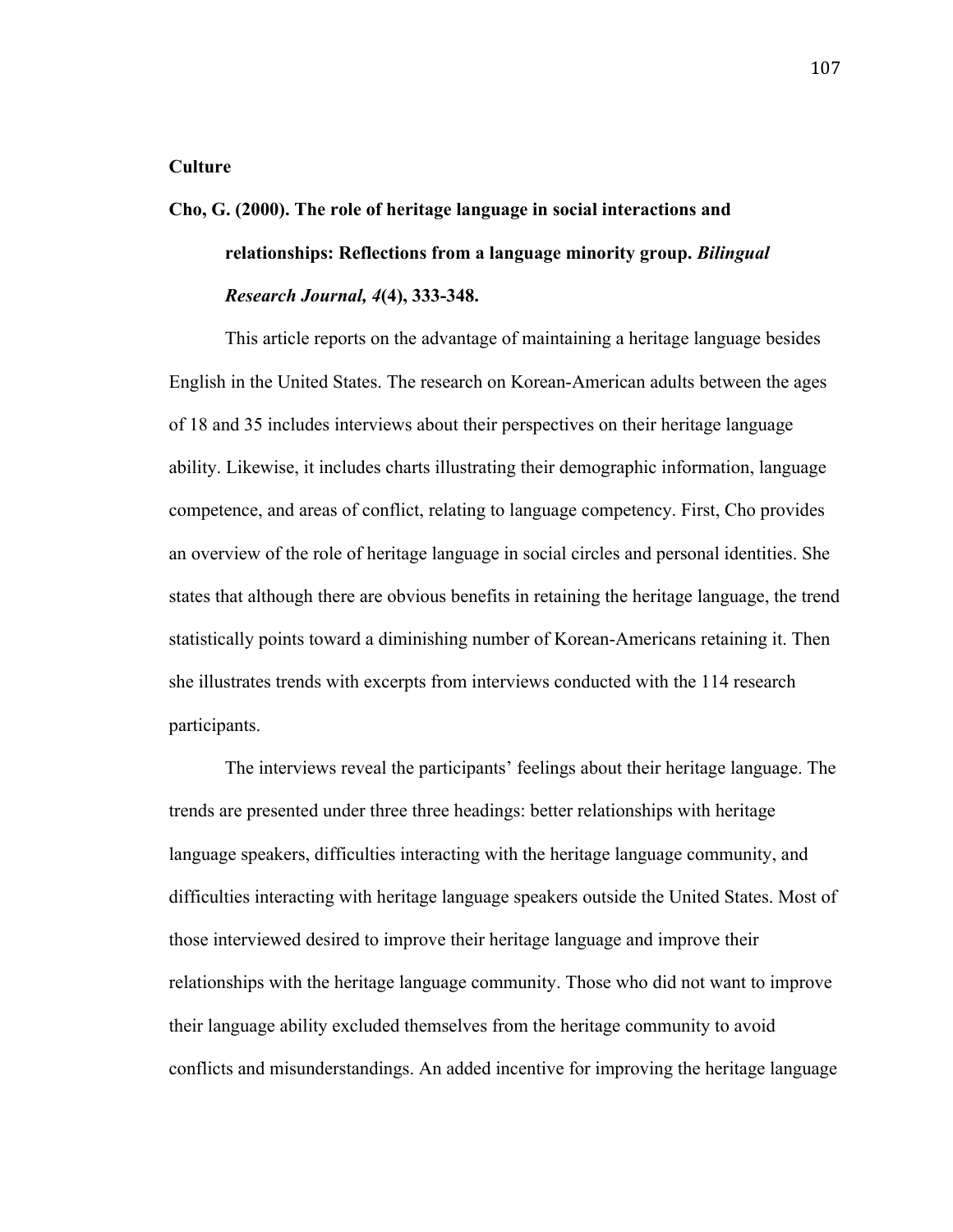is the possibility of professional advantages within and outside the heritage language community.

The author concludes that some view language diversity as a problem in the country, making society weaker. Others can see it as a resource and strength, giving society and those who retain the heritage language an advantage.

### *Reaction*

I recommend this article to ESL teachers because it gives unique perspectives of heritage language abilities. I like how the author reveals students' frustrations and points to the kinds of challenges students may encounter as they become proficient in English. Reading this article in an ESL class can bring up interesting class discussion or debate. It can initiate personal reflection and help students analyze goals they may want to establish for language learning and heritage language retention. The author also encourages language teachers to reflect about whether heritage language retention is valuable to individuals and a society.

# **Klee, C. A., & Ramos, L. A. (Eds.) (1991).** *Sociolinguistics of the Spanish-speaking world***. Tempe, AZ: Bilingual Press/Editorial Bilingüe.**

This extensive description of the origins of the Spanish language origins gives readers a far-reaching historical perspective. It begins by discussing the language in Spain before the Romans, and then describes the different language influences in Spain, ranging from Basque to Catalan to Arabic. The authors describe how the Spanish language evolved in Spain and its different regions. Then, they take us to the officially mandated language of Castilian and how the mandate influenced both language and society for centuries to come.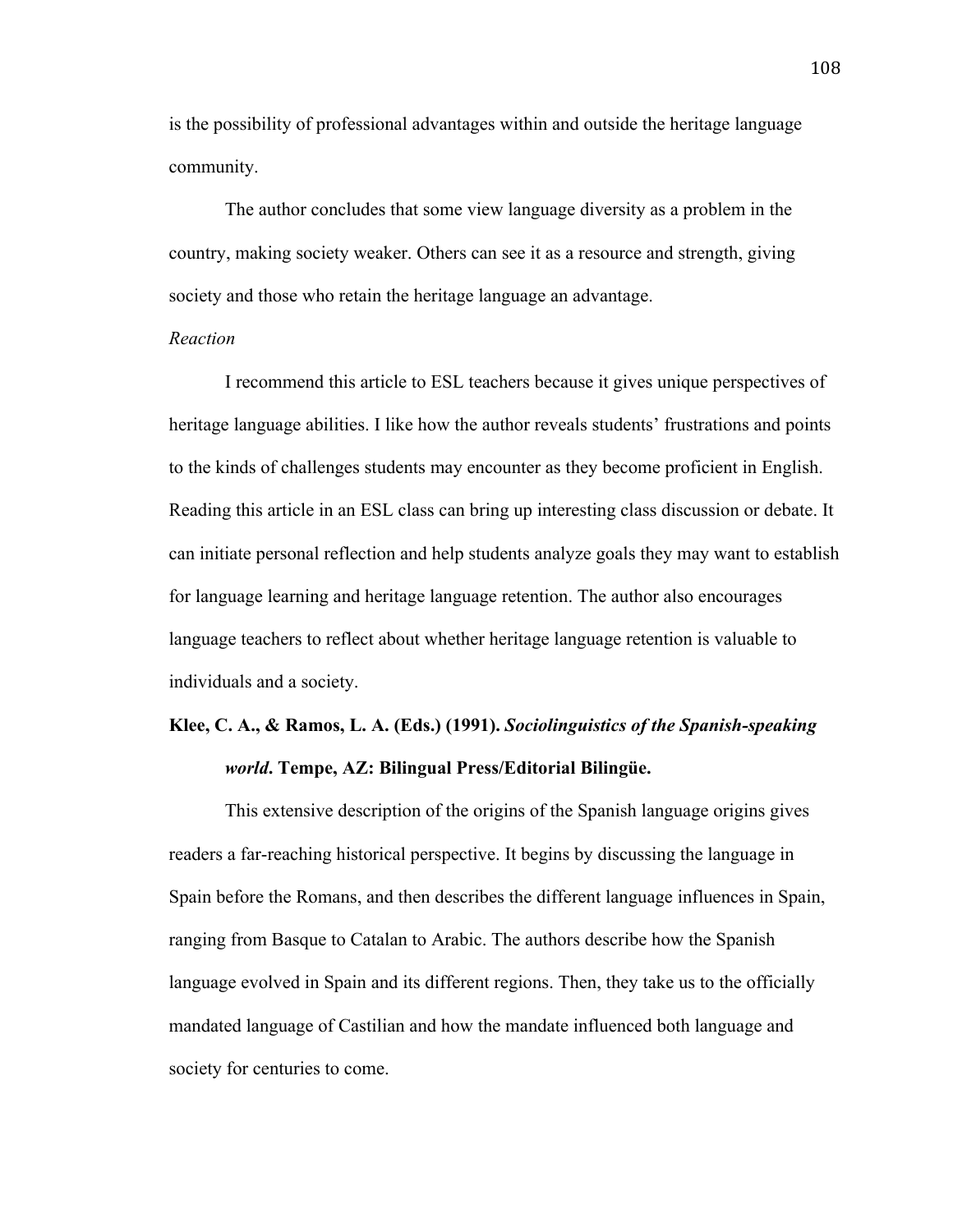From Spain, the discussion moves to Spanish in the Americas, focusing on its history of colonization and political influence in Latin America. The authors describe the different indigenous languages in the Americas, their variation and reach, as well as the political influence of these languages. They describe in detail how indigenous languages altered the Spanish language as the languages came into contact. They mention specific indigenous words that were adopted into the Spanish language and taken back to Spain. These words were terms not previously found in the Spanish dictionary, because they were not part of the Spanish vernacular before the Spanish conquered the Americas. They are words like *huracán*, *maiz*, and *canoa*. The authors also discuss how specific wordforms changed over time and were adopted in each region of Central and South America. These forms began as officially mandated by the reign of kings and eventually changed because of the collision of languages in each region. The authors bring the discussion into the 20th century when addressing how Spanish is used differently by gender, class, and regional differences.

### *Reaction*

I like this book because I can use it to help students understand the historical background of the Spanish language and how it expanded across so many countries. I can similarly show students how and why Spanish varies across different countries. In a more advanced class, I can use the book to show students how the language changes based on people's different socioeconomic backgrounds and how the language changes in different age groups. It can additionally be interesting and useful to students to see how women speak Spanish differently than men, such as using diminutives in daily speech.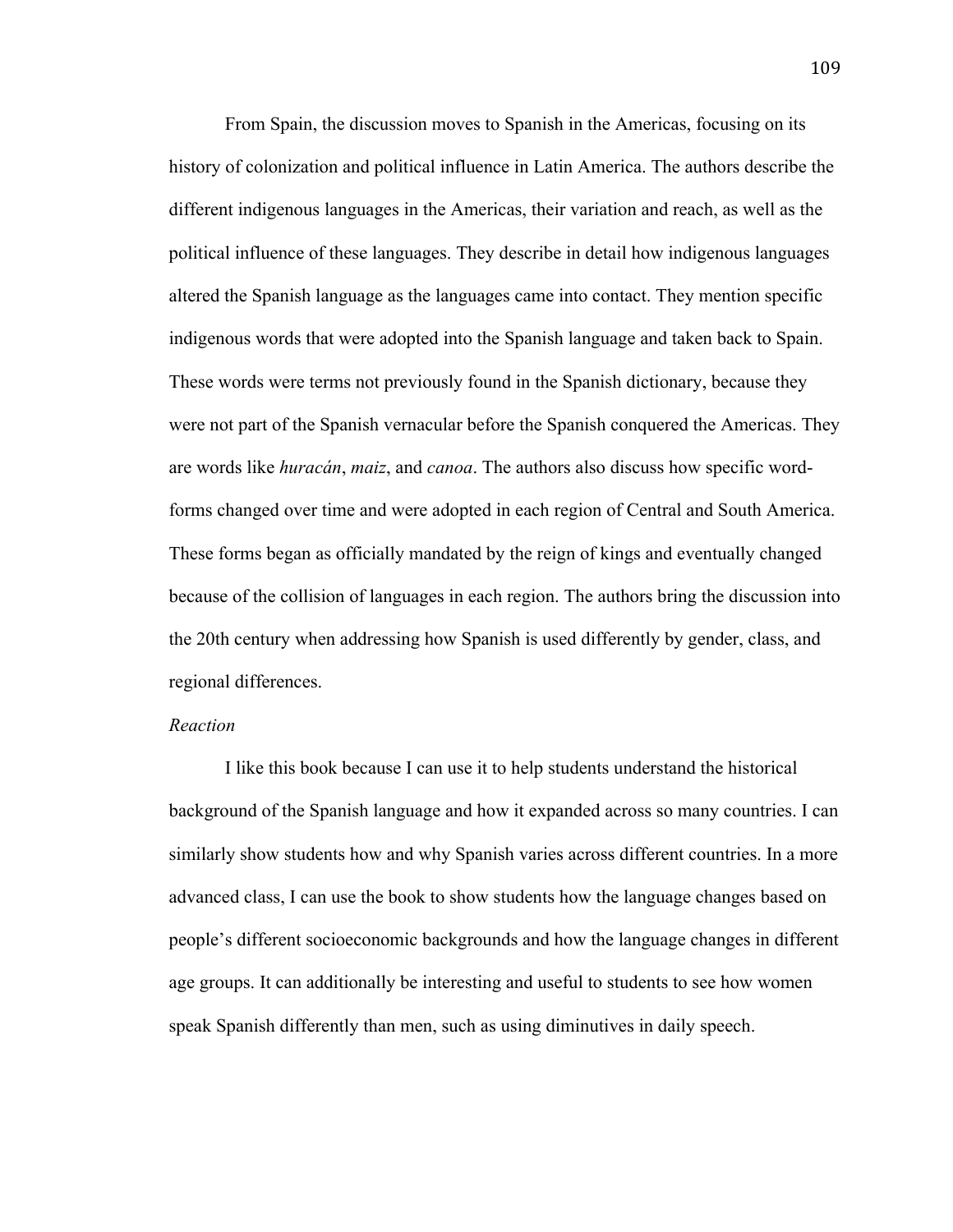This book can be used when students are curious about language nuances and changes from region to region and why the changes may have occurred. Some students may even be interested in adopting certain ways of speaking for their future use and can study the nuances, for example dropping the "s" in daily speech, using the "zeta," pronouncing the fricative palatal "y," or using the silent "y." Knowing how to use language to sound more like a native speaker and/or to be more comprehensible to native speakers may be students' goal, and this book can help me provide students with knowhow and know-why in language production.

# **Reagan, T, G., & Osborn, T. A. (2002).** *The foreign language educator in society: Toward a critical pedagogy.* **Mahwah, NJ: Lawrence Erlbaum Associates.**

Reagan and Osborn explore social questions regarding language learning. The authors see the language student and the language educator as potential crusaders of fairness for people of socially oppressed languages. They discuss the purpose of the second language classroom in the United States and its usefulness to students. They address the usefulness of language curricula, as prescribed by national institutions. The issue of having official languages and how they affect minorities, subcultures, and micro cultures is presented. We are persuaded to envision the second language student and the second language educator as advocates of people's rights to language, identity, and culture.

The authors bring up some important questions regarding language learners and how they might be oppressed. They additionally question the current policies in place in the educational system regarding language learning. As they help educators reflect upon their role in making a change for individuals, these questions will help me see students in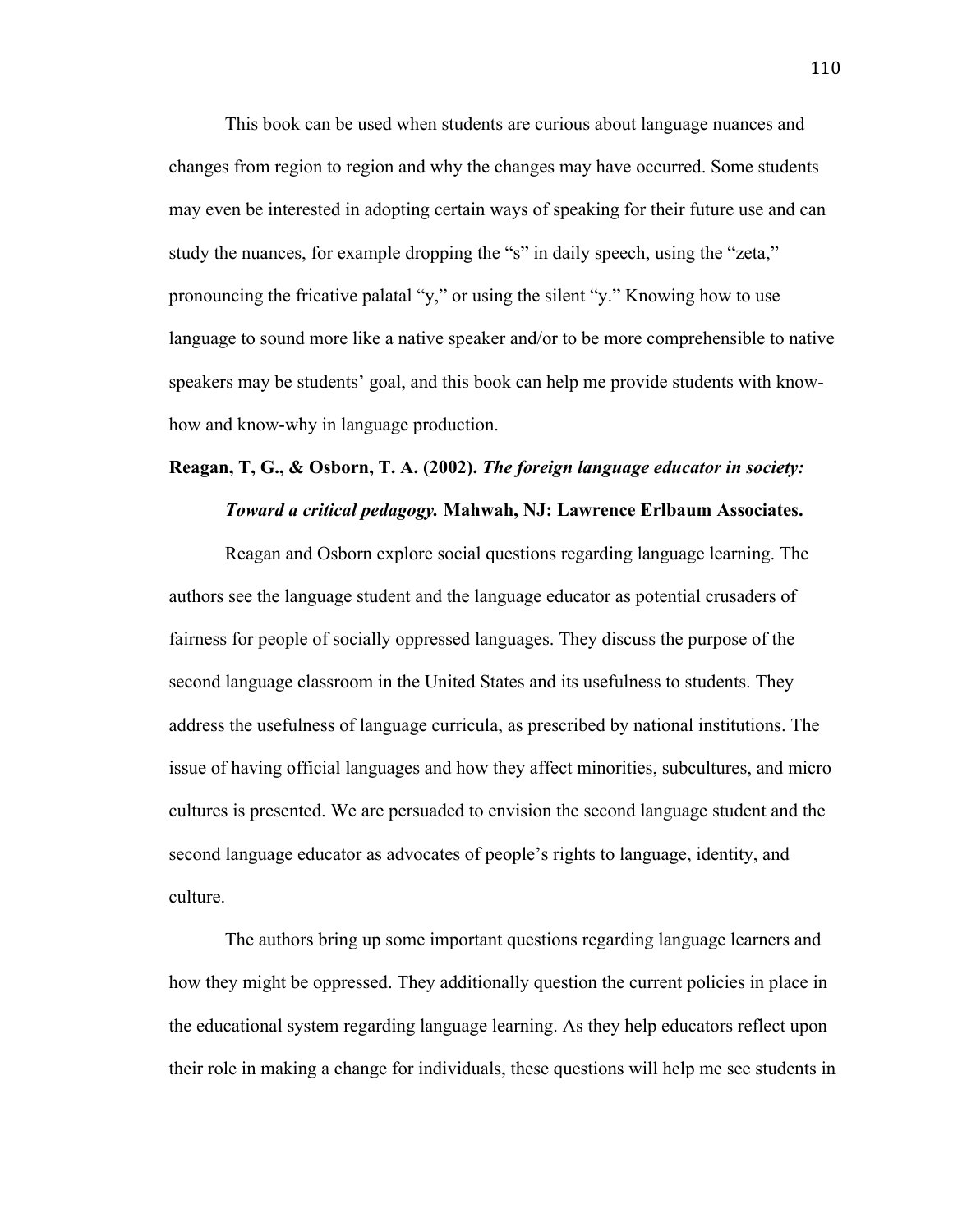a different way than I would otherwise see them. The book is intended to help language educators see themselves in a key role for social change in individuals' lives and in the community.

The title to this book captures what these editors have compiled. The book offers the educator methods of identifying any language conflict situation in society. The book is written in a way that it can be applicable to any conflict situation involving multiple languages in society and the possible dimensions of such conflicts.

### *Reaction*

I recommend this book to teachers. Its user-friendly format helps the reader easily find applicable information. The editors highlight important vocabulary words. They offer meaningful activities that can open thought provoking discussions in the second language classroom. They promote deep thought and reflection on societal and personal attitudes towards other cultures.

Furthermore, the authors discuss the interface of English with Spanish in the United States and how, in some cases, speakers use a convergence of verb forms to match English use. The authors present language communities and the changes they may have as a whole, but admit it is difficult to find similar language communities. The most effective research was done by gathering information regarding one particular language community and grouping the community based on migration patterns and national identity. Reagan and Osborn made me feel empowered as an educator, making me feel like an advocate for individual and cultural rights as a language teacher. The authors help me see the power of one in a language classroom.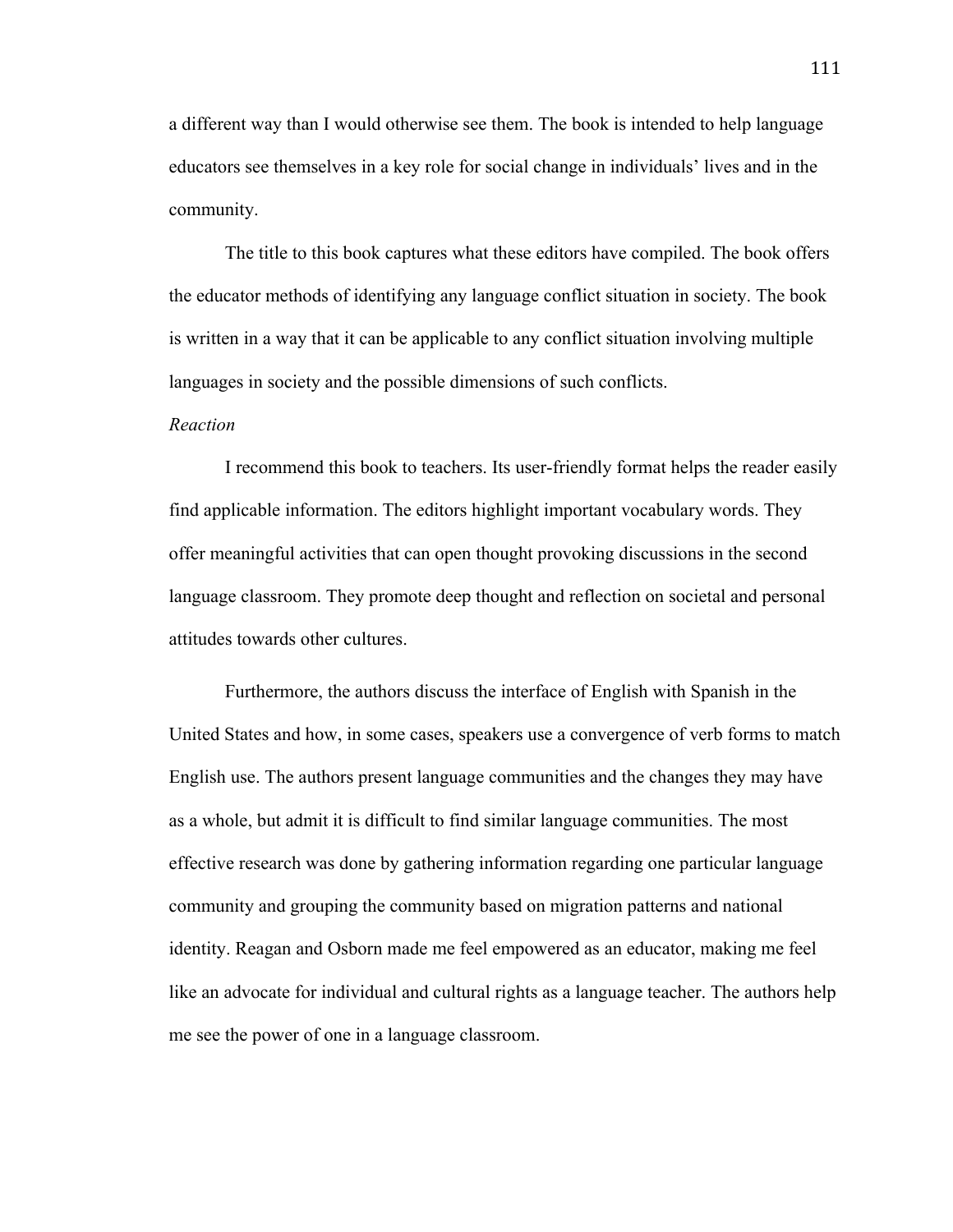# **DeCapua, A., & Wintergerst, A. C. (2004).** *Crossing cultures in the language classroom.* **Ann Arbor, MI: The University of Michigan Press.**

The authors use anecdotes, theories, and activities in each chapter to show the complexity of culture. They depict the different ways culture can be taught in the classroom through activities that are easy to implement. They additionally use tables and illustrations as a visual aid to explain some of the abstract theories and teaching applications. They draw from cultural experiences and explore the differences and similarities in cultures. There is extensive discussion on how people learn culture in general, and how educators can apply the same principles in the classroom.

Perspective is an overarching theme throughout the book. The authors illustrate through the anecdotes, drawings, and activities how and why culture is relative through the eye of the beholder. They explain in multiple ways how the definition of culture is very broad and encompasses ways of thinking, attitudes, values, practices, as well as tangible artifacts within a community. Despite its broadness, the authors suggest that culture can be learned through understanding and practice.

A large section of the book covers how communication is an integral part of culture and how culture affects communication. The authors discuss nonverbal communication, which is often overlooked in learning an L2. They also discuss how culture affects meaning when speaking and how meaning can be compromised even within members of the same culture, depending on the speakers' backgrounds, gender, and age. They suggest language learners first need to become aware of the differences to become successful in communication. Once learners notice nuances of meaning within the culture, they can understand and communicate affectively in an L2.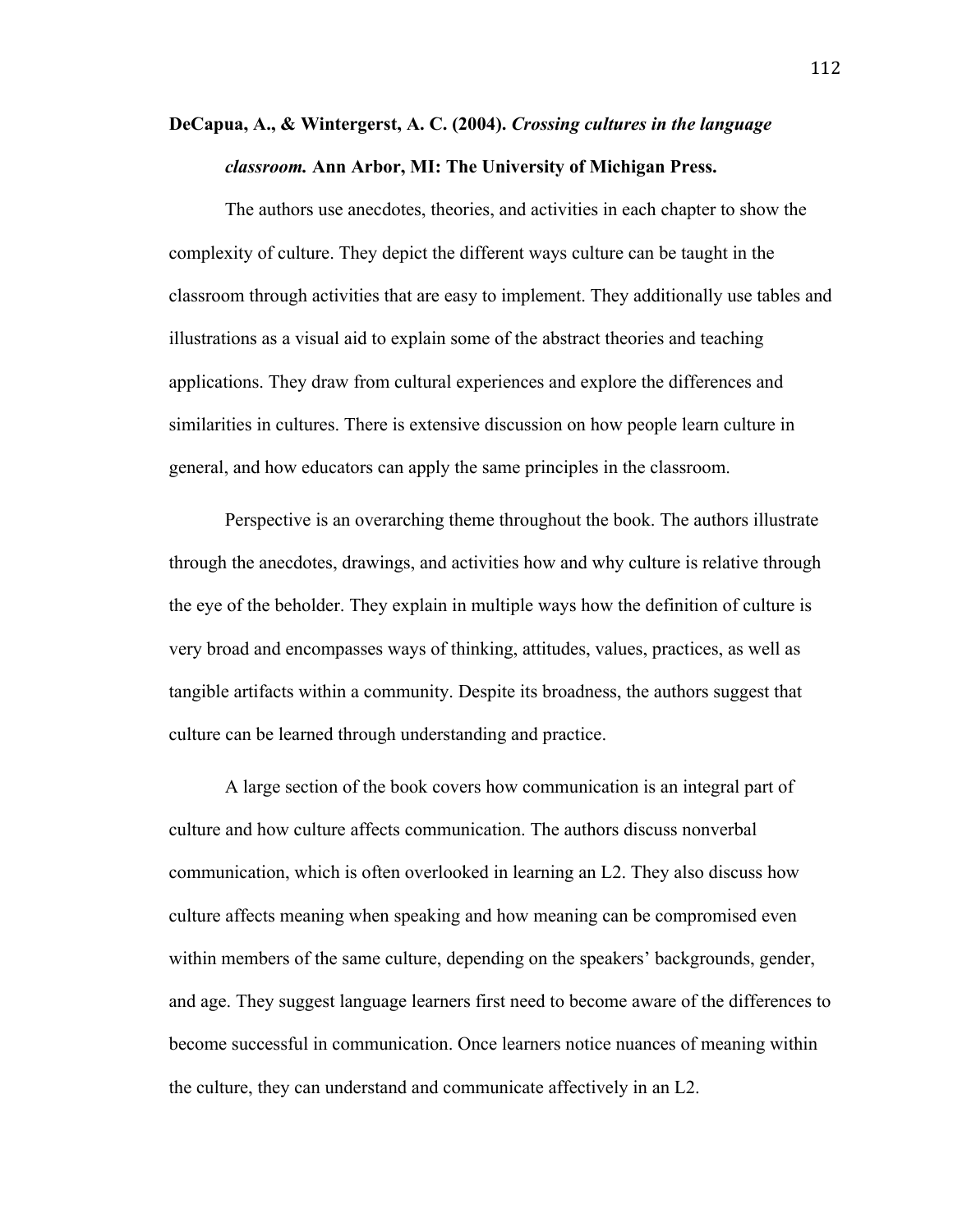### *Reaction*

I enjoyed reading this book because the authors have a sense of humor relating to the topic of culture. It seems that many firsthand experiences relating to people mingling within a different culture are humorous because of ignorance to cultural values and practices. This humorous approach makes me, as a student, relax about cultural encounters knowing that they are part of the learning process. This book gives me the desire to help students handle cross-cultural situations equipped to interact within the culture in a meaningful way, to avoid having an embarrassing experience.

I recommend this book for language teachers to consider how teaching language without culture may impede learners from grasping the full scope of communication. The authors offer a different perspective to communication that can enhance students' learning experience, especially if activities relating to culture and pragmatics are practiced in the classroom and students have the opportunity to practice pragmatics outside the classroom. The book can likewise serve as a trigger for teachers to seek out other activities relating to pragmatic awareness.

### **Sowden, C. (2007). Culture and the 'good teacher' in the English language classroom.** *ELT Journal, 61***(4), 304-310.**

Sowden quotes an educator who taught for 30 years and felt he still did not know how to teach. He then discusses what makes a good teacher of culture in the language classroom, claiming that the teacher's background and experience is the culture students will be exposed to in their L2 learning. He explains that although this may seem daunting for a novice educator, it is imperative for teachers to develop a sense of who they are and the culture they are bringing to the classroom. This includes the teacher's dialects,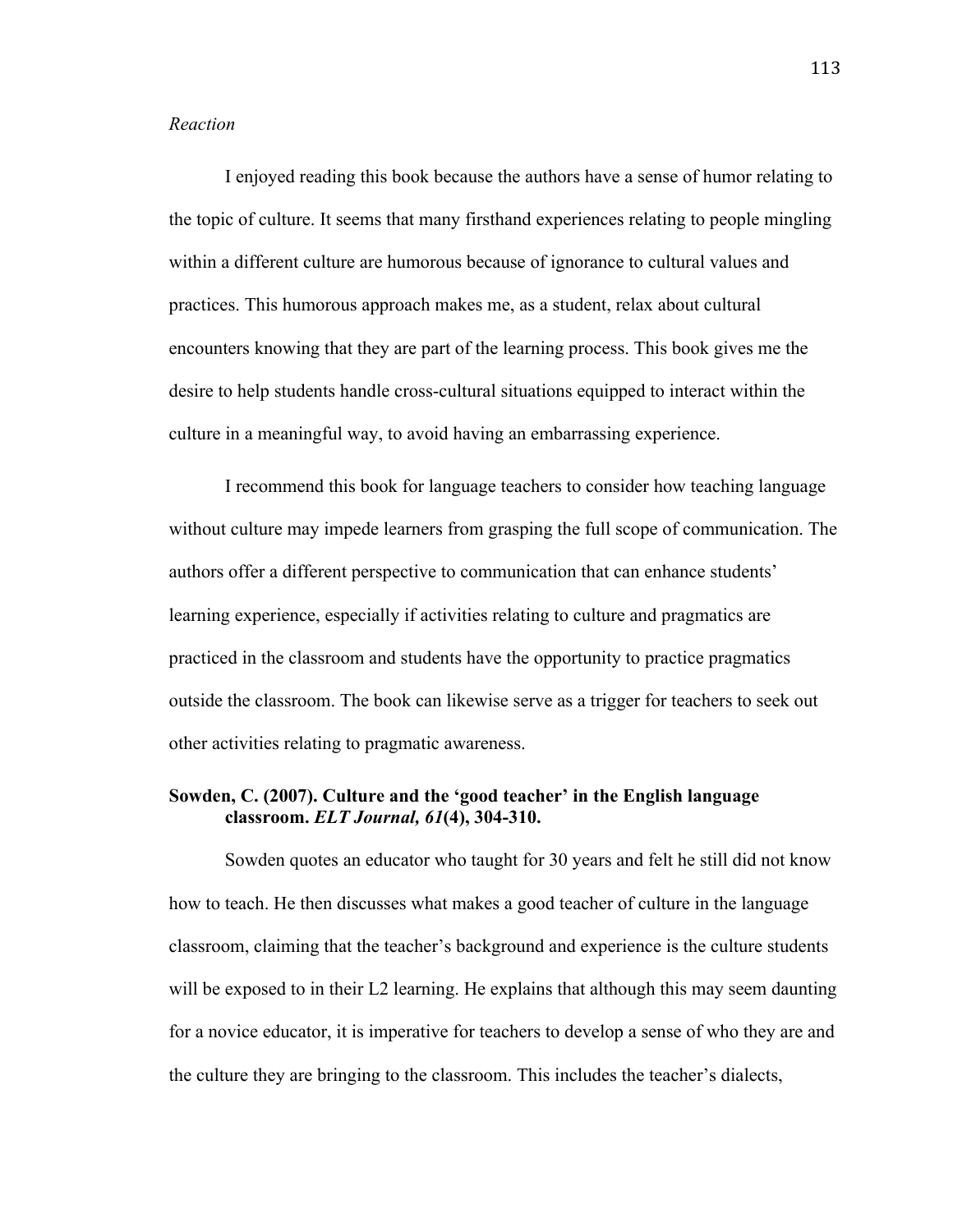attitudes, and abilities. Swoden claims that even a teacher's interaction with students is part of the culture brought into the classroom.

In the past, culture may have been perceived as art, music, and architecture, but more and more, the teacher may be the closest conduit of L2 culture in the classroom. Authenticity comes through in the individual, even when the teacher is not teaching his or her native language. Classroom practices and implementation of teaching philosophies can communicate cultural differences. Because the teacher's role as an ambassador of culture is important in the classroom, teacher development is very important. A teacher's negative preconceptions about a population will likely be communicated, so teachers must be careful how another culture is portrayed. Teacher development courses are available and are recommended to anyone who is planning on teaching or learning L2. Swoden claims that the key to being a "good teacher" is teacher development and the "enemy of good teaching" is "overroutinization" (p. 308).

### *Reaction*

I enjoyed this article because of its emphasis on teacher development. Most of my research on culture and teaching has led me to articles relating to introducing cultural artifacts and ideas. This is a good article for reflection because we may not realize, as teachers, the kind of impact we have on students. We can even teach culture through our own way of organizing our class, interacting with students, and evaluating their progress. As teachers we need to be careful of portraying other cultures as valuable, not only pointing out their peculiarities. When I teach, I want to refer back to this article and evaluate my way of portraying my culture and the L2 culture to students.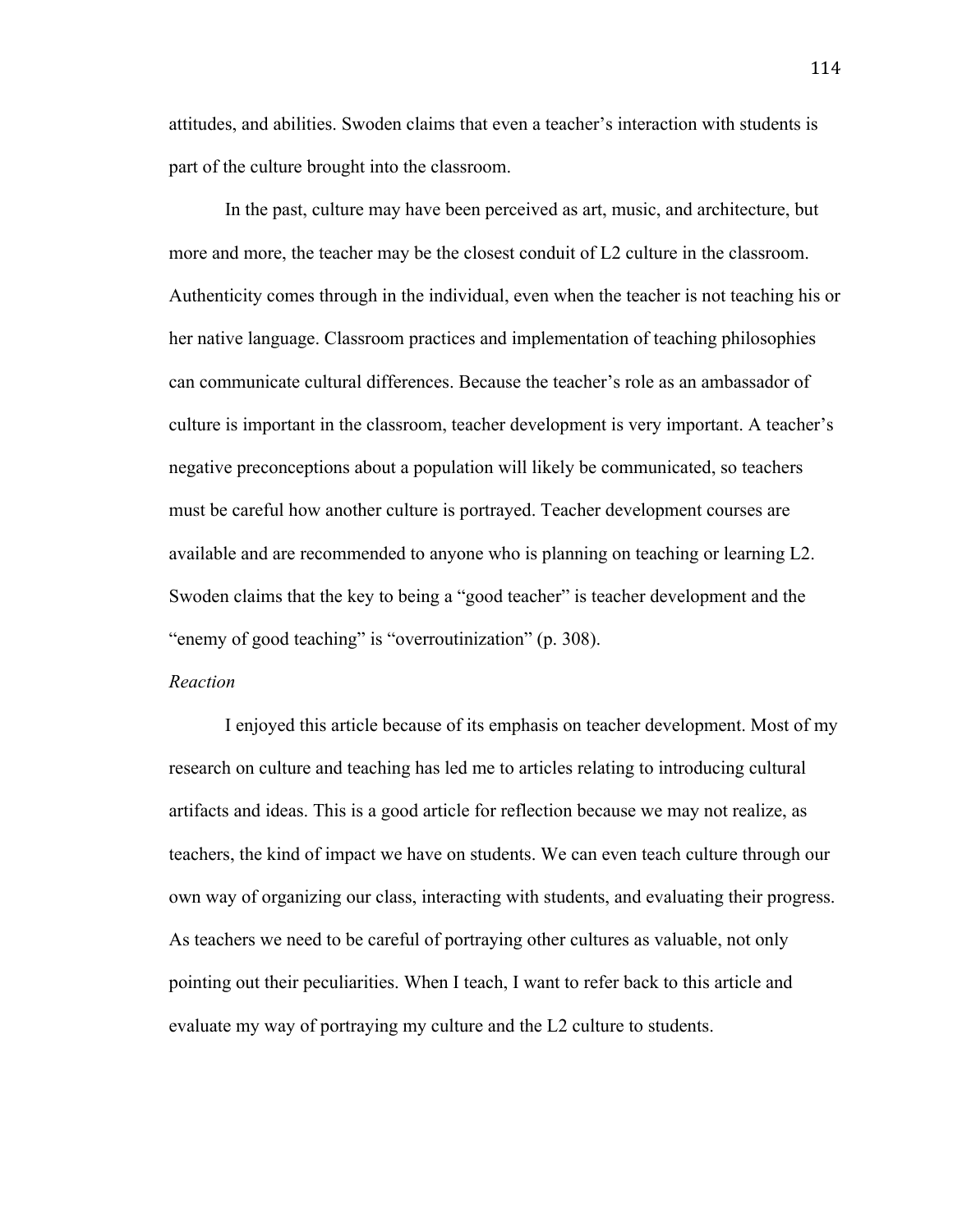### **LOOKING FORWARD**

As I look forward, I feel confident that I can accomplish future goals, after completing this MSLT program. My main goal in teaching is to help students reach their communicative goals. As I do so, I will be fulfilling my goal with theirs.

I am committed to developing myself as a second language teacher and gain experience in this field. I look forward to using the information I gained from this research, in my own classroom. Beyond this research, I want to seek out and build a media library of authentic written texts and conversations to use in my classroom and I want to develop a collection of communicative activities to help students learn in context. Over time, I want to learn what works in praxis and continue improving my own teaching.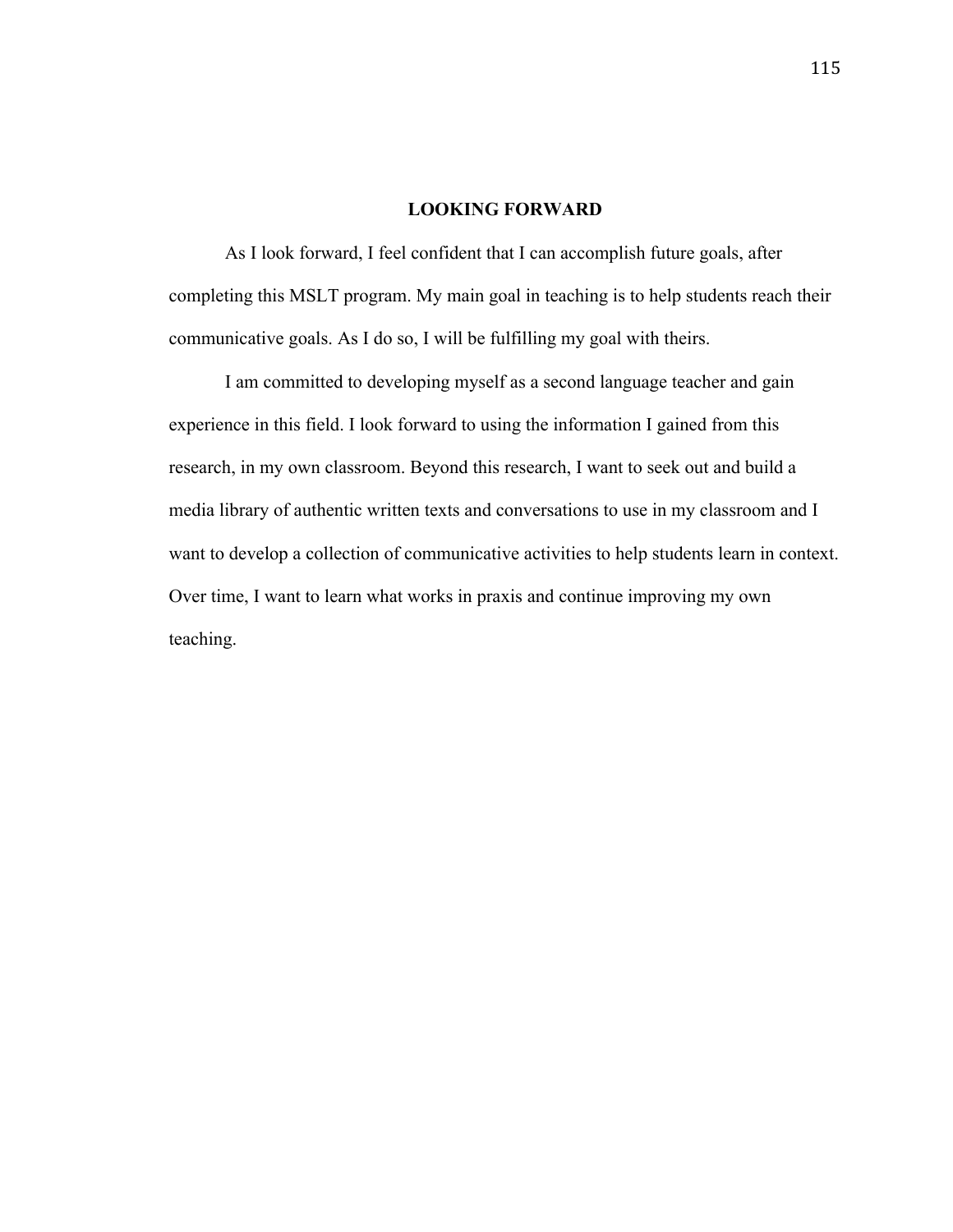#### **References**

- ACTFL. (2000). National standards in foreign language education. Alexandria, VA. http://www.actfl.org/sites/default/files/StandardsforFLLexecsumm\_rev.pdf
- Alverman, D.E., Phelps, S.F., & Ridgeway, V.G. (2007). *Content area reading and literacy* (5th ed.). Boston, MA: Pearson Education Inc.
- Asención Delaney, Y. (2008). Investigating the reading-to-write construct. *Journal of English for Academic Purposes,* 7, 140-150.
- Asenciór, Y. (2006). Summarizing by spanish beginner learners. *Hispania, 89*(4), 937- 949.
- Baskin. B.H., & Harris, K. (1995). Heard any good books lately? The case for audiobooks in the secondary classroom. *Journal of Reading. International Reading Association, 38*, 372-376. From the website: http://www.jstor.org/stable/40033253
- Berardo, S. A. (2006). The use of authentic materials in the teaching of reading. *The Reading Matrix, 6(2),* 60-69.
- Brinton, D. M., Snow, M.A., & Wesche M.B. (2003). *Content-based second language instruction.* Ann Arbor: University of Michigan Press.
- Bruton, A. & Marks, E. A. (2004). Reading texts in instructed L1 and FL reading: student perceptions and actual selections. *Hispania*, 87 (4), 770-783.
- Byrd, D.R., Hlas, A.C., Watzke, J., & Valencia, M.F.M. (2011). An examination of culture knowledge: A study of L2 teachers' and teacher educators' beliefs and practices. *Foreign Language Annals, 44*(1), 4-39.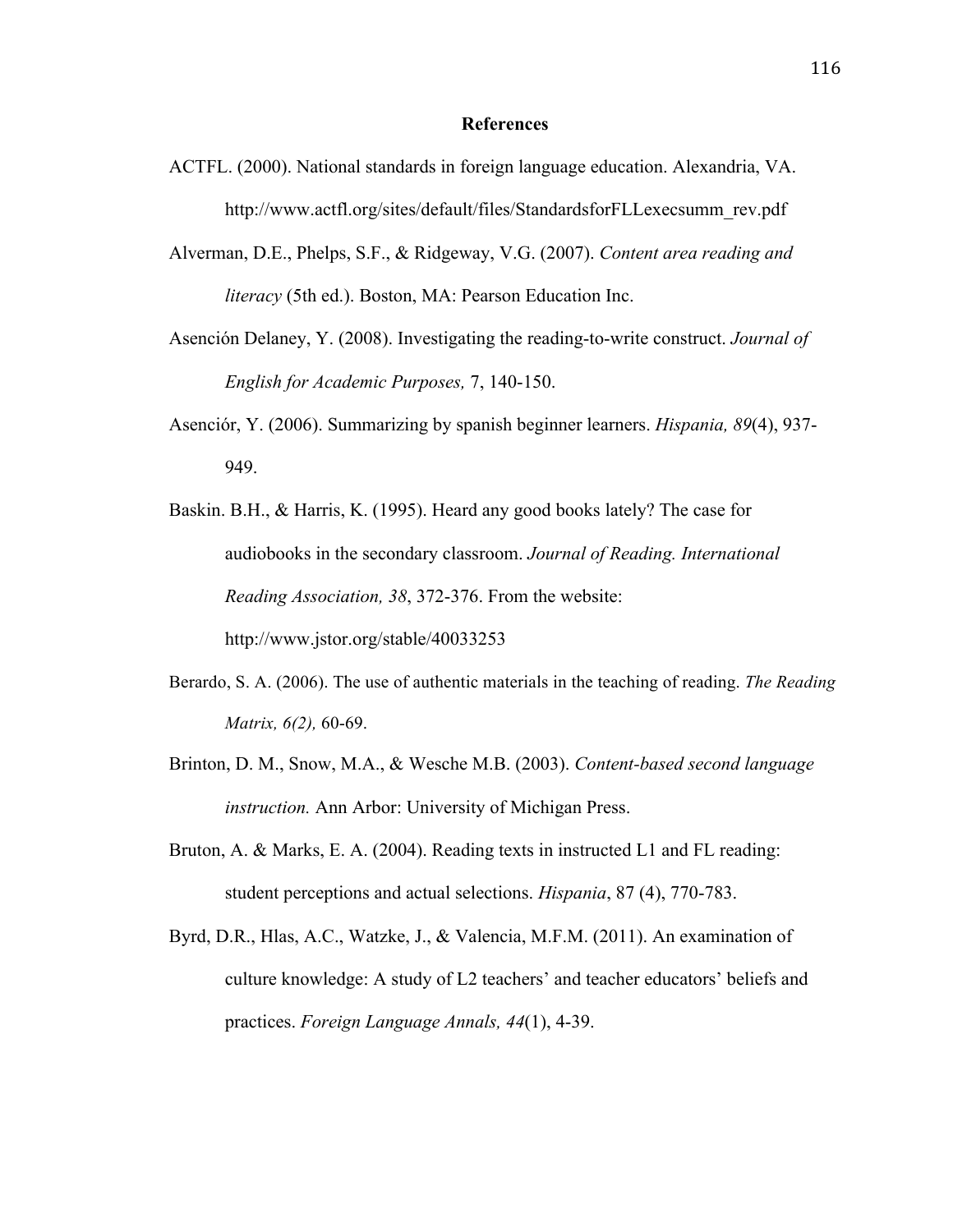- Byrd, P. (2005). Instructed grammar. In E. Hinkel (Ed.), *Handbook of Research in Second Language Teaching and Learning* (pp. 503-528). Mahwah, NJ: Lawrence Erlbaum Associates, inc.
- Canale, M. & Swain, M. (1980). Theoretical bases of communicative approaches to second language teaching and testing. *Applied Linguistics 1*(1): 1–48
- Campano, G. (2007). *The power of stories: Immigrant students.* New York, NY: Columbia University Teacher's College Press.
- Celce-Murcia, M. (2002). Why it makes sense to teach grammar in context and through discourse. In E. Hinkel & S. Fotos (Eds.), *New perspectives on grammar teaching in second language classrooms* (pp. 119-133). Mahwah, NJ: Lawrence Erlbaum Associates, Inc.
- Celce-Murcia, M. (2007). Rethinking the Role of Communicative Competence. In Soler, A. and Jordà, M. (Eds.), *Intercultural Language Use and Language Learning* (pp. 41–57). Berlin: Springer Verlag.
- Celce-Murcia, M., Dörnyei, Z. & Thurrell, S. (1997). Direct approaches in L2 instrucction: A turning poing in communicagtive language teaching? *Tesol Quarterly, 1,* 141-152.
- Celce-Murcia, M., & Olshtain, E. (2000). *Discourse and context in language teaching: A guide for language teachers.* Cambridge University Press.

Chang, C., Chen, I., & Chen, W. (2010). More than just audio guide–listening comprehension training of foreign language supported by mobile devices. *Ubilearn2010*. Retrieved April, 12, 2011, from http://nutnr.lib.nutn.edu.tw/handle/987654321/8107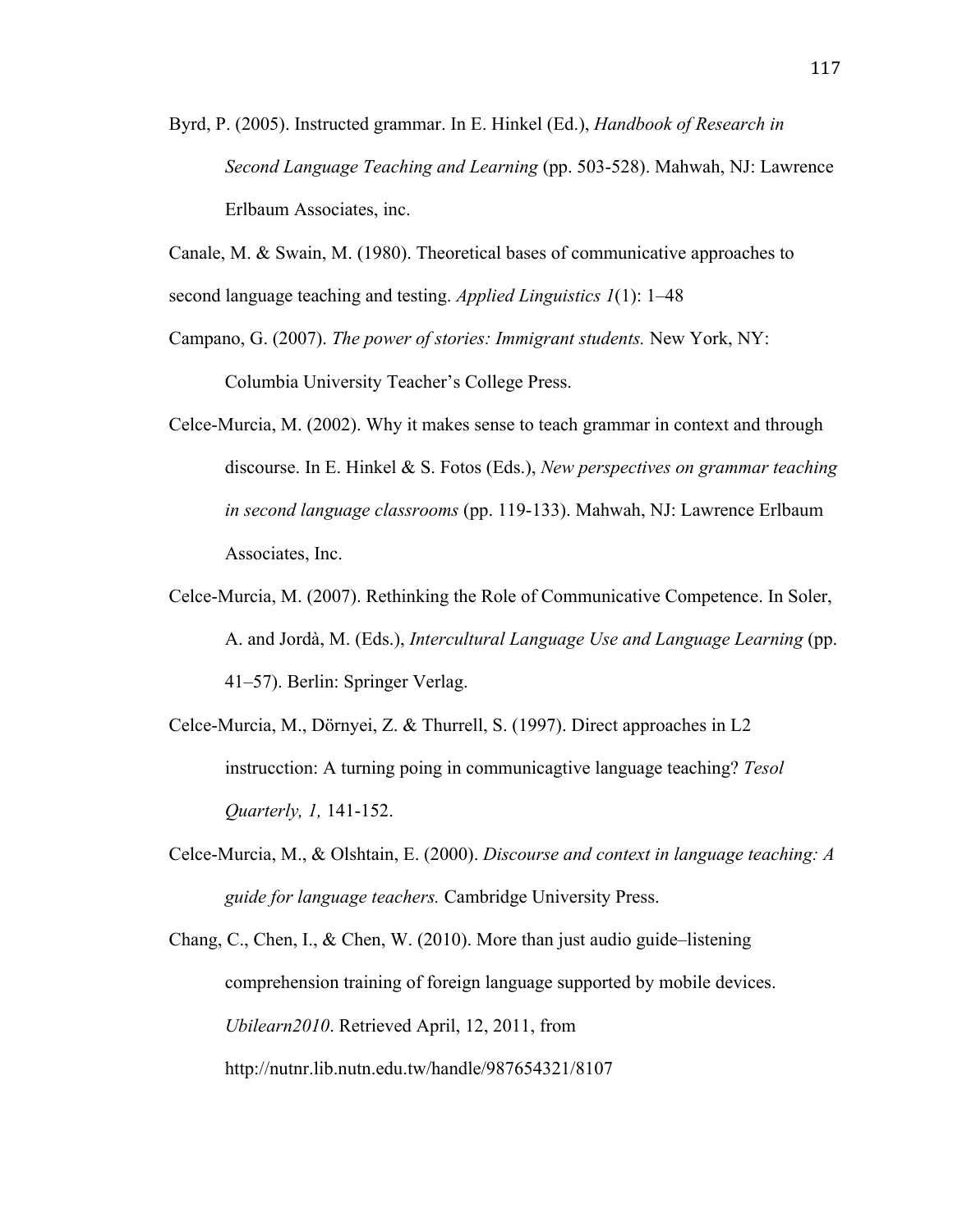- Cho, G. (2000). The role of heritage language in social interactions and relationships: Reflections from a language minority group. *Bilingual Research Journal,4*. 4, 333-348. http://brj.asu.edu/v244/articles/art4.html
- Chun, D.M. (2001). L2 reading on the web: Strategies for accessing information in hypermedia*. Computer Assisted Language Learning, 14*(5), 367-403.
- Cohen, A.D. (1990). *Language learning: Insights for learners, teachers, and researchers.* Boston, MA: Heinle & Heinle.
- Concannon-Gibney, T., & Murphy, B. (2010). Reading practice in Irish primary classrooms: too simple a view of reading? Reading practice in Irish primary classrooms. Literacy, 44(3), 122-130.
- Corbeil, G. (2000). Exploring the effects of first- and second-language proficiency on summarizing in French as a second language. *Canadian Journal of Applied Linguistics, 3,* 35-62.
- Crossley, S.A., Louwerse, M.M., McCarthy, P.M., & McNamara, D.S. (2007) A linguistic analysis of simplified and authentic texts. *The Modern Language Journal, 91*, 15-30. Retrieved from http://www.jstor.org/stable/4127085.
- Cutshall, S. (2012). More than a decade of standards; Integrating "cultures" in your language instruction. *The Language Educator.* Alexandria: VA.
- Dannemiller, J.E. (1993). De compras: Marketing products and services in Spanish class. *American Association of Teachers of Spanish and Portuguese,* Vol 76, 383-385.
- Darhower, M. (2004). Dialogue journals as mediators of L2 learning: A sociocultural account. *Hispania, 87*(2), 324-335.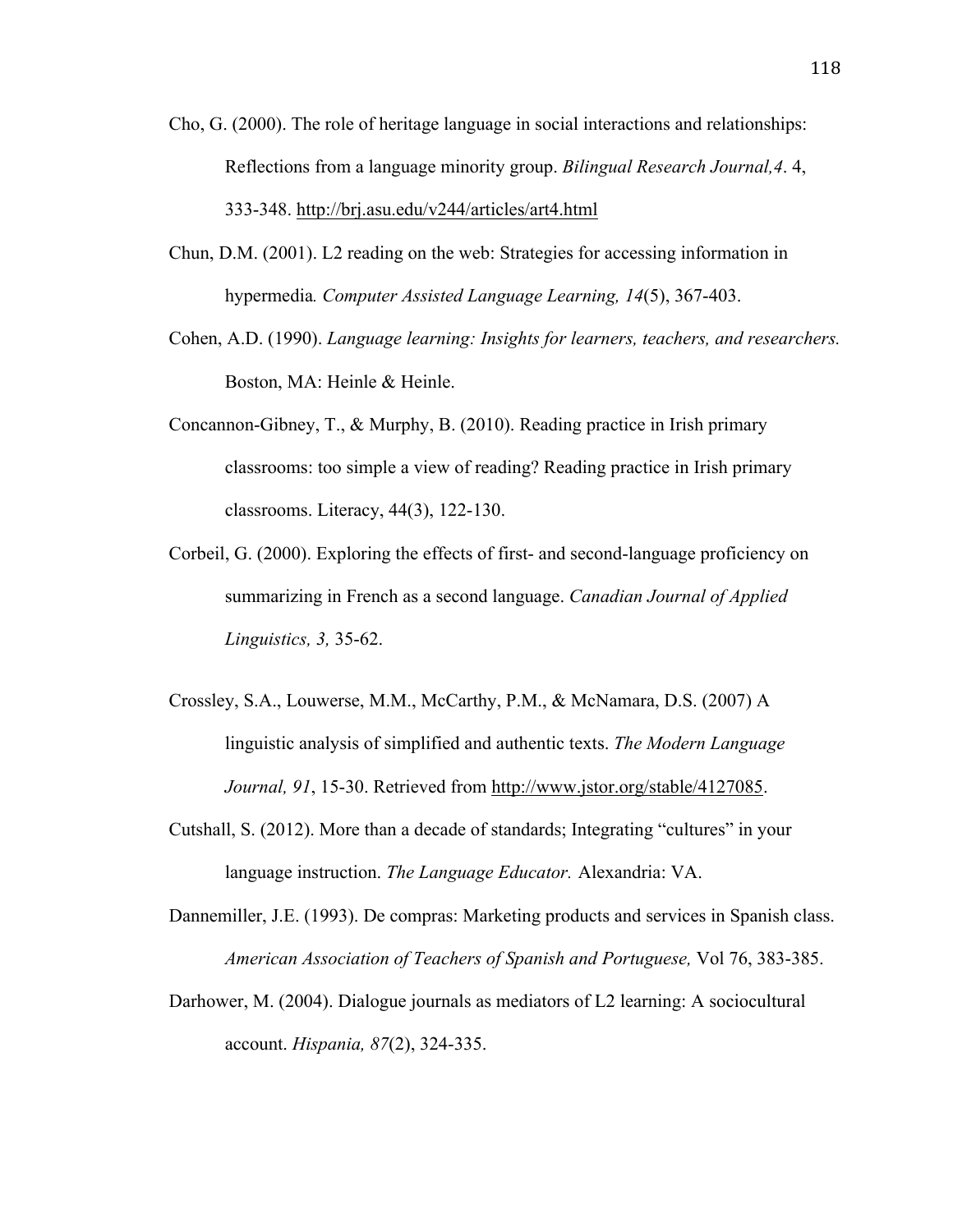- Decapua, A., & Wintergerst, A.C. (2004). *Crossing cultures in the language classroom.* Ann Arbor, MI: The University of Michigan Press.
- Diniz de Figuereido, E. H., & Mota, M.B. (2009). L2 speech production in the classroom: the effects of treating speaking in its own right. *Revista Intercâmbio, XIX*, 101- 124.
- Ducate, L.C., & Lomicka, L. (2008). Adventure in the blogosphere: From blog readers to blog writers. *Computer Assisted Languge Learning, 21*(1), 9-28.
- Dykstra-Pruim, P. (1998). Focus on children's and young adult literature in the classroom. *Die Unterrichtspraxis/Teaching German, 31*(2) 101-109. Retrieved March 10, 2008, from http://www.jstor.org/stable/3531169

Elbow, P. (2000). *Everyone can write.* Cary, NC: Oxford University Press.

- Ellis, R. (2005). Instructed language learning and task-based teaching. In E. Hinkel (Ed.), *Handbook of research in second language teaching and learning* (pp. 713-728). Mahwah, NJ: Lawrence Erlbaum Associates, inc.
- Ellis, R., Loewen, S., & Erlam, R. (2006). Implicit and explicit corrective feedback and the acquisition of L2 grammar. *Studies in Second Language Acquisition, 28*, 339- 368. New York, NY: Cambridge University Press.
- Elvin, C. (2004). My students' DVD audio and subtitle preferences for aural English study: An action research project. *Explorations in Teacher Education, 12*(4), 3- 17.
- Eskey, D.E. (2005). Reading in a second language. In E. Hinkel (Ed.), *Handbook of Research in second language teaching and learning* (pp. 503-528). Mahwah, NJ: Lawrence Erlbaum Associates, inc.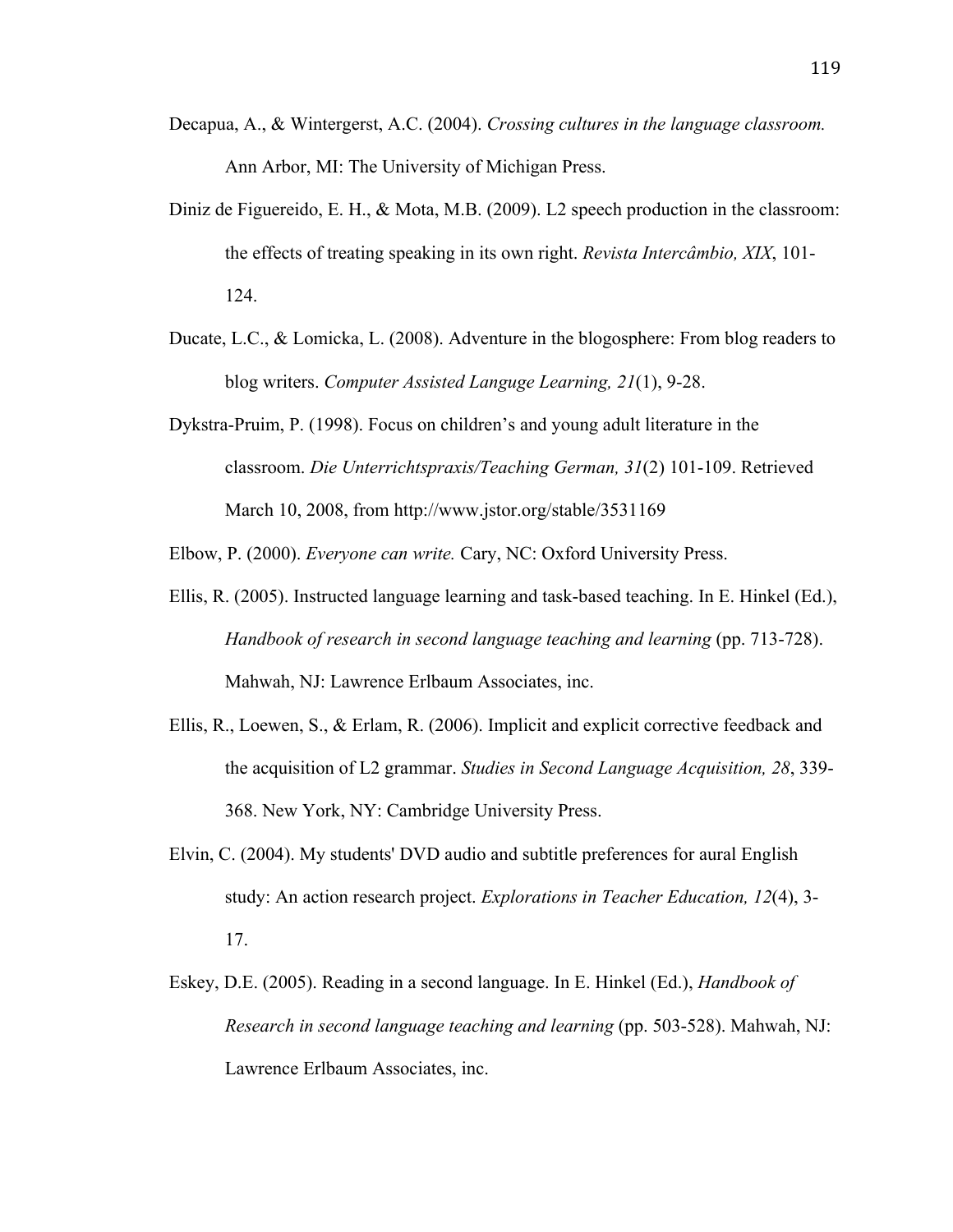- Félix-Bradsdefer, J.C. (2012). Teaching pragmatics in the foreign language classroom: Grammar as a communicative resource. Hispania, 95(4), 650-669. Minneapolis, MN: University of Minnesota.
- Félix-Bradsdefer, J.C. & Cohen, A.D. (2012). Summarizing by spanish beginner learners. *Hispania, 95*(4), 650-669.
- Fraser, S. (2006). Perceptions of varieties of spoken English: Implications for EIL. In Kiely, R., Rea-Dickens, P., Woodfield, H., & Clibbon, G. (Eds.), *Language, culture, and identity in applied linguistics* (pp. 79-97). London; Oakville, CT: Equinox.
- Gardner, R.C. (7007). Motivation and second language acquisition. *Porta Linguarum,* 9- 20.
- Garrido, B. (2012). Making communication happen: Interactive groups in the bilingual classroom. *Encuentro,* 21, pp. 80-93.
- Gruwell, E. (1999). *The Freedom Writers Diary.* NY,NY: Broadway Books.
- Hadley, A.O. (2001). *Teaching language in context* (3rd ed.). Boston, MA: Thomson Heinle.
- Hamzah, M.H., Ting, L.Y., & Pendidikan, F. (2010). Teaching speaking skills through group work activities: A case study in SMK Damai Jaya. Retrieved from: http://eprints.utm.my/10255/2/Lu\_Yee\_Ting.pdf
- Han, Z. (2008). On the role of meaning in focus on form. In Z. Han (Ed.), *Understanding second language process.* Clevedon, England: Multilingual Matters, Ltd.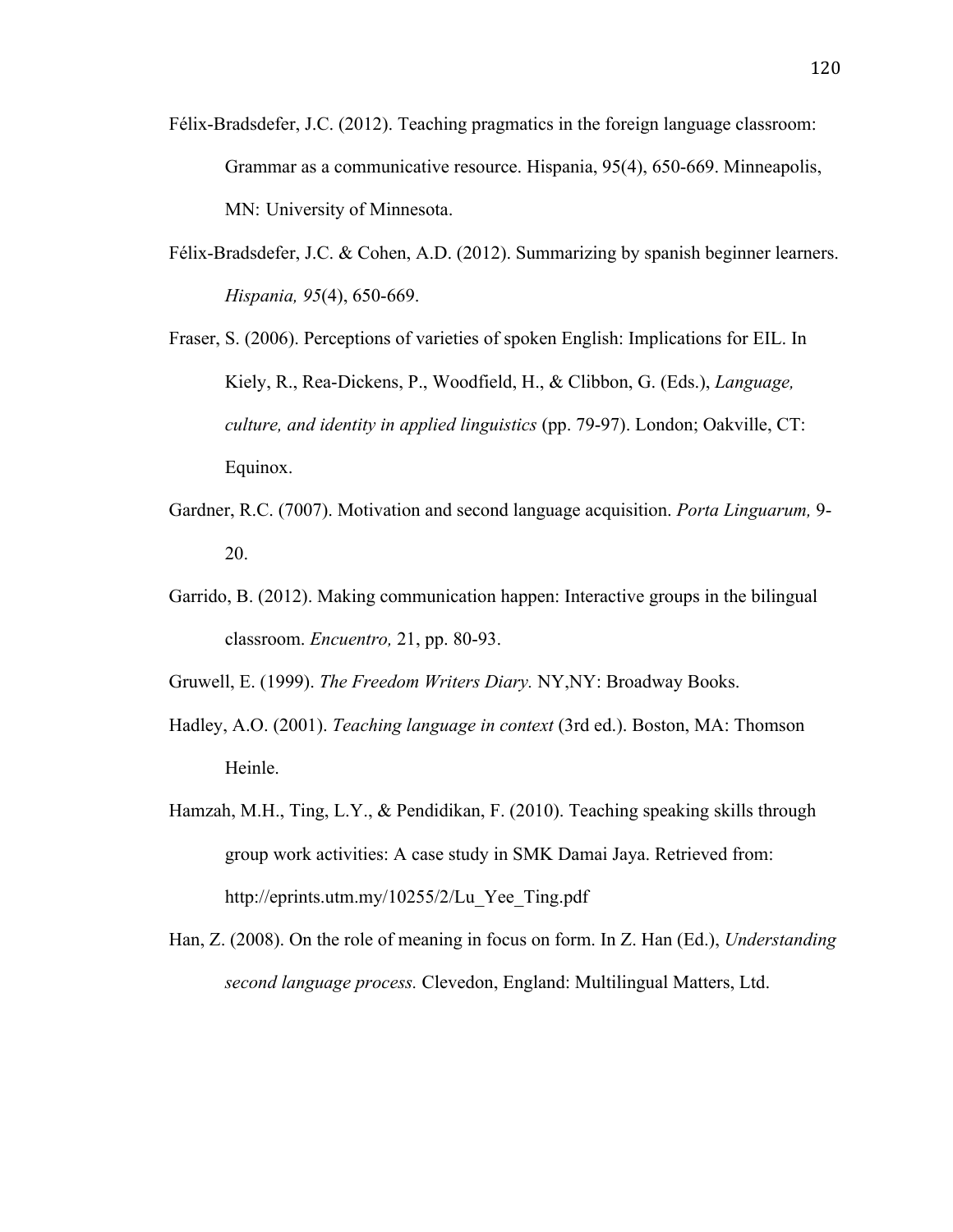- He, T. (2008). Reading for different goals: the interplay of EFL college students' multiple goals, reading strategy use and reading comprehension. *Journal Of Research In Reading, 31(2),* 224-242.
- Hedgcock, J.S. (2005). Taking stock of research and pedagogy in L2 writing. In E. Hinkel (Ed.), *Handbook of research in second language teaching and learning* (pp. 597-613). Mahwah, NJ: Lawrence Erlbaum Associates, inc.
- Hess, N. (2006). The short story: Integrating language skills through the parallel life approach. In A. Paran (Ed.) *Literature in language teaching and learning. Case studies in TESOL practice series.* Alexandria, VA: Teachers of English to Speakers of Other Languages.
- Ho, L. (2000). Children's literature in adult education. *Children's Literature in Education, 31*(4), 259-271.
- Holmes, V. M. (2009). Bottom-up processing and reading comprehension in experienced adult readers. *Journal Of Research In Reading, 32(3),* 309-326.
- Huang, L. (2010). Do different modalities of reflection matter? An exploration of adult second-language learners' reported strategy use and oral language production. *System, 38*(2), 245-261.
- Ishihara, N. (2010). Theories of language acquisition and the teaching of pragmatics. In N. Ishihara & A.D. Cohen (Eds.), *Teaching and learning pragmatics* (pp. 99- 122). Harlow, UK; Longman.
- Klee, C.A., & Barnes-Karol, G. (2006). A content-based approach to Spanish language study. In R. Salaberry & B.A, Lafford (Eds)., *The art of teaching Spanish.* Washington, DC: Georgetown University Press.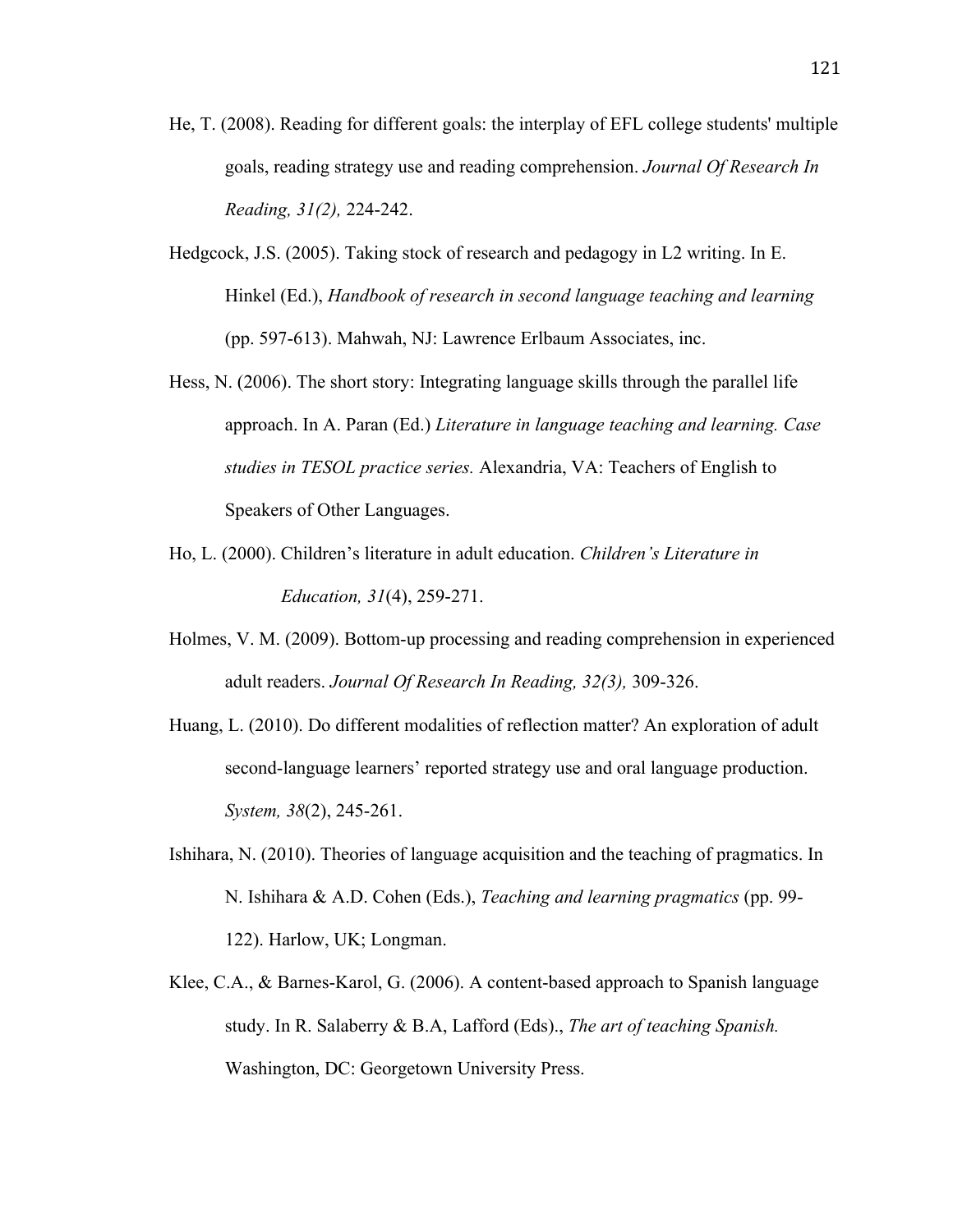- Krashen, S.D. (1985). *The input hypothesis: Issues and implications.* Lincolnwood, IL: Laredo Publishing.
- Krashen, S.D., & Terrell, T.D. (2000). *The natural approach.* Essex, England: Pearson Education Limited.
- Jenkins, S., & Hinds, J. (1987). Business letter writing: English, French, and Japanese. *Teachers of English to Speakers of Other Languages*, Vol. 21, 327-349.
- Joshi, Y. (2007, May 25). A systematic approach to improving writing skills. *Current Science (00113891).* pp. 1343-1344.
- Lantolf, J.P., & Thorne, S.L. (2007). Sociocultural theory and second language learning. In B. van Patten & J. Williams (Eds.), *Explaining second language acquisition.*  (pp. 37-42). Cambridge: Cambridge University Press.
- Lee, J.F., & Benati, A.G. (2009) Research and perspectives on processing instruction. In P. Jordens (Ed.), *Studies on Language Acquisition* (pp. 1-209). New York, NY: Mouton de Gruyter.
- Lee, J.F. Van Patten, B. (2003). *Making communicative language teaching happen* (2nd ed.). Boston: McGraw-Hill.
- Lenker, A., & Rhodes, N. (2007). Foreign language immersion programs: Features and trends over thirty-five years. *ACIE Newsletter*, 1.
- Lomick, L., Lord, M., & Manzer, M. (2003). Merging foreign language theory and practice in designing technology-based tasks. Retrieved on April 12, 2011, from http://grove.ufl.edu/~cittdev/Lord/pdfs/ABCsOfTaskDesign.pdf
- Louw, K. J., Derwing, T. M., & Abbott, M. L. (2010). Teaching Pragmatics to L2 Learners for the Workplace: The Job Interview. *Canadian Modern Language*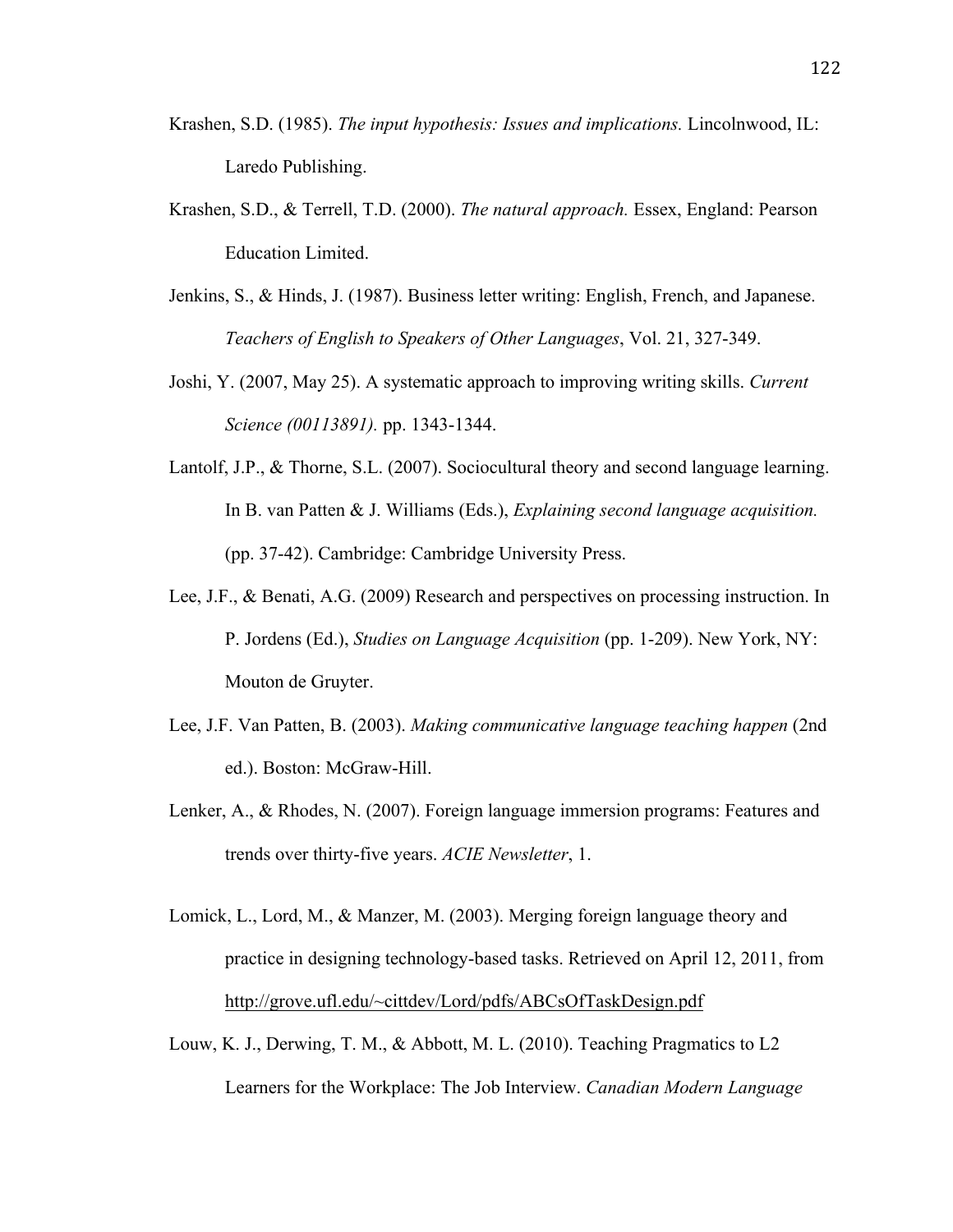*Review, 66(5),* 739-758. doi:10.3138/cmlr.66.5.739

- Lund, K. (2006). The awareness of context in the second language acquisition theories. In H.L. Andersen, K. Lund, & K. Risager (Eds.), *Culture in language learning* (pp. 57-86). Aarhus, Denmark; Aarhus University Press.
- Lytle, A. (2011). Integrated lyrical writing: Addressing writing via ballads. *TESOL Journal, 2*(1), 116-118.
- Macedo, D. (2000). The colonialism of the English Only movement. *American Educational Research Association.* http://brj.asu.edu/v244/articles/art4.html
- Major, J. (2009, March 30). Utah State University. SecEd 6310 guest speaker. Writing across the curriculum. From the blackboard website:

https://online.uen.org/webct/urw/lc129121021.tp0/cobaltMainFrame.dowebct

- Mantero, M. (2007). *Toward Ecological Pedagogy in Language Education* In M. Montero (Ed.), Identity and second language learning. (p.1). Charlotte, NC: Information Age Publishing.
- Masgoret, A.M, & Gardner, R.C. (2003). Attitudes, motivation, and second language learning: A meta-analysis of studies conducted by Gardner and associates. *Language Learning*, *53*, 167-210.
- Maxim, H.H. (2002). A study into the feasibility and effects of reading extended authentic discourse in the beginning German language classroom. *The Modern Language Journal, 86*, 20-35.
- McCarty, T., & Watahomigie, L. J. (1998). Sociocultural contexts of language and literacy. In B. Perez (Ed.), *Language and literacy in American Indian and Alaska Native communities* (pp. 69-98). Mahwah, NJ: Lawrence Erlbaum Associate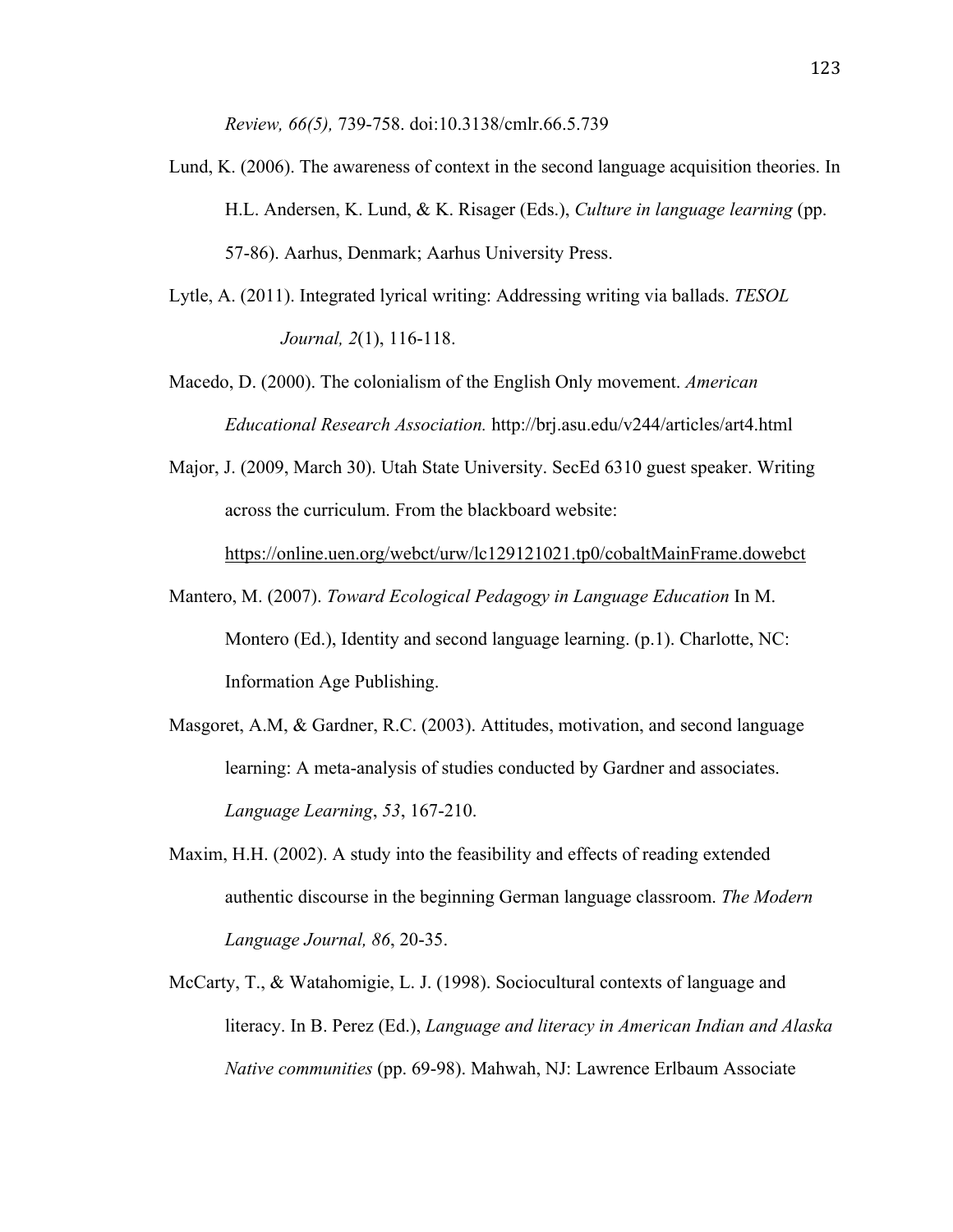- Mckay, S.L. (2005). Sociolinguistics and second language learning. In E. Hinkel (Ed.), *Handbook of research in second language teaching and learning* (pp. 281-299). London; Mahwah, NJ: Lawrence Erlbaum Associates, inc.
- Metcalf, E. M. (1998). Children's and young adult books in the intermediate and advanced German class: Two projects. *Die Unterrichtspraxis/Teaching German, 31*(2), 148-153. Retrieved February 27, 2008, from http://www.jstor.org/stable/3531175
- Mlandu, T. N., & Bester, M. M. (1997). Literacy through literature. *South African Journal Of Library & Information Science, 65(4),* 199.
- Morgan, J., & Rinvolucri, M. (1993). Once upon a time. In J.W. Oller (Ed.) Methods that work: Ideas for literacy and language teachers. Boston, MA: Heinle and Heinle.
- Mikulecky, L. (2007). Using Internet-based children's literature to teach EFL. *The Internet TESL Journal, 13*(11). Retrieved on March 12, 2011, from http://iteslj.org/Techniques/Mikulecky- OnlineChildrensLit.html.
- Osboe, S., Fujmura, T., & Hirschel, R. (2007). Students' confidence and anxiety in L2 speaking activities. *Languaging*, *10*, 32–35.
- Paige, R. M., Lange, D. L., & Yershova, Y. A. (1999). *Culture as the core: Integrating culture into the language curriculum.* Minneapolis, MN: University of Minnesota.
- Pica, T. (2005). Second language acquisition research and applied linguistics. In E. Hinkel (Ed.), *Handbook of research in second language teaching and learning* (pp. 263-280). Mahwah, NJ: Lawrence Erlbaum Associates, inc.
- Pennington, M.C. (2002). Grammar and communication: new directives in theory and practice. In E. Hinkel & S. Fotos (Eds.), *New perspectives on grammar teaching*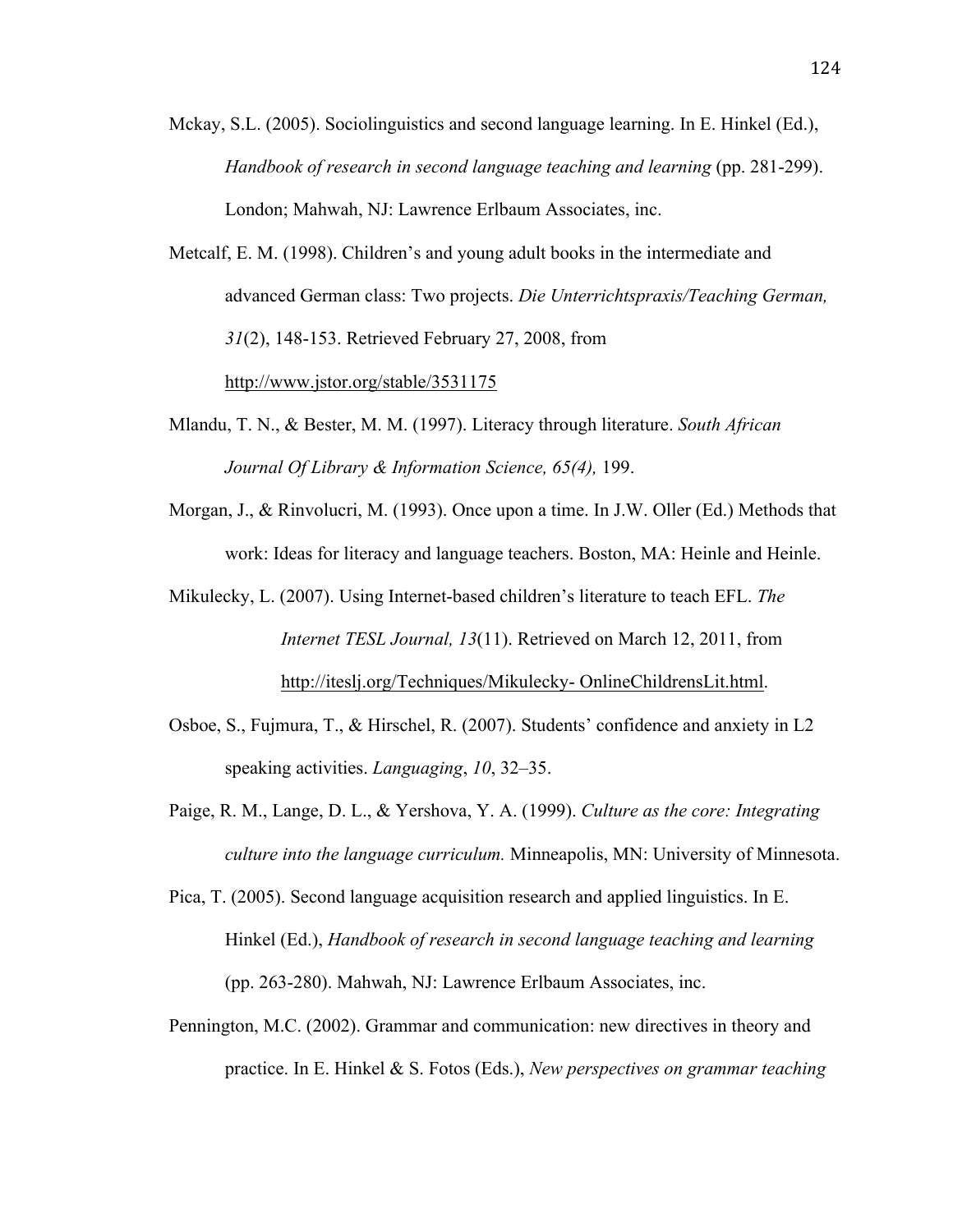*in second language classrooms* (pp. 119-133). Mahwah, NJ: Lawrence Erlbaum Associates, Inc.

- Porto, M. (2010). Culturally responsive L2 education: An awareness-raising proposal. *ELT Journal, 64(1),* 45-53.
- Purcell-Gates, V., Degener, S.C., Jacobson, E., Soler, M. (2002). Impact of Authentic adult literacy instruction on adult literacy practices. *Reading Research Quarterly, 37*(1), 70-92.
- Rast, R. (2008). *Foreign language input: Initial processing.* Clevedon, England: Cromwell Press Ltd.
- Reagan, T. G., & Osborn, T. A. (2002). *The foreign language educator in society: Toward a critical pedagogy.* Mahwah, NJ: Lawrence Erlbaum Associates.
- Rost, M. (2005). L2 listening. In E. Hinkel (Ed.), *Handbook of research in second language teaching and learning* (pp. 503-528). London; Mahwah, NJ: Lawrence Erlbaum Associates, inc.
- Sakar, A., & Ercetin, G. (2005). Effectiveness of hypermedia annotations for foreign language reading. *Journal of Computer Assisted Learning, 21(1),* 28-38.
- Samimy, K.K., & Kobayashi, C. (2004). Toward the development of intercultural communicative competence: Theoretical and pedagogical implications for Japanese English teachers. *Japan Association for Language Teaching, 26*, 245- 261.
- Sarabi, Z.R, & Tootkaboni, A.A. (2012). The efficacy of picture and music on prewriting stage of iranian EFL university students. *Literacy Information and Computer Education Journal (LICEJ), 3,(3)*, 655-661.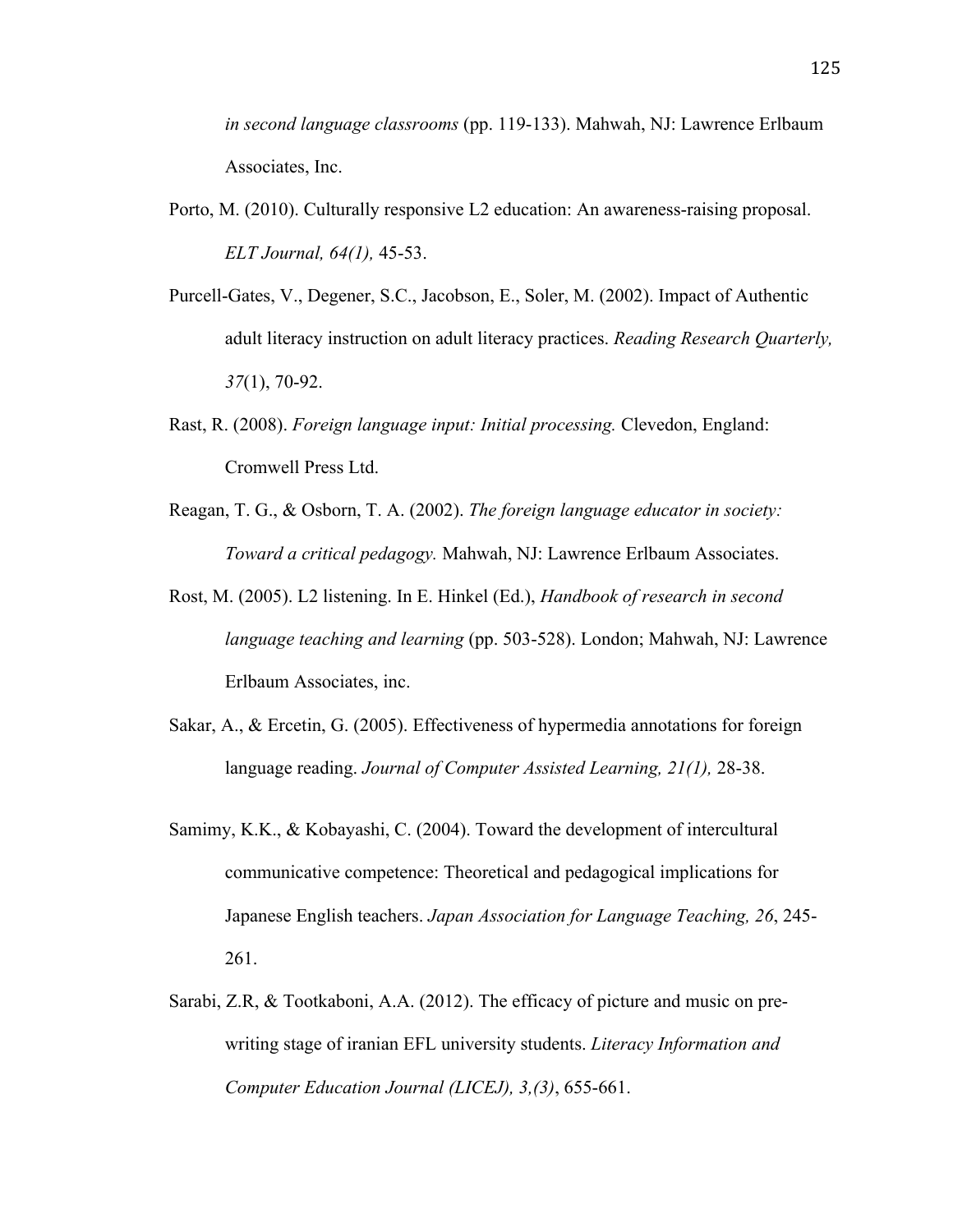- Savignon, S. J. (2002). Communicative language teaching: Linguistic theory and classroom practice. *Interpreting communicative language teaching: contexts and concerns in teacher education*, 1-27.
- Schwarzer, D. (2007). Whole language in a foreign language class: from theory to practice. *Foreign Language Annals*, *34*(1), 52-58.
- Silva-Corvalán, C. **(**2001**)**. *Sociolingüística y pragmática del español.* Washington, DC: Georgetown University Press.
- Simard, D., French, L., & Fortier, V. (2007). Elicited metalinguistic reflection and second language learning: Is there a link? *System, 35*(4), 509-522.
- Speh, A.J., & Ahramjian S.D. (2010). Teaching without a common language: Synchronicities between the pedagogies of music and second language acquisition. *Bulletin of the Transilvania University of Brasov, 3*, 37-42.
- Sposet, B.A. (2008). *The role of music in second language acquisition: A bibliographical review of seventy years of research, 1937-2007.* Lewiston, NY: Edwin Mellen Press.
- Swaffar, J.K., Arens, K.M., & Heidi, B. (1991). *Reading for meaning: An integrated approach to language learning.* Englewood Cliffs, NJ: Prentic-Hall Inc.
- Swain, M. (2005). The output hypothesis: Theory and research. In E. Hinkel (Ed.), *Handbook of research in second language teaching and learning* (pp. 503-527). Mahwah, NJ: Lawrence Erlbaum Associates, inc.
- Swoden, C. (2007). Culture and the 'good teacher' in the English language classroom. *ELT, 61*, 304-310.
- Stokes, J.D. (2007). Meaningful writing for beginners. *Hispania, 90*(3), 543-550.